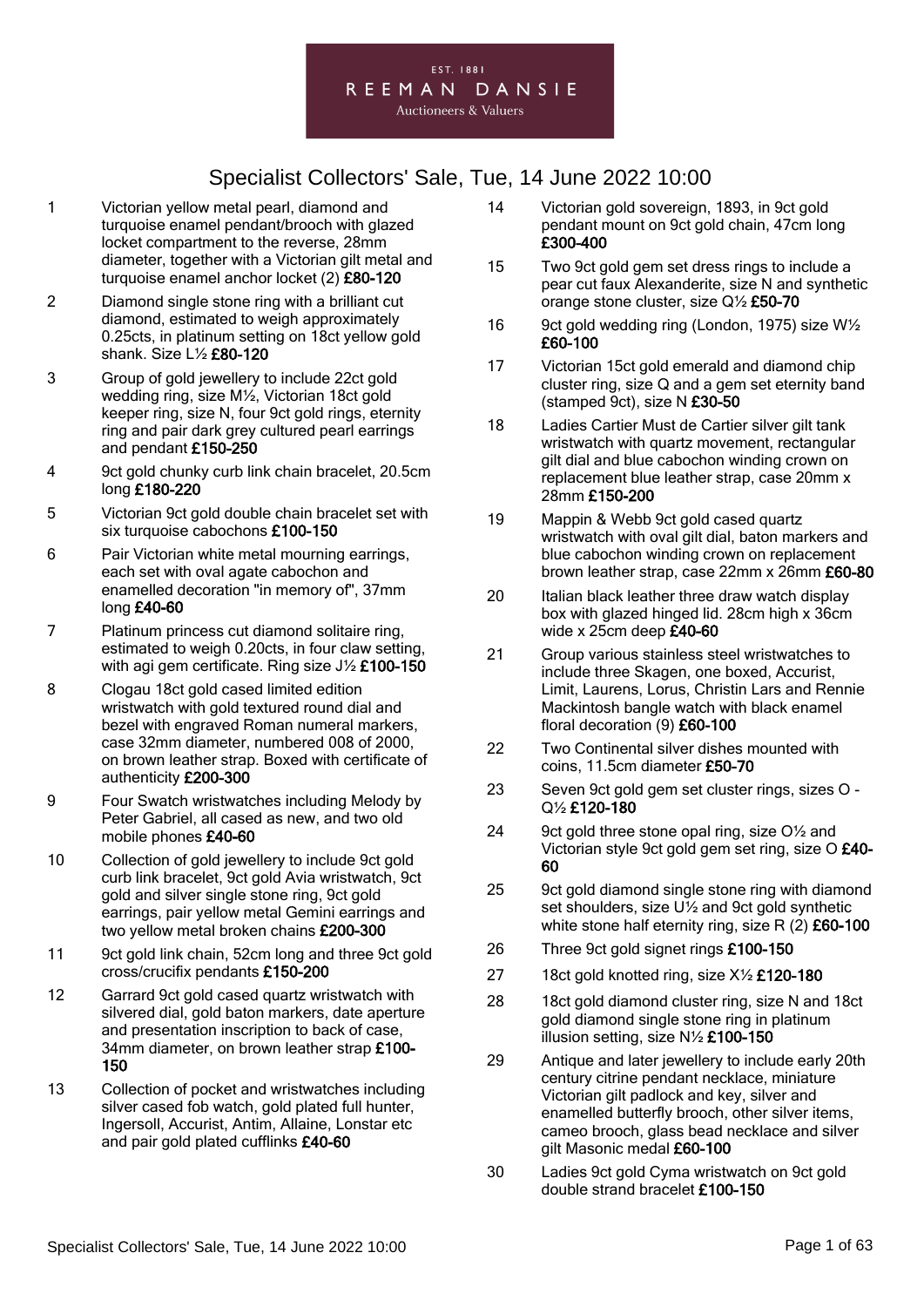

- 31 Diamond ten stone half eternity ring with ten graduating brilliant cut diamonds, weighing approximately 1ct in total, on yellow gold shank, size R £200-300
- 32 Swarovski crystal fish brooch, boxed, two silver bracelets, various gilt metal chains, paste set brooches, other costume jewellery and wristwatches £30-50
- 33 Ladies Excalibur 9ct gold cased wristwatch on plated expandable bracelet and two 9ct gold rings £30-50
- 34 Collection of silver and plated military related teaspoons, WWII pocket watch marked with crows foot, G.S.T.P. T 30749 XX, white metal watch chain, two silver fobs, silver bangle and a compass £60-100
- 35 Jewellery box containing a collection of vintage costume jewellery to include a raw amber necklace, other bead necklaces, silver bangle, micro mosaic panel bracelet, coin bracelet, pair malachite bead earrings, paste set buckle and other bijouterie £60-80
- 36 Collection of ten old Chinese silver/white metal pendant necklaces with embossed panels depicting figures riding horses/dragons, with bells suspended from chains £100-150
- 37 Ten green jade/ hard stone polished bangles, 7cm- 8.5cm diameter £200-300
- 38 Five Chinese green hard stone and carnelian polished bead necklaces, all with silver gilt clasps. Four measure 76cm long and one 68cm long £100-150
- 39 Five Chinese carnelian polished bead necklaces with silver clasps. 62cm- 65cm long £100-150
- 40 Gentlemen's Omega Automatic Chronometer Constellation wristwatch with silvered dial and gilt baton markers in stainless steel case, 34mm diameter £100-150
- 41 Longines Quartz wristwatch with gilt dial, Roman numeral markers and subsidiary seconds dial in stainless steel case, 32mm diameter, on brown leather strap and a silver cased pocket watch (Birmingham, 1929) £50-70
- 42 Collection of Chinese carved carnelian tubular beads depicting figures and animals, largest bead measures 35mm long - smallest 18mm long, together with some other beads and curios £100-150
- 43 Edwardian 15ct gold peridot and seed pearl open work pendant, 4cm long, on 9ct gold chain, 45.5cm long £80-120
- 44 Early 20th century 9ct gold RAF sweetheart brooch, 4.5cm long, and a rare Hindenburg Zeplin brooch, 4cm long £50-70
- 45 Cinque Ports silver medallion and a silver Masonic cross jewel, both on red ribbons (2) £40 -60
- 46 Diamond and synthetic sapphire eternity ring in white gold setting, size P £80-100
- 47 Group of vintage costume jewellery to include a silver enamel and marcasite orchid brooch, Edwardian silver watch chain, two miniature silver photograph frames, two silver coin pendants, bead necklaces and costume jewellery £80-120
- 48 Ladies Omega 9ct gold cased wristwatch with silvered dial, gold baton markers and engraved inscription to reverse, 22mm diameter, on gold plated expandable bracelet £100-150
- 49 22ct gold wedding ring (Birmingham 1921), size O½ £100-150
- 50 Two vintage 9ct rose gold wristwatches both on gold expandable bracelets, boxed £150-200
- 51 Victorian 9ct rose gold link chain with gilt metal enamelled locket fob and an additional piece of 9ct rose gold chain £120-180
- 52 Victorian 15ct gold bar brooch, two other 9ct gold bar brooches, 9ct gold ring, yellow metal cameo brooch and hair work glazed brooch £100-150
- 53 Scottish agate panel bracelet and five Scottish silver brooches £60-100
- 54 Group silver and white metal jewellery including enamelled brooches, vintage, two bangles, paste necklace, lapis lazuli necklace and screw back earring set etc £100-150
- 55 Amber bead necklace, 43cm long, green hard stone bead necklace and other vintage beads £60-100
- 56 Group vintage costume jewellery including micro mosaic brooches, Miracle brooches, gold plated bangles and bijouterie £50-70
- 57 22ct gold wedding ring (Birmingham 1933), size P £100-150
- 58 Group of gold rings to include three 18ct gold diamond set rings, six 9ct gold dress rings and 9ct gold cross on 14ct gold chain £200-300
- 59 Jewellery box containing vintage costume jewellery, silver full hunter pocket watch and bijouterie £30-50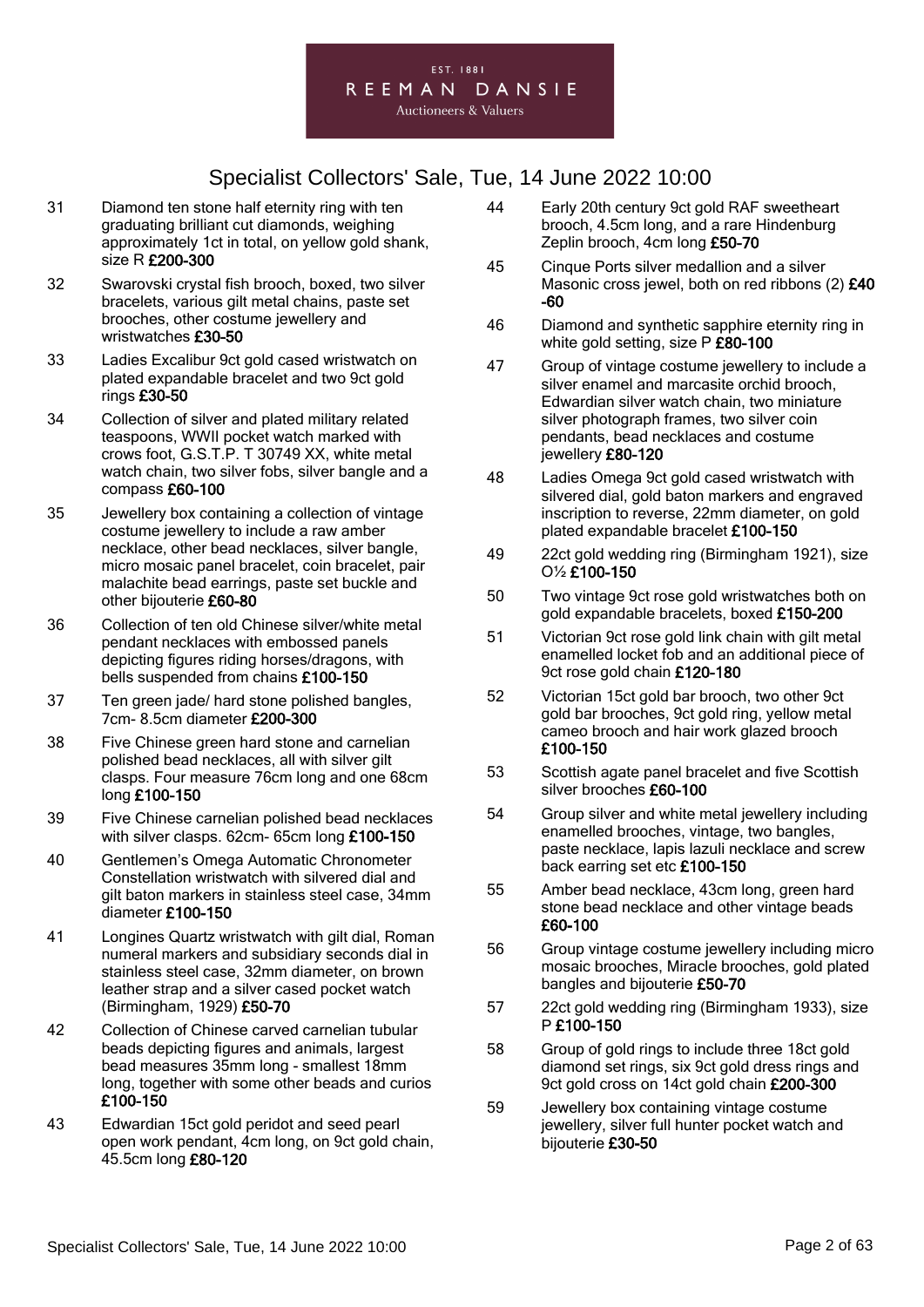

- 60 Victorian red leather jewellery box containing silver, vintage costume jewellery and bijouterie £50-70
- 61 Group 9ct gold jewllery to include rose gold watch bracelet, one cufflink, one earring, one stud, tie pin and fine chain bracelet £150-200
- 62 George V gold half sovereign, 1926, in 9ct gold pendant mount on 9ct gold chain, 61.5cm long £200-300
- 63 Victorian gilt metal guard chain, cameo brooch, gem set enamelled white metal ring and other costume jewellery £50-70
- 64 Two silver gem set pendants, Wedgwood Jasperware pendant on silver chain, vintage bead necklaces, brooches, two wristwatches, sovereign holder, compass and Police medal in case £30-50
- 65 9ct yellow and white gold twisted bangle and one other yellow metal torque bangle £180-220
- 66 Edwardian gold seed pearl brooch and two 9ct gold chains with gem set pendants £60-100
- 67 Silver salver with pie crust border and four hoof feet, 26cm diameter (Chester 1919) £200-300
- 68 Silver toast rack (Sheffield 1926) together with a silver shell butter dish (Sheffield 1909) £50-70
- 69 Three silver mustard pots, pair silver salts, two silver pepperettes, one silver salt spoon and three plated, together with a pair of silver dwarf candlesticks £60-100
- 70 Pair 9ct gold rectangular panel cufflinks with engine turned decoartion £80-120
- 71 Group vintage bead necklaces, silver topped crumb brush, two compacts, other costume jewellery and bijouterie £30-50
- 72 Large silver capstan inkwell with engraved initials to lid, 17.5cm diameter. (Birmingham 1916) £40-60
- 73 Victorian silver salver with engraved scroll decoration, 24cm diameter (London 1856) £150- 200
- 74 Seven various silver napkin rings £30-50
- 75 Quantity various silver spoons and pair silver sugar tongs £250-300
- 76 18ct gold charm bracelet with various 18ct, 14ct and 9ct gold charms £800-1,200
- 77 Three colour gold (stamped 750) articulated cuff bracelet, 19cm long £800-1,200
- 78 Three colour gold (stamped 750) fringe style necklace, 42.5cm long £500-700
- 79 18ct gold wedding ring, size M½, 18ct gold chain link ring, size Y and two pairs 18ct three colour gold earrings £300-500
- 80 Group 9ct gold jewellery to include seed pearl bar brooch, pair pearl earrings, gem set ring, pendant, vintage gold wristwatch and pair Irish 14ct gold earrings £150-200
- 81 Ladies and gentlemen's Raymond Weil gold plated tank wristwatches on black leather straps, cased £40-60
- 82 Simulated cherry amber bead necklace, other jewellery, watches, coin penknife, Dunhill gold plated lighter and one other £50-70
- 83 Vintage Planet Apple 2011.1 Apple Watch, circa 2002, in original box with booklet £60-100
- 84 Collection of vintage jewellery and bijouterie including 1920s coral beadwork sautoir necklace, 78cm long, glass bead necklaces, pair silver cufflinks, Stanley drawing instrument in orignal case and other items £100-150
- 85 Large quantity of watch and pocket watch parts including cases, dials, glass and accessories £60-100
- 86 Group vintage and contemporary wristwatches including 1958 Snoopy tennis watch £80-120
- 87 Vintage 9ct rose gold wristwatch, group vintage silver cased wristwatches, silver cased fob watch and two Victorian glazed photograph pendants £60-100
- 88 Set twelve German silver (800) teaspoons, sifting spoon and pair sugar tongs in fitted case, six India souvenir spoons stamped sterling silver, other Continental silver spoons, some plated teaspoons and a mother of pearl dish £60 -80
- 89 Victorian parquetry inlaid work box containing vintage costume jewellery and bijouterie £80- 120
- 90 Collection of approximately 40 Victorian and Edwardian silver handled button hooks including a novelty 'Punch' button hook, within glazed display case, 62cm x 41.5cm x 7cm £80-120
- 91 9ct gold rope twist necklace, 62cm long £180-220
- 92 9ct gold novelty poodle brooch and gold (stamped 585) pendant set with a single cultured pearl £80-120
- 93 Group antique jewellery including Victorian mourning brooches, seed pearl and purple glass brooch, 9ct gold oval mount, carnelian seal fob, gilt metal locket and a stick pin £60-100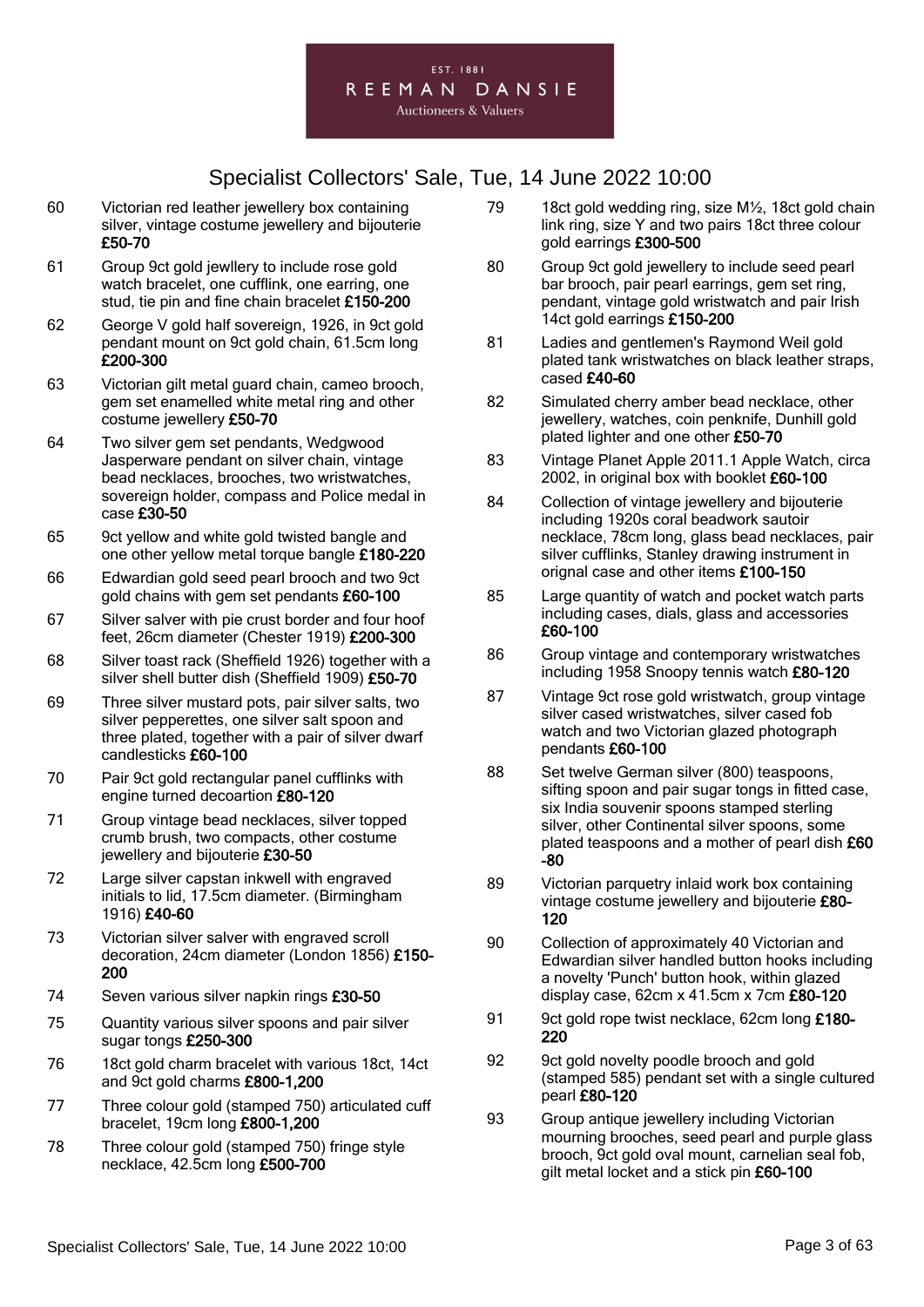

- 94 Group silver jewellery set with semi precious gem stones including large cross pendant with red cabochons on chain, agate pendants and brooches, pink quartz brooch, Danish silver brooch, others and a Continental silver claw ring with interchangeable stone spheres, size N, boxed £100-150
- 95 Group silver marcasite jewellery including Art Nouveau style necklace set with synthetic opals, ear clips, brooches, other silver and white metal brooches and three snake chains £50-70
- 96 Three Eastern white metal necklaces set with lapis lazuli, one other agate/ hard stone necklace, Egyptian necklace and a metal box with floral decoration £40-60
- 97 Four silver cased pocket/ fob watches, 1960s silver bangle by Charles Horner, two silver pendant/ brooch mounts, silver backed hand mirror and a silver and mother of pearl fruit knife £100-150
- 98 Silver pedestal dish, silver backed three piece dressing table set and two silver topped glass bottles £50-70
- 99 Two silver pin dishes each set with a commemorative Churchill coin and Britannia coin, together with two silver ashtrays £100-150
- 100 Two contemporary silver Armada dishes, largest measures 13cm diameter (Sheffield millennium), other measures 10cm diameter (London 1973) £50-70
- 101 Two contemporary silver quaiches, largest measures 15cm wide (Birmingham millennium), other 14.5cm wide (Edinburgh 1978) £80-120
- 102 Silver jewellery box raised on four feet (Sheffiled 1913), contemporary silver egg shaped ring box and white metal box with carved mother of pearl insert to lid £60-100
- 103 Set six Goldsmiths & Silversmiths silver coffee spoons in fitted case (London 1935), miniature silver spill vase, silver propelling swizzle stick, silver topped cut glass jar and plated flatware £30-50
- 104 9ct gold synthetic green stone cluster ring, size M £30-50
- 105 18ct gold diamond set thick band ring with twenty nine brilliant cut diamonds in millegrain setting, size K½ £150-200
- 106 18ct white gold six stone diamond and synthetic blue sapphire split band ring, size N½ £50-70
- 107 18ct white gold diamond cluster ring, size L and 18ct yellow gold sapphire and diamond cluster ring, size P £100-150
- 108 18ct gold diamond single stone ring with a brilliant cut diamond estimated to weigh approximately 0.13cts, in four claw setting, size M½ £80-120
- 109 9ct gold gate bracelet with padlock clasp £100-150
- 110 Edwardian 15ct gold seed pearl and turquoise pendant on yellow metal chain set with seed pearls, 41m long, together with Victorian cultured pearl and pink coral stick pin £100-150
- 111 18ct white gold diamond single stone ring, with a brilliant cut diamond estimated to weigh approximately 0.25cts, in six claw setting, size O £100-150
- 112 Group 9ct gold jewellery to include RAF sweetheart brooch, swallow bar brooch, signet ring and pair cufflinks £100-150
- 113 Yellow metal bangle with engraved scroll decoration, 19.5cm inner circumference, (clasp detached) £250-300
- 114 Group vintage costume jewellery including paste set, beads, silver fob watch, WWII military pocket watch, collection of cigarette cards and other bijouterie £40-60
- 115 Diamond ring with three brilliant cut diamonds interspaced by four small old cut diamonds, estimated to weigh approximately 0.75cm in total, in gold scroll claw setting on 18ct yellow gold shank, size N½ £400-600
- 116 22ct gold wedding ring (London 1918), size O½ £100-150
- 117 9ct rose gold thick band wedding ring, size O<sup>1/2</sup> and one other 9ct gold wedding ring, size R (2) £100-150
- 118 18ct gold sapphire and diamond three stone ring with a central round mixed cut blue sapphire in claw setting, flanked by a brilliant cut diamond to each side, estimated to weigh approximately 0.10cts in total, in platinum illusion setting on 18ct yellow gold shank, size O £100-150
- 119 Group 9ct gold gem set rings to include emerald cluster, garnet cluster, amethyst, orange stone, cameo and Victorian style opal and synthetic ruby ring £180-220
- 120 1920s 9ct gold ladies wristwatch with engraved inscription to reverse dated 1927, on 9ct gold bracelet £100-150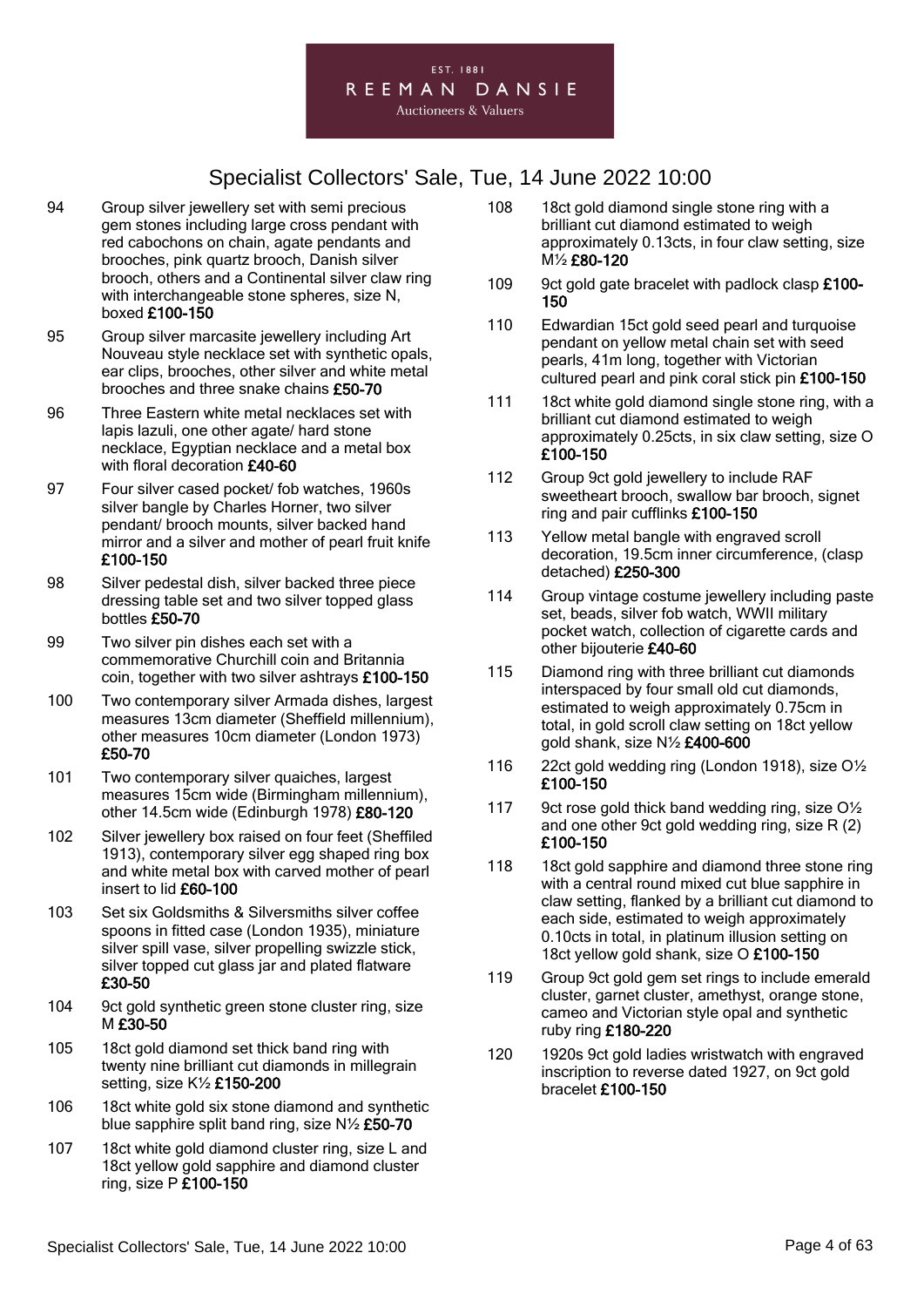

- 121 Vintage costume and silver jewellery including ingot pendant, Charles Horner blue enamelled pendant, curb link bracelet with padlock clasp, various silver chains, ladies paste set watch, compacts, Victorian micro bead work bracelet and other bijouterie £80-120
- 122 Finely carved shell cameo depicting Greek Goddess Hera, within brooch mount, 52mm x 47mm £50-70
- 123 Pair vintage Chanel gilt metal clip on earrings each with a gold coloured simulated mabé pearl to the centre, 27mm £40-60
- 124 Art Deco silver and yellow guilloché enamel four piece dressing table set and one other silver and mint green enamel set (10 pieces) £100-150
- 125 1930s six piece silver backed dressing table set with engraved initials and a similar comb (7) £60 -100
- 126 1930s five piece silver and light blue enamel dressing table set with applied floral carving to each centre and navy blue enamelled borders, within a leather case £100-150
- 127 Group silver including gravy boat, cup, dwarf candlestick, pusher, four silver butter knifes with mother of pearl handles in fitted case and plated flatware £80-120
- 128 Set of eleven Victorian Glasgow silver teaspoons (Glasgow 1883), one other Victorian set of eleven silver teaspoons (London 1858) and six other silver spoons £180-220
- 129 Set six silver egg cups (Sheffiled 1940, Viner's Ltd) and silver Christening set comprising of an egg cup, spoon and napkin ring (Birmingham 1936), both in fitted cases £50-70
- 130 Art Deco silver cigarette case and a silver powder compact £40-60
- 131 Seven various silver napkin rings, celluloid napkin ring with applied silver initial and a silver spoon with mother of pearl handle in fitted case £60-100
- 132 Eastern white metal cream jug with floral scroll and bird decoration and a snake handle, 9.5cm high, together with similar pair of pepperettes, 7cm high £80-120
- 133 Dutch silver cream jug with embossed figure and scroll decoration (London 1902 import marks), 9.5cm high £30-50
- 134 Georgian silver sugar basket with pierced windmill, house and cow decoration, swing handle and replacement blue glass liner, on three scroll feet (London 1775), 12.5cm overall height £40-60
- 135 Victorian parquetry inlaid work box containing costume jewellery including silver brooches, earrings, silver pencil, various wristwatches and Rotary pocket watch £80-120
- 136 Three 9ct gold wedding rings to include plain gold band, size T½, engraved band, size R½ and eternity ring set with synthetic white stones, size N½ £100-150
- 137 9ct gold J.W. Benson cased wristwatch on 9ct gold bracelet £100-150
- 138 9ct gold fancy link panel bracelet with padlock clasp £180-220
- 139 Antique 18ct gold opal three stone ring interspaced with four rose cut diamonds in carved scroll setting, size O (Chester 1907) and 18ct gold diamond gypsy set ring, size Q½ £120 -180
- 140 Two 22ct gold wedding rings, size P (Birmingham 1936) and size M (London 1965) £150-200
- 141 Group antique and later jewellery to include two 9ct gold brooches, Victorian yellow metal enamelled mourning brooch with hair work glazed compartment, oval agate brooch, gilt metal locket and buckle brooch £60-100
- 142 Silver watch chain, 49cm long, group silver and plated fobs and a silver heart shaped bookmark £30-50
- 143 18ct gold diamond single stone ring, with a brilliant cut diamond estimated to weigh approximately 0.20cts, in claw setting, size L½ £60-100
- 144 9ct gold diamond single stone ring, with a brilliant cut diamond estimated to weigh approximately 0.20cts, in claw setting, size O £60-100
- 145 18ct gold diamond single stone ring, with a brilliant cut diamond estimated to weigh approximately 0.10ts, in platinum illusion setting (Birmingham 1969), size O £60-100
- 146 Diamond single stone ring, with a brilliant cut diamond estimated to weigh approximately 0.30cts, in platinum illusion setting with further diamond set shoulders, size K £100-150
- 147 Large silver cigar box (Birmingham 1900). 20.5cm x 13cm x 7.5cm £100-150
- 148 Silver sauce boat (Birmingham 1901), Arts & Crafts white metal milk jug, two silver cased watches, silver mounted coin brooch, other coins and plated items £100-150
- 149 1930s 9ct gold cigar cutter (Birmingham 1938), 5cm long £60-100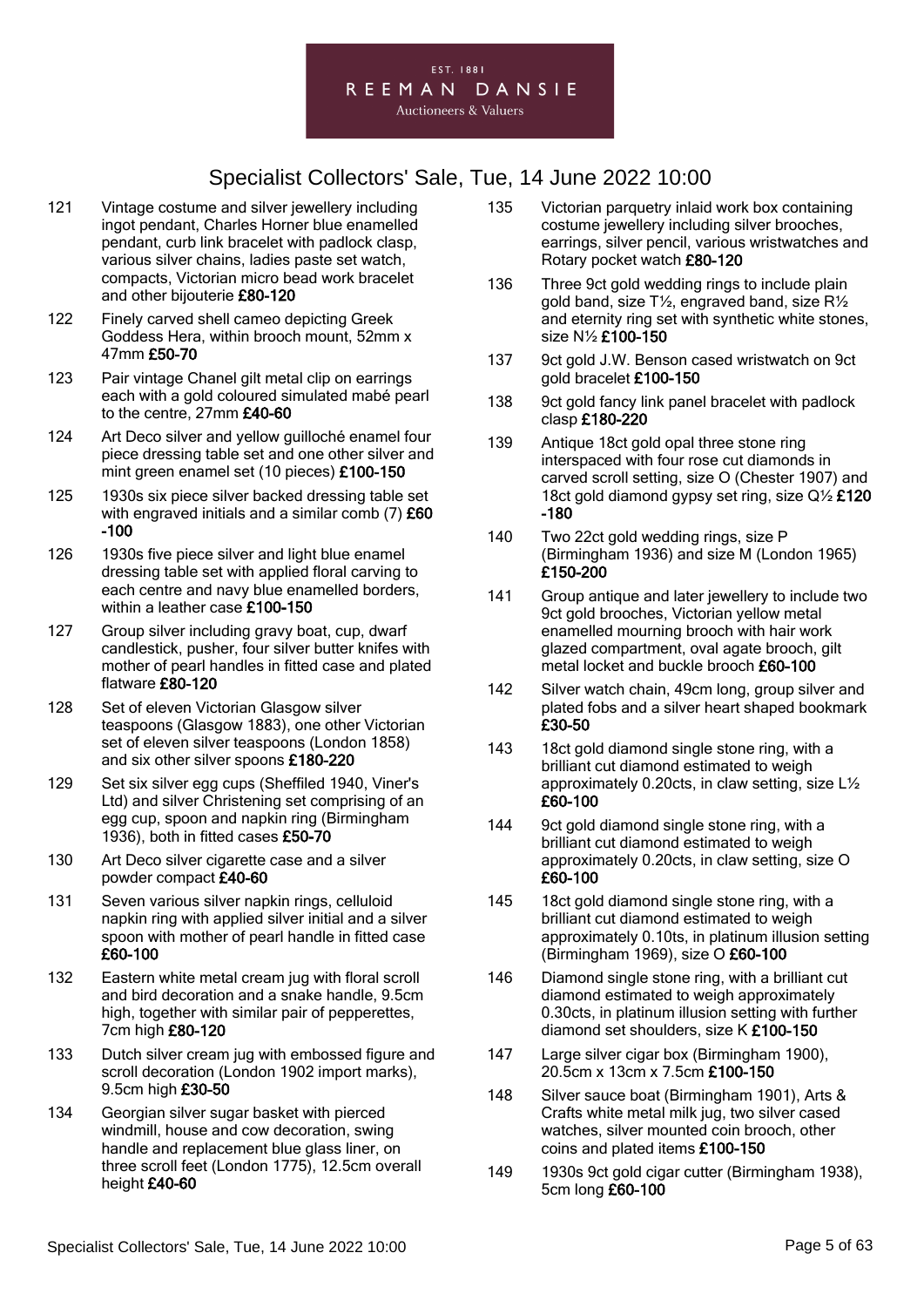#### EST. 1881 REEMAN DANSIE **Auctioneers & Valuers**

- 150 18ct gold pearl bar brooch, 9ct gold bar brooch, Victorian stick pin and two 9ct gold mounted glazed charms containing bank notes £60-100
- 151 9ct gold gate bracelet with articulated fancy links £120-180
- 152 Victorian 15ct gold seed pearl floral spray brooch, 54mm long £80-120
- 153 Edwardian 9ct gold seed pearl and purple stone brooch and 9ct gold garnet circular brooch £50- 70
- 154 Victorian style 18ct gold ruby and diamond five stone ring with three round mixed cut rubies interspaced by two brilliant cut diamonds in gold carved scroll setting (London 1966), size J £100 -150
- 155 Edwardian 18ct gold ruby and seed pearl flower head cluster ring (Birmingham 1908), size K £50 -70
- 156 22ct gold wedding ring (Birmingham 1907) £50- 70
- 157 Charles Horner silver bangle, various silver brooches, two Continental silver (800) bracelets, gold plated Sheaffer pen, WWI compass engraved with crowfoot, F. Dalton & Co London, No 77575, 1916 and other costume jewellery £50-70
- 158 Seiko Solar Chronograph stainless steel wristwatch, boxed with booklets, one other Seiko watch, Accurist stainless steel wristwatch in case, 14ct gold cased vintage Le Phare watch and a nurse's watch (5) £100-150
- 159 Omega Seamaster De Ville wristwatch with silvered dial, applied gilt baton markers, date aperture and gilt bezel in stainless steel case, 34mm diameter, on black leather replacement strap £100-150
- 160 Two 22ct gold wedding rings, size N½ (Birmingham 1890) and K½ (London 1923) £100 -150
- 161 9ct rose gold curb link bracelet with padlock clasp £150-200
- 162 Group 9ct rose gold jewellery to include two pairs of cufflinks, bar brooch, stick pin and wedding ring, size K½ £100-150
- 163 18ct gold signet ring and two 18ct gold chains £180-220
- 164 Group 9ct gold jewellery to include rope twist bracelet, 19.5cm long, gem set spider pendant, rose pendant, bar brooch, cameo ring, one other ring in silver setting and yellow metal stick pin £120-180
- 165 Vintage 9ct rose gold ladies wristwatch on 9ct rose gold bracelet £150-200
- 166 Two vintage 18ct gold cased wristwatches, both on plated expandable bracelets £100-150
- 167 Silver cased fob watch, two ladies vintage marcasite cocktail watches, gold plated Ingersoll Gem, Tissot Seastar Automatic, Nevi, Omega watch clasp and pair silver Mappin & Webb cufflinks £60-100
- 168 Jewellery box containing 1970s silver bangle, Wedgwood Jasper ware silver mounted brooch, silver locket on chain, two large gem set Scottish brooches, two smoky quartz rings and other costume jewellery £60-100
- 169 9ct gold rope twist necklace, 48cm long, two gold plated full hunter pocket watches and gold plated watch chain with 9ct gold T-bar fitting £80 -120
- 170 Breitling Chronometer Superocean wristwatch with a circular blue dial, date aperture, subsidiary seconds dial and rotating blue bezel in stainless steel case, 38mm diameter, numbered on back A37320, 975375, on blue leather Breitling strap. Outer box, case and paperwork all present £1,900-2,100
- 171 Vintage amber necklace with a string of graduated butterscotch amber beads, approximately 70cm long £150-250
- 172 Group 9ct gold jewellery to include fancy link bracelet, amethyst and diamond Celtic design bracelet, similar pendant on chain, cross pendant on chain, spanner ring, eternity ring, thin wedding ring, pair hoop earrings and costume jewellery in silver plated jewellery box £400-600
- 173 9ct gold charm bracelet with various 9ct gold novelty charms to include animals, carriage, bus, shell, fob seal and enamelled trinket box pendant £400-600
- 174 9ct gold identity bracelet and 9ct gold bracelet with padlock clasp £120-180
- 175 Six 9ct gold fancy link bracelets £180-220
- 176 Nine 9ct gold curb link, serpentine link etc bracelets £180-220
- 177 Group 9ct gold and yellow metal earrings, pair pearl studs, 15ct gold stud and 18ct gold stud £100-150
- 178 Three 9ct gold cross pendants on 9ct gold chains £100-150
- 179 Three 9ct gold St. Christopher pendants on 9ct gold chains £120-180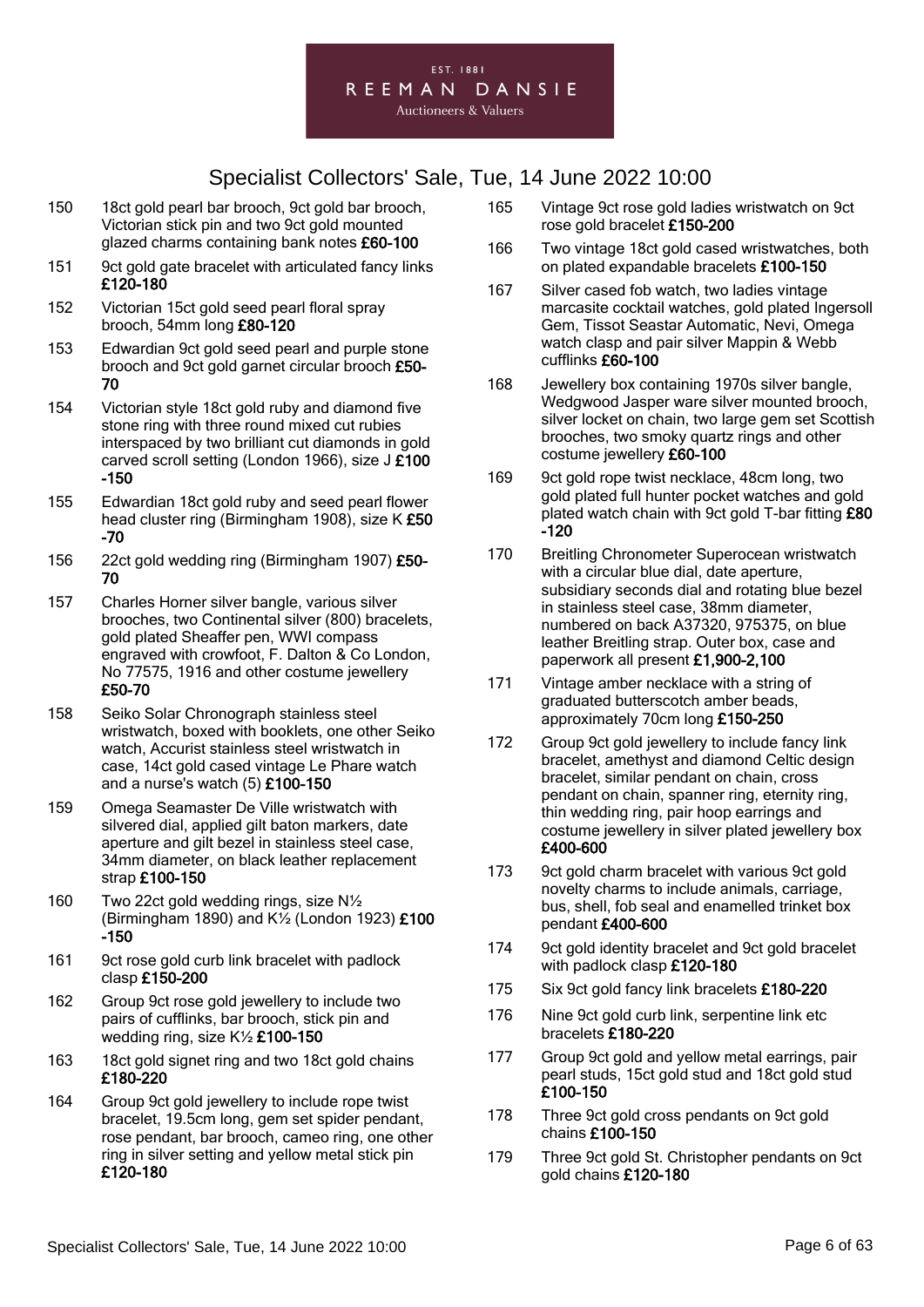

- 180 9ct gold coin mount on 9ct gold chain, two 9ct gold disc pendants, one on 9ct gold chain £100- 150
- 181 Gold Dos Pesos 1945 coin in 9ct gold pendant mount on 9ct gold chain and similar coin ring, size O½ £100-150
- 182 Three 9ct gold chains in original packets, two other 9ct gold chains (broken) and yellow metal multi hoop pendant £100-150
- 183 Four 9ct gold pendants to include two hearts, oval locket and enamelled boy and girl, all on 9ct gold chains £120-180
- 184 9ct gold belcher chain, 40cm long and 9ct gold mounted cuboid red stone pendant on 9ct gold chain £100-150
- 185 22ct gold wedding ring, size L½ and 18ct gold wedding ring, size N £80-120
- 186 1970s 18ct white gold wedding ring with textured line decoartion to the band (London 1978), size K½ £100-150
- 187 18ct gold emerald and diamond cluster ring with a central brilliant cut diamond surrounded by four round mixed cut emerald in white gold flower head setting on yellow gold bark effect shank stamped 18ct, size N½ £80-120
- 188 Five 9ct gold wedding rings, various sizes £150- 200
- 189 Three 9ct gold gem set rings to include sapphire and diamond cluster, size N, diamond and synthetic ruby cross over, size M½ and eternity style band set with synthetic white stones, size P £100-150
- 190 Three 9ct gold rings, yellow metal twisted band ring and one other (5) £80-120
- 191 Group of silver jewellery to include ingot pendant, St. Christopher pendants, heart locket, various chains, charm bracelet, Maltease ring, and some other costume jewellery £100-150
- 192 Ladies Omega Constellation wristwatch with gold coloured dial, dot markers and gilt bezel with Roman numerals in stainless steel case, numbered 53077783, 22mm diameter, on bimetal bracelet. Outer box, box and extra links present £150-200
- 193 Ladies Longines bi-metal wristwatch with circular white dial, applied gilt Roman numerals in stainless steel case, signed and numbered L4 135 2, Le Grande Classique de Longines, 29232440, 24mm diameter £60-100
- 194 18ct gold cased pocket watch with gilt dial and Roman numeral markers in gold vase with floral scroll decoartion, 36mm diameter, with silver brooch fitting, 9ct gold clip and winding key £200 -300
- 195 Hugo Boss stainless steel wristwatch on brown leather strap, boxed, pair Charles Tyrwhitt silver knot cufflinks, other cufflinks, three Police badges, gold plated Parker fountain pen and Waterman 'ideal' fountain pen with 18ct gold nib, boxed £50-70
- 196 Edwardian 9ct gold peridot and seed pearl bar brooch, 9ct gold tie pin, Victorian hair work morning brooch, other vintage brooches, pair silver cufflinks and four compacts £60-80
- 197 Contemporary silver photograph frame, set six 1950s enamelled silver coffee bean end spoons in fitted case and silver mounted glass scent bottle £50-70
- 198 22ct gold wedding ring (Birmingham 1923), size O £100-150
- 199 9ct gold signet ring, size U, ladies Sekonda wristwatch and a crucifix £50-70
- 200 Edwardian silver tray with Reynolds angels decoration (Chester 1901), 30.5cm x 20.5cm £100-150
- 201 Edwardian silver sugar bowl on three hoof feet (London 1904), 13cm diameter £60-80
- 202 Pair Victorian silver column candlesticks (London 1898), 13cm high £60-80
- 203 Group silver backed dressing table items to include brushes, hand mirror, comb, button hook and shoe horn £40-60
- 204 Victorian silver cylindrical trink pot and cover (London 1898) together with five silver topped glass vanity jars £60-80
- 205 Set six Liberty & Co coffee spoons with terminals mounted with semi precious stones, in fitted Liberty case (Birmingham 1925) £80-120
- 206 Four early 20th century silver photograph frames (various dates and makers), three measure approximately 15cm x 10cm and the other approximately 14. 5cm x 10.5cm £40-60
- 207 Edwardian silver bachelors teapot with ebony handle and knop, 14cm high, and matching silver milk jug (Birmingham 1906) £100-150
- 208 Group Georgian and later silver teaspoons, silver tea strainer spoon, three silver salt spoons, pair silver sugar tongs and two plated spoons £60-80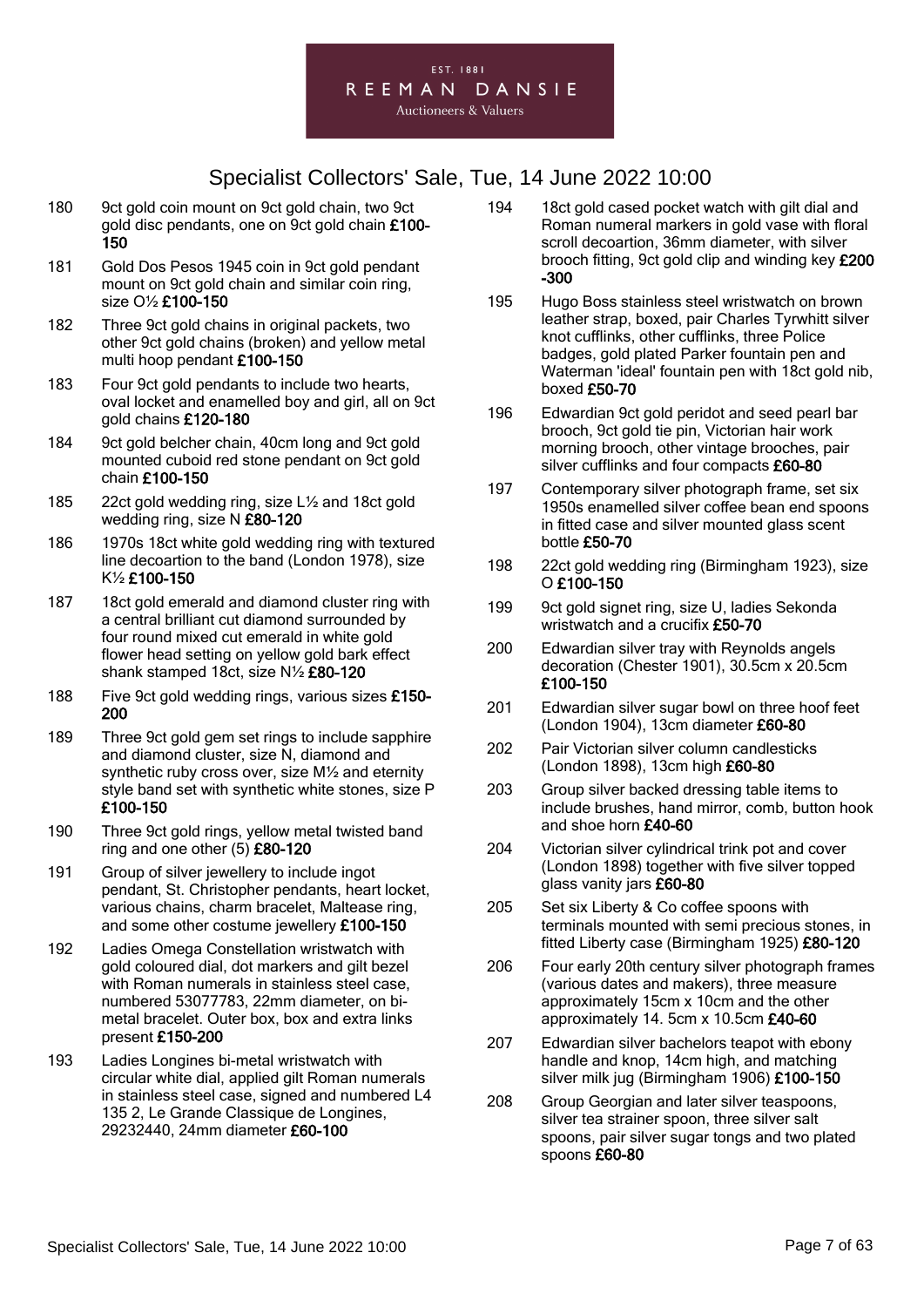#### EST. 1881 REEMAN DANSIE

**Auctioneers & Valuers** 

- 209 Group silver to include cigarette box, Mappin & Webb three piece cruet set, Eastern white metal beaker and other items £100-150
- 210 9ct gold fancy link necklace, 43cm long £250-300
- 211 14ct gold rainbow pendant on chain with a row of various square cut gem stones surrounded by a circular border on diamonds on 14ct gold chain, with certificate, together with and a three colour 9ct gold diamond set hoop pendant on 9ct gold chain £100-150
- 212 Two Swarovski Crystal bracelets in boxes £50-80
- 213 Two silver cigarette cases, together with a pair of dwarf silver candlesticks and assorted silver flatware (various dates and makers), 15.5oz of weighable silver £150-200
- 214 Pair of early George III silver salts of cauldron form, (London 1763), all at 3oz £40-60
- 215 Ladies Vertex 9ct gold wristwatch, together with a ladies Consul wristwatch and a Gentlemen's Accurist watch, 2.2 grams of 9ct (3) £60-80
- 216 Pair of Victorian silver fish servers with pierced and engraved decoration, (Sheffield 1856), in fitted case. £80-120
- 217 Set of twelve George V silver tea spoons, together with matching sugar tongs, (mostly assayed Sheffield 1924), in fitted case, all at 6oz £60-80
- 218 Collection of silver and white metal items to include Russian silver spoon, Dutch silver caddy spoon and others, all at 8.5oz £120-150
- 219 Good quality 1950's silver cigarette box with engine turned decoration and engraved inscription 'C.G.C. Captain's Prize 1953' (possibly Colchester Golf Club, (Birmingham 1952), 16.3 x 10.2cm £60-100
- 220 George V silver bonbon dish on pedestal foot, (Birmingham 1922), together with a silver cigarette case (Birmingham 1920) and a silver sugar bowl (Sheffield 1911), all at 11oz £100- 150
- 221 1930's silver sauce boat on hoof feet, (Chester 1936), 7.5oz £80-120
- 222 Two Georgian Old English pattern table spoons, converted into berry spoons, together with other flatware, a silver compact and a silver plated presentation trowel with ivorine handle, various dates and makers, 8.5oz of weighable silver £80 -120
- 223 Three Georgian fiddle pattern table spoons, together silver napkin rings, other silver flatware and quantity of plated flatware, 16oz of weighable silver. £150-200
- 224 1960's silver cigarette box of rectangular form, (Birmingham 1966), 14.6 x 8.7cm £60-100
- 225 George V silver christening mug, (Chester 1910), together with a silver cigarette case, pin dish and trophy cup, (various dates and makers), all at 6.5oz £60-100
- 226 Victorian silver combination sovereign and vesta case, (Birmingham 1897), 8cm in length £60- 100
- 227 Late Victorian combination Vesta case and cheroot holder with engraved inscription, (Birmingham 1900), 6cm in width £50-70
- 228 Edwardian silver ink stand of rectangular form with pierced decoration, and two silver topped glass inkwells, (Birmingham 1906), 15.5cm in length, 4oz of weighable silver £60-100
- 229 Five George II silver fiddle pattern forks, (Edinburgh 1757), maker William Marshall, all at 9.5oz. £100-150
- 230 Set of six Victorian silver Desert spoons, (Edinburgh 1873), maker MacKay and Chisholm, all at 6oz £60-100
- 231 Two Victorian silver forks, (Edinburgh 1873), together with three other silver forks (various dates and makers), all at 5.5oz £60-100
- 232 Three silver King's pattern forks, together with a silver King's pattern table spoon, a silver toddy ladle and other silver flatware (various dates and makers), all at 19oz £200-300
- 233 9ct gold propelling pencil, (London 1913), maker Goldsmiths & Silversmiths Company Ltd, 10.6 grams £100-200
- 234 Victorian silver combination vesta and sovereign case, (Birmingham 1897), maker William Neale & Co, 8.5cm in length £50-70
- 235 Edwardian novelty pin cushion in the form of a seated Rabbit, (Chester 1908), 6.5cm in length £150-200
- 236 Edwardian novelty pin cushion in the form of a standing Elephant, (Birmingham 1905), maker Adie & Lovekin Ltd, 4cm in length £150-200
- 237 George V novelty pin cushion in the form of a standing Pig, (Birmingham 1919), 4.8cm in length £100-150
- 238 George V novelty pin cushion in the form of a seated Chick, (Birmingham 1910), 4.5cm in length £100-150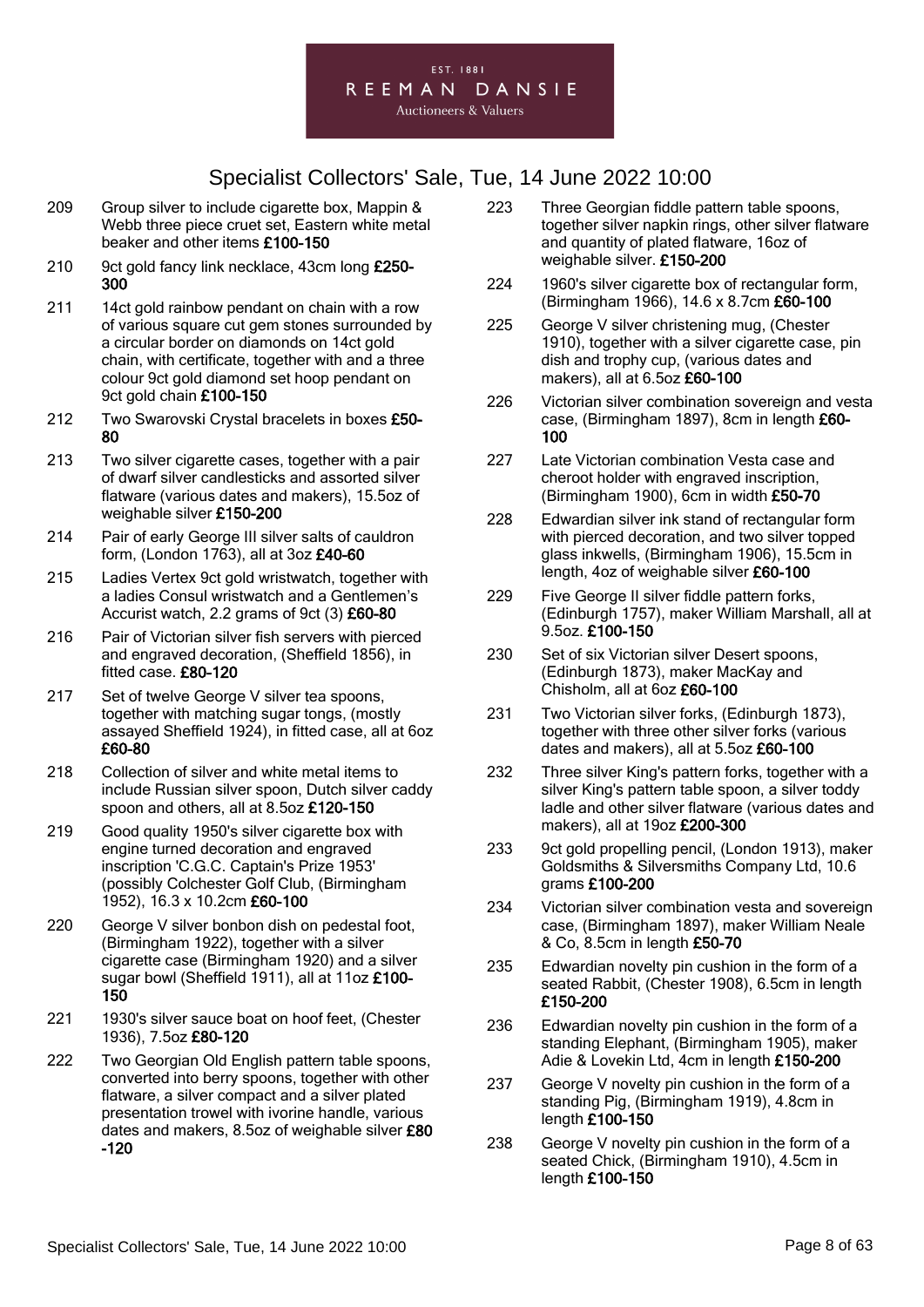

- 239 Early 20th century novelty pen wipe in the form of a Pig, (London, date letter rubbed), maker Goldsmiths & Silversmiths Company Ltd, 8.5cm in length £100-200
- 240 Victorian Sampson & Mordan silver propeling pencil in the form of a flintlock pistol, the barrel stamped S. Mordan, July 6 1840, 6.5cm in length £80-120
- 241 Victorian silver gilt combination cranberry glass scent bottle and vinaigrette, (London 1866), 9cm in length £150-200
- 242 Late Victorian silver box with embossed decoration, domed hinged lid and interior containing miniature playing cards, (Chester 1899), 5.5cm in height. £100-150
- 243 Edwardian 9ct gold sovereign case, (Birmingham 1901), 15.3 grams £100-200
- 244 Victorian 9ct rose gold sovereign case, (Birmingham 1900), 11.3 grams £100-150
- 245 Late 19th century Continental 9k gold fob watch in engraved case, 3.4cm in diameter £100-150
- 246 Late 19th century Continental 14ct gold fob watch in engraved case, 3.4cm in diameter £150 -200
- 247 Victorian 18ct gold fob watch in engraved case, (London 1873), movement signed John Walker, in original leather travelling case, watch 4cm in diameter £250-350
- 248 Late 19th century Continental 14ct gold fob watch in engraved case, 3.5cm in diameter £150 -200
- 249 Pair of George VI silver 5 bar toast racks in the Art Deco style, (Sheffield 1937), all at 4.9oz £50-70
- 250 Pair of George VI silver bonbon dishes with pierced decoration, (Sheffield 1940), maker Mappin and Webb, all at 5.5oz £60-80
- 251 George V silver double sovereign case of oval form, (Birmingham 1912), maker M. Emanuel, 6.5cm in length £60-80
- 252 Unsual George V silver vesta case modelled as a First World War shell, (Birmingham 1915), maker William Hair Haseler, stamped Rd. No. 6507, 5.5cm in length £60-80
- 253 George V Art Deco silver travelling time piece, mounted in a folding easel stand case with engine turned decoration, (Birmingham 1932), maker A. Cox, 5cm in length £100-150
- 254 George V silver box of circular form with hinged cover with embossed decoration and engraved 'with compliments of The Royal Mail Steam Packet Company', (Birmingham 1925), maker Elkington & Co. 7.5cm in diameter all at 2.9oz £40-60
- 255 Pair of George V silver twin handled bonbon dishes, (Birmingham 1925), maker Docker & Burn Ltd, each 13.6cm in diameter, all at 5.6oz £60-100
- 256 Edwardian silver sugar bowl, raised on three feet, (London 1903), maker Frederick William Hentsch, 13.5cm in diameter, all at 8.2oz £80-120
- 257 Late 19th century Continental 18k gold fob watch in engraved case, 3.5cm in diameter £200 -300
- 258 George V silver double sovereign case with engraved decoration. (Birmingham 1913), maker William Hair Haseler £60-80
- 259 George V silver cased travelling desk clock, with Swiss 8 day movement, (Birmingham 1917), maker Synyer and Beddoes, 10 x 10cm £80-120
- 260 Unusual Edwardian silver vesta case with hinged portrait frames to the front and rear, (Chester 1907), maker Smith & Bartlam, 5.7cm in length £80-120
- 261 9ct yellow gold rope twist necklace, 52cm. £200-300
- 262 Edwardian-style 9ct yellow gold watch chain/necklace, 47cm. £150-200
- 263 9ct gold charm bracelet with eight 9ct gold charms £200-300
- 264 Eight gold and gem-set dress rings various £300 -400
- 265 Pair of ruby and diamond earrings, each with a tassel style drop with a ruby and two brilliant cut diamonds in 18ct gold setting, 25mm. £80-120
- 266 Group of 9ct gold jewellery to include torque bangle, four bracelets, two 'Russian' wedding rings, four other rings, ingot and various pairs of earrings £600-1,000
- 267 Two Citizen Eco-Drive gentlemen's wristwatches: Citizen Eco-Drive GN-4W-S Titanium wristwatch and a Citizen Eco-Drive WR100 stainless steel wristwatch, one boxed. £80-120
- 268 Group of ladies wristwatches to include a Longines 9ct gold cased wristwatch on plated bracelet, Swarovski wristwatch, Radley and others £50-70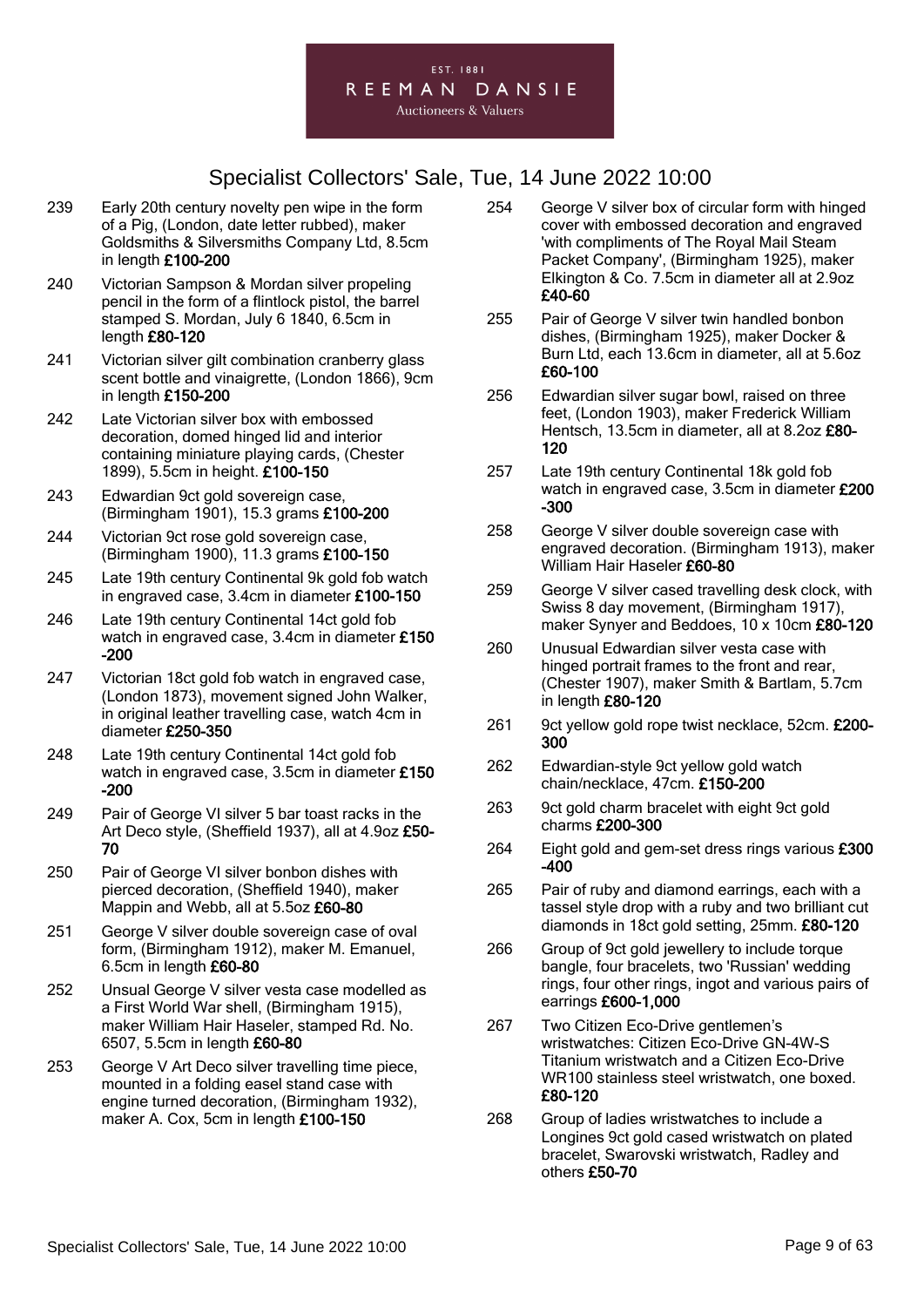

- 269 Ladies Gucci 1500L wristwatch with pink mother of pearl dial in rectangular stainless steel case on stainless steel bracelet with signature clasp, in original box £40-60
- 270 Miscellaneous group of costume jewellery to include a Lalique glass heart pendant, Lalique cross pendant, Swarovski Crystal charm bracelet, and sundry jewellery £60-100
- 271 Costume Jewellery selection of bead, stone, glass, shell, faux pearl necklaces, brooches including paste, marcasite, Scottish, silver, English black suede vanity handbag etc. £30-50
- 272 Group to include silver greyhound, two pairs of novelty silver golfing cufflinks, Tiffany pen, silver and gold bangle, DuPont lighter, and a silver mounted penknife £60-80
- 273 Raymond Weil wristwatch and various wristwatches £40-60
- 274 Quantity of costume jewellery £20-30
- 275 Four gold and gem-set rings to include an 18ct gold diamond ring, 18ct gold ruby and diamond cluster ring, 18ct ruby and diamond half hoop ring and a 9ct gold gem-set dress ring (4) £200- 300
- 276 Two early 20th century 18ct gold sapphire and diamond rings with platinum settings on 18ct gold shanks, sizes L and N½. £100-150
- 277 Edwardian gold and seed pearl pendant on a modern 9ct gold chain £40-60
- 278 Diamond three stone ring in platinum claw setting on 18ct yellow gold shank, ring size N. £60-100
- 279 9ct yellow gold signet ring, eternity ring, Valex 9ct gold cased wristwatch on plated bracelet, two crystal necklaces, two simulated pearl necklaces and a Rotary wristwatch £80-120
- 280 Edwardian amethyst and seed pearl pendant necklace, Victorian 15ct gold brooch, multi-gem set bracelet and two diamond rings £150-200
- 281 Group of 9ct gold and yellow metal jewellery to include a ring, bracelets and chains £300-500
- 282 Ladies Rodania 9ct gold wristwatch on 9ct gold bracelet in box, two pairs of Christian Dior earrings and various costume jewellery £60-100
- 283 Set of six George VI silver and enamel teaspoons, (Birmingham 1937), maker Liberty & Co, in original Liberty & Co fitted case. £100-150
- 284 George IV silver pair cased pocket watch, (London 1827), movement numbered 7467. £60 -80
- 285 Victorian silver open faced pocket watch, (London 1874) with a silver albert chain, together with a Swiss silver open face pocket watch, retailled by Kendal & Dent (3) £50-70
- 286 Pair of gentlemen's 9ct gold oval cufflinks, with badges for Motor Cycling Club, Founded 1901, one engraved London - Land's End 1928 Walr Brun Solo, (Birmingham 1927), 15.31 grams. £150-200
- 287 Naval Interest- George V silver gilt annointing spoon, engraved D.H.J. H.M.S./M L33 29 May 1919, (London 1910), maker Reid & Sons, in fitted case, together with interesting letter of provenance. £60-80
- 288 George V silver miniature chair engraved Raleigh 1552 - 1618, (Birmingham 1910), maker Levi and Salaman, together with another engraved Napoleon 1769 - 1821, (Birmingham 1917) and a third miniature silver chair (Birmingham 1916), maker Levi and Salaman (3) £60-100
- 289 Edwardian silver and mother of pearl fruit knife, (Sheffield 1909), together with five other silver and mother of pearl fruit knives, various dates and makers (6) £50-70
- 290 Edwardian silver and mother of pearl fruit knife, (Sheffield 1901), together with five other silver and mother of pearl fruit knives, various dates and makers (6) £50-70
- 291 George V silver and mother of pearl fruit knife. (Sheffield 1927), together with four other silver and mother of pearl fruit knives, various dates and makers (5) £40-60
- 292 George V silver travelling inkwell with engine turned decoration (London 1911), maker Goldsmiths and Silversmiths Company Ltd, together with a late Victorian tortoiseshell and silver travelling inkwell (London 1899), maker Mappin & Webb (2) £80-120
- 293 Victorian silver scent bottle of rectangular form, with engrarved decoration, hinged lid with glass stopper to interior, (London 1887), maker Sampson & Mordan, 5.5cm in overall length £60 -100
- 294 Edwardian silver dish with planished decoration, (Birmingham 1906), maker George, Nathan and Ridley Hayes, together with a George V silver topped scent bottle (London 1916), a George V silver two handled bonbon dish, (Birmingham 1923) (3) £60-100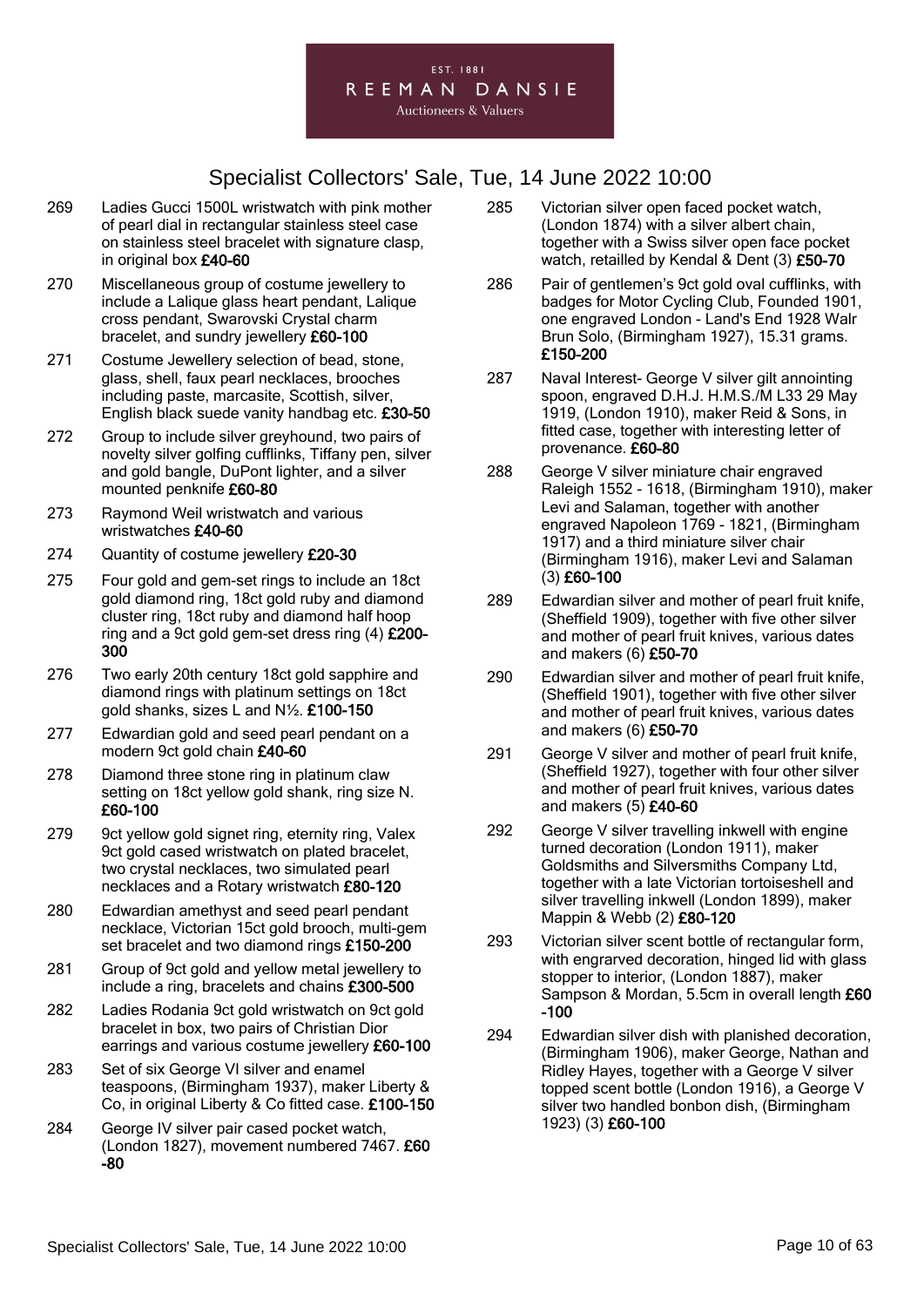

- 295 Collection of silver virtu items to include a George IV travelling inkwell, (London 1821), maker Thomas Dick, a George VI powder compact (Birmingham 1946), silver vesta case, a silver handled magnifing glass, white metal extending tooth pick, silver collar stiffners and a French silver mounted glass trinket box. £150- 200
- 296 First World War Royal Flying Corps 15ct gold and enamel sweetheart brooch, 5.2cm in length, 4.3 grams £60-100
- 297 First World War Royal Engineers 15ct gold and enamel sweetheart brooch, 5.2cm in length, 5 grams £60-80
- 298 Edwardian Royal Artillery 18ct gold and enamel, diamond set sweetheart brooch, 3.4cm in length, 4.8 grams £60-80
- 299 1920's Royal Navy Mural Crown 15ct gold sweetheart brooch, 4.5cm in length, together with a 14ct gold and enamel Royal Navy sweetheart brooch, 2.5cm in length and a 9ct gold and enamel H.M.S. Champion sweetheart brooch, 3.7cm in length (3) £100-150
- 300 French yellow gold and white metal leaf and beetle brooch, French control marks, also marked Alopa, 67mm. £80-120
- 301 Art Deco simulated cherry amber bead necklace, 59cm. £50-70
- 302 Antique 14ct gold cased combination propelling pencil and dip pen by Butler & Co c.1920, together with a Victorian yellow metal propelling pencil with engraved foliate decoration (2) £100- 150
- 303 Edwardian gold circular locket engraved 1883- 1908, gothic monogram to the front, marked '18c' and tests as 18ct gold. 22mm diameter. £150-200
- 304 Pair of 9ct white gold diamond set hoop earrings £30-40
- 305 Pair of Edwardian silver mustard pots with blue glass liners by the Goldsmiths and Silversmiths Co, Sheffield 1901. £60-100
- 306 Victorian sapphire and diamond cluster ring with a round mixed cut blue sapphire surrounded by eight diamond in gold setting, size L½. £80-120
- 307 Five gold and gem-set dress rings to include a sapphire and diamond three stone ring on 18ct gold shank, Victorian 9ct gold and seed pearl lucky horseshoe ring, a gold and briolette cut green quartz ring, cultured pearl ring and an eternity ring (5) £150-200
- 308 Victorian Aesthetic movement silver brooch Birmingham 1894, Chinese carved green jade brooch, two Chinese mother of pearl brooches, heart shaped locket, 9ct gold articulated novelty bartender charm (London 1959), pair of 9ct gold and Mabe pearl earrings £80-120
- 309 George III silver vinaigrette with pierced gilded grille and reeded decoration, Birmingham 1806, 37mm £80-120
- 310 Victorian silver ladies fob watch with enamel dial in engraved silver case Birmingham 1877 with key in original fitted leather box, together with a Victorian gentleman's silver pocket watch (2) £60-100
- 311 Victorian portrait brooch in gilt metal mount containing a daguerreotype portrait of a gentleman, 41mm. £50-70
- 312 First World War period Royal Artillery 9ct gold and enamel sweetheart brooch, 5cm in length, together with a 9ct gold and enamel Royal Fusiliers sweetheart brooch, 5cm in length and another similar (3) £100-150
- 313 1960's silver backed hand mirror, brushes and comb set, with engine turned decoration, (Birmingham 1967), in fitted case £40-60
- 314 Victorian Scottish silver gem set brooch depicting thistles, set with pink stones, together with a circular Scottish silver and hardstone brooch, stamped Medlock Inverness and a Victorian Scottish gem set yellow metal pin, with lozenge mark to reverse (3) £100-150
- 315 Gentlemen's Citizen Eco Drive Chronograph wristwatch in original box, together with a group of watch parts. £30-50
- 316 Group of four 19th century Italian stick pins to include two micromosaic stick pins, carved hardstone cameo stick pin and a pietra dura stick pin (4) £200-300
- 317 Group of six Victorian cameo stick pins to include a cameo depicting a jockey on racehorse, three carved hardstone stick pins and two further carved shell cameo stick pins (6) £100-200
- 318 Group of six antique stick pins to include an Art Nouveau 9ct gold and turquoise snake by Murrle Bennett, one other Victorian snake stick pin with gold snake and turquoise glass cabochon, Victorian coral and diamond stick pin, two Victorian glass 'agate' stick pins and Blue John stick pin (6) £150-200
- 319 9ct gold signet ring, 9ct gold bracelet with heart shaped padlock clasp and other gold and yellow metal jewellery. £250-300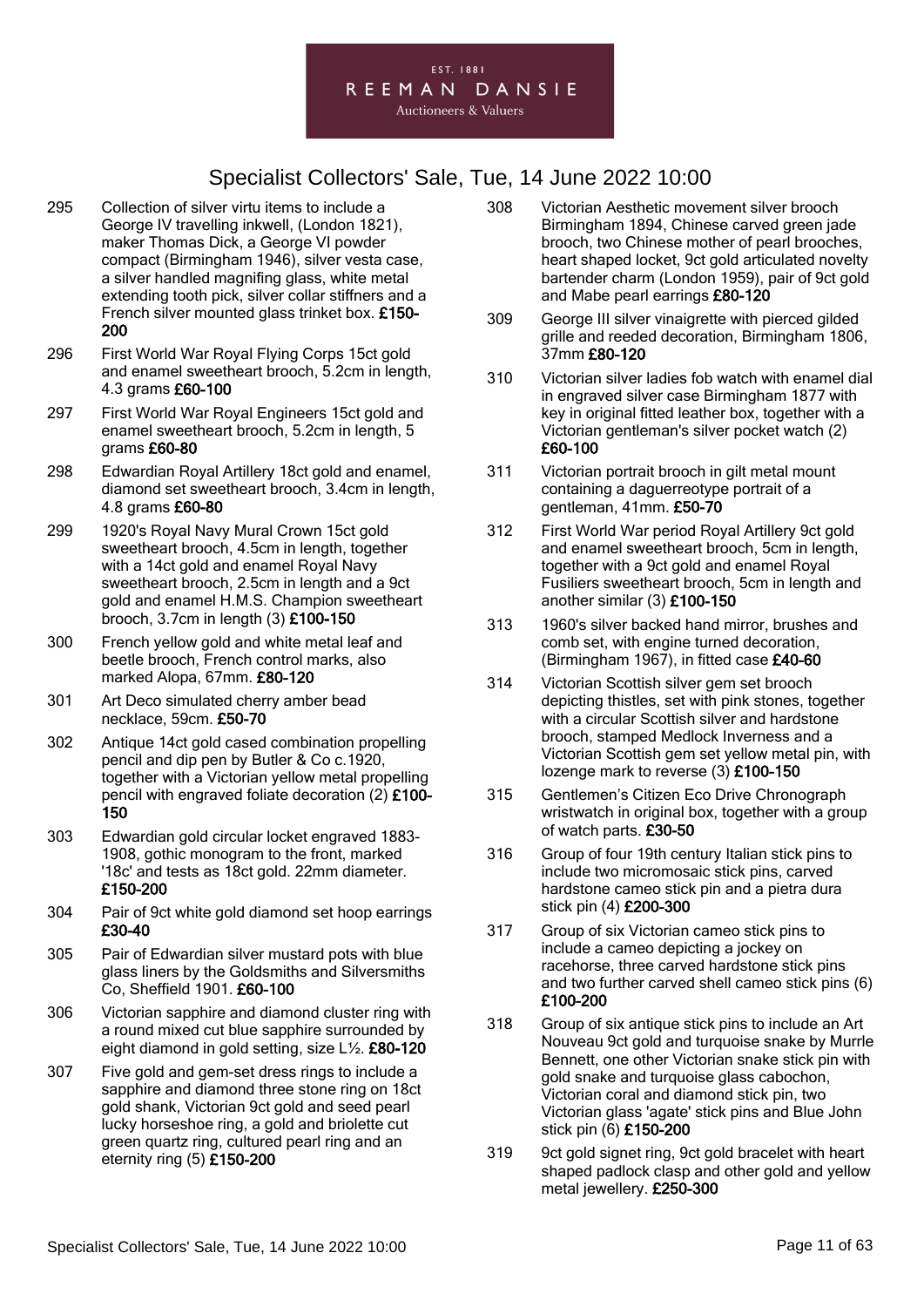

- 320 Continental 14ct gold necklace, stamped 585, 18.3 grams. £350-450
- 321 First World War period silver trench wrist watch with white enamel arabic numeral dial with subsiduary seconds, (import marks for Birmingham 1911), on leather strap. £50-70
- 322 Collection of nine Contemporary silver (925) dress rings (9) £60-100
- 323 Vintage silver bangle with engraved decoration, together with silver gate bracelet and other silver and costume jewellery £40-60
- 324 Group of contemporary silver (925) earrings, and other silver and white metal jewellery. £30- 50
- 325 Three Georgian silver fiddle pattern table spoons, together with a quantity of silver flatware, napkin rings and other silver. £200-300
- 326 Nine pairs of Georgian and Victorian silver sugar tongs, most with bright cut engraved decoration, various dates and makers, (9) £100-150
- 327 Eleven pairs of Georgian and Victorian silver sugar tongs, most with bright cut engraved decoration, various dates and makers, all at approximately 10oz, (11) £100-150
- 328 Ten pairs of George III silver sugar tongs, most with bright cut engraved decoration, various dates and makers, mostly circa 1800, all at approximately 10oz, (10) £100-150
- 329 Ten pairs of George III silver sugar tongs, most with bright cut engraved decoration, various dates and makers, mostly circa 1800, all at approximately 10oz, (10) £100-150
- 330 Ten pairs of George III silver sugar tongs, most with bright cut engraved decoration, various dates and makers, mostly circa 1800, all at approximately 10oz, (10) £100-150
- 331 Eleven pairs of George III Old Sheffield plate and other sugar tongs, some with bright cut engraved decoration, (10) £30-40
- 332 Five pairs of Chinese and Japanese silver and white metal sugar tongs, to include Wang Hing, Yat Sun and others, all at approximately 4oz, (10) £50-70
- 333 Eight pairs of George III, filigree and other silver sugar tongs, various dates and makers, all at approximately 6oz, (8) £60-100
- 334 Twenty pairs of Victorian and early 20th century silver sugar tongs, various dates and makers, all at approximately 10oz, (20) £100-150
- 335 Thirty Eight pairs of Victorian and early 20th century silver sugar tongs, various dates and makers, all at approximately 21oz, (38) £200- 300
- 336 Very extensive collection of Victorian and later silver plated sugar tongs (qty) £50-70
- 337 George V silver stamp case in the form of an envelope, (Birmingham 1916), maker Deakin & Francis, together with an Edwardian silver stamp case, (Birmingham 1901), maker Levi & Salaman (2) £80-120
- 338 Art Nouveau 9ct gold and peridot pendant by Murrle Bennett on a later 9ct gold chain £100- 150
- 339 Five 9ct gold novelty charms, novelty domino charm (possibly Russian) and an Art Nouveau brooch, together with three 9ct gold chains. £200-300
- 340 Victorian silver stamp case, (Birmingham 1898), together with an Edwardian silver stamp case, (Birmingham 1902) and an unusual Victorian / Edwardian Vesta / Seal box (marks rubbed) (3) £50-70
- 342 Victorian silver Vinaigrette with bright cut engraved decoration, (Birmingham 1841), maker Nathanial Mills. £100-150
- 343 William IV silver Vinaigrette with bright cut engraved decoration, (Birmingham 1833), maker Thomas Shaw. £100-150
- 344 Pair of Victorian silver fiddle pattern forks, together with a Georgian fiddle pattern dessert spoon, silver table spoon and other silver and plated flatware, various dates and makers. £50- 70
- 400 G.B. Gold Half Sovereign George V 1913 AEF (1 coin) £120-160
- 401 G.B. Silver four coin maundy set Elizabeth II 1969 AU (N.B. Cased) £80-120
- 402 G.B. Mixed coins and AE medallions to include silver Crowns, Victoria JH 1891 AEF, George V 1935 AEF, AE medallions Diamond Jubilee of Queen Victoria 1897 EF (N.B. Ref: Eimer 1817a - Dia: 56mm - not cased) and early 19th century 'Best Shot at Ball Practice, given by The Society For The Defence Of The Country' (N.B. Cleaned and unnamed) otherwise F (2 coins & 2 medallions) £70-100
- 403 World Mixed coinage to include Russia Peter II silver Rouble 1729 (N.B. Obv: Edge bruise at 9 o'clock) otherwise AVF, Austria Maria Theresa silver Thalers 1780 x 4 VG-GF, a copper coin and medallion in poor condition (6 coins & 1 medallion) £200-300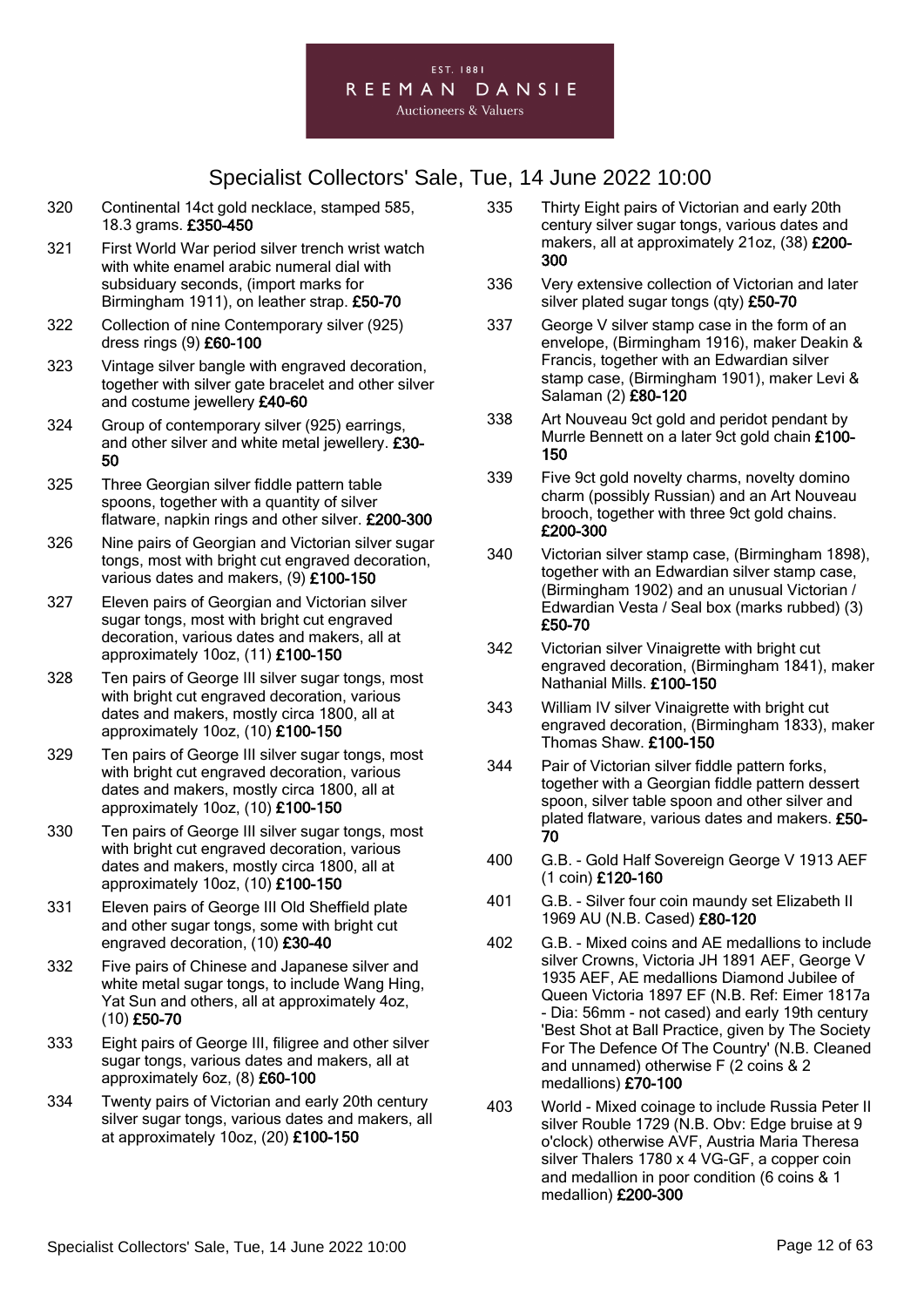

- 404 G.B. George V silver raised-edge proof Crown 1935 (N.B. Some obv: staining and other minor field marks) otherwise AU and uncased (1 coin) £200-300
- 405 World Mixed coinage to include silver issues, AE U.S. Indian Head Cent 1873 VG, Ancient Roman North Africa AE Tetradrachm x 2 GF and others (Qty) £70-100
- 406 World Mixed coins & medallions to include silver Edward VII Coronation 1902 UNC and cased (Dia: 31mm, Ref: Eimer 1871b), World War One 'R.M.S. Lusitania' AE Medallion AU (N.B. In box of issue) and others  $(Qty)$  £60-100
- 407 G.B. Silver medallions issued by Turner and Simpson Ltd, Birmingham commemorating The Investiture of The Prince of Wales at Caernarvon Castle 1969, designed and modelled by Ernest Fey (N.B. Both with different reverse designs each Dia: 50mm and cased) (2 medallions) £70-100
- 408 U.S. Mixed silver Dollars to include 'Morgan' 1881s UNC 1887 (N.B. Obv: Scratch, reverse edge bruise) otherwise GF, 1921 x 7 generally VF-EF, 'Peace' 1922 x 2, 1923 x 2, 1925 & 1926 various grades VG-VF (15 coins) £200-250
- 409 U.S. Mixed coinage to include Washington silver Quarter Dollars x 25 (N.B. Various dates & grades) and other issues (Qty) £60-80
- 410 U.S. Gold Liberty \$20 (Double eagle) 1852 (N.B. Obv: Reverse field marks & scratches noted) otherwise AVF (1 coin) £1,100-1,250
- 411 U.S. Gold Liberty \$20 (Double eagle) 1891S (N.B. Minor field marks noted) otherwise GVF-AEF (1 coin) £1,100-1,250
- 412 U.S. Gold Saint-Gaudens \$20 1924 EF (1 coin) £1,100-1,250
- 413 South Africa Gold Krugerrand 1974 GEF set in 9ct gold ring mount (Total wt. 36.9gms) (1 coin) £1,100-1,250
- 414 World Mixed coins to include U.S. silver Dollars x 6 (N.B. Various dates & grades), G.B. silver George III Crowns x 3 (N.B. Poor) and a China gold panda 'Temple of Heaven' 1996 UNC (N.B. 24ct gold, wt. 1.56gm) (10 coins) £150-200
- 415 World Mixed coins and medallions to include Royal Mint issued Tower of London 'The White Tower 1078-1978' commemorative medallion UNC (N.B. Cased but without Certificate of Authenticity), Cuba MDM issued cupro-nickel coloured six coin set 1994 UNC (N.B. Cased with Certificate of Authenticity) and other silver issues etc (Qty) £70-100
- 416 World MDM issued silver Olympic Games commemorative coin collection to include 43 (No.) coins (N.B. Mostly Crown sized, cased with Certificates of Authenticity) (1 coin set) £400-500
- 417 G.B. Royal Mint silver proof piedforts to include Crown 'Entente Cordiale' 100th Anniversary 2004, £2 'Steam Locomotive' 200th Anniversary 2004, £1 2000, 20p 1982, 10p 1992 & 5p 1990 (N.B. All cased with Certificates of Authenticity with the exception of 10p 1992 missing certificate) (6 coins) £120-180
- 418 G.B. Royal Mint silver proof Britannia four coin set 2001 (N.B. Lighty toned, cased with Certificates of Authenticity) (1 coin set) £80-120
- 419 G.B. Royal Mint silver proof four £1 coin sets x 2 to include pounds dated 2004, 2005, 2006, 2007 (N.B. One set noted to be piedfort, both cased with Certificates of Authenticity) (2 coin sets) £120-180
- 420 G.B. Royal Mint silver proof piedfort £5 coins celebrating the official 'London 2012 Paralympics' x 2 (N.B. Cased with Certificates of Authencity) (2 coins) £120-180
- 421 G.B. Royal Mint silver (0.999 Fine) commemorative Twenty Pounds to include 'A Timeless Past' 2013 x 3, 'World War One Outbreak' 2014 x 5, 'Sir Winston Churchill' 2015 x 4, 'The Longest Reigning Monarch' 2015 x 5 and 'The 90th Birthday of Her Majesty The Queen' 2016 x 2 (19 coins) £150-200
- 422 G.B. Royal Mint silver proof '80th Birthday' thirteen coin set 2006 (N.B. Includes Maundy coins) (N.B. Cased with Certificates of Authenticity) (1 coin set) £120-180
- 423 G.B. Royal Mint silver proof piedfort seven coin set 'The Royal Shield of Arms' 2008 (N.B. Cased with Certificate of Authenticity (1 coin set) £100-150
- 424 G.B. Royal Mint proof sets to include 1970, 1971, 1972, 2000, 2002, 2004, 2005, 2006, 2010 (N.B. All cased with Certificates of Authenticity) (9 coin sets) £120-180
- 425 G.B. Royal Mint proof set 2009 to include 'Kew Gardens' Fifty Pence (N.B. Cased with Certificate of Authenticity) (1 coin set) £120-150
- 426 G.B. Royal Mint proof sets to include 'Prince Philip 90th Birthday' fourteen coin set 2011 and premium 'Diamond Jubliee £5 etc ten coin set 2012 (N.B. Both sets cased with Certificates of Authenticity) (2 coin sets) £100-150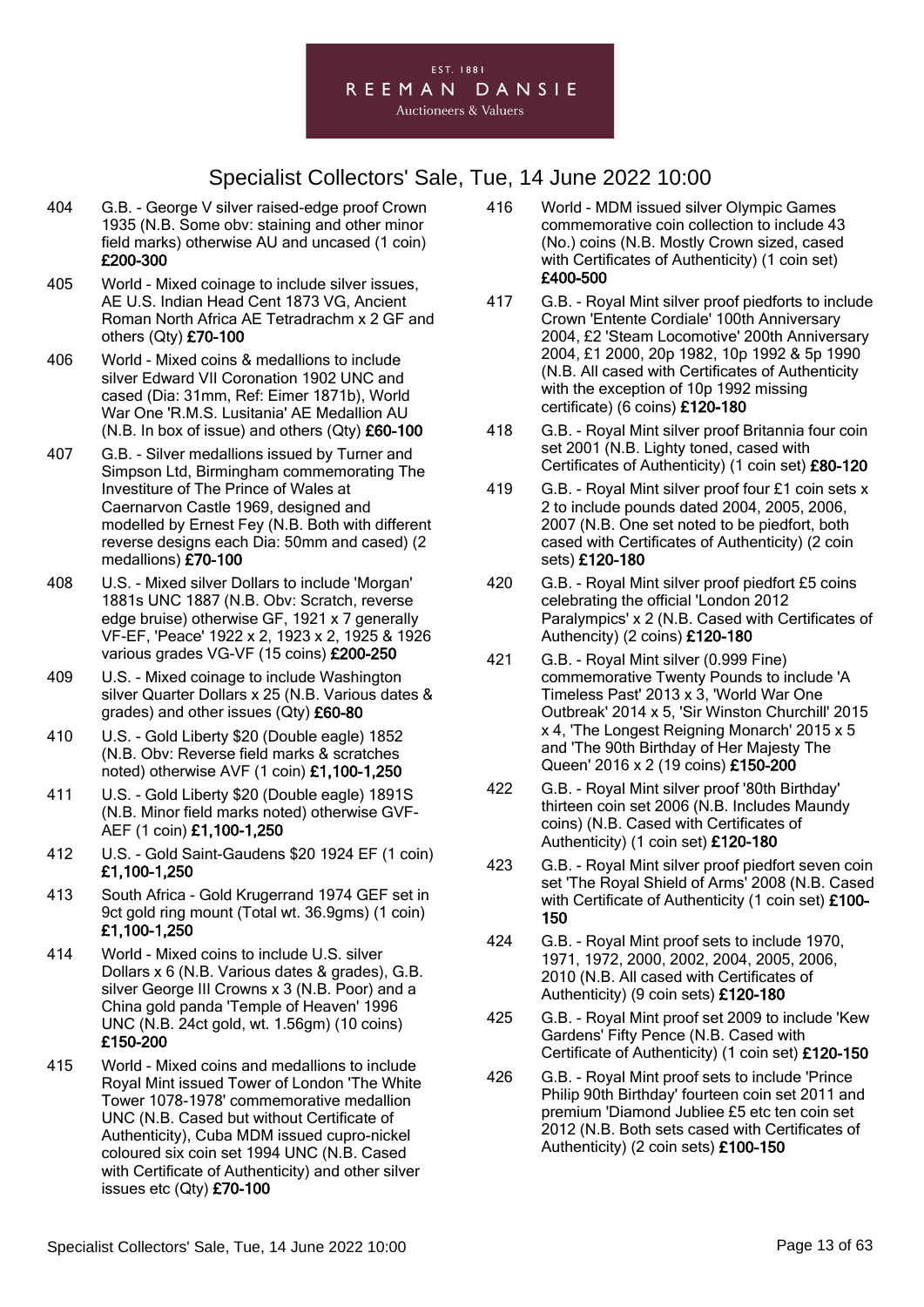

- 427 World Mixed coinage to include G.B. Royal Mint silver Britannias x 3 Isle of Wight Mint 1oz silver Bullion coin 2010, U.S. 'States Quarter Sets' (N.B. To include some silver) and other issues (Qty) £150-200
- 428 Australia The Perth Mint gold coin and nugget set issued in Celebration of The Gold Rush 150th Anniversary to include 1/20th oz (.9999 Gold) coin 2001 and one half gram gold nugget, found by a prospector (N.B. Sealed in flatpack with relevant information) (1 coin set) £80-120
- 429 Portugal The Portuguese Mint issued gold Moeda 'Escudo Em Ouro' 2001 (N.B. 22ct gold wt. 4.6gms) (N.B. In case of issue, with Certificates of Authenticity) (1 coin) £150-180
- 430 G.B. Royal Mint gold proof Half Sovereign Elizabeth II 1980 (N.B. In case of issue with Certificate of Authenticity) (1 coin) £140-180
- 431 G.B. Royal Mint gold Quarter Sovereigns Elizabeth II to include proof 2009 and uncirculated 2011 (N.B. Cased with Certificate of Authenticity) (1 coin) £140-180
- 432 Spanish Netherlands A gold coin of Philip II (N.B. Wt. 3.5gms, Dia: 25mm) circa 1556-1598 with Obv: Legend D G Hisp. Rex. Hol. (N.B. Obv: Has been polished and is partially double struck, whilst the reverse appears water damaged) otherwise GF/AF (1 coin) £300-500
- 433 Portugal Gold 400 REIS of John V 1721 (N.B. Coin has been slightly creased in antiquity) otherwise GF-AVF (1 coin) £60-100
- 434 Byzantine Gold Solidus of Heraclius and Heraclius Constantine, struck at the mint of Constantinople circa 610-641 AD (N.B. Coin has been slightly creased in antiquity) otherwise EF (1 coin) £250-350
- 435 G.B. Gold Quarter Noble of Edward III treaty period (circa 1361-1369 AD) (N.B. Coin slightly creased with attempted piercing above reverse shield) otherwise AF (1 coin) £150-250
- 436 G.B. Silver Crown Charles II 1663 (N.B. Regnal year on edge in Roman figures) G-VG (1 coin) £70-120
- 437 World Mixed coinage to include G.B. silver Crowns Victoria JH 1889 (N.B. Edge bruised) otherwise AF, 1892 AF, U.S. 'Barber' silver Quarter Dollars 1911 AVF, 1915D AVF and other issues (Qty) £80-120
- 438 France Gold 5 Franc coins of Napoleon III circa 1856-60 x 4 formed into cufflinks with adjoining 9ct gold links (Total wt. 7.5gms) (4 coins) £200-250
- 439 G.B. Charles II copper farthing 1672 (N.B. Better than average but Obv: scratch noted at 1 o'clock and verdigris spots on reverse) otherwise AVF (1 coin) £20-30
- 440 Austrian Gold 4 Ducat 1915 (restrike) UNC (1 coin) £500-700
- 441 G.B. Mixed coinage to include cupro-nickel and bronze £40-60
- 442 G.B. Copper Pennies George IV 1825 AEF and 1826 GEF (2 coins) £150-200
- 443 G.B. Copper Pennies Williams IV 1831 GVF and 1837 (N.B. Obv: Scratches and field marks noted) otherwise GVF and rare (2 coins) £150-200
- 444 G.B. Copper Penny Victoria 1841 (N.B. No colon) EF (1 coin) £60-80
- 445 G.B. Copper Pennies Victoria 1843 (N.B. Reverse error D.F.F in legend instead of D.E.F) VG-AF and 1844 GVF (2 coins) £70-100
- 446 G.B. Copper Penny Victoria 1846 EF (1 coin) £120-150
- 447 G.B. Copper Pennies Victoria 1847 AEF and 1848/7 AEF (2 coins) £70-100
- 448 G.B. Copper Pennies Victoria 1854/3 GF-AVF and 1854 (Plain trident) GEF (2 coins) £70-100
- 449 G.B. Copper Penny Victoria 1856 (Plain trident) (N.B. Obv: Scratches to cheek) otherwise GVF (rare) (1 coin) £100-150
- 450 G.B. Copper Pennies Victoria 1855 (Ornamental trident) GVF - AEF and 1857 (Plain trident) GEF-AU (2 coins) £70-100
- 451 G.B. Copper Pennies Victoria 1858-7 GEF-AU and 1858 GVF-AEF (2 coins) £80-120
- 452 G.B. Mixed copper Victoria coins to include Pennies 1851 GF, 1857 Ornament trident (N.B. Minor edge bruises) otherwise GVF, 1859 F, Half Pennies 1852 GVF, 1853 AVF, 1854 EF, 1855 AEF and 1856 VF (8 coins) £50-70
- 453 G.B. Mixed copper coins to include Soho Mint George III 'Cartwheel' Pennies 1797 x 2, 1806 x 3, 1807 x 2, Half Pennies 1799 x 2, 1806 x 6, 1807 George IV Pennies 1826 x 2 and Half Pennies 1826 x 2 (N.B. Various grades but generally good to fine) (20 coins) £40-60
- 454 G.B. Mixed copper Half Pennies to include William III 1697, 1699, George I 1720, 1724, George II 1734, 1736, 1739, 1740, 1742, 1749, George III 1771, 1773, 1774, 1775 x 2, George IV 1825, 1827 and William IV 1831 (N.B. Various grades G-VF) (18 coins) £80-120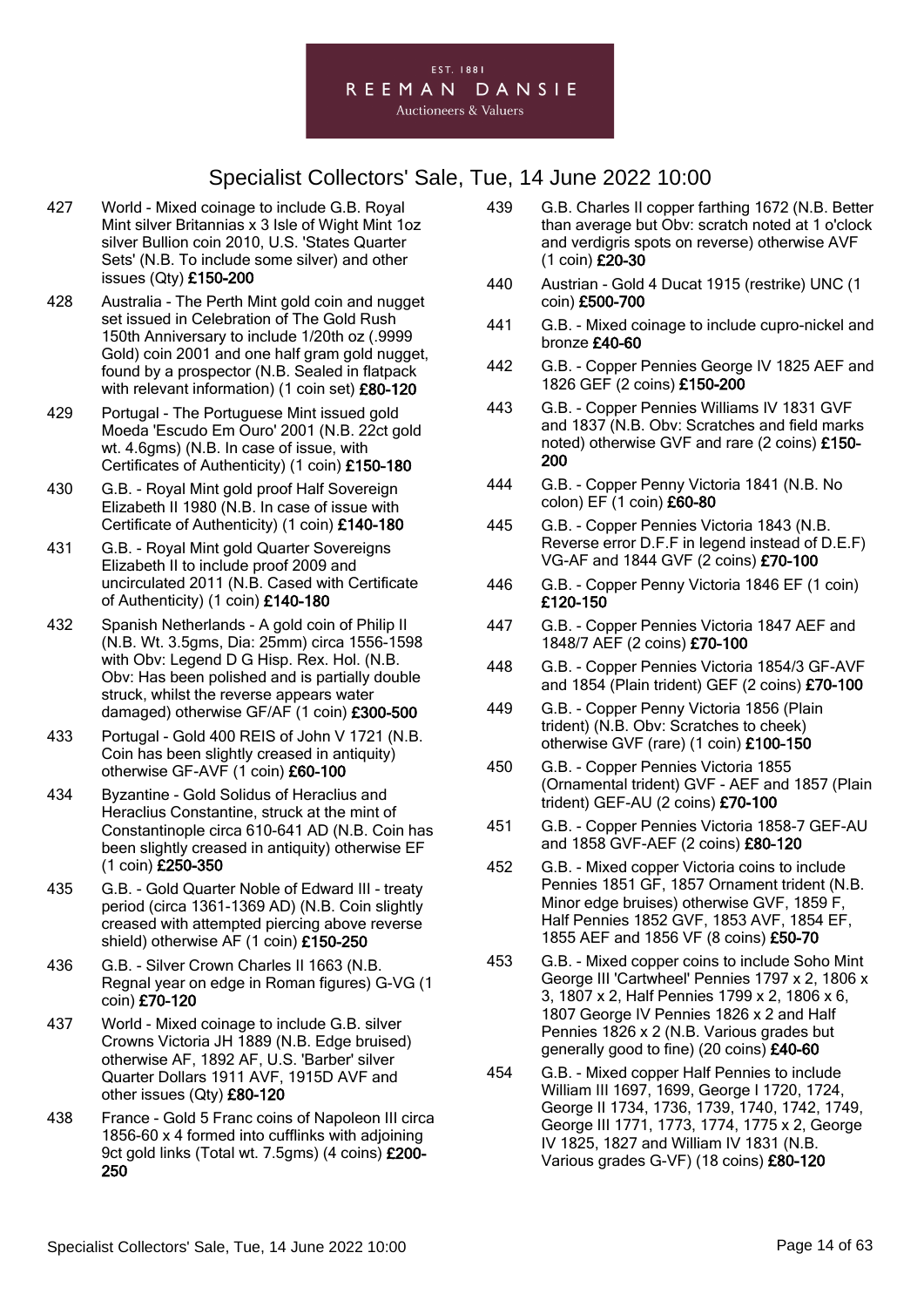

- 455 G.B. Three Whitman folders containing bronze Victoria Pennies collection No.1 1860-1880 x 2 complete sets to include rare dates 1869, 1875H etc and collection No.2 1881-1901 (N.B. Many coins in better than average condition) (Qty) £300-400
- 456 G.B. Two coin albums containing Victoria YH bronze Pennies in better than average condition with scarcer dates noted (77 coins) £100-150
- 457 G.B. Mixed Victoria OH bronze coinage to include Pennies 1897 x 2 AU and 1901 x 2 UNC/A. UNC (N.B. All with much lustre) (4 coins) £100-150
- 458 G.B. Mixed Edward VII bronze coinage to include Pennies 1902 x 2 UNC, 1903 x 2 UNC & 1907 UNC (5 coins) £150-200
- 459 G.B. George VI bronze Pennies 1951 x 4 AVF-GVF (N.B. Very scarce) (4 coins) £60-80
- 460 G.B. George VI bronze Pennies 1950 x 8 AVF-AEF (N.B. Scarce) (8 coins) £50-70
- 461 G.B. Elizabeth II Bronze Pennies 1953 x 21 GF-GVF (21 coins) £40-60
- 462 G.B. Seven Whitman folders containing mixed bronze Pennies, Half Pennies and brass Three Pences to include scarce date Pennies 1950 x 2, 1951 x 2 etc and other coinage, some in better than average condition (Qty) £80-120
- 463 G.B. Four Whitman folders containing mixed silver coinage to include Six Pences and Three Pences with some in better than average condition and scarcer dates noted (Qty) £100- 150
- 464 G.B. Five Whitman folders containing mixed silver coinage to include Florins and Shillings with some in much better than average condition (Qty) £200-250
- 465 G.B. Two Whitman folders containing mixed silver Half Crowns with some in much better than average condition (Qty) £150-200
- 466 G.B. A coin album containing mixed silver coins pre 1920, pre 1947, George V Crown 1935 VF, copper George III Two Pences 1797 x 2 AF-F and Pennies x 2 poor-fair £200-250
- 467 World Mixed coinage to include Isle of man copper Half Pennies 1758 F, 1813 VF, Channel Islands, G.B., Victoria copper & bronze Pennies and Half Pennies and other issues (Qty) £100- 150
- 468 G.B. Mixed coinage to include early 19th century silver issues, pre 1920 and pre 1947 silver George VI cupro-nickel 1952 Six Pence GF and others (Qty) £150-200
- 469 G.B. Silver Victoria JH 1887 seven coin set to include Crown AU, Double Florin AU, Half Crown GEF, Florin AU, Shilling EF, Sixpence EF and Three Pence (N.B. Obv: Scratch) otherwise GEF (N.B. All with light rainbow toning and uncased) (7 coins) £200-250
- 470 G.B. Silver Three Pences George V 1927 GVF (Ex proof - very scarce) and George VI 1944 GEF (N.B. Scarce) (2 coins) £80-120
- 471 G.B. Mixed silver Shillings to include George III 1787 GEF, Victoria JH 1889 AF (N.B. Small head rare), Edward VII 1905 (N.B. Obv: Scratches) otherwise AF-GF (rare) and 1907 GEF-AU (N.B. Light rainbow toning) (4 coins) £180-240
- 472 G.B. Mixed coinage to include silver George III Crown 1821 (Secundo) (N.B. Some minor edge bruises) otherwise VF, Victoria YH Six Pence1887 GEF, Three Pences YH 1887 AEF, OH 1893 AU, bronze Farthing YH 1895 GVF (Scarce), Edward VII Six Pences 1902 AU, 1903 EF and Three Pence 1902 GEF (8 coins) £200- 250
- 473 G.B. Mixed silver coinage to include Half Crowns George V 1925 GF, 1931 AU, Florins 1925 (N.B. Rev: dark toned) otherwise GF-AVF and 1932 GF-AVF (4 coins) £70-100
- 474 G.B. Celtic gold Stater Class B 'Chute' type circa 65-55 BC AVF (Ref: Spink 22) (1 coin) £300-400
- 475 G.B. Silver hammered Calais Mint Groat Henry VI Leaf Mascle Issue (N.B. Reverse: Leaf below MEVM) mint mark - Cross Patonce circa 1432- 1433 GVF-EF and scarce (Spink ref: 1890) (N.B. Reverse: Error in first quarter 'missing three pellets', which could be as a result of a damaged die!?) (1 coin) £120-180
- 476 G.B. Silver hammered London Groat Edward IV Second Reign, mint mark - Heraldic Cinquefoil, rose on breast circa 1480-1483 (Spink ref: 2100) (N.B. Obv: Small loss to edge of flan at 5 o'clock) otherwise EF (1 coin) £120- 180
- 477 G.B. Silver hammered London Groat Henry VIII 2nd coinage, laker bust D, mint mark LIS circa 1526-1544 (Spink Ref: 2337E) (N.B. Obv: Cut to flan below Kings ear) otherwise AF (1 coin) £50-70
- 478 G.B. Silver 'Fine Issue' hammered Shilling Edward VI circa 1551 (Southwark) (Spink Ref: 2482) (N.B. Obv: Weakness in striking to Kings portrait) otherwise AVF-VF (1 coin) £80-120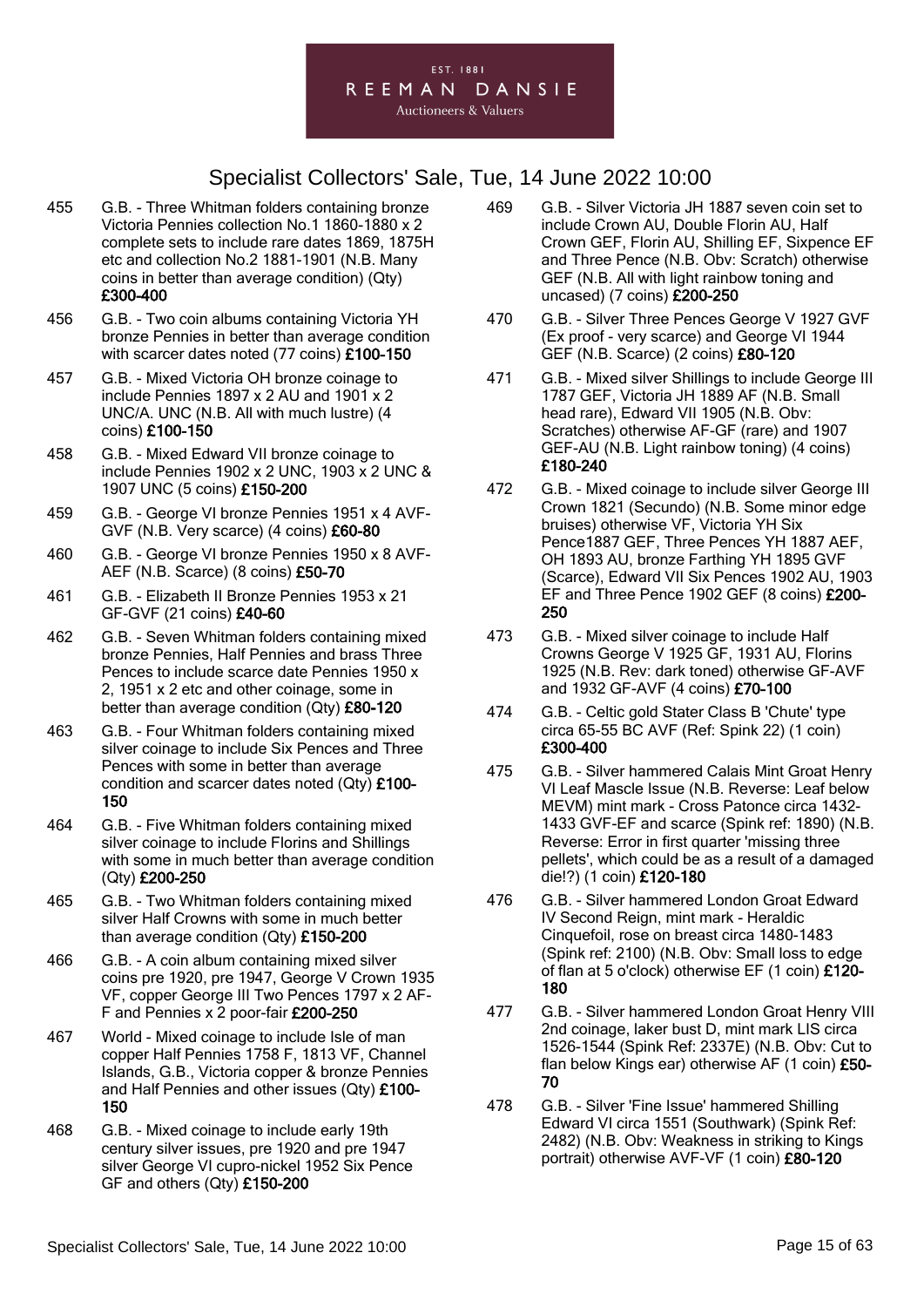#### EST. 1881 REEMAN DANSIE **Auctioneers & Valuers**

- 479 G.B. Silver hammered Six Pence Elizabeth I, mint mark Castle 1570 GVF-VF (Spink Ref: 2562) (1 coin) £70-100
- 480 G.B. Silver hammered Half Crown Elizabeth I, mint mark 1, 1601 F-VF (Spink Ref: 2583) (1 coin) £500-700
- 481 G.B. Silver hammered London Pennies to include Edward II Class 15c circa 1307-1327 AVF (Spink Ref: 1463) and Edward VI Pinecone Mascle Issue circa 1431-1432 (Spink Ref: 1878) (N.B. Some slight clipping noted) otherwise GVF (2 coins) £70-100
- 482 G.B. A large quantity of bronze Pennies to include scarcer types Edward VII 1902 low tide Pennies, George V 1918 and 1919 H (Heaton Mint) and others (Qty) £70-100
- 483 G.B. Gold Sovereign George V 1912 EF (1 coin) £270-320
- 484 Switzerland Gold 20 Francs 1930 x 3 GEF-AU (3 coins) £600-750
- 485 Switzerland Gold 20 Francs 1930 x 2 GEF-AU (2 coins) £400-500
- 486 Switzerland Gold 20 Francs 1927 x 2 GEF-AU (2 coins) £400-500
- 487 Switzerland Gold 20 Francs 1927 x 2 GEF-AU (2 coins) £400-500
- 488 Switzerland Gold 20 Francs 1935 x 2 GEF-AU (2 coins) £400-500
- 489 Switzerland Gold 20 Francs 1935 x 2 GEF-AU (2 coins) £400-500
- 490 World Mixed coins and banknotes to include Switzerland currency (Qty) £30-50
- 491 G.B. Early 19th century folding coin scales in wood case (coin scales) £70-100
- 492 G.B. 20th century brass Sovereign scales in cardboard case (coin scales) £30-50
- 493 World Mixed coins, banknotes and medallions to include a small quantity of G.B. pre 1947 silver coins, G.B. banknotes and others (Qty) £200-300
- 494 World Mixed coins and banknotes to include G.B. Henry VI Calais silver Groat (N.B. Holed at 5 o'clock) otherwise VG, Victoria silver commemorative medallion 'Diamond Jubilee' 1897 GVF (N.B. Small diameter), Guernsey silver £5 'History of The Royal Air Force' 2008 UNC, a small quantity of silver and others (Qty) £130-180
- 495 U.S. The Morgan Mint commemorative issue of 'The Complete Elvis Movies' coloured U.S. Half Dollars set of 30 and one other uncoloured (N.B. In case of issue with Certificate of Authenticity) (1 coin set) £40-60
- 496 G.B. Silver medallion x 43 'The Kings and Queens Collection' and stamp first day covers 'Kings and Queens of England' (N.B. In books of issue) (1 medallion & 1 stamp set) £300-400
- 497 World Mixed coins and medallions to include Westminster Gibraltar cupro-nickel 'Peter Rabbit' six coin Crown set 1993, silver 'Great Britons' medallic first day covers x 4 1974, G.B. cupro-nickel, brass issue and others (Qty) £100- 140
- 498 G.B. One Pound banknotes signature John Bradbury Third Issue (Jan 1917) x 2 prefix's D1 and D12 in generally AF-AVF (2 banknotes) £70 -120
- 499 G.B. Ten Pound white banknote signature K.O. Peppiatt, London 16th August 1937 (N.B. Minor folds and edge damage to right noted) otherwise GF-AVF (1 banknote) £70-120
- 500 G.B. Five Pound white banknotes to include signatures K.O. Peppiatt, London 3 November 1945 prefix K68 (N.B. Minor folds noted) otherwise AVF and P.S. Beale, London 15 July 1949 prefix N89 (N.B. Cellope marked on two edges, with minor folds and pin holes noted) otherwise GF-AVF (2 banknotes) £100-150
- 501 G.B. Five Pound white banknotes to include signatures P.S. Beale, London 4 February 1952 prefix W93 (N.B. Minor folds and creases) otherwise AVF and L.K O'Brien, London 24 August 1956 prefix D76A (N.B. Minor folds and small stain) otherwise AVF (2 banknotes) £100-150
- 502 G.B. Mixed banknotes to include signatures L.K. O'Brien £5 series "B" (February 1957) Helmeted Britannia issue prefix A32 UNC and J.B. Page £10 prefix M05 (N.B. Replacement note) series "D" (February 1975) AU scarce and three recently issued notes to include £20, £10 and £5 UNC (5 banknotes) £120-180
- 503 World Mixed banknotes to include issues from China, Germany, Japan, Russia and others, in two folders (122 banknotes) £120-180
- 504 G.B. Gold Sovereign Victoria YH 1872 GF-AVF (1 coin) £260-320
- 505 G.B. Gold Sovereign Victoria JH 1892M AVF (1 coin) £260-320
- 506 G.B. Gold Sovereign Elizabeth II 2002 UNC (N.B. Cased) (1 coin) £260-320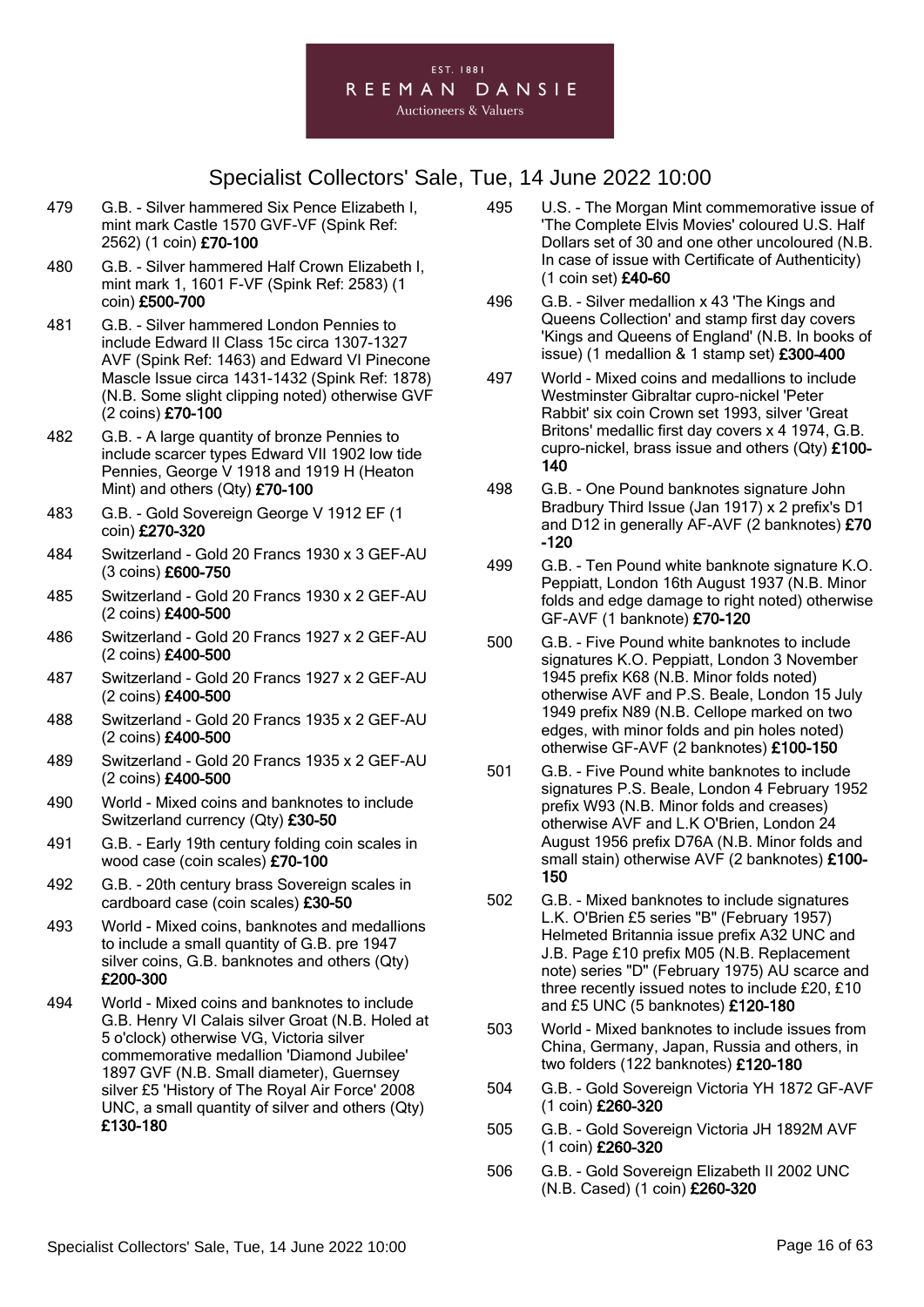

- 507 World Mixed coinage to include a small quantity of silver and G.B. bronze Pennies etc (Qty) £40-60
- 508 World Mixed coinage to include silver issues and G.B. bronze (Qty) £70-100
- 509 World Twenty drawer coin cabinet (N.B. With broken lock) containing mostly modern coinage but also includes G.B. pre 1947 silver issues £250-350
- 510 G.B. Mixed coinage to include Royal Mint proof sets 1970 x 2, 1971 and other issues  $(Qtv)$  £30-50
- 511 World Mixed 19th 20th century AE Medallions to include G.B. Victorian, with some scarcer issues noted, various grades but generally F-GVF (29 medallions) £80-120
- 512 World Mixed coins to include G.B. Whitman folders x 4 containing Farthings, Indian States 19th century AE coinage, Victorian Apothecary's weights and other issues (Qty) £60-100
- 513 World Mixed coinage to include G.B. Royal Mint proof sets 1975, 1982, 1998, Westminster gold plated coins x 12, U.S. 'States' Quarter Dollar collection and others (Qty) £60-100
- 514 G.B. Royal Mint uncirculated flatpacks to include 'Rugby' 1999, 'London Olympic Games' 2008, 'Emblems of Britain' 2008, 'Royal Shield of Arms' 2008 and other issues (Qty) £50-70
- 515 Ancients Mixed Greek and Roman coinage, mostly field finds in generally poor-good condition (Est. 250+ coins) £30-50
- 516 Accessories To include coin albums, cases, banknotes frames, capsules, books, with some coins noted and other items (Qty) £30-50
- 517 G.B. Gold Half Sovereign Edward VIII 1906 GF-AVF (1 coin) £140-170
- 518 G.B. Gold Half Sovereign Edward VIII 1910 GF-AVF (1 coin) £140-170
- 519 World Mixed coins to include G.B. Coronation Coin Case dated May 12th 1937 containing the following six silver coins:- George V Crown 1935 GEF, 1936 Half Crown, Shilling, Sixpence, Threepence AU-UNC, George VI Florin 1937 AU, Royal Mint proof set 1970, silver Threepences, U.S. silver 'Peace' Dollar 1923 (N.B. In ring mount with chain) and other issues (Qty) £100-150
- 520 G.B. Mixed coinage to include Royal Mint proof set 1971, cupro-nickel, brass, bronze, base metal wristwatches, silver 'Albert' chain, charm bracelet and other issues (Qty) £60-80
- 521 G.B. Mixed coinage to include silver William and Mary Half Crown 1689 GF-AVF, Crown George III 1819 LIX (N.B. Minor scratches to Obv: fields, reverse small edge bruise) otherwise VF, Shilling George II 1758 GVF, Sixpences 1757 AEF, William III 1696Y (York) GVF and copper 'Cartwheel' Twopence George III 1797 (N.B. Minor edge bruises) otherwise VF (6 coins) £200-300
- 522 G.B. Mixed Victoria silver coins to include Florins 'Godless' 1849 GF, 'Gothic' 1883 GF-AVF, Victoria JH Crown 1889 EF, Double Florin 1889 AEF, Half Crown 1889 EF, Florin 1887 AEF and Sixpence (N.B. Wreath type) 1887 GEF (7 coins) £180-240
- 523 G.B./Ancients A coin album containing G.B. milled silver, copper, hammered silver and Ancient Roman coins (Qty) £200-300
- 524 World Mixed silver bullion coins to include G.B. 'Britannia's 1999 UNC x 2, Canada 'Maple' 2002 UNC, U.S. Dollars 'Morgan' 1886 UNC, 'Peace' 1922, 1923 AU-UNC and 'Liberty' 1993 & 2003 (8 coins) £120-180
- 525 World Mixed 1oz (fine silver) bullion coins to include G.B. Britannia's 2002, 2003, 2005 x 2, 2006, 2007, 2008, 2013 and Australia 'Kookaburra' 2008 all UNC and encapsulated (9 coins) £150-200
- 526 G.B. Royal Mint cased four coin maundy set Elizabeth II 2007 toned BU (1 coin set) £80-120
- 527 World Mixed coinage to include flatpacks, silver and others (Qty) £100-150
- 528 World Mixed coinage, banknotes, medals within two aluminium cases to include Ancient Roman coins G-AF, G.B. Elizabeth I hammered silver Sixpence (poor), Earls Colne, Essex 20th century Coop Society one pint milk tokens, 19th century copper tokens, modern Fifty-pence coins to include 'Peter Rabbit Series', 'Sherlock Holmes', Paddington Bear' etc, coin related books, medals to include U.S. 'Vietnam Service' and others (Qty) £80-120
- 529 World Mixed coinage to include cupro-nickel and bronze coinage (Qty) £60-80
- 530 G.B. Mixed coinage to include pre 1947 silver, cupro-nickel, bronze Pennies etc (Qty) £200-250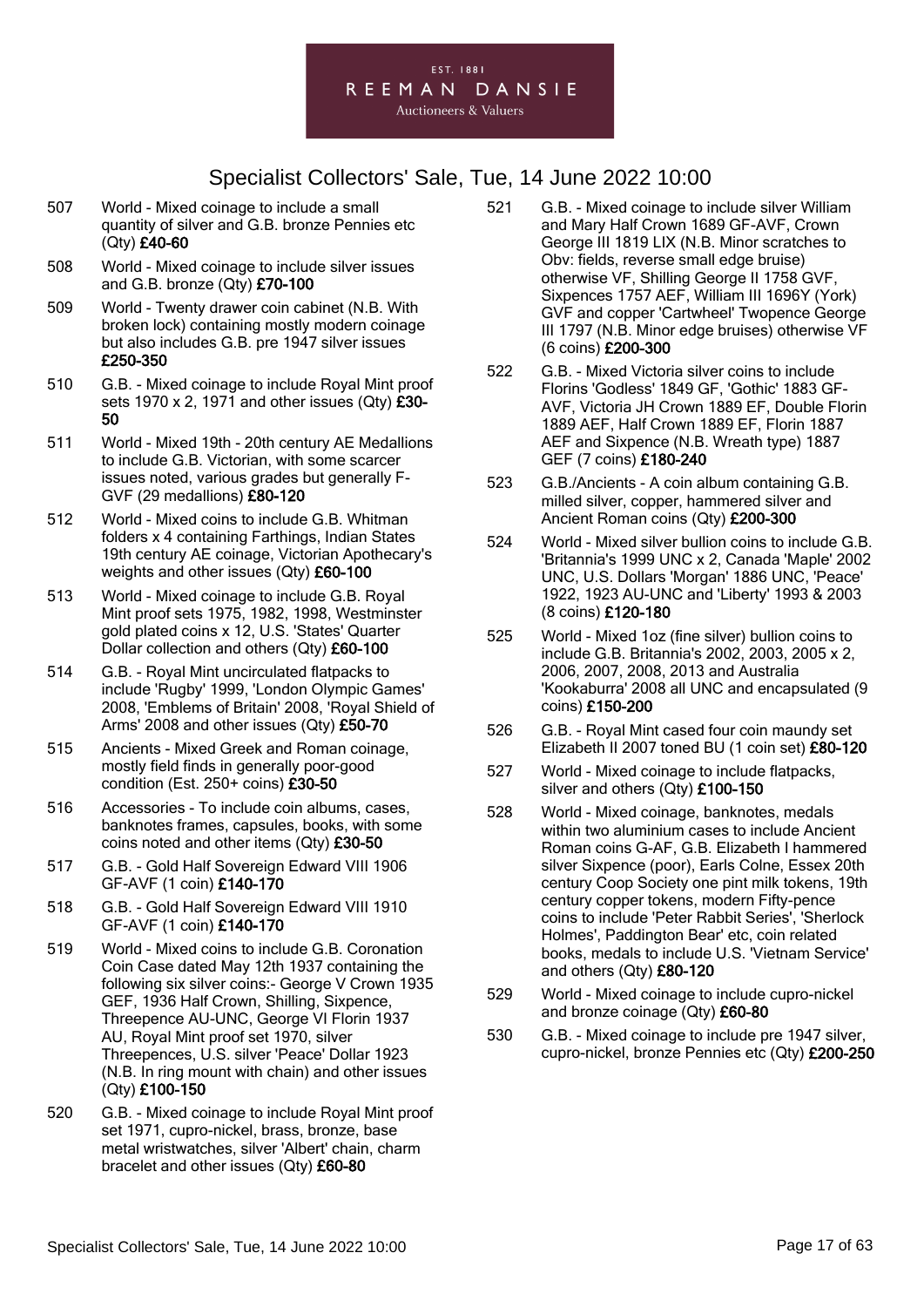#### EST. 1881 REEMAN DANSIE

- 531 World Mixed coins to include G.B. Royal Mint proof sets 1970 x 3, silver proof Crowns 'Elizabeth & Phillip' 1972 x 4, Jubilee 1977 x 2, medallions 'To Mark The End of Production at Tower Hill' 1975 x 2, Iceland 1000 and 500 Kronur two coin set 1974, Sierre Leone One Leone 1974, St Helena 'Tercentenary of The Granting of The Royal Charter to The East India Company' 25 Pence 1973 (N.B. All cased with Certificate's of Authenticity) and a small quantity of G.B. cupro-nickel and bronze (Qty) £200-250
- 532 World Mixed coinage to include Westminster gold plated coloured Diamond Jubilee Crowns x 10, U.S. silver Dollars 1885 EF, 1922 EF, G.B. UNC, flatpacks and others (Qty) £120-180
- 533 G.B. Gold Half Sovereigns Edward VII 1905 and 1908 GF-VF (2 coins) £250-300
- 534 World Westminster 'The Millenium' coin collection to include twenty coins spanning the 1st to 20th century (N.B. Cased with Certificate's of Authenticity) (1 coin set) £120-180
- 535 World Mixed coins to include Isle of Man gold 1/20 oz Fine Angel 1986 and other issues (Qty) £100-120
- 536 World Mixed coinage contained in a fourteen drawer cabinet to include some silver issues and G.B. George III 'Cartwheel' Twopence 1797 (N.B. With edge bruises) otherwise AVF (Qty) £200-250
- 537 G.B. Royal Mint issued brass coin weights to include 1821 George IV Sovereign, Half Sovereign and five other grain weights in fitted mahogany case (One set of coin weights) £40- 60
- 538 World Mixed coinage to include G.B. pre 1947 silver (Estimated face value £1.02½p), India 20th century bronze 1/12 Anna's, Ancient Roman AE's and others (Qty) £60-100
- 539 G.B. Royal Mint silver proof coins 'Countdown to London 2012' three £5 coins 2009, 2010 and 2011 (N.B. Part of four coin set), The Official London 2012 Olympic £5 and three brilliant uncirculated cupro-nickel £5's 2009, 2010 and 2011 (N.B. All cased with Certificates of Authencity) (7 coins) £120-180
- 540 G.B. The Royal Mint Issued silver proof £10 The Official London 2012 (Olympic Games) U.K. 5oz coin in case of issue with Certificate of Authenticity (1 coin) £80-120
- 700 First World War pair comprising War and Victory medals named to 124811 GNR. G. Warner. R.A. together with another pair named to G-31288 PTE. A. Scorgie. R. W. Kent R. (4 medals). £50- 70
- 701 First World War pair comprising War and Victory medals named to 139520 BMBR. E. L. Smith. R.A. together with another pair named to 15581. CPL. M. Chapman. R.F.A. (naming partially erased) and another pair named to 81763 BMBR. D. Johnston. R.A. (6 medals). £60-80
- 702 First World War pair comprising 1914 15 Star named to K. 21835. F. Tanner. STO. 1. R.N. and Victory medal named to 21835 F. Tanner. L. STO. R.N., a Jutland commorative medallion and three coronation / jubilee medallions (6 medals). £30-50
- 703 First World War 1914 'Mons' star named to SS-3610 PTE. J. Richardson. A.S.C. together with another named to 93707 DVR. G. Nelson. R.F.A. (2 medals) £30-50
- 704 First World War pair comprising 1914 15 Star and Victory medals named to 645289 DVR. G. Bennett. R.A. together with another pair named to 1007. DVR. F. Hatch. R.F.A. (4 medals). £40- 60
- 705 Collection of First World War campaign medals comprising x2 1914 - 15 Stars, named to 9046 PTE. G. T. Barnes. Staff. R. and 106194. GNR. W.H. Babbage. R.F.A., and x5 Victory medals named to 397514 PTE. J. Dixon. North'D. Fus., 12555 PTE. H. Ferneyhough. K.S.L.I., 212567 PTE. W. Balson. Labour Corps., 4480. PTE. T. H. Thomas. R. War. R. and 37998 PTE. A. E. Milne. R. Scots. (7 medals) £70-100
- 706 First World War Victory medal named to 415221. PTE. J. P. G. Moorres. 13 - CAN. INF. £30-40
- 707 First World War pair comprising War and Victory medals named to 3005. PTE. J. Ward. Durh. L. I. £30-50
- 708 Collection of seven First World War War medals named to T4-059380 DVR. A. E. Carman. A.S.C., T4-110713 PTE J. Kenyon. A.S.C., L-13280 PTE. J. T. Wheeler. R. Fus., 19784 PTE. P. Bennett. Devon R., 140894 PTE. J. Ward. A.S.C., 163220 GNR. J. Palmer. R.A. and 206108 DVR. A. H. Selby. R.A. (7 medals) £70- 100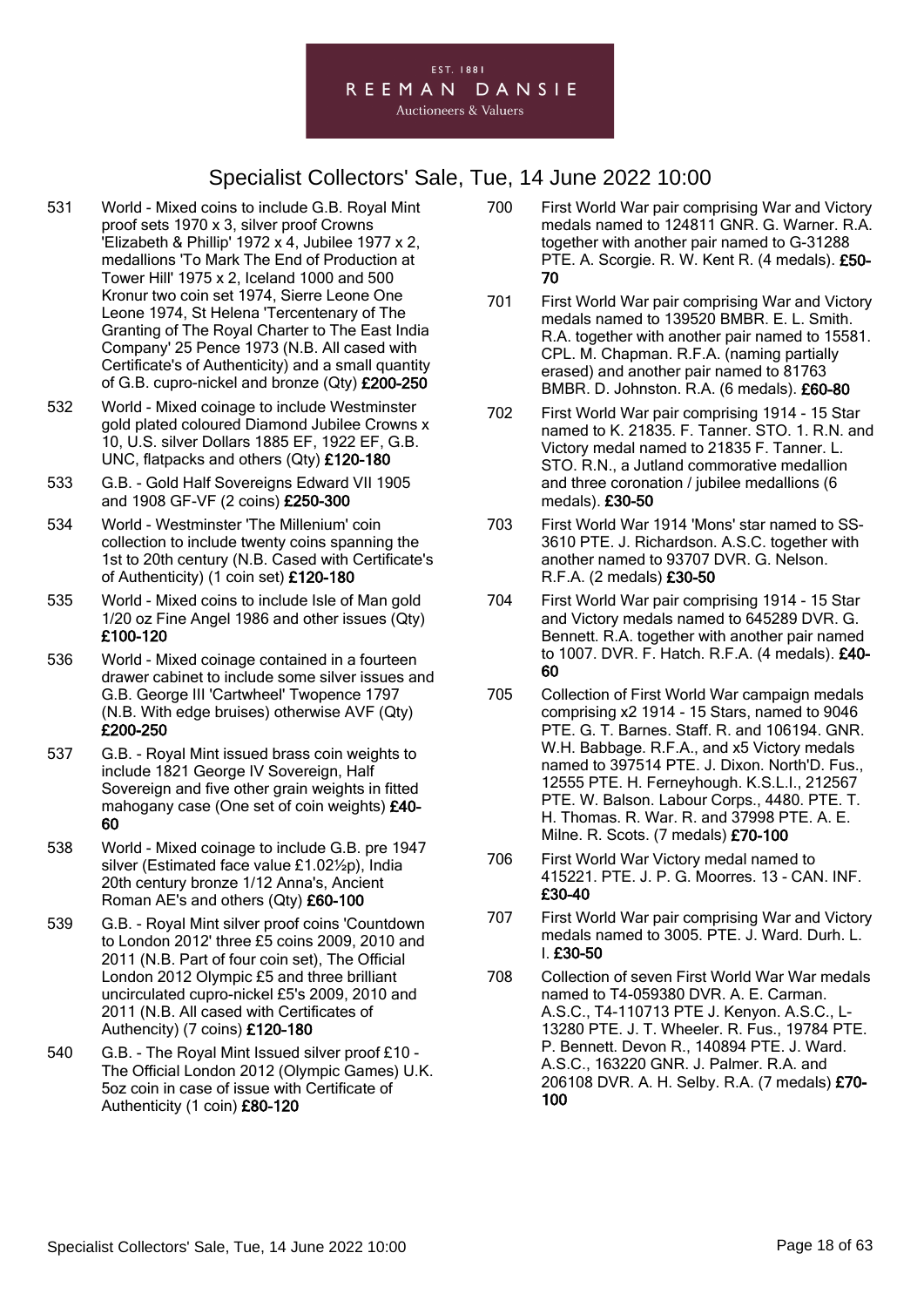#### EST. 1881 REEMAN DANSIE

- 709 Collection of seven First World War War medals named to 90468 GNR. S. Law. R.A., 80064 DVR. E. Broadley. R.A., 272138 SPR. E. Howard. R.E., 44288 DVR. E. Swann. R.A., 292595 PTE. F.W. (naming partially erased), 144163 GNR. S. J. Verlander R.A and 85180 A. CPL. A. R. Carey. A.O.C. (7 medals) £70-100
- 710 Collection of Second World War campaign medals comprising 1939 - 1945 Star, Atlantic Star, Italy Star, Burma Star, France and Germany Star, Pacific Star, Africa Star x2, one with 8th Army clasp, Air Crew Europe Star (replica), Defence and War medals (11 medals). £80-120
- 711 Victorian Khedive's Star dated 1882, together with a Victorian Army Temperance medal, Elizabeth II Coronation medal, British Gas light company long service medal and a miniature medal group. £60-80
- 712 Second World War Canadian Volunteer Service medal together with an Africa Service medal named to 115190. S. P. A. Myburgh (2 medals) £30-50
- 713 Second World War Australia War Service medal named to NX43664 E. M. Reilly together with a New Zealand War Service medal (2 medals) £30-50
- 714 First World War 1914 15 Star trio comprising 1914 - 15 Star named to 21761 SPR. E. E. Percival. R.E, War and Victory medals named to 21761 A.2. CPL. E. E. Percival. R.E. £50-70
- 715 Crimean War Interest- Bronze medallion, 'Peace & Plenty, in commemoration of the treaty of peace signed at Paris, March 30 1856', approximately 4.2cm in diameter. £50-70
- 716 First World War Princess Mary Gift Tin, together with RAF, Royal Engineers, and other cap badges together with a George V Special Constabulary Long Service medal named to Frank Riddleston. £50-70
- 717 First World War pair comprising War and Victory Medals named to 40068 PTE. W. Rolfe. R. Fus., together with a George V Army Long Service Good Conduct medal named to 12376 GNR. G. Rolfe. R.G.A. and Second World War medals comprising 1939 - 1945 Star, Italy Star, Atlantic Star, Burma Star, Africa Star and War medal, with box of issue also named to Rolfe. £80-120
- 718 First World War 1914 15 Star trio comprising 1914 - 15 Star named to 1326 DVR. W. Farrant. R.F.A. together with War and Victory medals named to 1326 CPL. W. Farrant. R.A. £50-70
- 719 Second World War period canvas webbing belt, mounted with various allied cap badges to include Polish, New Zealand, Canadian and British, together with a Post War German leather cigarette case. £50-70
- 720 Second World War Nazi Air Force Flak War badge, together with a Coastal Artillery War badge (2 badges) £60-80
- 721 Second World War and later medal group comprising 1939 - 1945 Star, Burma Star, Defence and War medals, together with a George VI General Service medal with Malaya clasp, named to 21005033 SJT. J. R. Woodville. R. Sigs. and Elizabeth II Army Long Service and Good Conduct medal named to 21005033 W. O. CL 2. J. R. Woodville. R. Sigs (mounted on bar) together with miniature medals and dog tag. £100-150
- 722 First World War pair comprising War and Victory medals named to 25-718 SJT. J. Welsh. North'D Fus. together with another Victory medal named to 12825 CPL. H. Carabine. Durh. L.I., Second World War medals comprising 1939 - 1945 Star, France and Germany Star, Defence and War medals together with an Army Temperance medal and other military badges. £60-80
- 723 Second World War Defence medal together with a silver ARP badge, an Elizabeth II Civil Defence Long Service medal in box of issue and a group of Army Temperance medals. £30-50
- 724 Second World War British military mills bomb / grenade cut away, the base stamped No.36M M, 40 PDG £60-100
- 725 First World War 1914 15 Star trio comprising 1914 - 15 Star, War and Victory medals named to 11923 PTE. M. McGibbon. C. GDS, together with ration coupons and a replica Second World War Iron Cross. £60-80
- 726 Interesting brass candlestick constructed from an Imperial German sword hilt, 28.5cm in overall height £40-60
- 727 Second World War Army medal group comprising 1939 - 1945 Star, Africa Star, Italy Star and War medal together with box of issue and soldiers service and playbook named to Reginald John Forsdick and a mounted photograph. £30-50
- 728 First World War Imperial German army belt buckle with original leather belt, with makers stamp and dated 1916 £60-80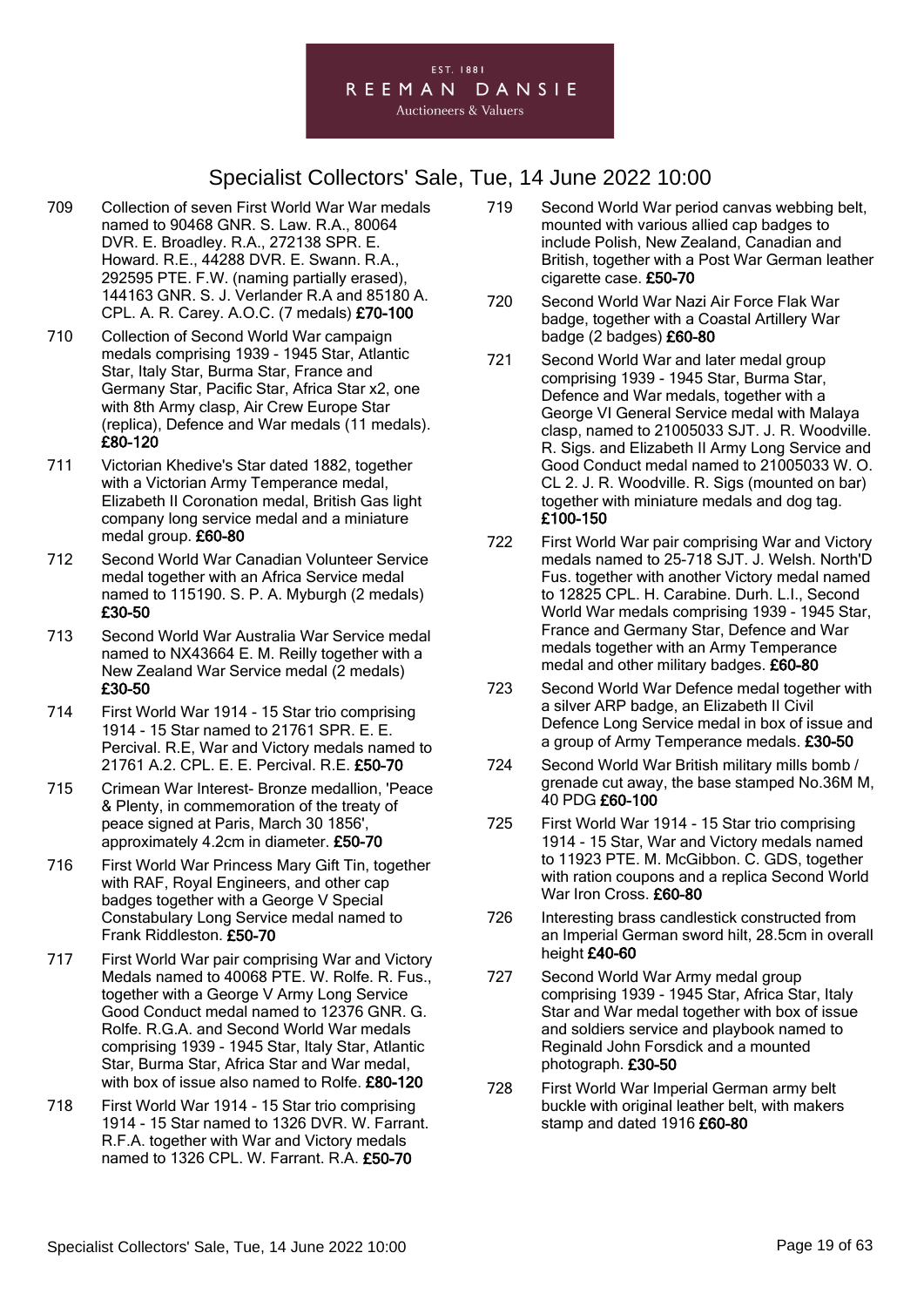

- 729 1940's Indian Army trophy depicting a Boar mounted on an ebonised wood base with applied plaques named 'Bihar Light Horse 1862 - 1947', 14.7cm in length N.B. The Bihar Light Horse was an Indian Army Calvary Regiment, disbanded following India's Independence in 1947. £40-60
- 730 Second World War Jaeger Le Coultre open faced military pocket watch, with black dial, luminous hour markers and subsidury seconds, rear of case stamped G.S.T.P. 227319, approximately 5cm in diameter. £100-150
- 731 Victorian Scottish, The Queen's Own Cameron Highlanders, Victorian Officer's shoulder belt plate a silver Sphinx Egypt battle honour. Two hooks and two studs to reverse. £100-150
- 732 Second World War ARP Air Raid Wardens bell, together with a gas rattle, county of Essex, wardens pass named to Leslie J. House, whistle, badges and Wardens report form. £60-100
- 733 First World War and later medal trio comprising War and Victory medals named to 9535 PTE. V. B. Hinnells. Suff. R. together with George V India General Service medal with one clasp Malabar1921 - 22 named to 5819362 PTE. V. B. Hinnels. Suff. R. and a Rawalpindi District Boxing medal. (4) £60-80
- 734 Zeppelin Interest- 1930's German silver plated plate, engraved 'Deutsche Zeppelin - Reederei, G.M.B.H. Olympiafahrt 1. 8. 1936' 21.8cm in diameter. £150-200
- 735 Victorian Honourable Artillery Company badge together with a book of Infantry Bugle sounds and Regimental calls, together with other military badges and buttons. £30-50
- 736 Second World War British Military MKIII prismatic compass dated 1943 and stamped TG. Co. Ltd, No.B 274057, together with an unusual combination stop watch / compass (2). £40-60
- 737 Battle of Britain 40th Anniversary Commemorative Plaque, in brushed silver, with image of a Spitfire and facsimile signatures of Veterans, (Sheffield 1980), framed, 14.5cm by 24cm £50-70
- 738 First World War pair comprising War and Victory medals named to OM2 - 118564 PTE. J. S. Tandy. A.S.C. Together with boxes of issue. £30 -50
- 739 Victorian South Africa campaign medal named to John Tastow 6th Regt. N.B. medal is worn overall and has had suspension bar removed, inverted and converted to a pendant £80-120
- 740 Nazi Faithful Service medal / decoration (first class), 40 years service £30-50
- 741 Collection of First and Second World War French, Belgian and other European medal to include a Croix de Guerre dated 1939, replica Nazi Knights Cross of War Merit and Belgian Order of the Crown (8 medals) £60-100
- 742 Collection of fourteen various Soviet commemorative and anniversary medals (14 medals) £60-100
- 743 Collection of ten various American First / Second World and other medals to include Distinguished Service Cross and Bronze star, some replicas noted (10 medals). £60-100
- 744 Collection of ten various American First / Second World and other medals to include Distinguished Flying Cross and Berlin Airlift medal, some replicas noted (10 medals). £60- 100
- 745 Collection of six various American First / Second World and other medals to include Purple Heart, Silver Star, and Harvard Athletic medal, some replicas noted (6 medals). £50-70
- 746 Collection of various medals to include Kuwait Liberation medal, Hong Kong Service medal and others, together with military badges. £40-60
- 747 Victorian medal group comprising Afghanistan medal with Kandahar clasp named to 508 PTE. J. Bennett. 66 - Foot, together with Kabul to Kandahar Star named to 508 Private J. Bennett 66th Foot and Egypt medal with no clasps named to 508. PTE. J. Bennett. R. Berks. R. and Khedive's Star dated 1882, Sold with original Army discharge certificate dated 1883. (3 medals) £300-500
- 748 First World War and later Naval medal group comprising War and Victory medals named to K. 29645 A. Bennett. STO. 1 R.N., 1939 - 1945 Star, France and Germany Star with Atlantic clasp, War medal, George V Naval Long Service and Good Conduct medal named to K. 29645 A. Bennett. S. P. O. H.M.S. Nelson. and George VI Coronation medal. Along with medals are photographs of Alfred Bennett throughout his naval career, a silhouette of him and file of copy service records and other ephemera. £100-200
- 749 Second World War period Royal Navy cap by Sanders & Brightman together with two Navy veterans jackets with mounted medal ribbons and navy buttons. £100-200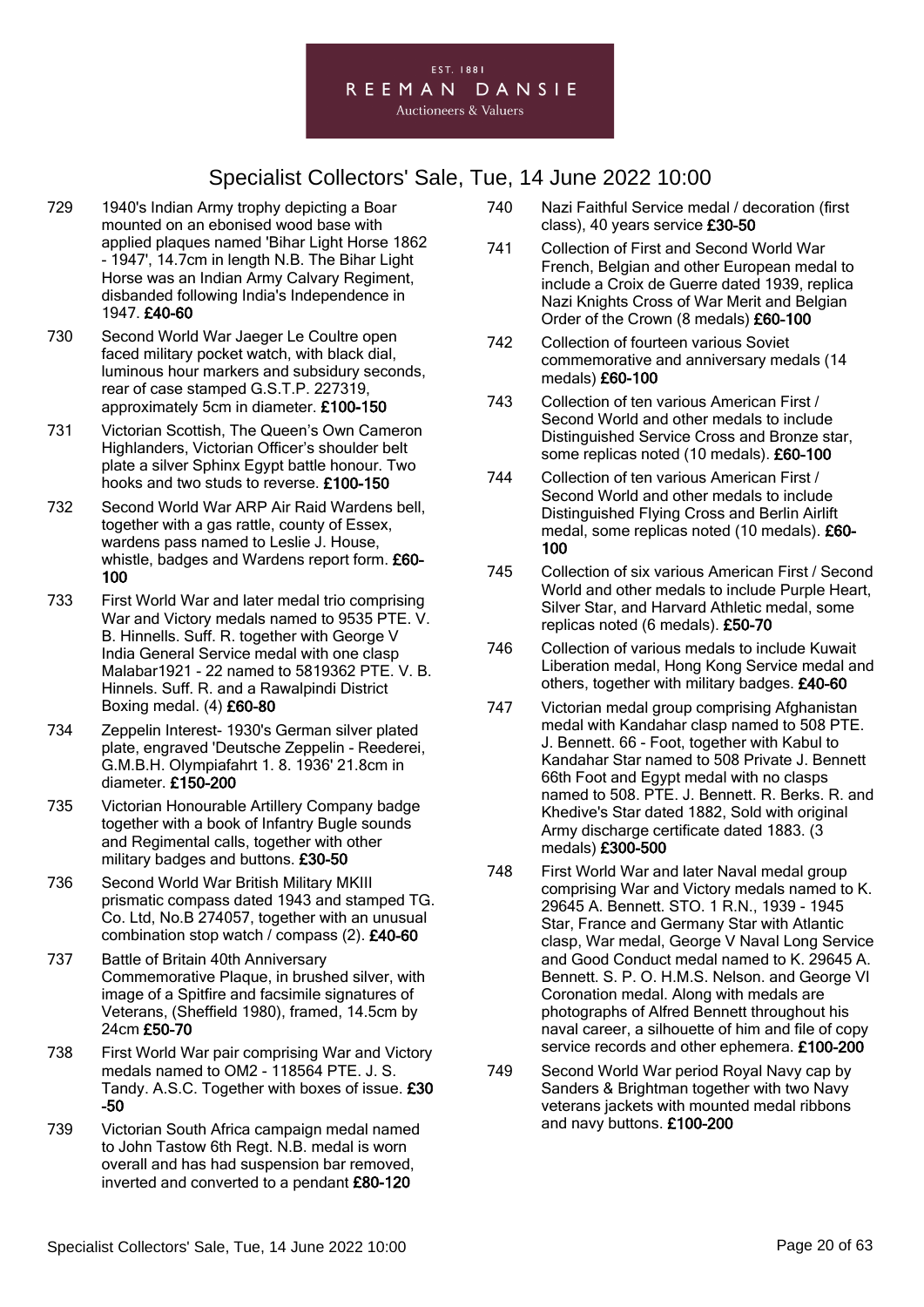#### EST. 1881 REEMAN DANSIE

- 750 Second World War 1939 1945 Star and Africa Star, both mounted in glazed frames, together with another 1939 - 1945 Star, an Africa Star, a Defence medal and two War medals (6 medals) £30-50
- 751 Second World War Nazi Iron Cross (second class) £50-70
- 752 Second World War Nazi Iron Cross (second class) with paper dated 1939 £50-70
- 753 Second World War Nazi War Merit Cross (with swords) together with a Japanese bronze medallion £30-50
- 754 First World War Imperial German Iron Cross (second class) together with two Imperial German medals £50-70
- 755 First World War Imperial German Iron Cross (second class) £30-50
- 756 Japanese bronze tsuba with pierced decoration depicting Tigers, together with two other bronze tsuba's (3) £80-120
- 757 Japanese bronze tsuba with decoration depicting Storks, together with two other bronze tsuba's (3) £80-120
- 758 Japanese bronze tsuba with decoration depicting a Dragon, together with two other bronze tsuba's (3) £80-120
- 759 Japanese bronze tsuba with decoration depicting Carp, together with two other bronze tsuba's (3) £80-120
- 760 Japanese bronze tsuba with figural decoration, together with two other bronze tsuba's (3) £80- 120
- 761 Japanese bronze tsuba with later soldered stand to reverse together with two other bronze tsuba's (3) £80-120
- 762 Falkland Islands interest- brass trench art dinner gong engraved 'Presented to The Musket Club by members of 129 Dragon B by Royal Artillery, Falkland Islands Nov. 82 April 83' together with other trench art shell cases, and shell cases (1 box). £40-60
- 763 Royal Artillery Captains Service Dress jacket and trousers with mounted medal ribbons and rank insignia and cap, together with three scrap albums of cuttings of military aircraft and armour. £40-60
- 764 Second World War U.S. Navy Spyglass scope, dated 1942, 79cm in length £40-60
- 765 First World War Princess Mary gift tin, together with a First World War brass trench art shell case vase, 34.5cm in height (2) £30-50
- 766 Russian night vision scope and accessories in galvanised painted travelling case £80-120
- 767 Spanish private purchase army officer's parade helmet, in green painted finish with royal badge on front and leather liner. £60-80
- 768 French M26 steel helmet bearing the badge of the Defenc Passif (DP) Civil Defence organisation of Vichy France, with khaki paint finish, liner to interior and DP badge to front. £60 -80
- 769 Dutch M34 pattern steel helmet with Dutch Royal coat of arms and Lion of Nassau badge, in original factory green paint with liner and chinstrap. £150-200
- 770 Contemporary bronzed resin figure of a First World War Tommy, mounted on circular wooden base, 24cm in overall height. £30-50
- 771 Collection of Edwardian and later military photographs, mainly of the Royal Irish Fusiliers, including portraits and parade scenes, appoximately 22 photographs. £50-70
- 772 Early 20th century Royal Irish Fusiliers regimental silk with battle honours up to the Boer War, mounted in glazed oak frame. 72.5 x 67.5cm £40-60
- 773 Victorian Princess Victoria's Royal Irish Fusiliers, Muster roll of the 2nd Bn. Princess Victoria's Royal Irish Fusiliers who were present at the presentation ceremony 3rd June 1889, dated February 1890, 79 x 64cm overall £50-70
- 774 Richard Canton Woodville print- My brave Irish, together with a group of other military pictures and prints (qty) £30-50
- 775 American M1 steel helmet complete with liner, chinstrap and South Vietnamese camouflage cover, used by the Army of the Republic of Vietnam (ARVN) in support of US troops. £40-60
- 776 American M1 steel helmet manufactured circa. 1944 - 1945, as used in the Korean War, liner by Westinghouse, with netting and hessian strips to shell and liner and chinstraps. £120-150
- 777 Second World War British MKII steel helmet, painted green with National Fire Brigades Association badge to the front, with liner and chinstrap, inscribed 'Miller'. £80-120
- 778 Victorian military comission dated 1839, together with a group of various other military comissions and service papers (qty) £60-100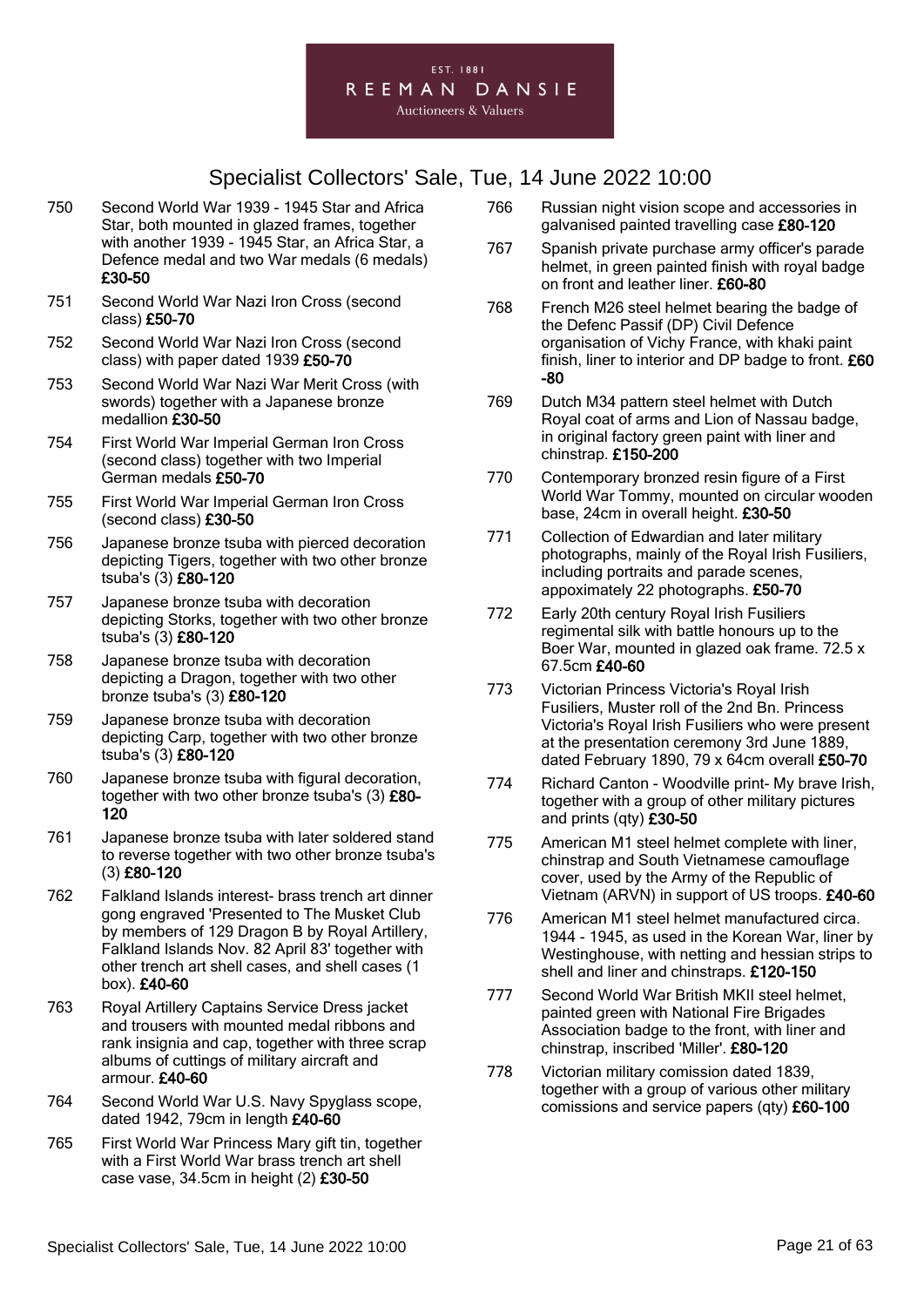#### EST. 1881 REEMAN DANSIE

- 779 First World War British MK1 steel helmet worn by 2nd Lieutenant Louis Anthony Loup (later General Loup CBE), special reserve Nottinghamshire and Derbyshire Regiment (Sherwood Forester) with which he served on the Western Front, thereafter serving with the 2nd Gurkha Rifles in 1917. The helmet complete with liner and chinstrap. Sold with documentation on the provenance. £200-300
- 780 Stephen Arch GAvA- watercolour study, Bombers Moon, A Lancaster Skipper, mounted in glazed frame, image 50 x 34cm overall £40- 60
- 781 Royal Irish Fusiliers Regimental wall plaque, together with models of the Cenotaph and Thiepval memorial and group of military badges and buttons. £40-60
- 782 American M1 steel helmet with projectile damage possibly Vietnam War era with earlier shell and liner. £30-50
- 783 Group of five Second World War Canadian bi tone helmet nets for the British and Canadian MKII steel helmet £60-80
- 784 Second World War British MKIII steel helmet, liner FFL 1944, painted with the granular brown camouflage paint for D Day and Normandy. Underside of brim inscribed SF Bradley, small blue formation sign also pained underside brim for Royal Engineers. £80-120
- 785 British Lightweight paratroop helmet, c.1983 with webbing harness. £40-60
- 786 Second World War gask mask in satchel bag, named to Chester City Police Officer Fred Lloyd. £70-100
- 787 Nazi M42 pattern helmet with painted finish bearing SS insignia and brown leather liner. £300-400
- 788 First World War Princess Mary Gift Tin. £20-40
- 789 Interesting collection of 1950's / 1950's RAF ephemera and photographs relating to 576845 P. Osborne, including photographs of the Middle East and Far East and the recovery of a downed jet in Bias Bay China. £50-70
- 790 First World War British Military stop watch by Grimshaw, Baxter & Elliott Ltd. Mark 2, No. 4629, dated 1916 with broad arrow mark G.W.O., with leather tab and cover, both also marked with broad arrow. £70-90
- 791 Second World War British Military Cyma pocket watch with white enamel arabic numerial dial. £30-40
- 792 Pair of First World War British military binoculars by J&B Green Ltd. Model Mark V special H 1918, in original case, both marked with serviceman's number W14541 & Crows Foot. New carrying strap £70-90
- 793 Aviation Interest collection of books, several signed, with a De-Havilland Gypsy Queen workshop manual and the Royal Aeronautical Society Centenary Journal 1966 (16 books) £100-120
- 794 First World War Naval Distinguished Service Medal namedto 164478. D. Jones. LG. Sea.N. RFTAKO. Aux Patrol. 1915 - 6. £500-700
- 795 Collection of Cold War era ephemera and other items relating to the Sherwood Forresters and service in Germany to include two bottles of wine from The British Military Train, Berlin, £40-60
- 796 Second World War and later medal group comprising 1939-1945 Star, Atlantic Star, Italy Star and War Medal and together with an Elizabeth II Imperial Service Medal named to William Henry Frankling £40-60
- 797 Two boxes containing various aircraft photographs both military and civil to include Avro, Douglas and Air Speed. £30-50
- 798 Two boxes containing various aircraft photographs both military and civil to include Miles, Lockheed and Focke Wulf. £30-50
- 799 Two boxes containing various aircraft photographs both military and civil to include Westland, extensive Vickers including Valiant V Bomber and Lockheed. £30-50
- 800 Two boxes containing various aircraft photographs both military and civil to include Supermarine, Short and Saab £30-50
- 801 Two boxes containing various aircraft photographs both military and civil to include Handley Page, Fairey and North American £30-50
- 802 1930/40s Aero Engineering Weekly Magazine: Complete set of 39 parts featuring Production, Assembly, Testing, Maintenance and Overhaul of Aircraft by George Newnes. £30-50
- 803 Interesting collection of reproduced Second World War and later aircraft blueprints, together with two reproduced ring bound files of aircraft silhouettes circa. 1948 (1 box file) £30-50
- 804 Collection of aircraft ephemera to include Royal Air Force year book 1975, No. 83 group 1943/5, histories of 331 and 333 squadron and other RAF related ephemera (1 box file) £30-50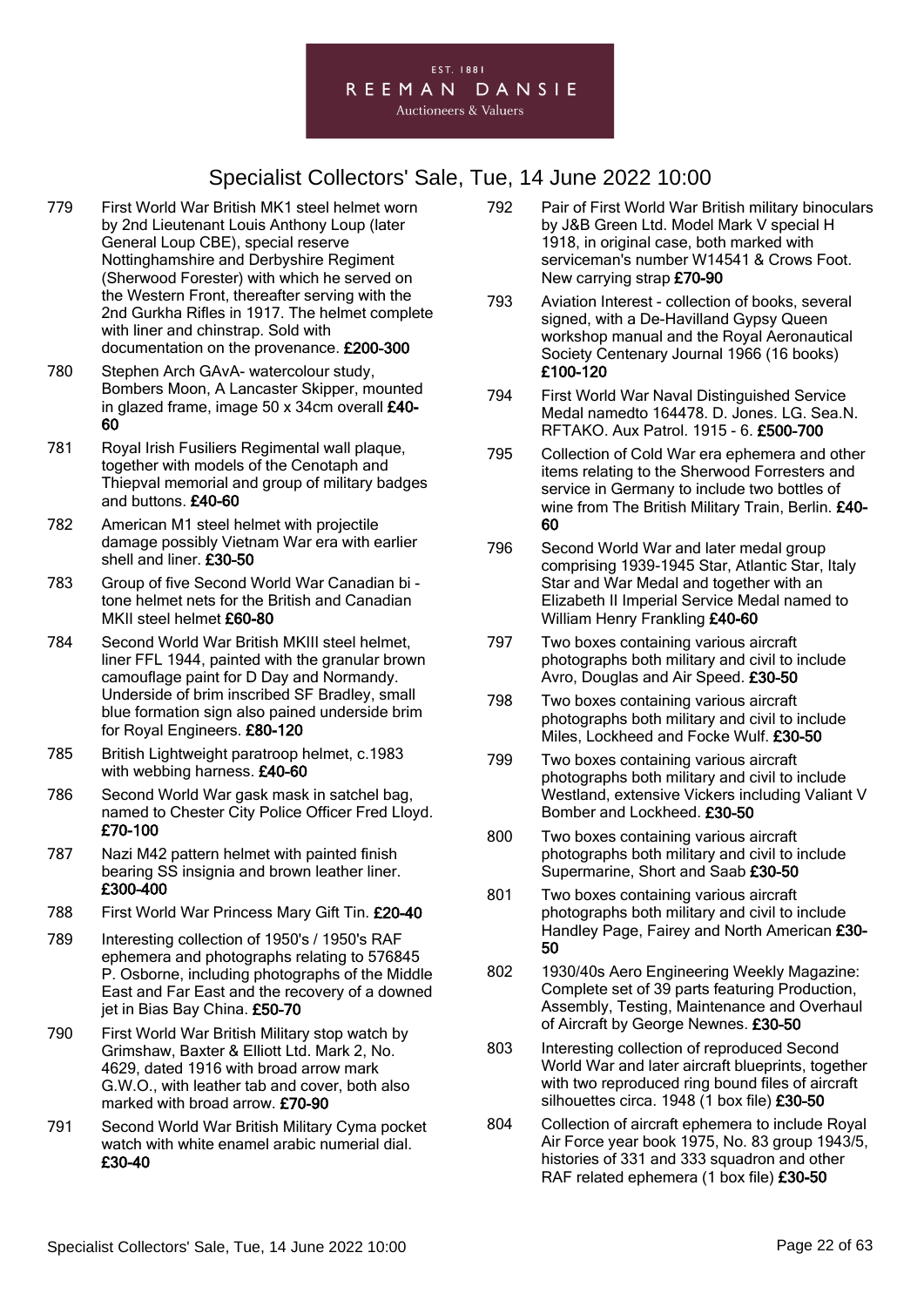

- 805 Two albums containing Second World War official press photographs of ariel bombing, together with typed annotations (54 photographs) £50-70
- 806 2393 (Billericay) Squadron Air Training Corps 35th Anniversary of the Battle of Britain dinner, Friday 5th September 1975 programme, signed by veterans including Robert Stanford Tuck, together with three other commorative RAF programmes (4) £40-60
- 807 Three boxes of bound Second World War and later aircraft magazines and books, to include Wing Span, Jane's and Air Britain Digest (3 boxes) £30-50
- 808 Collection of Second World War Air Ministry Aircraft recognition books, together with recognition cards and related books (1 box) £50- 70
- 809 Essex interest one box of Essex Aviation Group News letters together with photographs of aircraft digs in Essex and related ephemera. £30 -50
- 810 Comprehensive RAF 17 Squadron Archieve comprising reproduced and bound 17 Squadron Operation Record books from 1914 - 1951 (6 volumes), together with a large collection of related 17 Squadron photographs and ephemera. An interesting record. £100-150
- 811 Interesting group of reproduced and bound Second World War parts catalogues and manuals and operational flight instructions for P-38H, P-38J, P-38L and F-5B, (5 items) £50-70
- 812 Interesting group of reproduced and bound Second World War parts catalogues and manuals and operational flight instructions for B-17 Flying Fortress and P-47 Thunderbolt (6 items) £50-70
- 813 Interesting group of reproduced and bound Second World War parts catalogues and manuals and operational flight instructions for Bristol aircraft to include the Beaufighter and Beaufort (5 items) £40-60
- 814 Interesting group of reproduced and bound Second World War parts catalogues and manuals and operational flight instructions for P-51 Mustang, Curtiss Kittyhawk and Tomahawk (6 items) £50-70
- 815 Interesting group of reproduced and bound Second World War German Aircraft parts catalogues and manuals for Mercedes -Benz aero engine, and FW - 190 (3 items) £30-50
- 816 Interesting group of reproduced and bound Second World War parts catalogues and manuals and operational flight instructions for Spitfire, P-38 Lightning, Lancaster and others (10 items) £60-100
- 817 Interesting group of reproduced and bound Second World War parts catalogues and manuals for planes and aero engines to include the Wright Cyclone, Rolls - Royce Merlin and Gryphon and others (1 box) £40-60
- 818 Three boxes of bound volumes of Aeronautics, Flight and the Aeroplane together with bound volumes of the Second World War (5 boxes) £50 -70
- 819 Large collection of air show programmes, aircraft magazines and related ephemera (qty) £30-50
- 820 Large quantity of assorted aircraft ephemera to include photographs, histories of aircraft and other items (qty) £40-60
- 821 Seven reproduced Second World War pilots log books, named to 48750 F/LT. R.E. Wilks, Wing Commander D.J. Evans and R.J Cork £40-60
- 822 Second World War period brown leather flying helmet, possibly American, named in liner to D. W. Cramond together with a First World War Princess Mary gift tin and naval epaulettes £100 -150
- 823 Interesting Second World War Royal Navy Volunteer Reserve medal comprising 1939 - 1945 Star, Atlantic Star with France and Germany clasp, Pacific Star and War medal with M.I.D. oak leaf, together with the medals are a mentioned in despatches citation named to A Ty. Lieut Commander John Howard Blunt R.N.V.R. dated 28th November 1944, two news paper clippings relating to two awards of M.I.D., miniature medal group and four further loose M.I.D. oak leaves. £60-100
- 824 Vietnam War era Helicopter pilots helmet with oxygen mask £200-300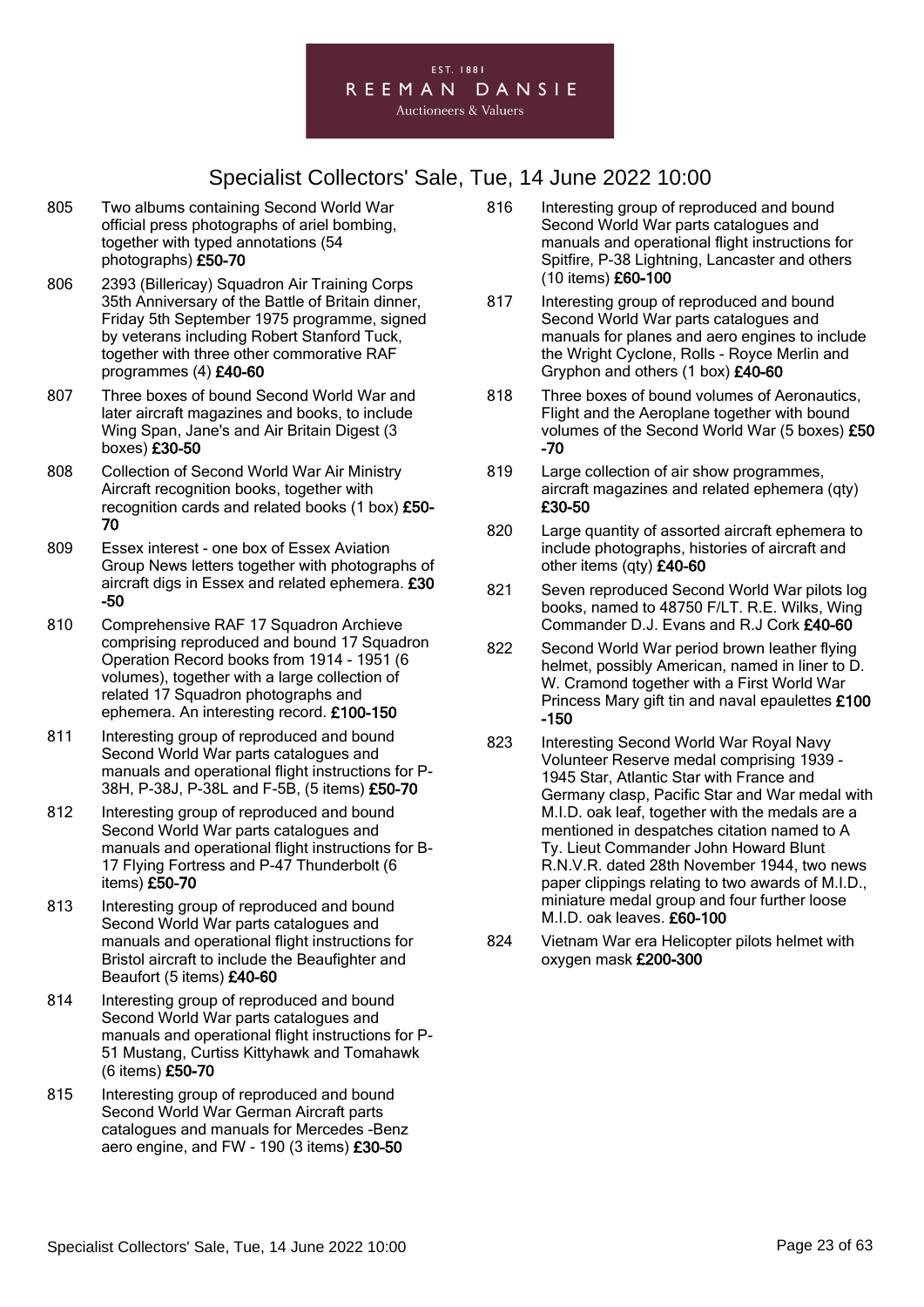#### EST. 1881 REEMAN DANSIE

**Auctioneers & Valuers** 

- 825 Highly Interesting and evocative First / Second World War family resistance medals. The medals were awarded to two brothers Pierre and Michel Joassin with a third medal the Medal of WW2 Armed Resistance awarded to Pierre's son Michel Pierre Joassin. Both brothers were living at Herstal which was the home of the Belgium arms factory Fabrique Nationale, the town was over run by the Germans on the 7th August 1914, ten houses were destroyed and 27 civilians killed. The brothers volunteered their services to the British and are recorded as Belgium agents. Surviving the War Pierre continued to live in the town and in 1923 his son Michel-Pierre was born. Pierre's services against the Germans would once again be needed with the declaration of war once more against German, the arms factory would once more be a wanted price by the Nazis. Pierre is confirmed as working for the resistance with his son, however on the 23rd March 1943 Pierre was arrested and his son was arrested three days later and killed by the Germans. Imprisoned by the Nazis, Pierre was eventually deported to Dachau Concentration Camp arriving on the 16th February 1945 categorised as a Political Prisoner, his prison number confirmed as "141282". Surviving he was liberated and returned home to Rue Large Voie 83 Herstal to start the search for his son. The typed piece of paper is a reply to enquire trying to locate the circumstances of his son's death and his final resting place. Amongst the group can be be found Pierre's original cloth uniform Dachau political prisoners badge and printed prison number. £2,500-3,500
- 826 First World War period mahogany and brass map plot, stamped Bleriot London to reverse. £120-150
- 827 Second World War Nazi cutlery comprising two knives, two spoons and a fork, each stamped with the Luftwaffe Eagle, together with a very large Swastika, cut from the centre of a flag. £60 -100
- 828 Two boxes of Soviet cloth and metal badges together with some medals £40-60
- 829 Four boxes of military clothing and uniform to include hats, helmets and jacket and Police hats. £40-60
- 830 Four boxes of military clothing and uniform to include jackets, Police helmets, hats etc £40-60
- 831 Six boxes of military clothing and uniform to include jackets, hats etc £30-50
- 832 One box containing a very large quantity of staybrite military badges and buttons. £40-60
- 833 Collection twenty seven Second World War Wartime Economy issue cap badges, various regiments including R.E.M.E., Essex Regiment and Army Ordance Corps (27 badges) £50-70
- 834 Collection of eight Victorian and later blue cloth helmet plates, to include East Lancashire 2nd Vol. Battn. and Suffolk regiment, mounted on card (8 badges) £100-150
- 835 Three cases of Elizabeth II Police helmet plates and other badges to include Warwickshire, Dorset and Lancashire (41 approximately badges) £50-70
- 836 Collection of British military brass belt buckles together with American and other belt buckles (1 box) £40-60
- 837 Four boards mounted with British military cap badges, mainly Scottish regiments, some reproductions noted (approximately 69 badges) £100-200
- 838 Five boards mounted with British military cap badges, Lancers, Hussars and Dragoons some reproductions noted (approximately 130 badges) £150-200
- 839 Five boards mounted with British military cap badges, including two of staybrite badges mainly various regiments, some reproductions noted (approximately 146 badges) £100-150
- 840 Four boards mounted with British military cap badges, various regiments including Connaught Rangers, Somerset Light Infantry and Artists Rifles some reproductions noted (approximately 108 badges) £100-200
- 841 Four boards mounted with British military cap badges, various regiments including Guards Machine Gun Corps, Royal Armoured Corps and Artists Rifles some reproductions noted (approximately 95 badges) £100-200
- 842 Four boards mounted with British military cap badges, various regiments including Suffolk Regiment, and Royal Warwickshire Regiment, some reproductions noted (approximately 103 badges) £100-200
- 843 Three glazed cases containing a collection of American, German and British military badges, some reproductions noted (3 cases) £60-100
- 844 Three glazed cases containing a collection of American and British military badges, some reproductions noted (3 cases) £60-100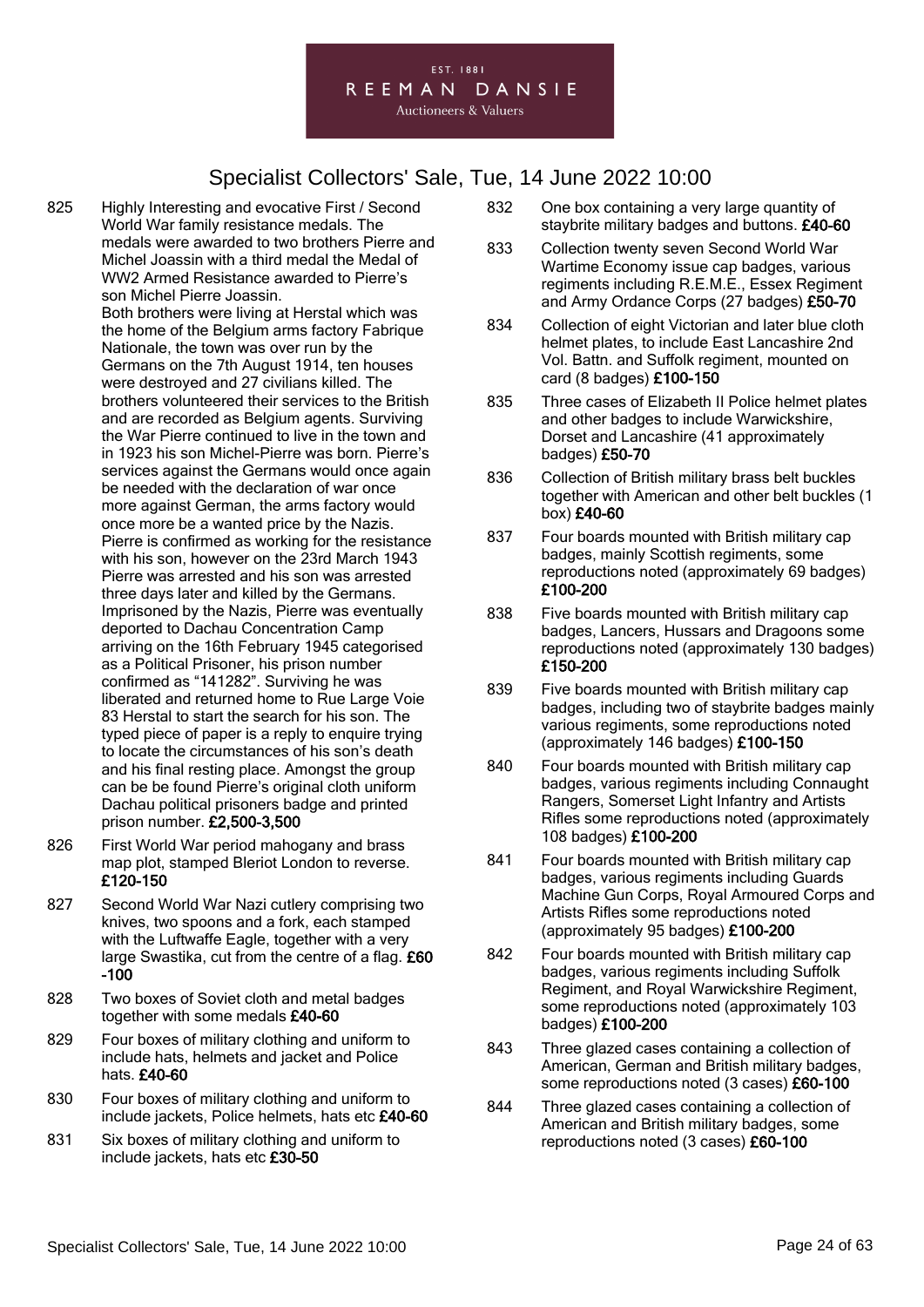

- 845 One tray containing a large quantity of militaria to include pen knives, Clinometer, badges and other items. £40-60
- 846 One box containing a quantity of replica Nazi badges and decorations £40-60
- 847 Two boxes of various military helmet fittings and cap badge clips. £30-50
- 848 Imperial German epaulette together with British medal ribbons, reproduction Second World War miniature campaign stars and other militaria (1 box) £40-60
- 849 One box containing a large quantity of mainly American military badges, buttons and other militaria. £40-60
- 850 One box containing a large quantity of American military badges together with some others (1 box) £40-60
- 851 One box of Naval cap tallies, together with a box of various British and other military badges and others. (2 boxes) £40-60
- 852 Large collection of assorted military uniform to include an RAF Great Coat, in a chest on wheels, together with another chest of uniform. £40-60
- 853 Contemporary Rifle Brigade Officers' Busby £50 -70
- 854 Royal Artillery Other Ranks Busby together with three other theatrical / prop busby's (4) £60-100
- 855 19th century japanned tin military helmet tin named to Captain G. Searle R.A.S.C, together with another helmet tin (2) £30-50
- 856 McDonnell Douglas F4 Phantom Control column £60-100
- 857 Antique Naval Bosun's persuader or cosh, the flexible shaft finely leather woven over strips of baleen, weighted with lead at each end. Early to mid-19th century. N.B. The Botswain was a senior non commissioned officer responsible for much of the equipment on board. Such a weapon could be used to keep sailors in line on board or to press gang future sailors on shore. £150-200
- 858 Second World War Nazi Luftwaffe side cap with yellow piping £100-150
- 859 Unusual lead award medal or plaque for Bu-Sueir Donkey Derby Runners Up 1935. Probably relating to the RAF Airfield. 9.7cm diameter. N.B. During the Second World War the airfield, then known as RAF Abu Sueir or Abu Sueir Airfield (LG-205) was used as a military airfield by the Royal Air Force of the United Kingdom and the American United States Army Air Forces during the North African Campaign against Axis forces. £50-70
- 860 Second World War Naval interest- coconut tobacco box made from a single coconut with removable cover, together with a note of provenance dated 1941: "This nut was picked in the vicinity of Freetown and was made and mounted by a torpedo man of HMS Forester the base is of teak and ebony." £50-70
- 861 Victorian bamboo sword stick with square tapered blade, stamped E, 93.5cm in overall length £100-150
- 862 Scottish basket hilt claymore type broad sword, with wire bound wooden grip, basket hilt and steel blade, in scabbard. £500-700
- 863 Eastern sword with rope bound bamboo grip, steel blade stamped X20 in wooden scabbard, blade 63cm in length £40-60
- 864 Antique Eastern silver mounted Jambiya knife with niello decoration, together with three other African and Middle Eastern knives and daggers. (4) £80-120
- 865 First World War French 1866 pattern chassepot bayonet in scabbard. £30-50
- 866 First World War Imperial German Ersatz Trench knife with wooden grip and tapered blade stamped Demag, Gesetzlich Geschutzt, in leather mounted metal scabbard, blade 15.5cm in length £40-60
- 867 Japanese tanto dagger in carved bone sheath with figural decoration, blade 14.5cm in length. £30-50
- 868 Second World War British No.4 MK II Spike Bayonet in scabbard £20-40
- 869 Victorian Police truncheon of tapered form with painted crown and VR cipher and ribbed grip, 46.5cm in overall length. £60-80
- 870 First World War Imperial German Ersatz bayonet £40-60
- 871 French 1831 pattern 'Gladius' short sword, with ribbed brass hilt and brass cross guard stamped 1170, blade with traces of engraving. Blade 47.5cm overall length £60-100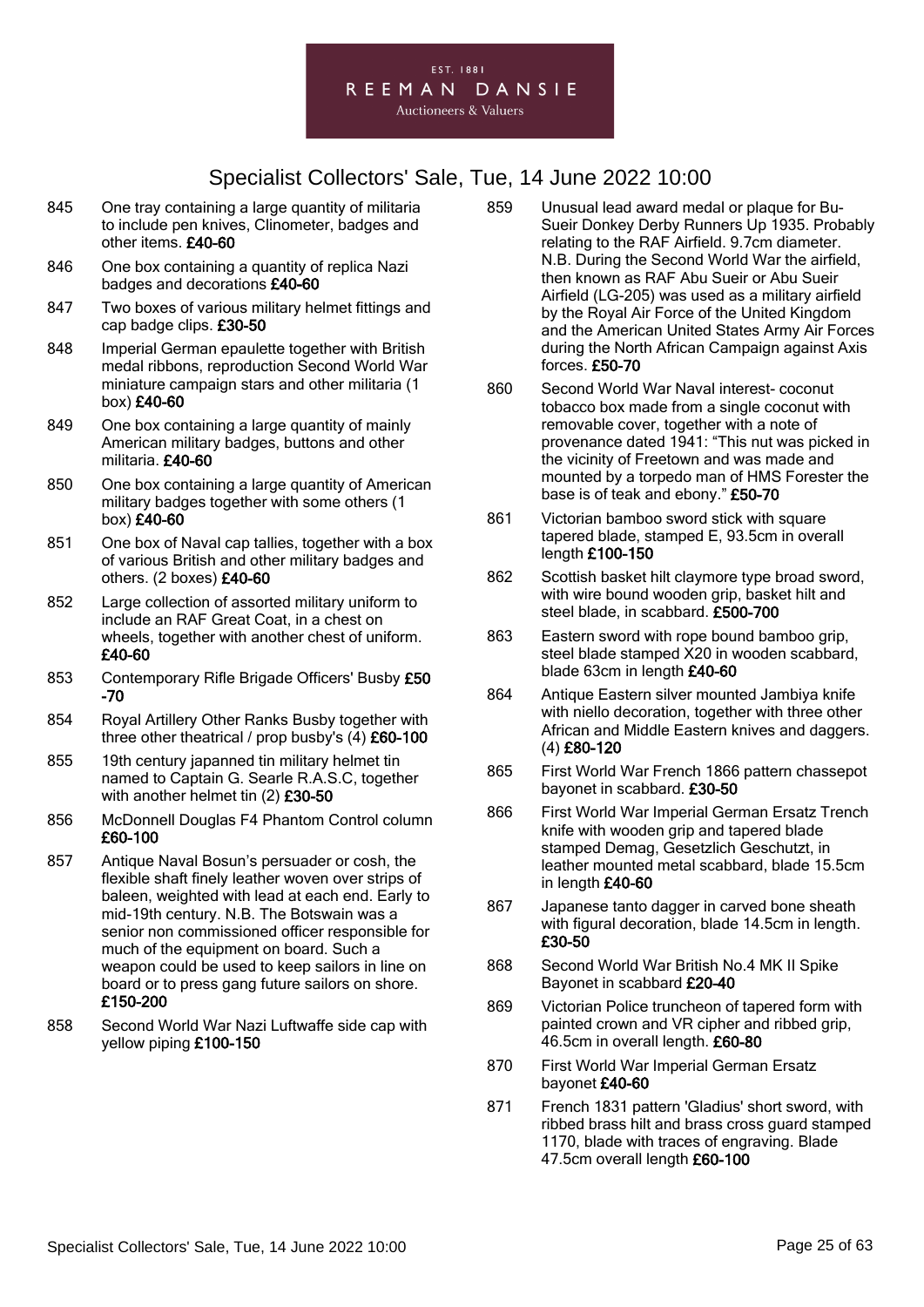

- 872 Arab Jambiya dagger with silver and brass mounted scabbard and grip, together with two other Eastern daggers (3) £80-120
- 873 French children's / practise sword with ribbed wooden grip, brass pommel and guard, with curved steel blade, 54.5cm overall length. £50- 70
- 874 Second World War Nazi 1933 pattern SS mans dagger, with black painted wood grip, inset SS insignia and Nazi Eagle, polished steel blade etched 'Meine Ehre heisst Treue', in scabbard, £500-700
- 875 Collection of various of knives to include folding pen knives, Eastern knives and others (12) £60-100
- 876 German Hunting knife with horn grips and steel blade by Anton Wingen, Solingen, together with another German Hunting knife, British military knife dated 1952 and other knives. £80-120
- 877 Nazi Parade bayonet (long model) with black checkered platic grips, polished steel blade (retaining all original polish) by E. Pack, Solingen in scabbard with frog, dated 1941. £150-200
- 878 Japanese Katana with iron tsuba and curved steel blade, 63cm in length. 85cm in overall length. £150-200
- 879 First World War Imperial German sword, with Lions head pommel, stirrup hilt depicting the Kaiser and polished steel blade, in black painted steel scabbard, blade 80cm in length. £200-300
- 880 Scarce Victorian 1895 Pattern infantry officers Sword with pierced hilt with crowned VR cipher, wire bound fish skin grip, etched blade retaining a good amount of original polish, in brown pig skin leather field service scabbard, blade 81.5cm in length. £200-300
- 881 Victorian Customs / Police Short Sword / Cutlass with curved fullered steel blade, brass hilt with ribbed grip, in brass mounted leather scabbard, blade 61cm in length. £60-100
- 882 1821 pattern Cavalry Officers sword with three bar hilt, wire bound fish skin grip and fullered steel blade by Parker, Field & Sons, 233 Holborn, London, in steel mounted leather scabbard, blade 79.5cm in length. £150-200
- 883 Victorian Royal Navy Reserve Officers sword, brass Lions head pommel, hilt with crowned R.N.R. badge, folding langet, and bullion dress knot, etched polished steel blade with crowned R.N.R. badge, in brass mounted leather scabbard, blade 79cm in length. £200-300
- 884 Second World War period Nazi Police sword, with wirebound grip, later set with an SS badge, polished steel blade, in black painted steel scabbard, blade 80cm in length £500-700
- 885 Reproduction American cavalry troopers sword with brass hilt, wire bound leather grip, and curved steel blade in plated scabbard, blade 89.5cm in length. £50-70
- 886 Reproduction Spanish Toledo sword with wirebound grip, and etch blade marked 'made in Spain, Toledo', blade 83cm in length. £60-100
- 887 Antique Eastern sword with wirebound silver grip and silver pommel, with tapered steel blade, blade 80.5cm in length £80-120
- 888 Indian military sword with ribbed wooden grip, brass stirrup hilt with curved polished steel blade, in brass scabbard, 82.5cm in overall length. £150-200
- 889 Late Victorian partridge wood sword stick, with tapered spear pointed blade, 89cm in overall length. £150-200
- 890 Colt percussion Pocket revolver .31 calibre, London Address (worn) and proof marks, matching numbers 261714 in original oak case with trade label, accessories including flask, bullet mould, cap tin etc. The barrel 12cm £600-800
- 891 Victorian percussion transitional revolver with two stage barrel, German silver frame with engraved decoration and rosewood grips, Birmingham proofs in original fitted box with Blanche & Son retailers label and some accessories including flask etc. The barrel 14cm long. £400-600
- 892 Pair scratch built miniature flintlock duelling pistols in fitted case with accessories. The pistols 21cm long £100-200
- 893 Early 19th Flintlock duelling pistol by S.Nock London, octagonal musket bore barrel with gold lined touch hole and roller frizzen, French-style cock, gold makers name plate to lock, set trigger, engraved steel and white metal mounts, finely chequered grip,with ramrod. The barrel 22.5cm, 36 cm overall £200-300
- 894 18th century Flintock cannon barrel pocket pistol by Turvey with box lock, turn-off barrel, silver wire inlaid bag grip, London proofs, 20 cm overall £200-300
- 895 Early 19th century Flintlock double barrelled over and under pocket pistol with tap action, turn off barrels, Leeds retailer, steel frame with walnut slab sided grip 20.5 cm overall £200-300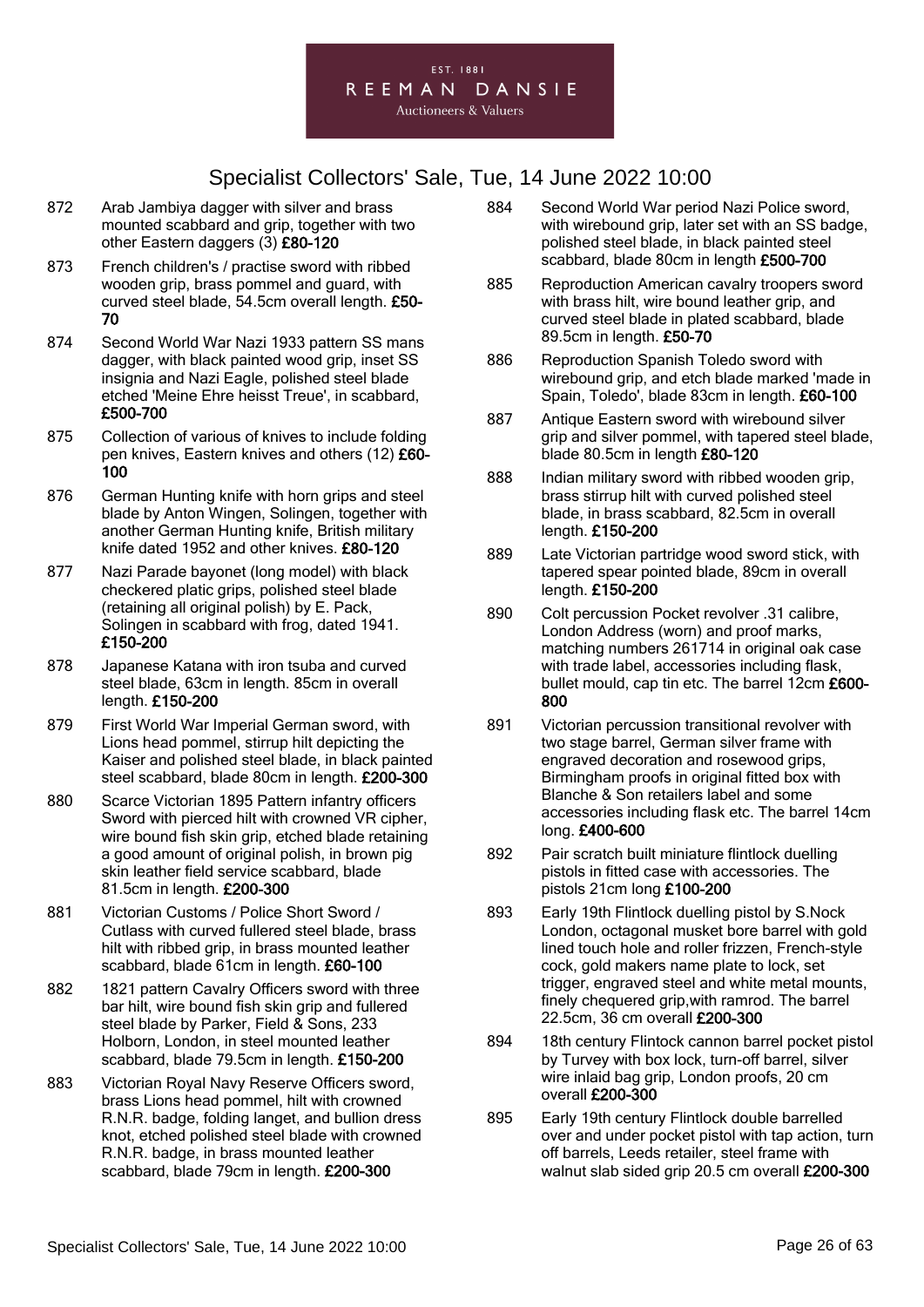

- 896 Early 19th century military Flintlock pistol with .600 calibre two-stage barrel, London Proofs, lock marked 'K.B.' walnut with brass mounts with ramrod. The barrel 23cm, 38cm overall £250- 350
- 897 Early 19th century Flintlock pocket pistol by H.Nock, London with cylinder frame, box lock, turn off barrel and concealed trigger walnut bag grip 15cm overall £200-300
- 898 19th century percussion double barrelled pocket pistol with revolving over and under barrels, Birmingham proofs, engraved brass action with concealed trigger, finely chequered bag grip with silver lions mask pommel. The barrels 4cm, 15cm overall £200-300
- 899 Victorian percussion pocket pistol with turn-off barrel, brass boxlock frame, finely chequered bag grip,14cm overall £100-150
- 900 19th century Belgian percussion pocket pistol with brass barrel and frame, engraved on back strap '1840 W.D.', walnut bag grip, Leige proofs 21 cm overall £80-120
- 901 Mid-19th century American percussion bar hammer derringer pistol with patent dates for April 1845, turn- off two stage barrel, engraved frame with walnut bag grips, 12cm overall £100-150
- 902 Good quality Victorian percussion pepperbox revolver with six fluted barrels, Birmingham Proofs, floral scroll engraved German Silver frame signed 'F.Parry 36 Lench Street, Birmingham 'and ' Improved revolving pistol', walnut grips 19cm overall £500-700
- 903 Remington New Model Army percussion revolver with 8" octagonal barrel, stamps to top strap, army issue inspectors stamp to grip £300-500
- 904 Replica Colt Navy percussion revolver with engraved cylinder £50-70
- 905 Late 19th century Continental Percussion Pinfire double barrelled over coat pistol with octagonal barrels and concealed triggers.22 cm overall. £50-70
- 906 Victorian percussion cavalry carbine bore pistol with lock marked Crowned EIG and '1867 Birmingham', ordinance marks to barrel and stamp to stock, swivel ramrod and lanyard ring to pommel. £300-400
- 907 19th century Continental percussion military pistol with unusual carved lizard mark to stock 38cm overall £60-100
- 908 Good quality 19th century Belgian officers Pinfire revolver retaining most of its original finish, six shot, floral engraved frame and cylinder, finely chequered walnut grips with lanyard ring, Leige proof marks, 24cm overall £300-400
- 909 Colt 1860 Pattern Army percussion Revolver with engraved cylinder, matching numbers 87501, walnut grips with slot in base of grip frame for shoulder stock, with modern leather holster £800-1,000
- 910 Pair of Early 19th century Belgian Flintlock sea service pistols as used by the British Royal Navy with crowned DN marked locks, walnut stocks with brass mounts and lanyard ring pommels 38cm £500-700
- 911 Victorian Snider rifle, the lock with crowned VR cipher and '1871 Enfield', ordnance stamps to barrel, walnut stocked with brass mounts and steel ramrod. £250-350
- 912 Victorian Indian percussion cavalry carbine with Tower marked lock, swivel ramrod, walnut stock, the barrel 52 cm £100-150
- 913 Victorian Snider rifle with British ordinance stamps, walnut stock and steel ramrod. £300- 400
- 914 Replica Flintlock Baker rifle with Tower marked lock £60-100
- 915 Vintage BSA .22 Air Rifle, stamped B42218 £30-50
- 916 Vintage BSA Improved Model Air Rifle No. 47436 retaining much original finish £60-100
- 917 Vintage BSA Improved Model Air Rifle No. S69859 £60-100
- 918 Large late 19th century decorative brass cannon on cast iron carriage with dragon decoration 45 cm long £100-150
- 919 Good decorative plated brass cannon 43cm long £80-120
- 920 Small decorative brass cannon on plinth 17cm diameter £30-40
- 921 Small 19th century Bronze signalling cannon on later oak gun carriage, the barrel 16cm £150- 200
- 922 19th century Continental flintlock pistol with carved walnut stock £80-120
- 923 Good quality leather gun slip by John Shooter, together with a cartridge bag (2) £80-120
- 924 19th century percussion shotgun stick with stag horn handle, Days Patent Newgate makers mark .40 bore, 89 cm overall £250-300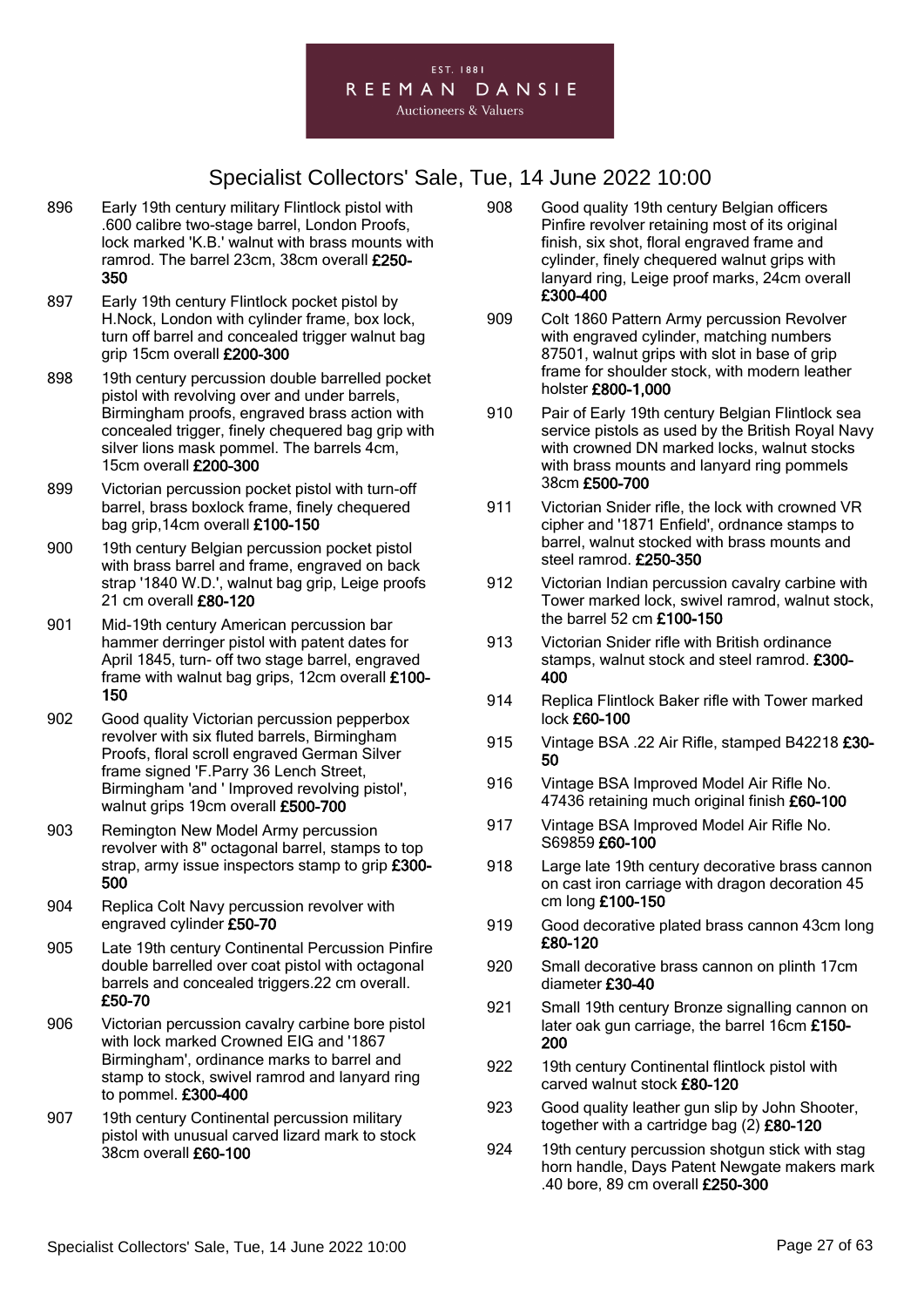#### EST. 1881 REEMAN DANSIE **Auctioneers & Valuers**

# Specialist Collectors' Sale, Tue, 14 June 2022 10:00

- 925 An old break action air rifle, numbered 41385 £20-40
- 926 4x 16x Burris Signature scope, another scope and pair of Zeiss binoculars.
- 927 Good quality replica American Colt revolver with leather holster and accessories. £30-50
- 928 First World War Officers' Private Purchase Webley MK VI .455 service revolver, serial no. 134675 named on back strap to A.H. Sayer 16th. War. Regt. Sold with current spec. certificate of deactivation dated 5th January 2017.

N.B. Captain Alfred Henry Sayer Military Cross and Bar served along with his brother Leslie Sayer in the First World War. Leslie was sadly killed, with Alfred wounded only two days before Leslie's death. Sold with printed research. £800- 1,000

- 929 19th century percussion shot gun stick with bar hammer and wooden crook stock 90 cm overall £100-150
- 1000 Rene Lalique Malesherbes pattern vase in emerald green, signed on base, 23cm high £500 -700
- 1001 Rene Lalique Ceylan pattern opalescent glass vase, moulded with parakeets on branches, signed on base, 24cm high £400-600
- 1002 Rene Lalique Ondines pattern opalescent glass bowl, moulded with six nude female figures, signed, 20.5cm diameter £400-600
- 1003 Rene Lalique Ormeaux pattern opalescent glass vase, signed on base, 17cm high £300-500
- 1004 Rene Lalique Coquilles pattern opalescent glass bowl, signed on base, 23cm diameter £300-500
- 1005 Rene Lalique Coquilles pattern opalescent glass bowl, signed on base, 20cm diameter £200-300
- 1006 Rene Lalique Coquilles pattern opalescent glass bowl, signed on base, 12.5cm diameter £100- 200
- 1007 Rene Lalique Poissons pattern opalescent glass bowl, signed on base, 20.5cm diameter £300- 500
- 1008 Rene Lalique Marienthal pattern opalescent glass plate, signed on base, 23cm diameter £100-150
- 1009 Lalique crystal Marguerite pattern bowl with moulded floral decoration, signed on base. 36cm diameter £200-300
- 1010 Rene Lalique glass bowl with moulded leaf decoration, signed on base, 31.5cm diameter £200-300
- 1011 Rene Lalique Jaffa pattern clear and frosted glass bowl, signed on base, 31.5cm diameter £200-300
- 1012 Lalique Algues Noir plate, signed on reverse, 28cm diameter £60-100
- 1013 1920's/30's Verlys France amber glass dish, moulded with three geese and two fish, signed on, 35.5cm diameter £80-120
- 1014 Lalique frosted glass Taureau paperweight in the form of a bull, signed R.Lalique France, 9cm high £60-100
- 1015 Lalique clear and frosted glass paperweight in the form of a Perch, signed R.Lalique France, 10cm high £80-120
- 1016 Lalique Floreal glass figure of a kneeling nude female, 8cm high, together with another Lalique glass nude female figure, both signed Lalique France (2) £80-120
- 1017 R.Lalique glass menu holder, together with a Lalique glass model of a performing bear, 7.5cm high, both signed (2) £80-120
- 1018 Art Deco style Czech Desna green glass vase with relief moulded decoration depicting dancing nude female figures, 12.5cm high, together with another Desna glass figure of a lady bathing, 6cm high, both signed £80-120
- 1019 Large Whitefriars green glass bowl with blue ribbon trailed decoration, possibly by Barnaby Powell, 16cm high, 29cm diameter £50-80
- 1020 Art glass vase with blue and green decoration on yellow ground, signed and dated 2007, together with two other art glass vases (3) £40- 60
- 1021 R.Lalique glass and gilt metal atomizer with moulded decoration of nude ladies, signed, 10cm high, in fitted box £100-150
- 1022 Two Lalique glass Eagle heads, 8cm high, together with a small Lalique opalescent drinking glass and an Amber drinking glass (4) £50-80
- 1023 Emile Galle cameo glass vase with floral decoration on green ground, signed, 20cm high £200-300
- 1024 Emile Galle cameo glass vase with leaf and fly decoration, signed, 17.5cm high £200-300
- 1025 Emile Galle cameo glass vase decorated with leaves and flowers, signed, 17cm high £200-300
- 1026 Emile Galle cameo glass vase with floral decoration, signed, 9.5cm high £100-150
- 1027 Emile Galle cameo glass vase with floral decoration, signed, 10cm high £100-150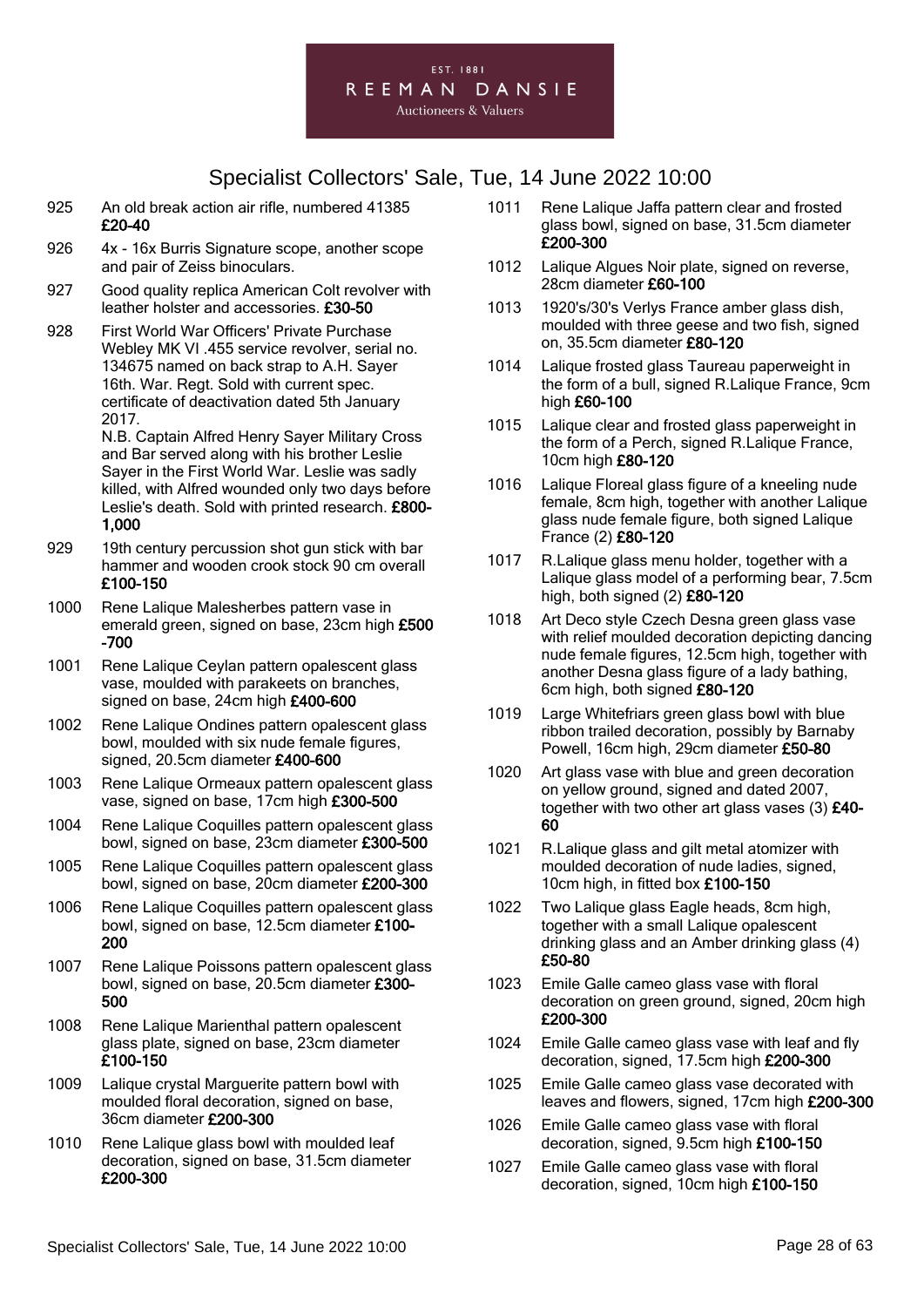

- 1028 Emile Galle cameo glass vase with trees in landscape decoration, signed, 18cm high £150- 200
- 1029 Emile Galle cameo glass with pink leaf decoration, signed, with original paper label to base, 12cm high £150-200
- 1030 Cameo glass vase with thistle decoration on brass stand, unsigned, 14.5cm high £50-80
- 1031 Daum Pate de Verre amber glass model of a dog with green glass ball, signed, 5.5cm high £50-70
- 1032 Cameo glass vase with floral decoration on purple ground, unsigned, 25cm high £60-100
- 1033 Loetz style Kralik iridescent glass vase with pinched body, 11cm high £50-80
- 1034 Loetz style Kralik iridescent glass vase decorated with a green flower, 11cm high £50- 80
- 1035 Art Nouveau Loetz or Kralik green glass vase with silver overlay, 18cm high (a/f) plus a Caithness vase (2) £40-60
- 1036 Two Venetian green glass vases with silver overlay, 22cm high and 11cm high £50-80
- 1037 Two Venetian glass vases with silver overlay, 15cm high and 9cm high £50-80
- 1038 R.Lalique circular dish/coaster with nude lady decoration, signed, 14cm diameter £60-100
- 1039 Moorcroft pottery tazza decorated in the pomegranate pattern on blue and green ground, on Tudric pewter base, impressed marks and blue painted signature, 13cm high, 19cm diameter £100-150
- 1040 Moorcroft pottery flambe Tazza decorated in the Eventide pattern on blue and red ground, on hallmarked silver base, impressed marks and blue painted signature, 8.5cm high, 21.5cm diameter £150-200
- 1041 Moorcroft pottery octagonal bowl decorated in the leaves and berries pattern on blue and green ground, impressed marks and blue painted signature to base, 25.5cm £80-120
- 1042 Moorcroft enamel ginger jar and cover decorated in the Moonlit Blue pattern, 5cm high £50-80
- 1043 Five Moorcroft miniature vases in different patterns, all with impressed marks to base £80- 120
- 1044 Eight Moorcroft miniature vases, various patterns, together with a Moorcroft Macintyre vase (9) £80-120
- 1045 Rare Royal Doulton figure The Bather £100-200
- 1046 Doulton Lambeth stoneware beaker with silver rim, together with three Royal Doulton Dickens items - Bill Sykes twin handled tankard, Picksniff pot and Weller pot, each with silver rims (4) £40-60
- 1047 Seven Doulton miniature stoneware items including jugs, tyg, vase, beaker etc all decorated with hunting, drinking and smoking scenes, all with silver rims £50-80
- 1048 Rare Martin Brothers miniature stoneware vase decorated with four birds, impressed marks to base, 9.5cm high £200-300
- 1049 Collection of miniature Doulton stoneware including vases, ewers, jugs etc (46) £80-120
- 1050 Rare Royal Worcester Diffidence figural candle snuffer, based on Jenny Lind, 10.5cm high £60- 100
- 1051 Rare Royal Worcester Diffidence figural candle snuffer, based on Jenny Lind, 11cm high £60-100
- 1052 Rare Royal Worcester Diffidence figural candle snuffer, based on Jenny Lind, 11cm high £60- 100
- 1053 Royal Worcester dog's head whistle, together with nine Royal Worcester candle snuffers including Owls head, Monk etc (10) £50-80
- 1054 Fourteen Royal Worcester candle snuffers including Welsh lady, together with seven other unmarked candle snuffers (21) £50-80
- 1055 Set of six Royal Worcester James Hadley menu holder figures from the Down and Out series £100-150
- 1056 Four Royal Worcester white glazed male figures £60-100
- 1057 Two Royal Worcester figures Welsh lady and Welsh gentlemen, 17cm high £50-70
- 1058 Two Royal Worcester blush ivory figures man wearing old English dress and man wearing a turban £50-70
- 1059 Two Royal Worcester figures gentlemen wearing hats and waistcoats, 17.5cm high £50- 70
- 1060 Two Royal Worcester male figures, both wearing hats, tallest is 17.5cm high, the other is 15.5cm high £50-70
- 1061 Two Royal Worcester figures lady holding a dove and lady with bag, tallest is 26cm high, the other is 16.5cm high £60-100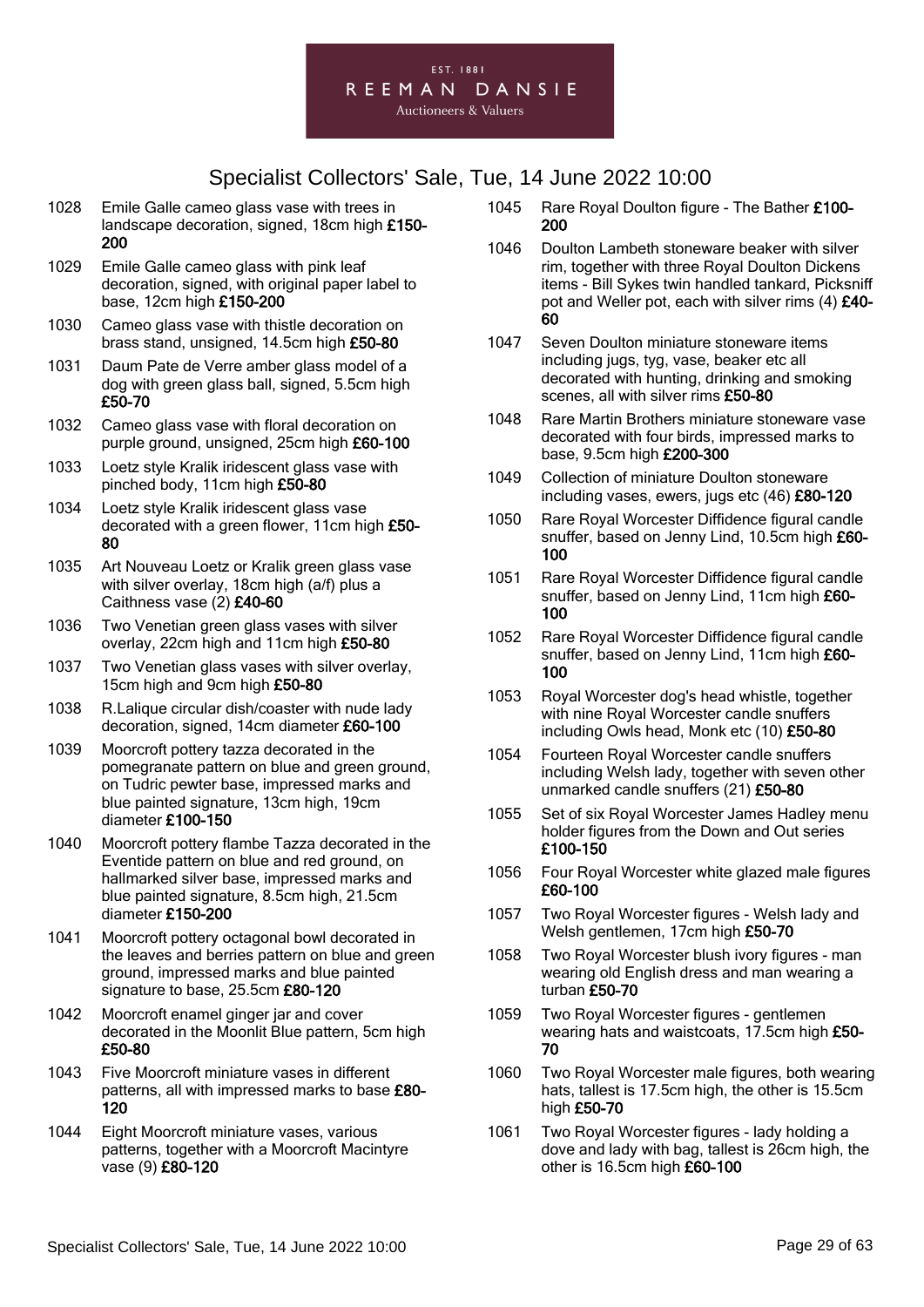

- 1062 Royal Worcester blush ivory jug with basket weave moulded body and applied lizard decoration, 14.5cm high £50-70
- 1063 Royal Worcester cabinet cup and saucer with hand painted decoration depicting Highland cattle, signed J.Stinton £200-300
- 1064 Royal Worcester cabinet cup and saucer with hand painted decoration depicting Highland cattle, signed J.Stinton £200-300
- 1065 Royal Worcester cabinet cup and saucer with hand painted decoration depicting Highland cattle, signed J.Stinton £200-300
- 1066 Royal Worcester silver mounted circular pin dish, with hand painted decoration depicting Highland cattle, signed J.Stinton, 8.5cm diameter £100-150
- 1067 Royal Worcester cabinet cup and saucer with hand painted floral decoration, signed K.Blake £150-200
- 1068 Royal Worcester model Ram, 4cm high £50-70
- 1069 Royal Worcester model Frog, 4.5cm high £50- 70
- 1070 Five Royal Worcester model animals including tortoise, rabbit, mouse etc £80-120
- 1071 Wedgwood Queen Elizabeth II 1953 Coronation mug, designed by Eric Ravilious, 10.5cm high £150-200
- 1072 Large Karl Ens blanc de chine white model of a kneeling nude female, 32cm high £40-60
- 1073 Stefan Dakon for Goldscheider a 1930's Art Deco figure of a lady in pretty dress, impressed and printed marks to base, 31.5cm high £100- 200
- 1074 Rookwood pottery figure of a nude female, impressed marks to base, numbered 2858, 11cm high £80-120
- 1075 Three Royal Dux figures lady in gold dress, lady with large pot and semi clad lady, all with pink triangle mark to base £80-120
- 1076 Twelve Crested ware military models including tanks, ships, motorcycle and side car, cannon etc £40-60
- 1077 Large Rookwood pottery brown glazed vase decorated with leaves, impressed marks to base, 26cm high £80-120
- 1078 Small Rookwood pottery brown glazed vase, impressed marks to base, 9cm high £30-50
- 1079 Rare Deutsche Zeppelin Reederei cup and saucer, manufactured by H&C £200-300
- 1080 Royal Doulton Kingsware flagon with silver stopper, 19cm high, together with a Nightwatchmen flask, 26cm high (2) £80-120
- 1081 Doulton Slaters Patent stoneware jug in the form of a leather blackjack, with silver rim, impressed marks to base, 15.5cm high £40-60
- 1082 Doulton Lambeth Silicon ware jug, made to resemble a copper riveted jack, with silver rim, impressed marks to base, 18.5cm high £50-70
- 1083 Doulton Silicon beaker in the form of a leather studded cup with silver rim, impressed marks to base, 11cm high £40-60
- 1084 Doulton Silicon jug with copper studded decoration and Lion crest, with silver rim, impressed marks to base, 19cm high £50-70
- 1085 Rookwood pottery squat vase decorated with leaves and berries on grey/blue ground, impressed marks to base, 8.5cm high £60-100
- 1086 Wemmys pottery sugar bowl decorated with pink flowers, retailed by T.Goode & Co, 5.5cm high £40-60
- 1087 Poole pottery freeform vase decorated in the YCB pattern, 10.5cm wide, together with a cucumber dish, 32cm wide (2) £80-120
- 1088 Royal Doulton series ware bowl Old Moreton, Belleek vase, Belleek mug, small ceramic bowl, Halcyon Days enamel box - Honour to the King and a signed glass paperweight in the form of a polar, plus another bowl (7) £40-60
- 1089 19th century French scrambled glass paperweight , 6.25cm diameter £60-100
- 1090 Baccarat glass paperweight with lampwork pansy and star cut base, 4.5cm diameter £80-120
- 1091 19th century French scrambled cane paperweight, dated 1847, 6cm diameter £80-120
- 1092 Two 19th century scrambled glass paperweights, together with a another cane paperweight (3) £60-100
- 1093 Wedgwood Travel series plate designed by Eric Ravilious, 22.5cm diameter £100-150
- 1094 Poole pottery freeform vase decorated in the PRB pattern, 37cm high £60-100
- 1095 Poole pottery freeform vase decorated in the PRP pattern, 27.5cm high £60-100
- 1096 Large Emile Galle cameo glass vase, signed, 28cm high (a/f) £50-80
- 1097 Royal Dux model of a Cockatoo, pink triangle mark to base, 40cm high £50-70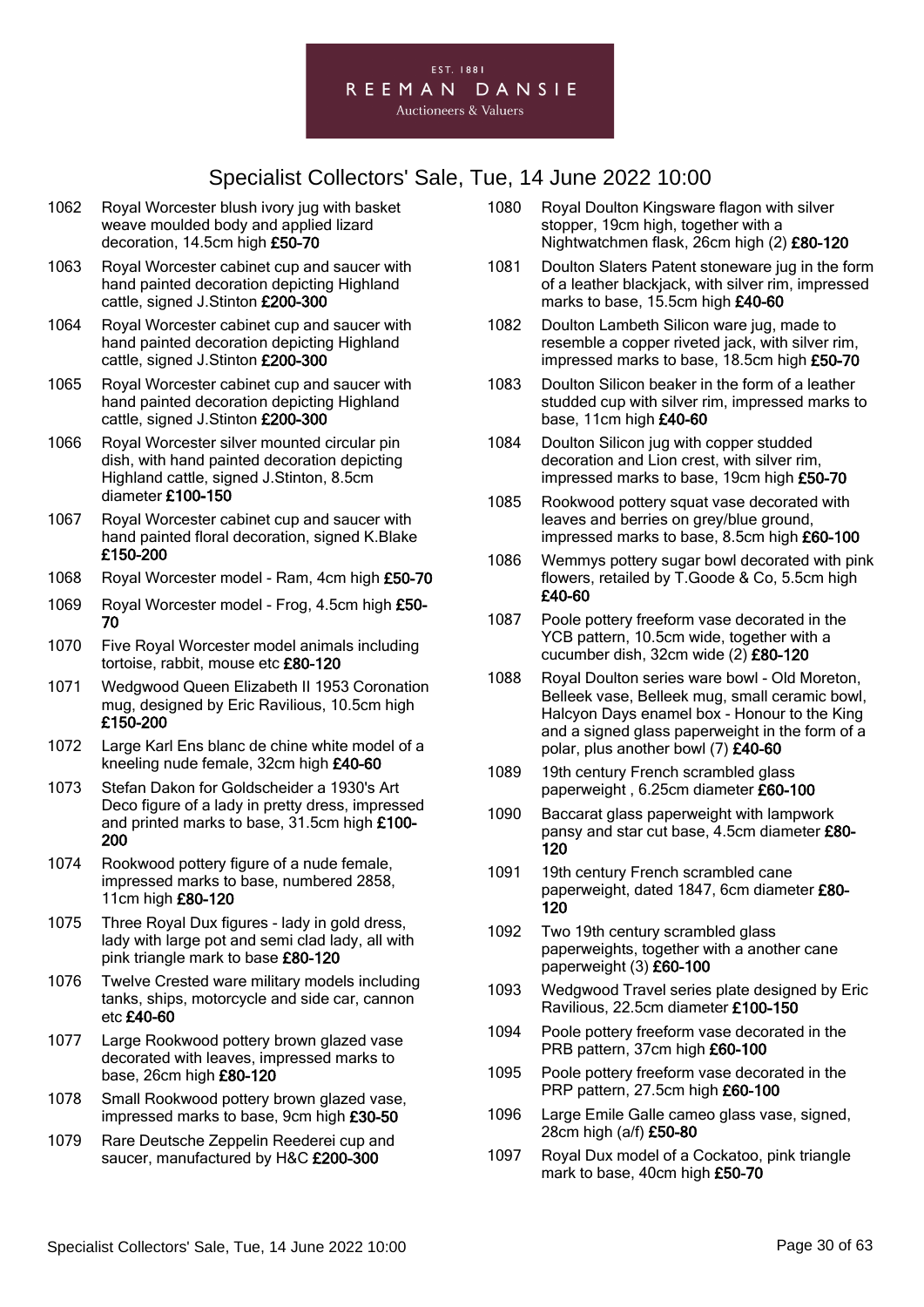

- 1098 Moorcroft pottery poppy pattern teapot with matching sugar bowl and milk jug, all with impressed marks and painted signature to base £150-250
- 1099 Stylish Crown Devon Fieldings twin handled vase decorated with galleons at sea, 16cm high £40-60
- 1100 Whitefriars Tangerine Drunken Bricklayer vase, designed by Geoffrey Baxter, 21cm high £150- 200
- 1101 Whitefriars Tangerine textured bark vase designed by Geoffrey Baxter, 19.5cm high, together with a damaged Greek key vase, 11cm high (2) £30-50
- 1102 Whitefriars Tangerine TV vase, designed by Geoffrey Baxter, 17.5cm high £100-150
- 1103 Extremely large 1930's Clarice Cliff vase decorated in the Inspiration Caprice pattern, 41cm high £600-800
- 1104 Clarice Cliff Fantasque bowl with hand painted decoration, 18.5cm diameter £80-120
- 1105 Moorcroft pottery Flambe jug decorated in the leaf and berry pattern, impressed marks and blue painted signature to base, 20.5cm high £120-180
- 1106 Moorcroft pottery Flambe jug decorated in the leaf and berry pattern, impressed marks, Potter To HM The Queen, painted signature, 12cm high £80-120
- 1107 Moorcroft pottery Flambe pot and cover decorated in the leaf and berry pattern, impressed marks and blue painted signature to base, 11cm diameter £50-70
- 1108 Moorcroft pottery vase decorated in the leaf and berry pattern, impressed marks, Potter To HM The Queen, painted signature, 8.5cm high £50- 70
- 1109 Moorcroft pottery biscuit barrel decorated in the pansy pattern with plated lid, impressed marks and green painted signature to base, 12cm high excluding handle £100-150
- 1110 Moorcroft pottery squat vase decorated with foliage on powder blue ground, impressed marks and blue painted signature to base. 8.5cm high £60-100
- 1111 Moorcroft pottery squat vase with floral decoration on blue ground, impressed marks to base, 8.5cm high £60-100
- 1112 Moorcroft pottery vase decorated in the pansy pattern, impressed marks to base, 7cm high £50 -70
- 1113 Small Moorcroft pottery vase with floral decoration, 9cm high, together with a small Moorcroft bowl, 7.5cm diameter (2) £50-70
- 1114 Moorcroft pottery vase decorated with blue flowers on white ground, impressed marks and blue painted signature to base, 8.5cm high, together with a miniature orange glazed bowl, 5.5cm diameter (2) £40-60
- 1115 Clarice Cliff Bizarre range plate with stylish design on blue and green ground, 26cm diameter £200-300
- 1116 Clarice Cliff Bizarre range Inspiration vase with hand painted decoration, 20cm high £100-150
- 1117 Charlotte Rhead Crown Ducal jug with orange and blue floral decoration, signed, 25.5cm high £50-70
- 1118 Charlotte Rhead Crown Ducal jug with floral decoration on green ground, signed, 15.5cm high £40-60
- 1119 Charlotte Rhead Crown Ducal orange and brown vase, signed, 26cm high £50-70
- 1120 Charlotte Rhead Crown Ducal vase withblue and purpledecoration, signed, 14.5cm high, together with Crown Ducal jug, 21cm high (2) £40-60
- 1121 Carlton ware lustre bowl decorated with trees on blue ground, 23cm diameter £40-60
- 1122 Carlton ware lustre vase decorated with bird and butterflies on orange ground, 24cm high £40-60
- 1123 Carlton ware lustre vase with geometric decoration on orange ground, 16cm high £40-60
- 1124 Carlton ware lustre vase decorated with figures on orange ground, 13cm high £40-60
- 1125 Carlton ware lustre shaped dish with floral decoration on orange ground, 25.5cm wide £40- 60
- 1126 Minton red and green glazed Secessionist vase, 12.5cm high £50-70
- 1127 Royal Copenhagen Fajance vase decorated with two birds on blue ground, numbered 708/3207, 13cm high £50-70
- 1128 Royal Copenhagen Fajance vase with abstract decoration on brown ground, numbered 714/3361, 11cm high, together with another Copenhagen vase, numbered 1039/759, 8.5cm high (2) £50-70
- 1129 Large Carlton ware jug with floral decoration on yellow ground, 28.5cm high, together with a Burleigh ware jug, 23.5cm high (2) £40-60
- 1130 Clarice Cliff Stamford Bizarre range Crocus pattern teapot, 12cm high £100-150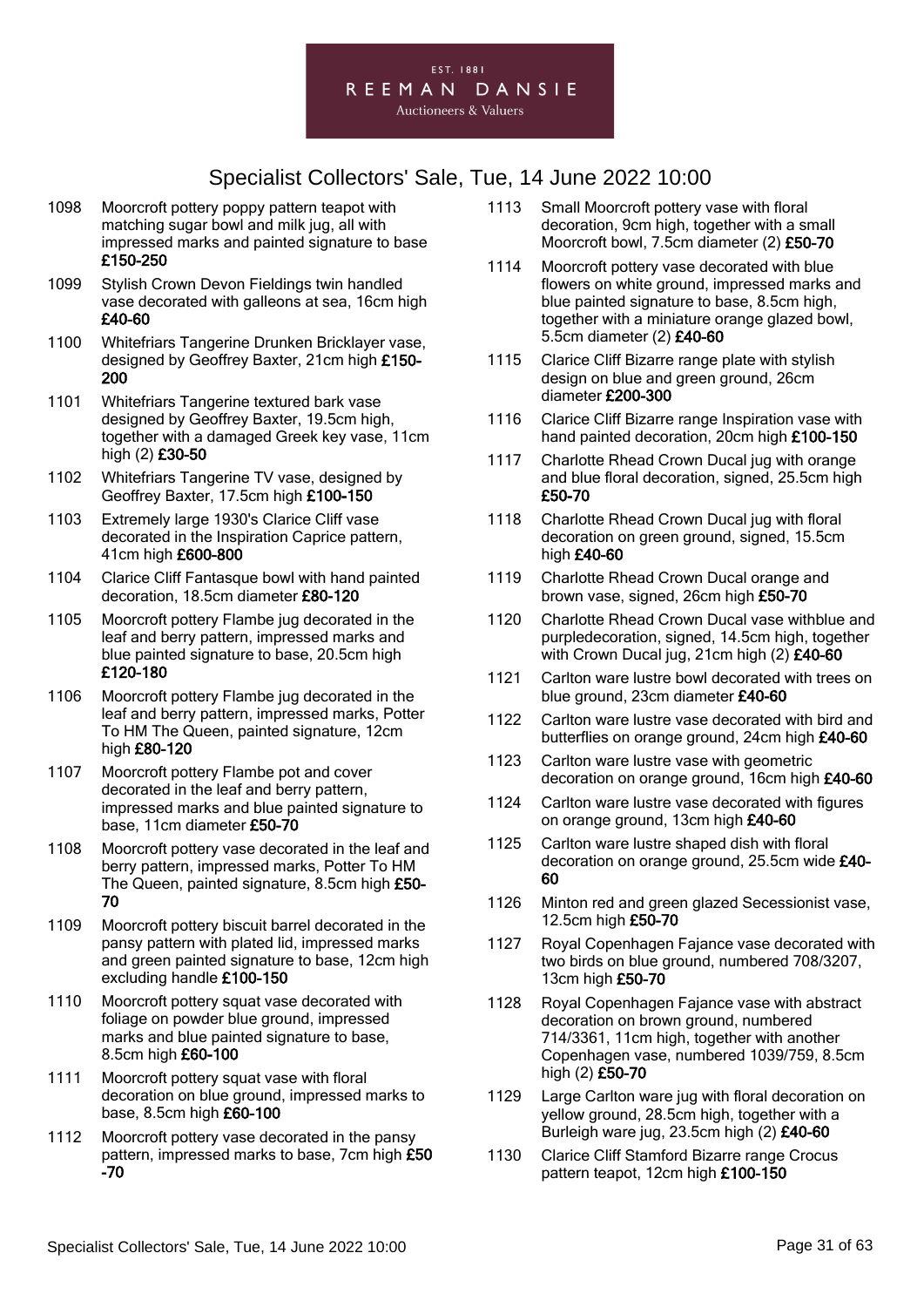#### EST. 1881 REEMAN DANSIE **Auctioneers & Valuers**

- 1131 Clarice Cliff Bizarre range Crocus pattern sifter, 14.5cm high £100-150
- 1132 Clarice Cliff Crocus pattern trio £60-100
- 1133 Clarice Cliff Crocus pattern cup, saucer and milk jug £60-100
- 1134 Three Clarice Cliff plates, together with a Celtic Harvest preserve pot (4) £50-70
- 1135 Moorcroft pottery bowl decorated with pink flowers on cream ground, impressed marks to base, 16.5cm diameter £30-50
- 1136 Moorcroft pottery vase decorated in the Clematis pattern, impressed marks and blue painted signature to base, 16cm high £80-120
- 1137 Collection of 18 Crummels enamel boxes including Glad Tidings, Christmas 1987, Queen Elizabeth II Golden Jubilee etc £80-120
- 1138 Eight Halcyon Days enamel trinket boxes and one Crummles, including cats, Winnie The Pooh and Gleneagles (9) £60-100
- 1139 Lalique glass elephant calf, signed Lalique, France, numbered 1179300, 8cm high £60-100
- 1140 Lord John Russell Stoneware flask, 18.5cm high £50-70
- 1141 Clarice Cliff Bizarre range two-tier cake stand hand painted with a crinoline lady, 25cm high £80-120
- 1142 Doulton Lambeth stoneware Toby jug, shown holding a jug and mug of frothing beer, 17cm high £30-50
- 1143 Pair of Wedgwood amethyst glass tankards set with Wedgwood jasperware panels commemorating the Silver Jubilee 1952-1977, with profile busts of Queen Elizabeth II and Prince Phillip Duke of Edinburgh. Etched mark to base. Approximately 10.5cm high. £30-50
- 1144 Regency engraved glass rummer, 15cm high £50-100
- 1145 Modern glass hand engraved punch bowl, 21cm diameter, 16cm high £50-100
- 1146 Rare Bourne Denby Danesby ware jar with abstract decoration on grey ground, 17.5cm high £50-70
- 1147 A Waterford Crystal World Globe with cut-glass decoration within chromium support upon a cutglass circular base £200-300
- 1148 Isle of Wight pink azurene glass fish vase, 23cm high £50-70
- 1149 Collection of six Isle of Wight glass paperweights, some iridescent and two scent bottles (8) £60-100
- 1150 Royal Albert Oriental pattern six place coffee set - 15 pieces £60-100
- 1151 Minton Haddon Hall tea and coffee service 39 pieces £60-100
- 1152 1: Royal Albert Old Country Roses tea and coffee service - 75 pieces approximately £50-70
- 1153 Collection of Caithness limited edition glass paperweights, most with certificates (16) £60-100
- 1154 Set of six limited edition Cafe Chic Wedgwood Clarice Cliff coffee cans and saucers - May Avenue, Red Tree, Blue Firs, Windmill, Summerhouse and Autumn £60-100
- 1155 Clarice Cliff cylindrical vase with ribbed body, decorated with flowers and trees on beige ground, 13cm high £50-70
- 1156 Three Carlton ware novelty money boxes including cat and owl £40-60
- 1157 Three Carlton ware novelty money boxes including pig and girl £40-60
- 1158 Three Carlton ware novelty money boxes including train and Noahs Ark £40-60
- 1159 Portmeirion Magic City coffee set 15 pieces £30-50
- 1160 Art Deco glass spirit decanter and six shot glasses £40-60
- 1161 Three silver mounted glass decanters £60-80
- 1162 Thirteen Royal Doulton and NAO figures. including Gail HN2937, Southern Belle HN2229 and Rachel HN2936 £100-150
- 1163 Two sets of Wade Natwest pigs (10) £50-70
- 1164 Royal Albert Old Country Roses pattern tea set 22 pieces £50-70
- 1165 Coalport limited edition Millennium Ball figure Sun, no. 1305 of 2500, boxed with certificate £100-200
- 1166 Five Beswick dogs and a sheep (6) **£30-40**
- 1167 Very large Bernard Rooke pottery vase decorated with insects and leaves, 38cm high, 41cm wide £30-50
- 1168 Large Bernard Rooke pottery vase decorated with dragonflies and leaves, 32cm high, 30cm wide £30-50
- 1169 Three Bernard Rooke pottery vases, tallest is 32cm high £40-60
- 1170 Two stylish Bernard Rooke pottery vases with abstract decoration, 25cm high, and 18cm high £40-60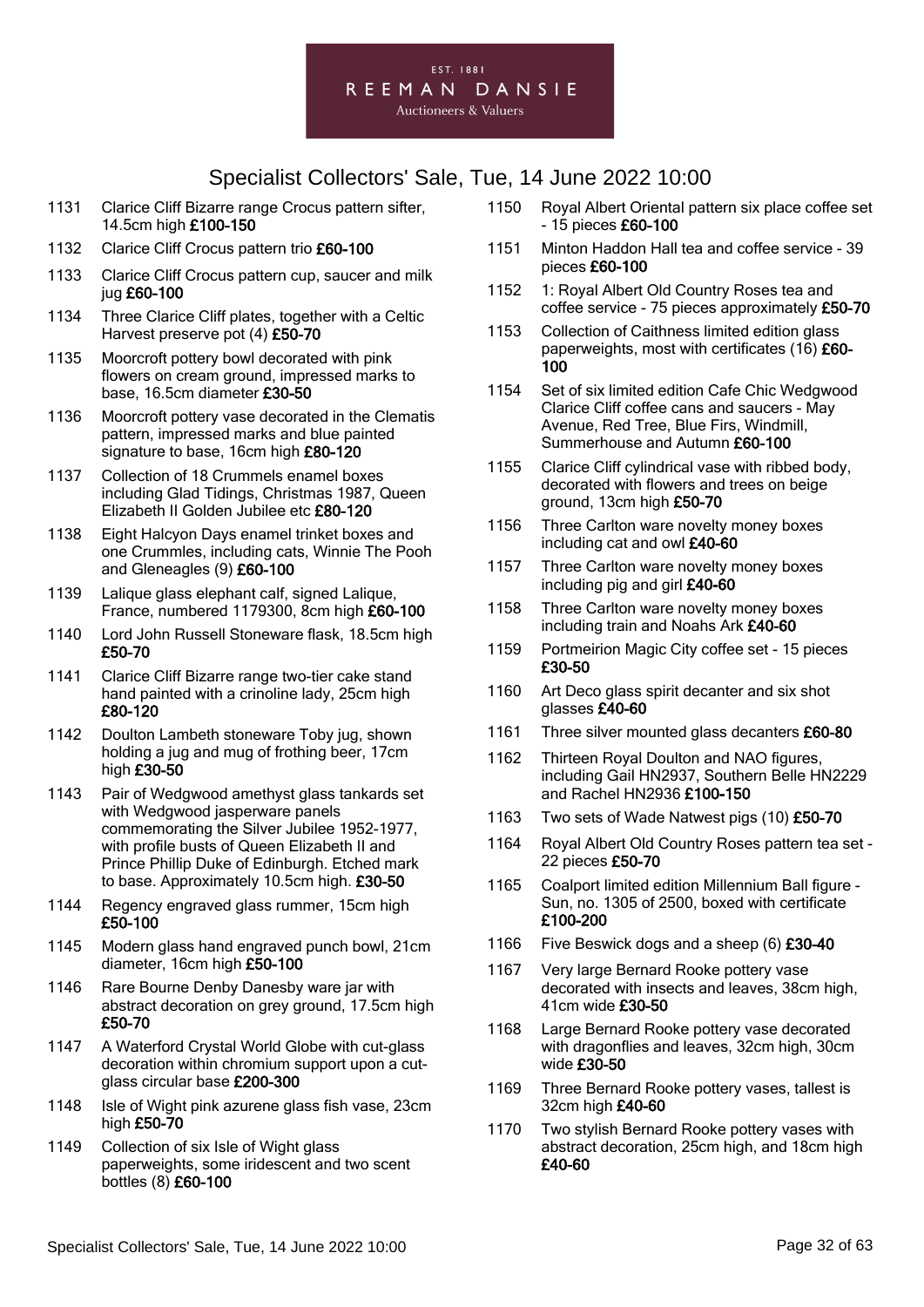

- 1171 Bernard Rooke pottery model of a cockerel, 32cm high £40-60
- 1172 Bernard Rooke pottery model of a frog, together with two Bernard Rooke dishes (3) £40-60
- 1173 Two Royal Worcester limited edition models Wall Creeper and Dippers, together with other bird ornaments (15) £60-100
- 1174 Nine Minton porcelain figurines Meadowsweet, Cowslip, Sea Breezes, Geisha, The Sheikh, The Fisherman, The Sage, Grecian Dancer and Tom Thumb £80-120
- 1175 Set of six Stuart & Sons crystal glasses enamelled with borders of fruit. Etched to undersides 'Rd.681649 Made in England'. circa 1930-1935. £60-80
- 1176 Three rare late 19th century fine crystal beakers with sand blasted etched scenes 'Souvenir De Londres 1893' La Bastille, also etched with Caduceus, 'A present from Hastings made in Belgium, Rd.212679, and a 'Souvenir London' depicting a Ferris Wheel, signed W. Collieson. Approximately 9-10cm (3) £30-50
- 1177 Four Wade "Snippet" figures to include Hansel, Gretel x 2 and Gingi £50-70
- 1178 Mintons Art Deco model of Mary by R. Bradbury £40-60
- 1179 Shelley Mable Lucie Attwell teapot decorated with pixies, together with a milk jug and a babies bowl (3) £80-120
- 1180 Royal Copenhagen porcelain vase and cover with floral decoration on blue ground, numbered 2366/888, 24cm high £40-60
- 1181 Royal Copenhagen vase decorated with a Robin, numbered 4879, 15cm high, together with another vase, numbered 2688, 6cm high (2) £30-50
- 1182 Three Royal Copenhagen porcelain figures boy on marrow, numbered 4539, bow with watering can, numbered 2546 and boy sharpening a stick, numbered 905 £60-100
- 1183 Three Royal Copenhagen figures boy with top hat, numbered 4524, boy and girl reading. numbered 1567 and lady with goose, numbered 528 £60-100
- 1184 Three Royal Copenhagen cats, numbered 422, 1803 and 727, together with a modern Copenhagen cat, numbered 687 (4) £40-60
- 1185 Three Royal Copenhagen dogs numbered 453, 2072 and 1452, together with a Copenhagen stag (4) £30-50
- 1186 Four Royal Copenhagen porcelain chickens, numbered 1126, 1127, 2192 and 2193, together with a Copenhagen Cockatoo, numbered 2178 (5) £40-60
- 1187 Seven Royal Copenhagen animal models rabbits 518, rabbit 1019, mouse 511, duck 1902, dove 4787, mouse 510 and pig 1400 £50-80
- 1188 Pair Victorian Vaseline glass tuliphead vases, two vases with crinkle and waved tops and pair spill vases £100-150
- 1189 Good quality Elizabeth Graydon-Stannus 'Graystan' mottled green and white art glass vase, 25cm high, signed £150-200
- 1190 Sklo Union, Czech clear pressed glass vase by Frantisek Vizier, 25cm high £30-50
- 1191 Wedgwood Kutani Crane teapot, 13.5cm high £30-50
- 1192 Royal Crown Derby Imari pattern tea set, pattern number 6149, 32 pieces £80-120
- 1193 Coalport limited edition Millennium Ball figure Four Seasons, no 862 of 2500, boxed with certificate £150-200
- 1194 Coalport limited edition Millennium Ball figure Time, no 341 of 2500, boxed with certificate £150-200
- 1195 Coalport limited edition Millennium Ball figure Rain, no 1050 of 2500, boxed with certificate £150-200
- 1196 Coalport limited edition Millennium Ball figure Moon, no 1584 of 2500, boxed with certificate £150-200
- 1197 Royal Crown Derby Imari teaset, pattern no 2451, 19 pieces £60-100
- 1198 Collection of Murano glass animals (qty) £50-80
- 1199 Collection of Murano glass animals (qty) £50-80
- 1200 Collection of Murano glass animals (qty) £50-80
- 1201 Royal Albert Berkeley pattern tea and dinner service - 101 pieces £150-250
- 1202 Wedgwood 'Runnymede' dinner, tea and coffee service, approximately 100 pieces £100-150
- 1203 Royal Crown Derby Imari coffee set, pattern no 2451, in fitted case £80-120
- 1204 Pair of Royal Crown Derby Imari candlesticks, pattern no 1128, boxed £200-300
- 1205 Set of six Royal Crown Derby tea knives with Imari pistol grip handles, in fitted case £30-50
- 1206 Four Royal Crown Derby paperweights two Teddy bears playing drums and two Polar bears £30-50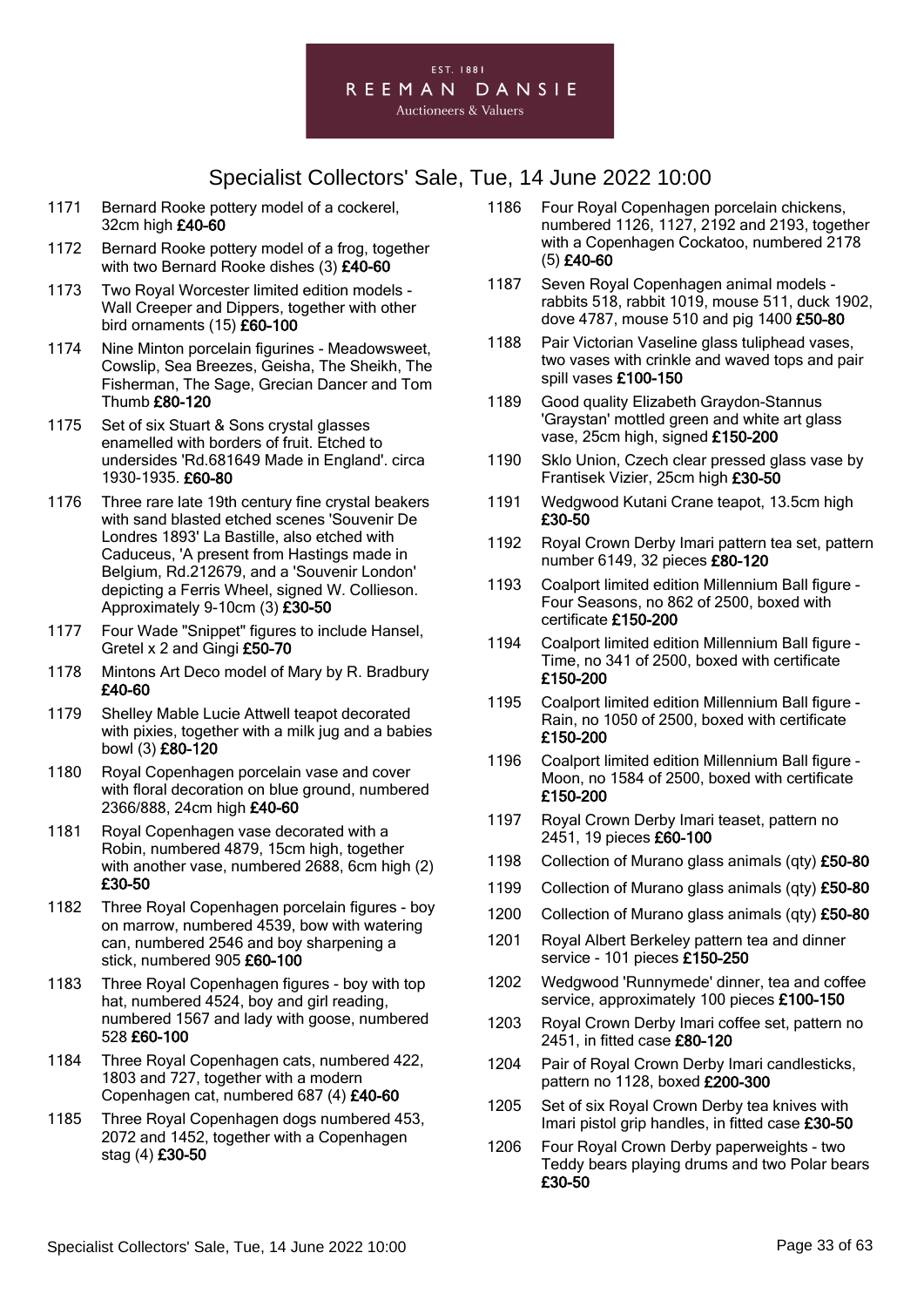

- 1207 Royal Worcester Queen Elizabeth II Golden Jubilee rectangular dish, boxed £20-40
- 1208 Seven Lladro and Nao porcelain figures including girl pushing a Wheelbarrow with two dogs inside it £50-80
- 1209 Group of collectible figure and animal ornaments including three Royal Doulton ladies - Paisley Shawl HN1988, Michelle HN2234 and Opal, Doulton and Beswick character jugs, Beswick dogs, Lladro and Nao etc £50-80
- 1210 Collection of approximately Victorian Prattware pot lids and three similar Prattware plates and pot, together reference book by K. Mortimer £300-500
- 1211 Midwinter Stylecraft Zambeze pattern coffee pot and plate, together with another nine Midwinter plates including Tonga, Savanna, Patio, Elstee, Bolero, Flower Mist etc £50-80
- 1212 Norwegian Stavanger handpainted pot and another shaped dish, Swedish Laholm vase and a pot and cover made in Finland, and an Italian vase (5) £40-60
- 1213 Susie Cooper tankard, Ringwood Ware Hedgerow coffee pot and other decorative ceramics (11) £40-60
- 1214 Sally Tuffin for Dennis China Works Rhinoceros plate, No 7, 24.5cm diameter £40-60
- 1215 Rosenthal Eduardo Paolozzi plate Homage to George Orwell, 26cm diameter £80-120
- 1216 Art glass orange and blue vase, 29cm high, together with a selection of mixed ceramics (18) £40-60
- 1217 Royal Crown Derby Imari Cross, 20.5cm high £150-200
- 1218 Royal Crown Derby Imari trinket box and cover, pattern no 1128 £50-80
- 1219 Aynsley Orchard Gold plate, signed D Jones, 26cm diameter, together with six smaller plates, signed by the same artist, 21cm diameter, and another plate, signed N Brunt, 26cm diameter (8) £100-150
- 1220 Pair of Baroness China fruit pattern plates, signed R Everill, 26cm diameter £30-50
- 1221 Selection of Aynsley Orchard Gold items including two jugs, trinket box and cover, three dishes, cup and table lighter, some signed D Jones (8) £50-80
- 1222 Selection of Royal Crown Derby Imari items to include coffee cans, milk jug, shaped tray, teacups, plate etc, various patterns including 2451, 6149, 2614 and 1128 - 16 pieces £50-80
- 1223 Peter Smith hand painted fruit pattern miniature china on tray, 9 pieces, together with similar iitems £30-50
- 1224 Selection of Imari pattern china including Davenport biscuit barrel with plated mounts, two Aynsley jugs, Pointons cup and saucer etc (14) £40-60
- 1225 Rare Royal Crown Derby figure The Fishwife £100-150
- 1226 Royal Doulton figure Votes For Women HN2816 £60-100
- 1227 Four Royal Doulton figures Clarinda HN2724, Flirtation HN3071, Idle Hours HN3115 and Eve £40-60
- 1228 Wedgwood Florentine pattern part teaset 12 pieces £40-60
- 1229 Wedgwood Cathay pattern coffee set 15 pieces £40-60
- 1230 Six Rye pottery figures depicting characters from the Canterbury Tales £60-100
- 1231 Four Lladro porcelain figures, together with a Nao figure group (5) £50-80
- 1232 Royal Doulton 16 piece Art Deco coffee set, Gem pattern D5285 £30-50
- 1233 Susie Cooper 'Leaping Deer' pattern jug, 21cm high, together with a Susie Cooper plate and two Clarice Cliff plates (4) £60-80
- 1234 Group of Ruskin pottery to include a pair of lustre glazed candlesticks (5) £60-100
- 1235 Three Ruskin pottery coffee cans and saucers, decorated with lustre glazes £40-60
- 1236 Three large Lladro figures of girls, largest is 43cm high £50-80
- 1237 Good quality Thomas Webb finest crystal Ship's decanter in original box, together with another decanter (2) £40-60
- 1238 Pair of Waterford Crystal Seahorse candlesticks, boxed, Waterford horse, Waterford Swan and a Waterford Dolphin (5) £60-80
- 1239 Three large Lladro porcelain figures man lighting a street light, photographer, and composer, all boxed £80-120
- 1240 Three Lladro porcelain figures lady reading, lady sewing and lady with rabbit, all boxed £80-120
- 1241 Five Lladro porcelain figures of children, four boxed £50-80
- 1242 Five Lladro porcelain figures of girls, all boxed, together with a Royal Doulton figure - Laurianne HN2719 (6) £60-100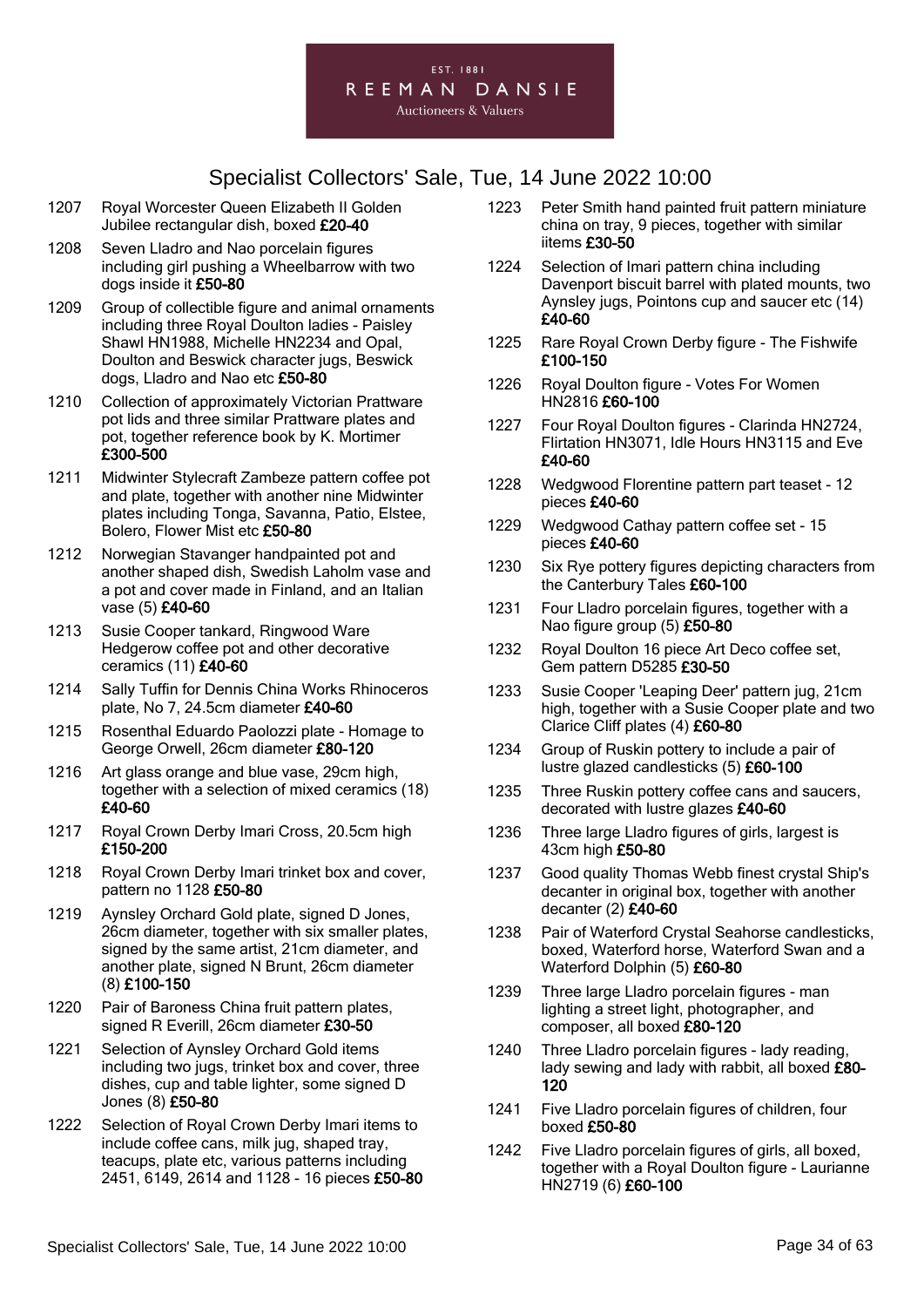

- 1243 Large collection of Portmerion The Botanic Garden tableware including storage jars, plates, vases, teapot, bowls, jug etc - 105 pieces £150- 250
- 1244 Moorcroft pottery plate decorated in the fruit and finch pattern on blue ground, impressed marks and painted WM, 26cm diameter £60-100
- 1245 Two Lorna Bailey models Cats in relay and Cat shot putting £30-50
- 1246 Three Lorna Bailey models Cat with fish, Cat with mouse and Cat with beach ball £50-80
- 1247 Three Lorna Bailey model cats including one with Artware sign £50-80
- 1248 Three Lorna Bailey model cats, each with walking cane £50-80
- 1249 Collection of ten large Royal Doulton Character jugs - Lobster Man, Merlin, Lumberjack, Don Quixote, Dick Whittington, The Lawyer, arriet, The Falconer, The Sleuth and Beefeater £60- 100
- 1250 Collection of ten large Royal Doulton character jugs - The Poacher, Mark Twain, The Lawyer, Old Salt, The Busker, Rip Van Winkle, Mine Host, Neptune, Cardinal and Sairey Gamp £60- 100
- 1251 Collection of ten large Royal Doulton character jugs - Jockey, The Walrus & Carpenter, The Busker, Apothecary, D'Artagnan, The Lawyer, Gone Away, arriet, The Falconer and The Poacher £60-100
- 1252 Nine large Royal Doulton character jugs Henry VIII, Catherine of Aragon, Smuggler, Long John Silver x 2, Pied Piper, Tom o'Shanter, Granny and Farmer John £50-80
- 1253 Set of twelve Wood & Sons Dickens character jugs £20-40
- 1254 Collection of fifteen medium Royal Doulton character jugs to include Robin Hood, St George and The Lumberjack £40-60
- 1255 Collection of fifteen medium Royal Doulton character jugs to include Viking, The Angler and Merlin £40-60
- 1256 Collection of nineteen small Royal Doulton character jugs to include The Sleuth, The Guardsman and Catherine Howard, together with five other character jugs (24) £40-60
- 1257 Nine various Royal Crown Derby animal paperweights, mainly cats, together with a Wade tortoise £150-250
- 1258 Royal Doulton miniature rabbit HN2594 together with a Royal Doulton miniature duck HN907 (2) £20-40
- 1259 Royal Crown Derby dolphin paperweight, Bunnykins figure - Summer Lapland, Nao porcelain figure, Royal Doulton character jug - Lumberjack, two snow globes, Bunnykins certificates, other china and glass £30-50
- 1260 Branksome China model of a polar bear, together with other animal ornaments and some figures £28-40
- 1261 Beswick Huntsman on rearing horse, model no 868, together with a Beswick fox and three hounds (5) £50-70
- 1262 Beswick girl on Pony, model no 1499 £50-70
- 1263 Beswick boy on Pony, model no 1500 £50-70
- 1264 Beswick Huntswoman, model no 1730 £80-120
- 1265 Four Lladro polar bears £40-60
- 1266 Two Lladro porcelain polar bear groups. together with an Eskimo with polar bear (3) £40-60
- 1267 Three Swarovski Magic of Dance figures Antonio, Isadora and Anna, all with boxes, and plaques £100-150
- 1268 Six Coalport Ladies of Fashion figures Happy Birthday 2005, Jenny, Diane, June, Henrietta and Kate, together with two other Coalport figures - Token of Love and Happy Birthday and a Royal Doulton figure - Diana (9) £80-120
- 1269 Eighteen small Coalport Ladies including Rosalind, Birthday Wishes, Chloe and Amy £60- 100
- 1270 Nine Coalport Ladies Evening Romance, Just For You, Endless Love, Birthday Wishes, Flora, Regina, Melody, Peaceful Wish and Coming of Age £80-120
- 1271 Eighteen Coalport Ladies including Heart To Heart, Kim, May Ball and Fascination £60-100
- 1272 Collection of W.H. Goss crested China and other W.H. Goss, plus two Carlton ware Australian design gift sets £40-60
- 1273 Royal Albert Lavendar Rose pattern teaset 25 pieces, plus a Hammersley cup £50-70
- 1274 Okra vase with blue iridescent design, 21.5cm high £60-80
- 1275 Six 18th century Dutch delft tiles, including a polychrome horse and rider, tulip, etc £50-70
- 1276 Very large Japanese charger, decorated with figures in shaped panels, 47.5cm diameter £60- 100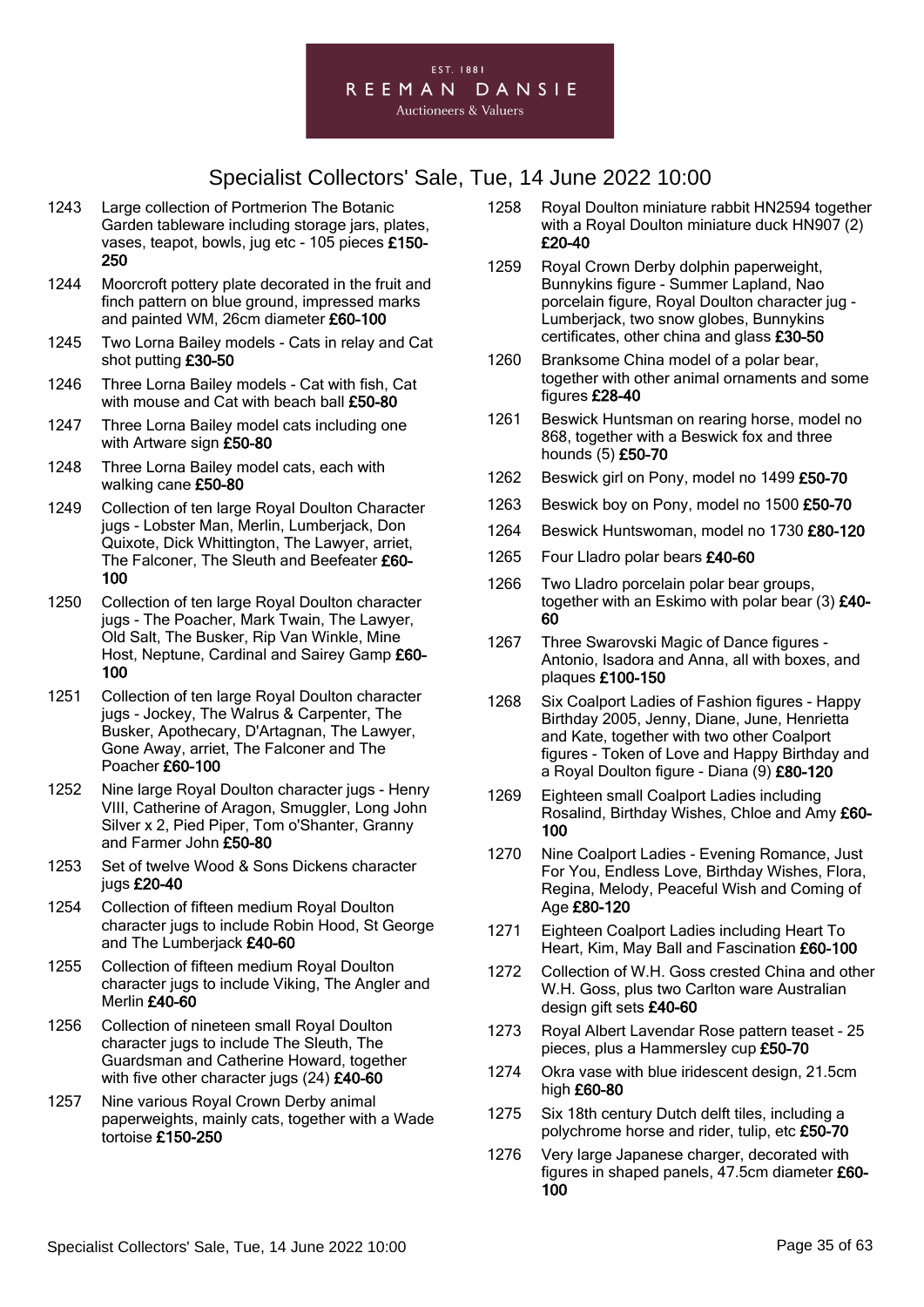

- 1277 Art Nouveau majolica table centre / comport, shell-form top, decorated with sinuous floral motifs on a blue ground, marked to base, Wilhelm Schiller & Son, 42cm high £200-300
- 1278 Decorative Loetz style vase with fluted body, 14cm high £40-60
- 1279 Japanese Satsuma vase with warrior decoration, 37cm high £200-300
- 1280 Pair of Worcester blush bottle vases decorated with roses , model number 1748, 18.5cm high £300-400
- 1281 Worcester blush vase with rose decoration, model number 248 and other marks to base, 35cm high £150-200
- 1282 Two Royal Worcester dishes by W. Powell, painted with pheasants, one round and the other oval, the latter measuring 28cm wide £600-800
- 1283 Royal Worcester Swan vase and cover painted by Charles Baldwyn, shape 1683, 27cm high £2,000-2,500
- 1284 Worcester tapered vase decorated with fruit, signed Ricketts, model number G 923, 22.75cm high £600-800
- 1285 Worcester tapered vase decorated with pheasants, model number G 923, 19cm high £200-300
- 1286 Royal Worcester vase decorated with pheasants, signed by Stinton, 13.75cm high £80 -120
- 1287 Hadley's Worcester leaf and berry vase, with moulded decoration around the shoulder, 12.5cm high £150-200
- 1288 Four Lladro figures including lady with goose £50-80
- 1289 Lladro fox and cub, Cow and rabbit together with Nao cat and duck (5) £50-80
- 1290 Two Lladro figures of girls with kittens, plus a dog and a bird  $(4)$  £40-60
- 1291 Royal Doulton figure Southern Belle HN2229, Royal Doulton dog with ball and three Winstanley cats (5) £40-60
- 1292 Five Whitefriars and other Elizabeth II 1953 Coronation commemorative glasses £60-80
- 1293 Herend porcelain model of two rabbits together with five Lladro items and an Oriental figure (7) £60-100
- 1294 Collection of twenty Swarovski crystal items including rocking horse, butterfly, tortoise, swan etc, all boxed £60-100
- 1295 Royal Doulton bowl painted with Linlithgow Castle, 13cm diameter and a Royal Doulton vase decorated with a ram, 10.5cm high  $(2)$  £30-50
- 1296 Pair of Wilkinson's Oriflamme lustre vases with fish decoration, 6.5cm high together with a larger pair with butterfly decoration, 15cm high (4) £40-60
- 1297 Six Border Fine Arts and Country Artists model birds including Blackbird, Owl and Kingfisher, all boxed £30-50
- 1298 Collection of Swarovski and other similar crystal items including Toucan, Peacock, Stag, Rocking Horse etc (qty) £100-200
- 1299 Group of five Vintage perfume bottles including Murano £30-50
- 1300 Royal Worcester figure Elizabeth, three Royal Copenhagen models - chicken 1024, Penguin 1283 and ducks 363, together with other items £40-60
- 1301 Large Moorcroft vase decorated in the Anenome pattern, impressed marks and blue painted signature, 33cm high £40-60
- 1302 Four pieces of Royal Crown Derby including pair of vases, goblet and trinket box with lid, all pattern no 1128, all boxed £50-80
- 1303 Set of six Royal Crown Derby Eggs of the World - Greece, India, Japan, Italy, England and Russia, all with gold stoppers, all boxed, plus some other Royal Crown Derby items £50-80
- 1304 Extensive Spode Romany service for six place settings (one coffee can missing) £50-100
- 1305 Collection of Port Meirion Botanic Garden tableware £100-150
- 1306 Large Country Artists limited edition sculpture The Journey no 72 of 550, boxed with certificate £30-50
- 1307 Six Country Artists sculptures Kestrel, Sparrowhawk, Silent Wings, Great Crested Grebe, Falcon and Snipe in water with reeds, four boxed £40-60
- 1308 Pair of Worcester pheasants vases, of baluster form, 10.75cm high £200-300
- 1309 Pair of Royal Worcester covered vases, painted with pheasants and peacocks by Jarman and Powell respectively, 25cm high £800-1,000
- 1310 Graingers Worcester vase, of bottle form, decorated by Stinton with ducks in flight, 22cm high £300-400
- 1311 Pair of Chinese rams head vases, polychrome painted with pheasants, 25cm high £80-120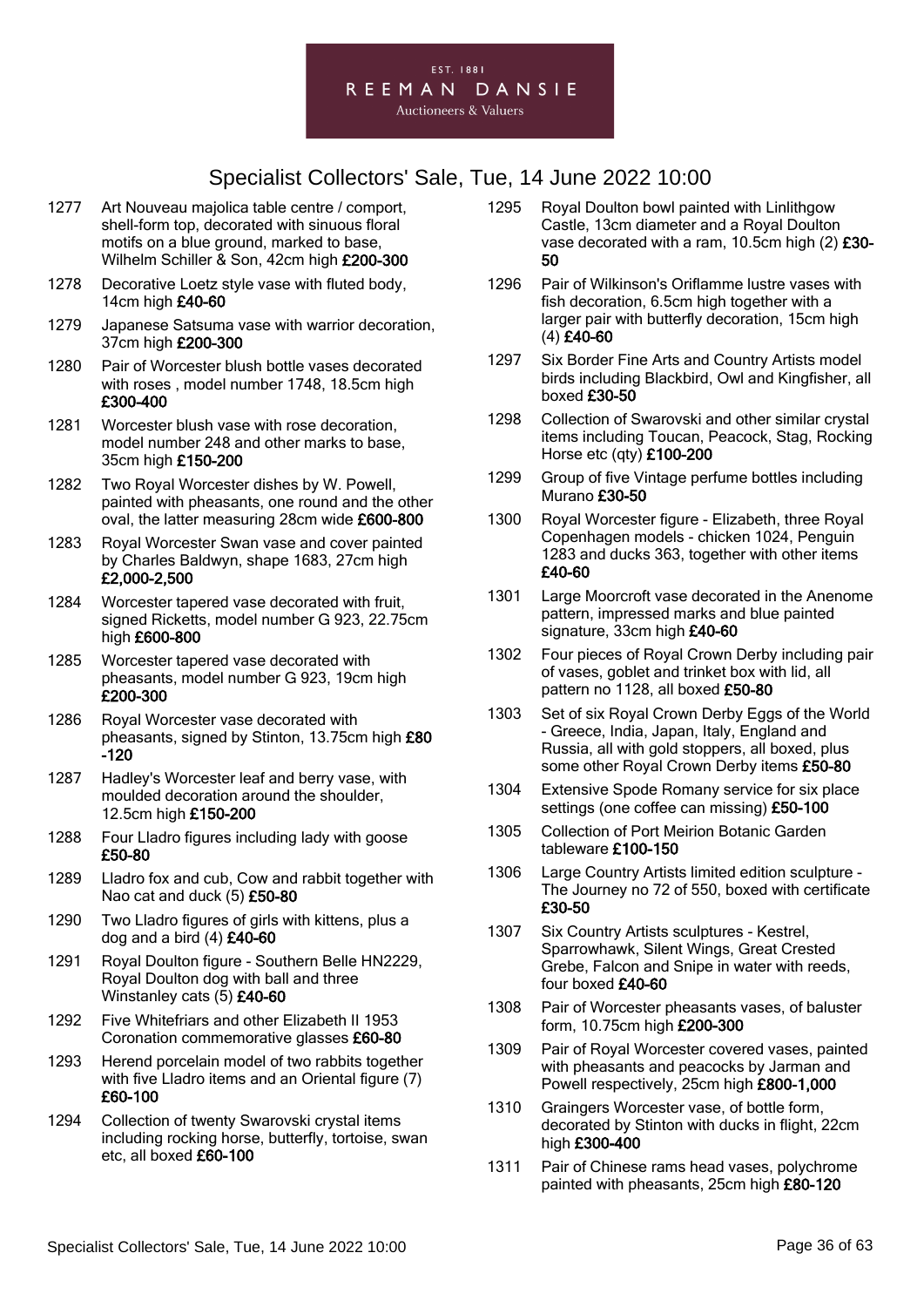#### EST. 1881 REEMAN DANSIE **Auctioneers & Valuers**

- 1312 Border Fine Arts sculpture Emergency Rations, boxed £50-80
- 1313 Border Fine Arts sculpture A Helping Hand, boxed £50-80
- 1314 Country Artists limited edition sculpture Autumn Evening, boxed £40-60
- 1315 Country Artists limited edition sculpture Summer Days, boxed £40-60
- 1316 Five Borders Fine Arts sculptures Upsetting The Apple Cart, Donkey, Charolais Calves, Highland Bull and Swaledale Ram, all boxed £60-100
- 1317 Four Border Fine Arts sculptures Lion, Tiger, Cheetah and Leopard, all boxed £50-80
- 1318 Five Border Fine Arts sculptures Elephant and baby, Hippo and baby, Gazelles, Giraffes and Rhino and baby, all boxed £60-100
- 1319 Border Fine Arts limited edition sculpture Stand Off, no 505 of 1750, on plinth base £60-100
- 1320 Border Fine Arts limited edition sculpture Belgium Blue Family, no 1048 of 1250, on plinth base £60-100
- 1321 Four novelty teapots including one in the form of an espresso machine together with an Aynsley baby seal (5) £20-40
- 1322 French opalescent glass bowl, of wide shallow form, moulded with kingfishers and fish, 35cm diameter £50-70
- 1323 Four Lladro porcelain figures, three of girls in spotty dresses, the other carrying oranges £40- 60
- 1324 Four Lladro porcelain figures of ballerinas £40-60
- 1325 Five Lladro porcelain figures including clown and girl with balloons £60-80
- 1326 Set of three Beswick Peter Scott Mandarin Ducks 1591-1, 1591-2 and 1591-3, all boxed £150-200
- 1327 Group of glass to include signed studio glass bowl, Victorian opalescent glass items and others £50-100
- 1328 19th century paperweight, possibly by Clichy with a sulphide portrait of a young Queen Victoria to the centre. £60-100
- 1329 Interesting art glass paperweight with central panel depicting a balloon in flight, captioned 'Von Luttdendorff 24-8-1786' £60-100
- 1330 Continetal porcelain cup and saucer of square form, with simulated column decoration and hand painted scenes. £40-60
- 1331 Large cut glass vase, 29.5cm high £40-60
- 1332 Art Deco Shelley teaset with blue and silver banded decoration - 15 pieces £40-60
- 1399 Stamps GB Mint Collection 1977-2018 period including commemorative and definitive issues, prestige and folded booklets, Smilers sheets, postage & go sheets, London 2012 Gold Medal Winners st plus some used examples plus some cigarette cards (qty) £400-600
- 1400 Postcards An extensive collection in four albums. Many early cards and real photographic cards including Military regiments, camps, parades, sports, Military Hospital, good animated street scenes and shop fronts, schools and colleges, identified school groups, Colchester heritage sites, Castle, Prioy, St John's Abbey Gate, Churches. Laying the foundation at Eld Lane Church with onlookers 1923, transportation trams, charabanc, sign written trades horse and carts - Lyons Tea, Cheshire Family Butcher. Early motor vehicles - J Sainsbury, Kent & Blaxill, Colchester Borough. Views of the Hythe and Colchester Port, Grimes and Emma and others. Oyster fisheries ans feast. Gathering and Parades, 1912 Bergholt Golf Course early aircraft taking passenger for paid rides. Disasters Floods Air Raid, Cromer to London wrecked carriages and people 1913 (x9). 1937 Coronation celebrations and parades and many other cards. This is a comprehensive social history record. (1000+) £1,000-1,500
- 1401 Colchester- A collection of books relating to many aspects of Colchester including Directories, Pageant, Villages, Schools and Colleges, History, Maps and some Essex books and postcards. £30-50
- 1402 Postcards Military including Gale and Polden History and Tradition, Harry Payne artist drawn, Real Photographic bridge building, Regimental groups, camps, activities, 2nd 24th Queen's Police, POW Soltau Germany church service, athletics display and gatherings (x5) and other cards. £40-60
- 1403 Postcards Shipping collection included many identified liners, steam ships, wrecks, stranded vessels, Naval, submarines, Tuck's Our Navy and others. ( 200) £80-120
- 1404 Colchester Oyster Feast Menus, Toast Lists, Programmes etc. Earliest item dated 1896 then 1901,1905,1907, 1908, 1911, 1912, 1913, 1919 - 1927 and a selection from 1930's to 2000's (70+). Gurney Benham Colchester Oyster Feast book and a 1902 Coronation Tea Commemorative handkerchief. £80-120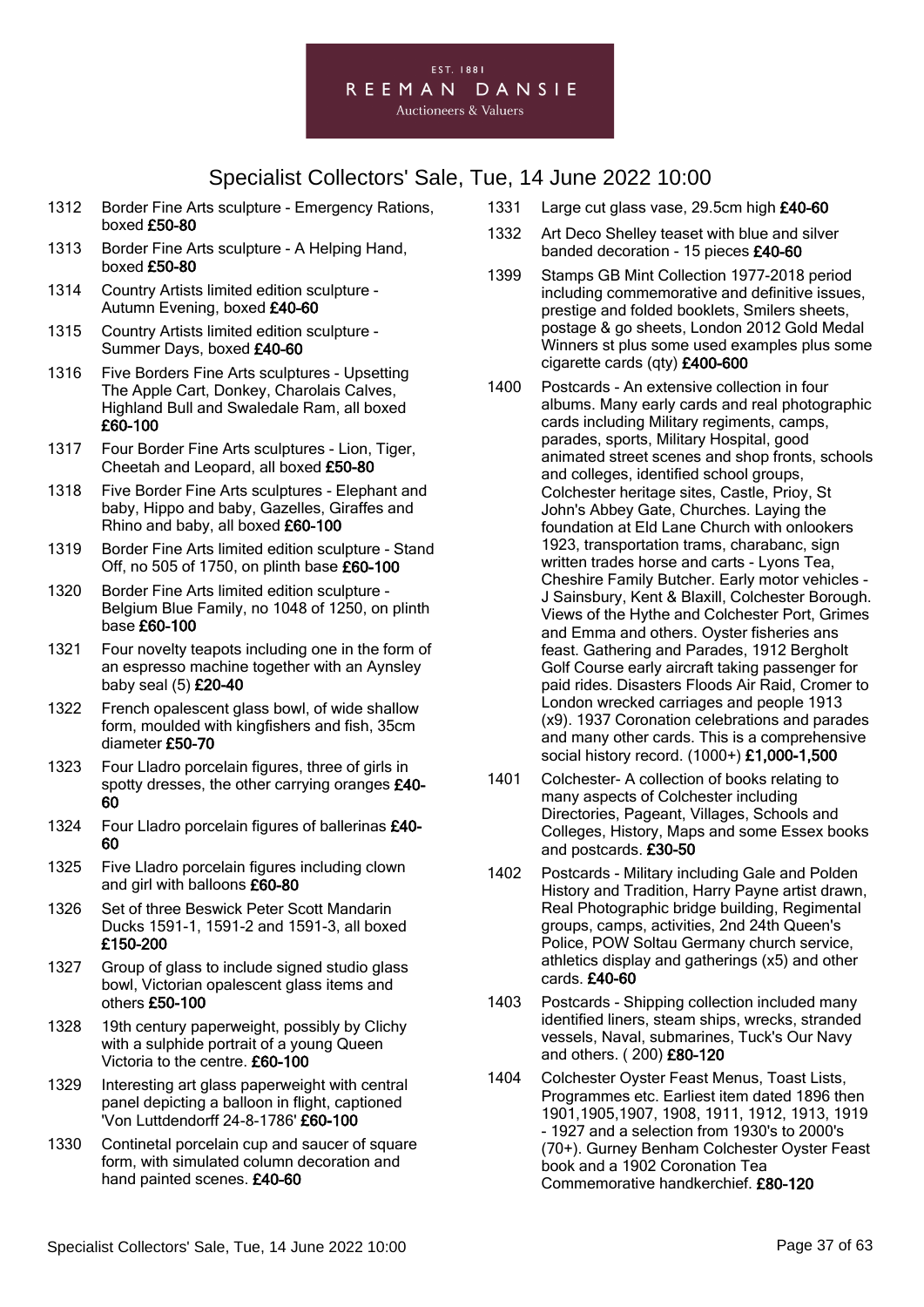

- 1405 Postcards- World selection loose in shoe box. Many early cards including black and white and coloured vignettes, undivided backs, 1890's and early 1900's, real photographic cards, town and village life working and trading, includes better cards. (350+) £60-80
- 1406 Old Bus Tickets in two shoe boxes £20-30
- 1407 Postcards WW1 Silk Embroidered including Military R.E., A.S.E., R.F., South Lancashire, Royality etc. (50+) £60-80
- 1408 Postcards Art Deco artist drawn cards by C. E. Shand including The Cigarette, The Fairy Queen, Madame Pom-Pom, His First Proposal, The Nautch Girl and other. (30). £60-80
- 1409 Postcards loose in shoebox. Mainly GB topography, views, landmarks, windmill, street scenes, early cards, lifeboat launch Southport, real photographic social history cards and others. (400) £60-100
- 1410 Stamps large World accumulation in albums. loose and on stockcards including 1840 1d Black used, One Country Collections of Australia, Germany and others (QTY) £250-350
- 1411 Stamps GB & World selection in albums S/B etc. including omnibus issues mint & used, loose on/off paper etc. (Qty) £40-60
- 1412 Postcard album containing mainly Naval destroyers plus steam ships and liners. Some real photographic Military and Naval cards. £60- 100
- 1413 1936 Berlin Olympics real photographic and artist drawn postcards in album and book. £100- 150
- 1414 Album of Early 20th century postcards to include bathing belles and glamour. Includes French cards. £40-60
- 1415 Four Harry Potter books including paperbacks, The Chamber of Secrets ISBN 0-7475-348-4, The Philosopher's Stone ISNB 0-7475-3274-5, The Prisoner of Azkaban ISBN 0-7475-4629-0. Hardback The Cursed Child ISBN 0-7515-6535- 5 £20-25
- 1416 1940s Football autograph book including 1947 Chelsea team, Stanley Matthews, Denis Compton, Fulham team 1949-50, Roy Burgess Spurs and others. £60-100
- 1417 A box containing Kensitas silk flag cigarette cards (41). £40-60
- 1418 A group of ephemera including 1896 Illustrated Map "Dr. Nansen's Polar Expedition" by J Krum, 1916 War Saving Certificate, 1881/82 New Zealand Consolidated Stock- £4 per share to the value of £7,000 and £10,012 with associated letter, 1888 Paper-lace Valentine and Love Letter, Silk Postcard Card, Special Operations Lincheon Savoy Hotel I960 programme and list of speakers, fornt cover designed by Jean Cocteau and other items. £80-120
- 1419 Chinese photograph and postcard black lacquer album, circa 1920s. Peacock and cherry blossom front cover and handpainted pages. In wooden box. £100-150
- 1420 Stamps G.B. and World selection on stock cards, albums and loose ideal for thematic collectors £50-70
- 1421 Postcards selection to include World War I Silks, good real photographic Ulster Volunteer Hospital Belfast, street scenes and others plus a selection of general world stamps £50-70
- 1423 Collection of 1970s comics including Roy of the Rovers (including 1st issue) Tiger, Scorcher and annuals £40-60
- 1424 Stamps selection of mint 1st class definitive issues face value £400 plus £150-200
- 1425 Stamps selection of mint 1st class definitive issues face value £ 340 plus £140-160
- 1426 Postcards in large album including real photographic Colchester bus decorated as Colchester Castle, animated street scenes and shop front with Police, Police group 1908, Polstead W.I. Sports 1922, Tendring Hall Ploughing Match woman with horse drawn plough, other cards include shipping, 1905 printed Open-top Tram Colchester to West Mersea, Louis Wain, comic, greetings, Tucks Fox Hunting, topography etc. £80-120
- 1427 Postcards in large album including 1912 Colchester High Street Parade, 1910 Saffron Walden Elections, Animated Street Scenes plus Suffragettes Cat 1908, Social History, Greetings, Comic, early cards, Wreck of Cromer Express Witham, Shipping, Tucks 'Harrods', Finch Mason Write away £80-120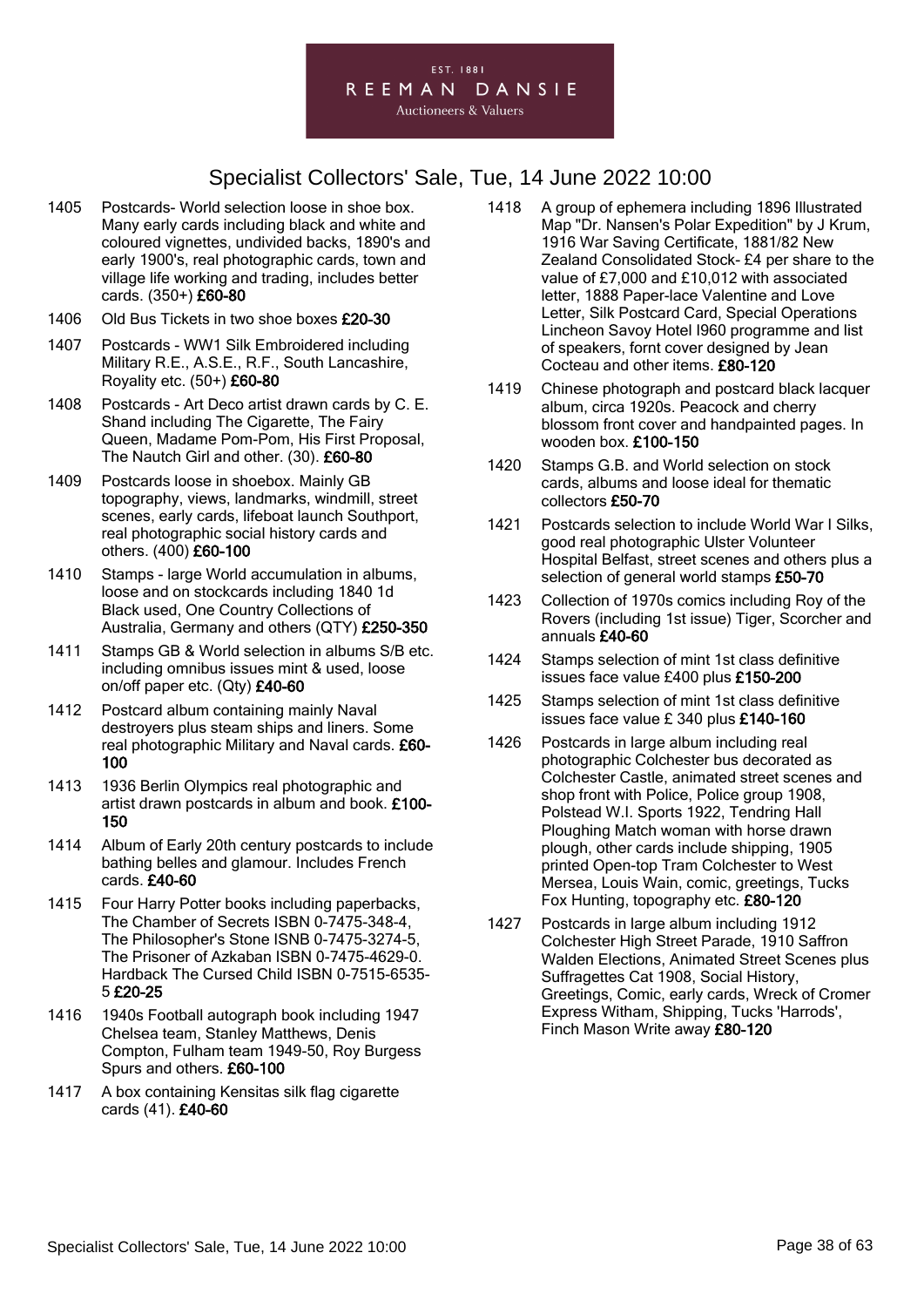#### EST. 1881 REEMAN DANSIE **Auctioneers & Valuers**

- 1428 Postcards in album Military cards including WW1 Silk Embroidered Cards (13), real photographic Bridge Building Chatham, Xmas 1911 Multiview Brompton Barracks, WW1 French cards including Street Scenes, Prisoners Allemends, Arras Market Day, some greetings cards. Correspondence to sweetheart on reverse of many cards. Naval cards include real photographic ships, ships being bombed by J Obree Ship's photographer, HMS Sheffield bombed, several cards stamped Passed for Transmission only (not for Publication). Plus some cigarette cards. £40-60
- 1429 Film poster, My Fair Lady, 1964, in glazed frame £50-70
- 1430 17th Century Framed and Glazed Indenture, Bound Volume The Times 1924 and a large bound Office Accounts. £20-30
- 1431 She's a Leyland Lady- original calendar mounted in glazed frame, by The British Colour Printing Company. £30-50
- 1432 Collection of original Chinese Communist propaganda posters £50-80
- 1433 One box of Japanese language ephemera £20-40
- 1434 Quantity of ephemera, including Autograph Lord Stanfordham on Buckingham Palace headed notepaper 1928, Autograph Maxwell Reed Film Star 1947, 17th century Indenture Earls Colne, Essex,First World War Serviceman's documents, cartoon cuttings and other items. £20-40
- 1435 Postcard album of War memorials and other First World War interest cards including Lord Kitchener, Silk Edith Cavell, HM Queen Alexandra and HM King of Belgium, plus some local cards. £40-60
- 1436 Postcards mainly Military including real photographic, comic, French bomb damage, song cards, portraits, patriotic,Military leaders plus Royalty and other cards. £60-100
- 1437 Selection of silk items including 1845 Pictorial Times, Silk Notaries cigarette cards by Godfrey Phillips, two Royal silk and some WW1 embroidered postcards. £60-100
- 1438 Stamps collection of World and GB. £30-40
- 1439 Stamps including Canada and Hong Kong £30-40
- 1440 Stamps World Selection in box. £30-40
- 1441 Stamps World Stamps including albums and loose. £30-40
- 1442 Stamps World selection in albums and stock card. £30-40
- 1443 Stamps World selection including albums stock books etc. £30-40
- 1444 Stamps World selection including 19th century USA £30-40
- 1445 Stamps World Albums and Junior collections. £30-40
- 1446 Stamps World selection including 1d Reds. £40- 50
- 1447 Stamps GB and Channel Islands including Jersey and First Day Covers plus some Cigarette cards 1930's onwards including Cricketers. £40-60
- 1448 Collection of US stamps in albums and loose. £30-50
- 1449 Collection of stamps GB and world selection including first day covers and hand stamps and England winners sheet. In large box and suitcase. £30-50
- 1451 Postcards loose accumlation incluidng a good quantity of early cards, black and white and coloured Gruss Aus cards, Celly d' Astra Tattooed lady, Lapland family 1900, 1917 German Wine advert, early GB cards, other cards include many Continental Topography, greetings, real photographic cards, Comic, Ramsgate Lifeboat, Tucks Mayfair hotel, street scenes, some modern cards. £100-200
- 1452 Postcrds Frinton on Sea Collection in Album including street scenes some real photographic, multiviews, beach scenes, games on the beach, families, Frinton lifeboat, sheep on the green, town views, some later cards. (281) £80-120
- 1453 Postcards Colchester Collection in Album including heraldic, street scenes, landmarks, multiviews, early vignettes, some real photographic and other cards.(276) £80-120
- 1454 Postcards Colchester Collection in Album including historical buildings and landmarks, street scenes, some real photographic, social history and other cards. (309) £80-120
- 1455 Postcards Colchester and Villages including barracks, early cards, street scenes, hotels, colleges, some real photographic and other cards. (248) £80-120
- 1456 Postcards Colchester animated street scenes with shop fronts, trams, people, early cards, hotels and other cards.(248) £80-120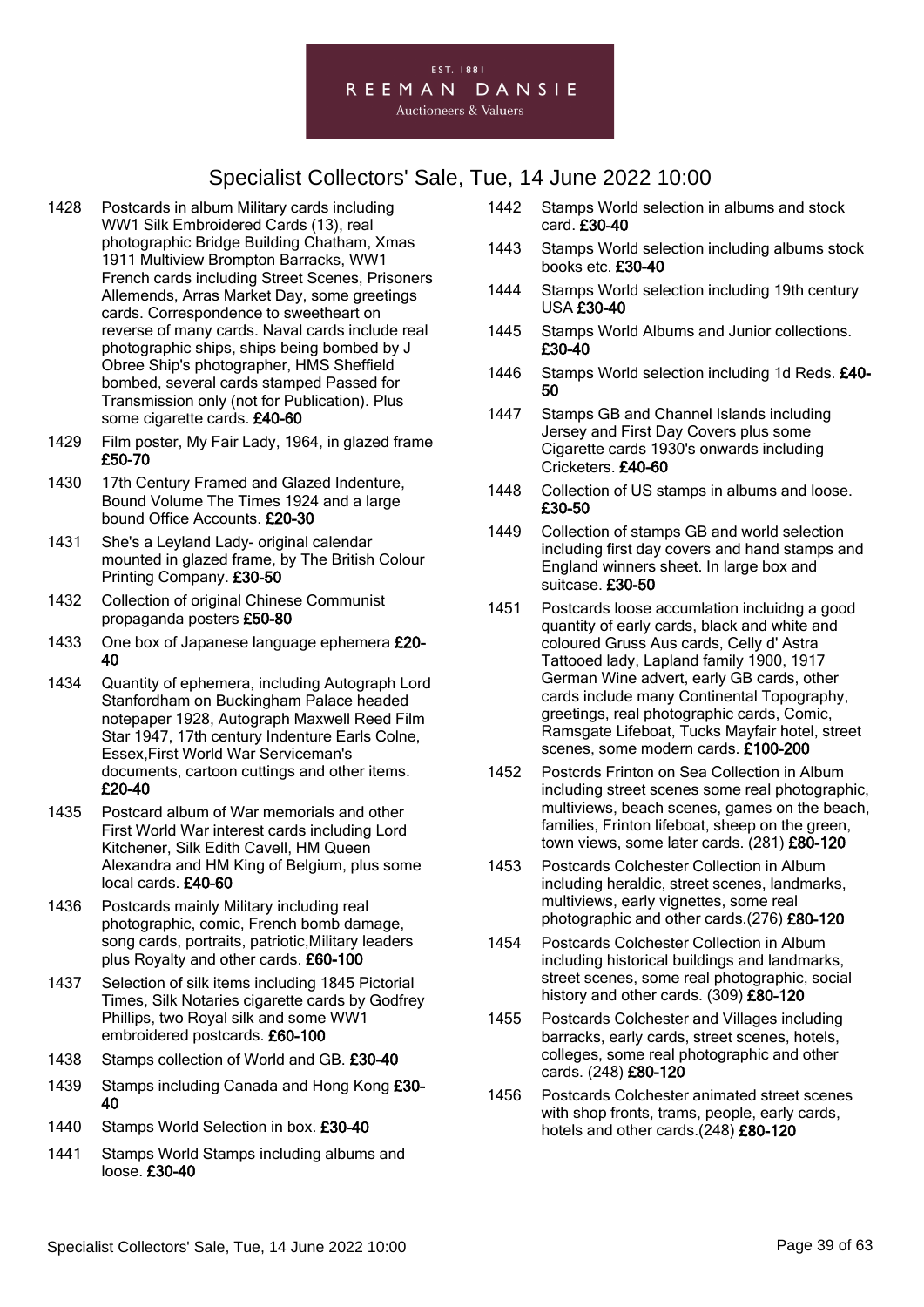

- 1457 Postcards Clacton Collection in album real photographic street and beach scenes, band pavilion with crowds, social history, early card, printed cards and other cards. £100-150
- 1458 Postcards Clacton Collection in album, including good street scenes, busy beach scenes, early cards, Butlins 1950's and 60's, hotels and other cards. (340) £100-150
- 1459 Postcards Southend District and Canvey Collection in album including multiviews, pier and lifeboat station, crowded beaches, good street scenes, social history, real photographic cards, early vignettes and other cards. £100-150
- 1460 Postcards Ipswich, Dedham, and other Suffolk cards, street scenes, crowds, black and White vignettes, the Docks, real photographic cards and some modern cards. (336) £80-120
- 1461 Postcards Collection of Heraldic cards published by Ja Ja. (231) £80-120
- 1462 17th century glazed indenture, dated 1642, framed, together with another dated 1709, and a collection of unframed indentures £100-200
- 1463 Group of period Vanity Fair lithographic prints of Military figures and Architects (14), together with various engraved prints £50-70
- 1464 Group of period Vanity Fair lithographic prints of clergy and academics by Ape, Spy and others (18) £80-120
- 1465 Group of period Vanity Fair lithographic prints of Teachers, Academics by Spy, Ape and others (19) £80-120
- 1466 Group of period Vanity Fair lithographic prints of notable Americans, artists and bankers, by Spy Ape and others. (18) £80-120
- 1467 Group of period Vanity Fair lithographic prints of Military figures by Spy, Ape and others. (20) £80 -120
- 1468 Group of period Vanity Fair lithographic prints of Military figures (20) £80-120
- 1469 Group of period Vanity Fair lithographic prints of Bankers (17) £80-120
- 1470 Group of period Vanity Fair lithographic prints of Ambassadors and Diplomats (12) £60-90
- 1471 Group of period Vanity Fair lithographic prints of Celebrated figures, scientists, military and others, by Spy, Ape and others (20) £80-120
- 1472 Collection of Penthouse magazines £50-70
- 1473 Postcards vintage motorcycles and riders, some with sidecars. Includes real photographic, Pamlin Prints, some reproduction.
- 1474 Large quantity of 'Boxing News' publications circa late 70s to early 80s £30-50
- 1475 Mixed ephemera including postcards, four dance cards with attached pencils, Carreras Fortune Telling cards, Nell Gwyn playing cards, Tucks small books. Plus a cigar box containing draughts and domino pieces. £30-50
- 1476 One album of postcards (East Anglian) including topography, artist drawn, real photographic, £50 -70
- 1477 Field Marshal Robert Napier, 1st Baron Napier of Magdala 1810 - 1890. A prominent Indian Army officer who began his military career in 1828. Napier commanded the Bombay Army and was Commander-in-Chief of India and a veteran of the First Anglo-Sikh War, Second Anglo-Sikh War, the Indian Mutiny, Second Opium War and the Expedition to Abyssinia. Napier also later served as Governor of Gibraltar from 1876 - 1883. The cut document is signed in ink, the rare period CDV photograph dating to the 19th century also. Photograph 10.5cm high £50-70
- 1478 First World War photograph of a Punjab Soldier of the Indian Army, signed and dated 1916. By Bourne and Shepland, India. Framed. 26.5 x 19.5cm. £50-70
- 1479 Green postcard album including early and vignette cards, glamour, topography, french cards and other cards. £50-70
- 1480 Isle of Wight holiday 1947 photograph and postcard album including handwritten account of the holiday events. £30-50
- 1481 Postcard album of India and the far East including early cards, people and their work, cigar rolling, working elephants, snake charmers, village market, street scenes and other cards. £80-120
- 1482 One boxed of mixed ephemera to include farm labourers books and diaries. £30-50
- 1483 Postcards Two envelopes of Essex topographic cards £80-100
- 1484 Collection of miltary ephemera and postcards including Tuck's European Wars, real photographic, silk embroidered. £80-100
- 1485 Two envelopes of Kent and Sussex postcards etc £30-50
- 1486 Two envelopes of Bristol and West country postcards £30-50
- 1487 Three envelopes of London and Home Counties postcards, mainly topographic, some real photographic. £50-70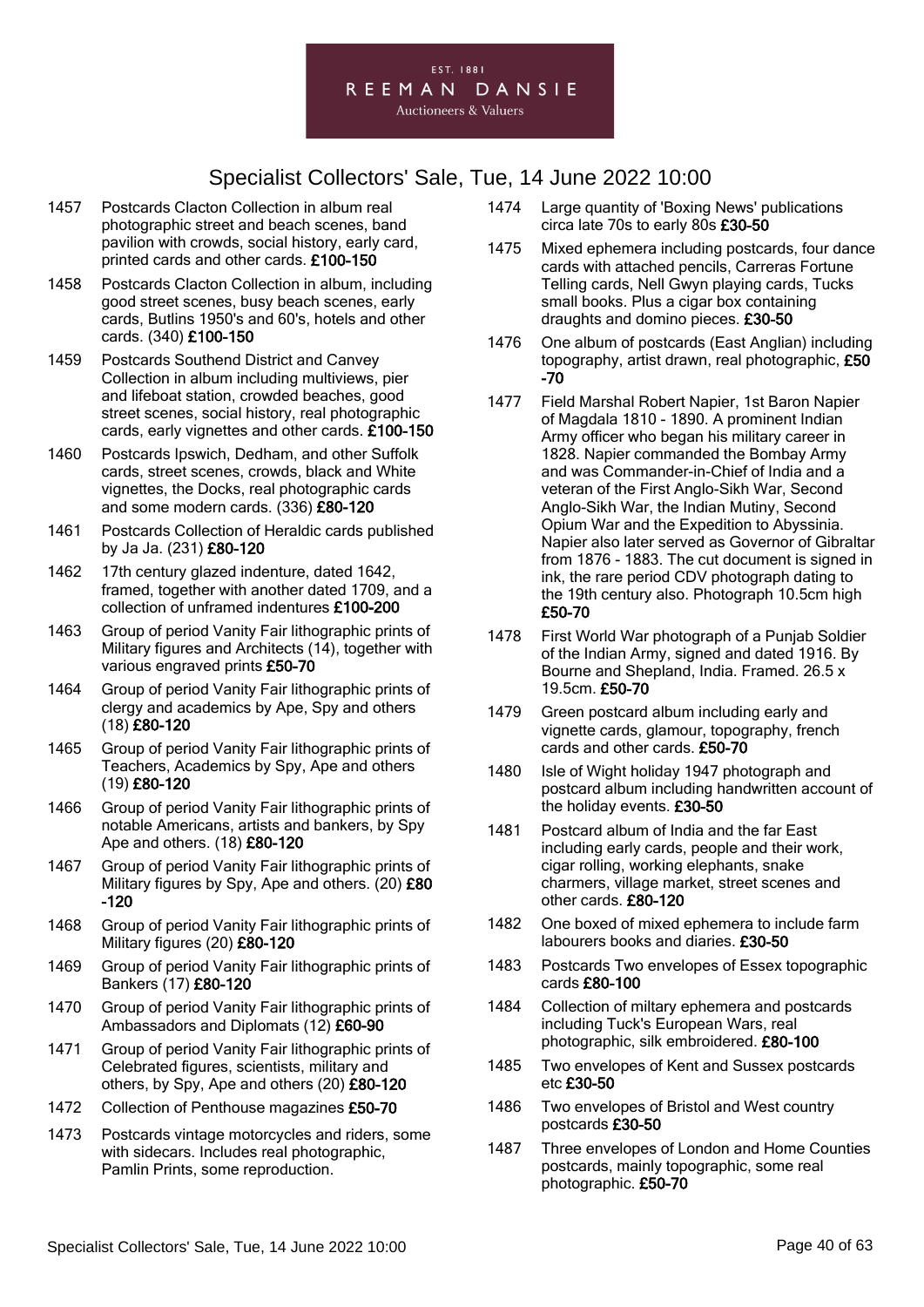

- 1488 Two envelopes of Midlands and the North postcards, topography, greetings, real photographic, £30-50
- 1489 1930's photograph ablum including Highland Gathering and Dancing, Coronation Day, family photographs, mostly annotated. Doctor's correspndance, Military ephemera and other items. £30-50
- 1490 Photograph album Grand Tour views, street sledges some with oxen, Chinese text with photographs, hand drawn map, small concertina album of photographs and Pictures of Indian Life published by the Times of India, Bombay. £40- 60
- 1491 Two 1940's photograph albums of Jerusalem and surrounding area plus two albums of Lisbon and the Canaries 1930. Both with annotation. £40-60
- 1492 1970's hard back portfoilo, Colour Schemer 'A Mood for Every Room' featuring Dulux, Waflair, Vymura and ICI products in room settings and on mood boards. Good research resource for interior designer. £30-50
- 1493 Postcards in album including real photographic social history, ship wreck Lowestoft, Zeppelin wreckage Lowestoft, topography, animated street scenes and other cards. £60-80
- 1494 Box of original Film Posters, Bollywood/Asian together with Russian propoganda posters (12) £30-40
- 1495 Tall album of Military postcards, early HMS Ganges, Nazi, WW1, Submarines (approx 200) £40-60
- 1496 Burgundy album of topographical RPs and Postcards by J Salmon & Sons, Cobham, Barley Esher (approx 170) £30-40
- 1497 Box of Cat Postcards (approx 200) £20-30
- 1498 Shoebox of vintage unposted postcards (approx 300) £20-30
- 1499 Tall blue/green album of GB topographical, Walton on Naze, Colchester, Jaywick Sands, Cromer (approx 80) £25-30
- 1500 Large collection of ephemera relating to Berkshire County Rugby Club 1930s - 1970s, club photographs and scrapbooks. £40-60
- 1501 Collection of nude/portrait drawings by Peter Collins (approx 43) £60-80
- 1502 Comic Postcards by Barnforth (approx 60) £20-30
- 1503 Essex interest green album of postcards and RPs Clacton on Sea, Harwich, Dedham (approx 70 cards) £25-30
- 1504 Collection of WWII and other maps £40-60
- 1505 Midnight Express Film poster £40-60
- 1506 Stamps GB and World selection in folders and loose, GB mint including definitive sets 1984 onwards, Japan mint, duplicated range of modern Chinese and others. £60-100
- 1507 Stamps Collection of stamps and First Day covers, Presentation Packs in albums and two tins. £60-100
- 1508 Selection of world stamps in albums cigarette cards and postcards.. £50-70
- 1509 Postcards Zeppelin Wreck East Anglia June 17th 1917 three real photographic cards, different views plus Zeppelin bought down off East Coast 28th November 1916 £20-30
- 1510 Free Nelson Mandela Wembley 1988 Concert poster with provenance £100-150
- 1511 With the Grand Fleet by Muirhead Bone, large folio of signed prints £200-300
- 1512 Football programmes selection 1996 World Cup, various magazines including Charles Buchan and an interesting West Hamstead United FC Subs book with photographs 1950's and other items. £30-50
- 1513 Scarce original T. Rex 1969 A5 sized concert poster / flyer £200-300
- 1514 Luxurious Bathing print folio 1879 £30-50
- 1515 Collection of 18 Colchester Tattoo posters and programmes from 1970's - 1990's together with a collection of other Colchester related ephemera. £20-40
- 1516 Extensive collection of Private Eye magazines together with box of paperback books £50-70
- 1517 Group of albums relating to writer Douglas V Duff, his own reference materials and cuttings £30-50
- 1518 Large vintage ledger with red leather spine and marbled page edges, of maritime interest 'Sunderland Port Health Authority' £30-50
- 1519 Stamps world selection including good range of G.B. first day covers (Qty) £50-70
- 1520 Look and Learn Comics, four volumes starting with issue No.2 £30-40
- 1521 Original early 20th century poster for 'The Pilot Insurance Corporation Ltd' £30-50
- 1522 Set of three rare 1920's guides to Brazil £50-70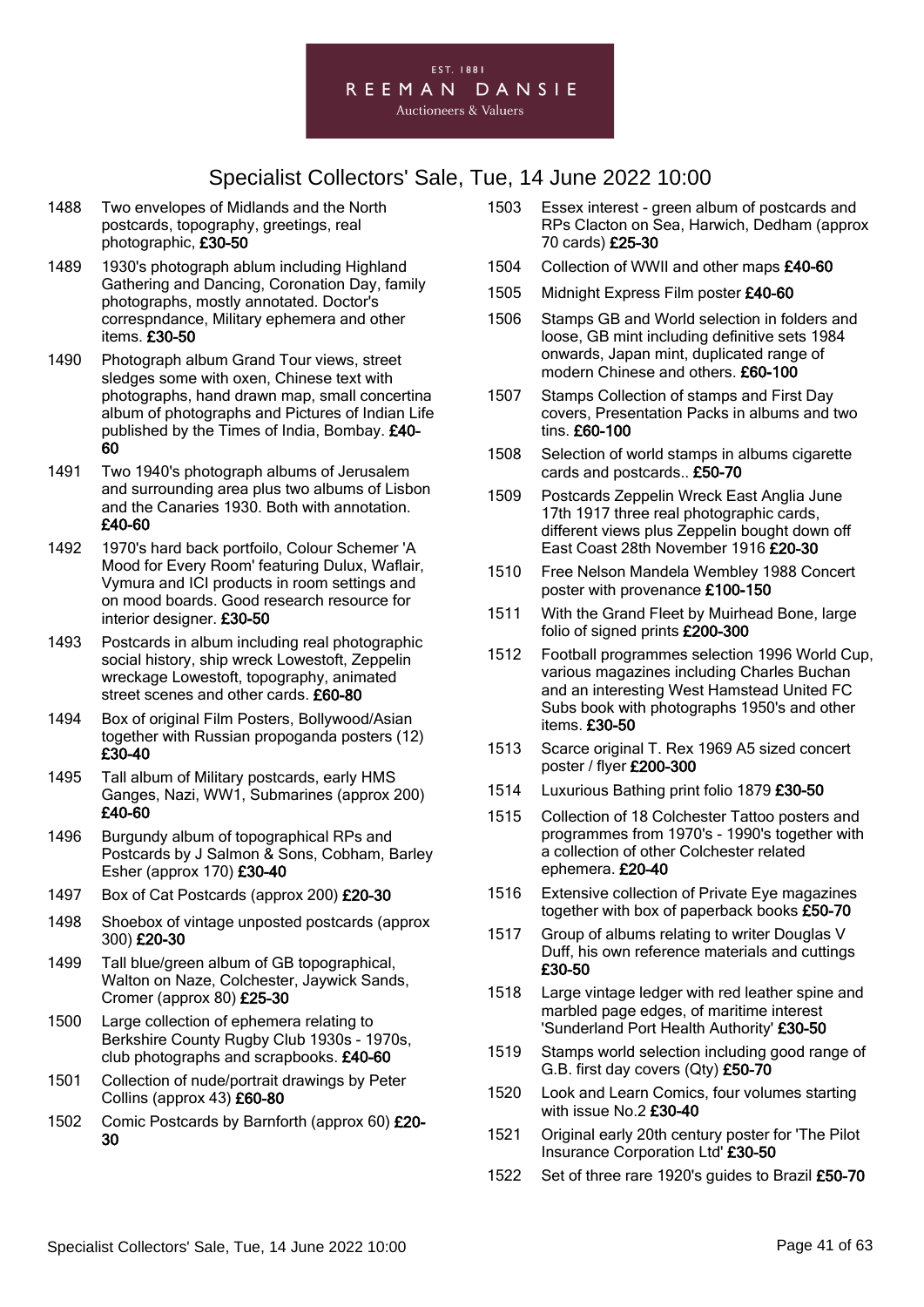

- 1523 Autograph HRH Edward Duke of Windsor (formerly HM King Edward VIII) signed bookplate with five portrait photographs of the Duke in various uniforms and as a midshipman £60-100
- 1524 King Edward VIII Coronation Souvenir booklet and typed abdication speech £30-50
- 1525 Autograph HRH Edward Prince of Wales (later HM King Edward VIII) mounted in glazed frame with portrait photograph £60-100
- 1526 Autograph HRH Edward Prince of Wales (later HM King Edward VIII) inscribed and signed Christmas card 1927 with St James's Palace to cover in glazed frame £60-100
- 1527 Stamps, G.B. and world selection, loose, in albums and in packets £20-40
- 1528 Stamps G.B. collection in two Stanley Gibbons albums including 1840 1d black, surface printed Queen Elizabeth II commemoratives mint and used plus some world in exercise books £60- 100
- 1529 Original Amy Winehouse 2011 Brazil Tour information pack (with provenance) £60-80
- 1530 Mickey Mouse paraphernalia circa 1930s onwards to include an enamel Mickey Mouse Chums badge £40-60
- 1700 Joseph Granville Saducismus Triumphatus, or Full and Plain Evidence Concerning Witches, 1681, in two parts, second part incomplete (text finishes at p320) but otherwise mostly complete, page 103/4 missing, three further pages trimmed to top edge losing text, some holes, and repairs , engraved frontispiece to section two only is present, rebound, some antique leather £200- 300
- 1701 Adrian Bell Men And The Fields, illustrations by John Nash, first edition 1939 with dust jacket £40-60
- 1702 Walter Scott Ivanhoe, published Archibald Constable & Co, Edinburgh 1820, 1st edition in 3 volumes, marbled board ends, bindings deteriorated £150-250
- 1703 Collection of Folio Society books 1 box £50-70
- 1704 Large collection of children's annuals and books. (2 boxes) £30-50
- 1705 Through the Looking Glass, 1940 edition with colour illustrations by Tenniel, together with Clora in Blunderland, 1902 edition, together with 4 vols on modern teaching by Enid Blyton and others £30-50
- 1706 Small box of decorative leather binding £30-50
- 1707 Dirk Bogarde - A Particular Friendship, signed, and two others, one bearing a signature £30-50
- 1708 English Garden Flowers, John Nash, published Duckworth November 1948, with dust jacket £80 -120
- 1709 Miniature bookcase glazed, with complete works of Shakespeare published by Charles Tilt. C.1830 £60-90
- 1710 W. Gurney Bentham, Colchester Oyster Feast, pub. 1902, original cloth binding, 32cm high £20 -40
- 1711 Strange Case of Dr Jekyll and Mr Hyde, R L Stevenson, Longmans Green and Co 1886 Seventh Edition. £40-60
- 1712 T. V. L. Staveley The New Whole Art of Confectionary, published 1826 £30-50
- 1713 Pishey Thompson History of Boston, 1856, illustrated with one hundred engravings, tooled cloth binding £50-70
- 1714 Markham, Gervase The English Husbandman. 1635. Sm 4to Contemporary vellum, lacking title, text frayed. W.A.F. Provenance: From the collection of Professor Robert ("Bobby") Boutflour, CBE (1890-1961), Principle of The Royal Agricultural College, Cirencester and an important Agricultural reformer. Thence by family descent. £60-100
- 1715 Group of antiquarian books £60-100
- 1716 Desiderius Erasmus Moriae Encomium Cum G. listeii Coment, Amsterdam 1629, very small volume, approximately 2 x 3 inches, contemporary full leather £80-120
- 1717 Run of mid 20th century Jazz Book Club books, in excess of 50. £70-100
- 1718 J R Tolkien set of Lord of the Rings Trilogy 10th / 7th impression box set, together with a group of Folio Society books £70-100
- 1719 Collection of early 20tg century Girls Own annuals £30-50
- 1720 Ward [Mary Augusta] The Writings of Mrs Humphrey Ward, 1911-2, 16 vols., Westmoreland edition numbered 24 from an edition of 250, vol 1 signed by the author, illustrated, original cloth. NB Mary Ward (nee Arnold), the first president of the Anti-Suffrage league, was the first woman journalist to visit the Western Front £50-70
- 1721 Box of Rupert Annuals and publications £60-100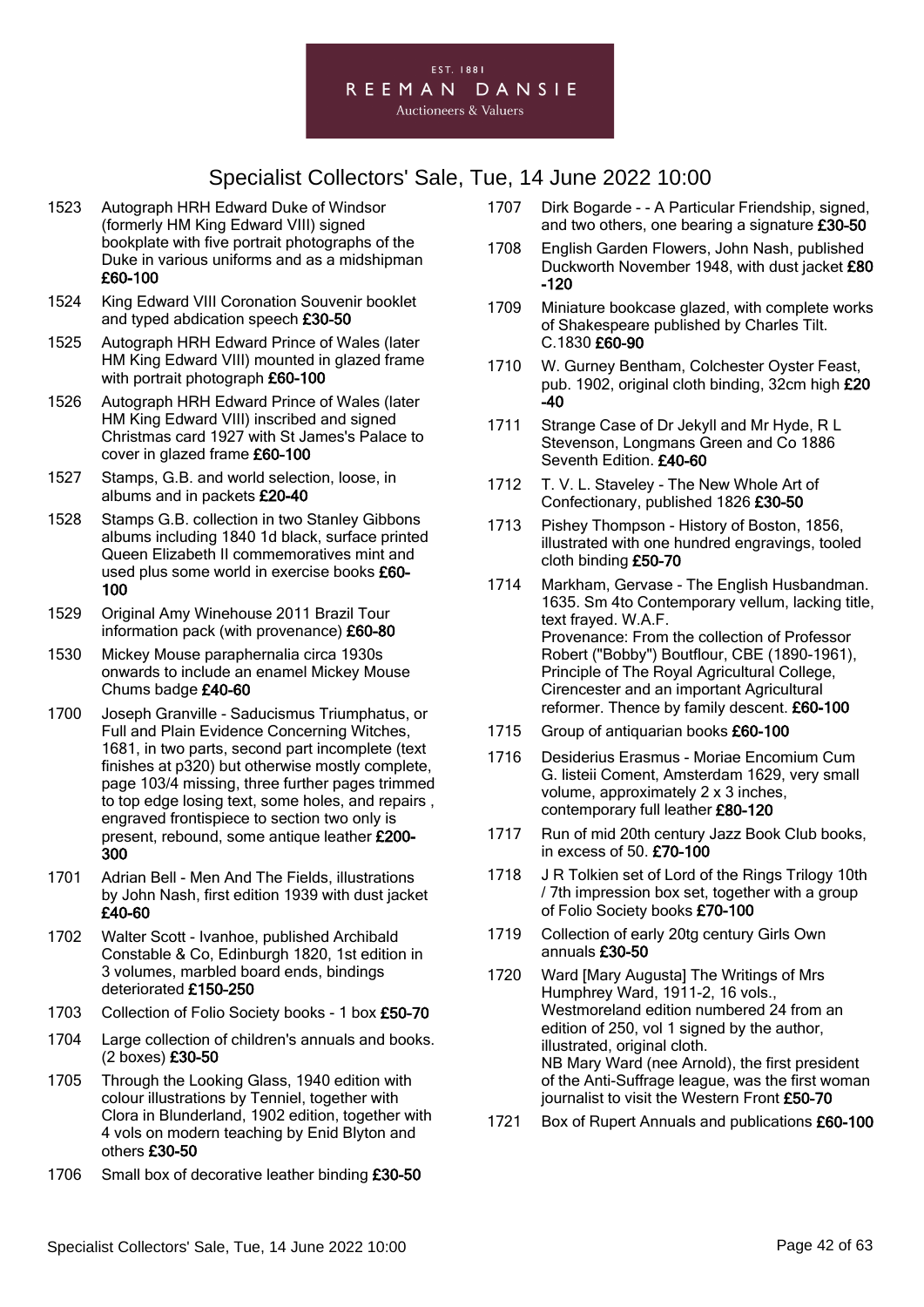

- 1722 Two boxes of art reference books, including George Cruickshank by William Bates, 1879 2nd edition, with presentation inscription and letter from the author £40-60
- 1723 Complete set of Dickens London Edition, 30 vols. £40-60
- 1724 Two boxes of decorative cloth bound literature £40-60
- 1725 Five boxes of reference books, predominantly world history art and literature £100-200
- 1726 Group of signed hardback biographies etc £30-50
- 1727 Wendell Holmes Three volumes, 1890s in slip case £30-50
- 1728 Naomi Royde-Smith Private Life of Mrs Siddons, Victor Gollancz, 1933; with letter and corrections by the Author £40-60
- 1729 Henry M Stanley In Darkest Africa, two vols., 1890, original tooled cloth £80-120
- 1730 M J Farrelly Settlement after the War in South Africa, Jutta 1900, signed by Baden Baden Powell £50-70
- 1731 L M Ericsson 100 years, 3 volumes, Arthur Altman, Jan Kuuse, Ulf Olsson £30-50
- 1732 Eglin Air Force Base 1954 manual £30-50
- 1733 R H Mottram Castle Island, signed limited edition numbered 92/160, 1931 Chatto & Windus, first edition £49-60
- 1734 James Wood Brown, The Dominican Church of Santa Maria Novella in Florence, 1902, tooled cloth £50-70
- 1735 Walter Tyndale R.I., An Artist in the Riviera, tooled cloth binding, 28cm high £20-40
- 1736 John Speed History of Great Britain, published London 1611, with engraved title page, board ends £150-200
- 1737 Works of Francis Fenelon, translated by Richard Houghton, published Dublin 1822, two volumes, with Tolpuddle Martyrs interest: both with pen signatures and dated for George Loveless and possibly by the Tolpuddle preacher of that name, half calf. £200-300
- 1738 History of the City and County of Norwich, 1768, published John Crouse, two volumes bound in one, complete with eight plates, three of which are folding, modern full calf £70-100
- 1739 Samuel Cooke The Complete English Gardener: or, Gardener's Monthly Chronicle...to which is added, The Compleat Bee-Master..., undated but possibly the first edition, known to be a very scarce book, marbled boards £400- 600
- 1740 Group of four fishing books, including Sir Humphry Davy - Salmonia, 1829 second edition, Isaac Walton - The Complete Angler, Bagster's second edition, 1815, two others. (4) £80-120
- 1741 William Shakespeare Comedy of Errors, 1632, taken from the second folio, modern marbled board binding, trimmed and with some patch repairs, pen inscriptions, complete, pages 85- 100 £1,500-2,500
- 1742 Large collection or reference books, Including History, various others. (5 boxes) £100-200
- 1743 Large collection or reference books, including Theology, biography, Jewish studies, etc (5 boxes) £100-200
- 1744 Large collection of reference books, literary study and others, (5 boxes) £100-200
- 1745 Large collection of reference books, (4 boxes) £80-120
- 1746 Large collection of reference books, state papers, etc, (4 boxes) £80-120
- 1748 Freemasonry interest: John Robison Proofs of conspiracy against all the religions and governments of Europe, carried on in the secret meetings of Free Masons, Illuminati and Reading Societies. London: T. Cadell, 1798, fourth edition, modern binding, together with 1827 collected works of Byron and Robert Thompson - Gardener's Assistant. (3) £40-60
- 1749 Ernest Hemingway Death in the Afternoon, first UK edition, original orange cloth, frontispiece by Juan Gris intact, Jonathan Cape, 1932 £40-60
- 1750 Vicar of Wakefield, illustrated by Arthur Rackham, 1929 first edition, tooled cloth binding, plates all present £50-70
- 1751 Game Birds and Wild-Fowl, illustrated by Archibald Thorburn, 1923, folio, cloth binding (outer faded but contents ok) £100-200
- 1752 Collectable books including Washington Irving, Old Christmas 1876, three Alice in Wonderland books, A Treatise on the Theory and Practice of Seamanship, London 1808, (lacking beyond p. 230), two Jorrocks books and other items £50-70
- 1753 Six boxes of cricket books and magazines, including Ian Botham, Andrew Flintoff and Michael Vaughan, some items signed £50-70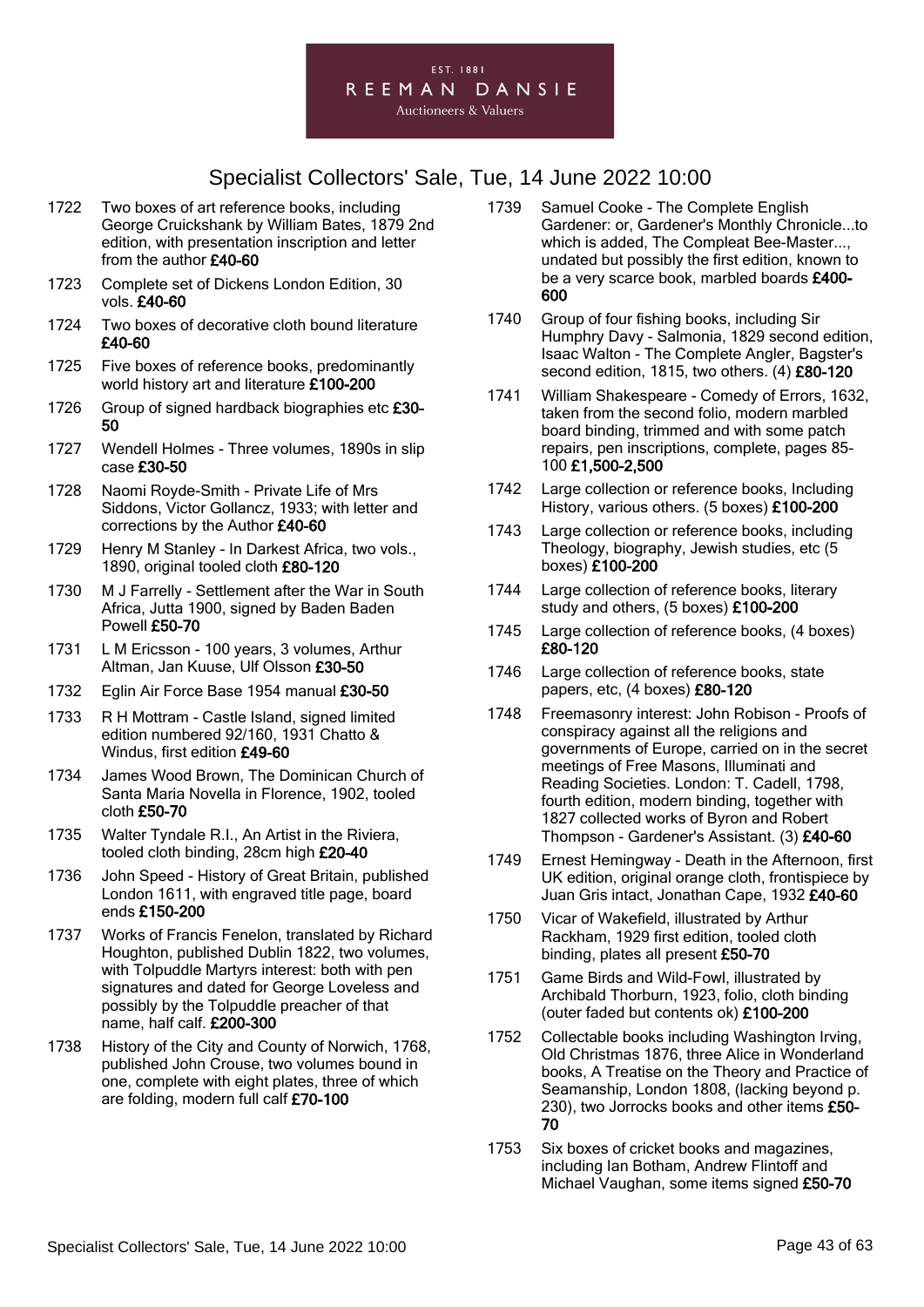

- 1754 Novelty music box book £30-50
- 1755 Bob Fisher An Absorbing Interest, America's Cup - A History 1851-2003, 2 vols, slip case (Volume 1 signed) £30-50
- 1756 Cusiniere bourgeoise, new edition, Paris 1762, full calf binding £50-70
- 1757 Marcel Proust A La Recherche Du Temps Perdu, 15 Vols, published 1919-1927, Gallimard, and Gallimard publications of Gide, Satre and others £100-150
- 1758 Nureyev, an autobiography, foreword Alexander Bland, signed and dedicated by Nureyev £30-50
- 1759 Collection of Folio Society books, approximately 21 £50-70
- 1760 Box of Little Grey Rabbit books £30-50
- 1761 Box of Folio Society books £20-30
- 1762 Box of signed autobiography books £30-40
- 1763 The Ecologues and Georgics of Virgil. Published in Amsterdam in 1656, 11cm high, full calf £100- 150
- 1764 The History of the Kings of France, complete 16 volume set, published in Nuremberg 1756, marbled boards £200-300
- 1765 Boswell in Holland 1763-64, published 1952 by Heinemann, limited edition of 1050 copies, cloth ends, tooled calf spine £20-30
- 1766 East Anglian Magazines, 22 bound volumes. From Vol 6, 1946 £100-150
- 1767 Thomas Snelling Coins of Great Britain, originally published by the author, collected into one volume, London 1823 £40-60
- 1768 Herbert Cescinsky English Furniture of the 18th century, three vols, together with various Robert Louis Stevenson publications £30-50
- 1769 Donald Mennie Glimpses of China: A Series of Vandyck Photogravures illustrating Chinese Life and Surroundings, 30 tipped-in photogravure plates, captions on mounts, published Shanghai, A.S. Watson & Co. Ltd £300-500
- 1770 Three antique leather bound volumes, photographic/topographical and Architectural £20-40
- 1771 Decorative cloth bindings and childrens illustrated books, one box £50-70
- 1800 Steiff 2007 Chess Set Thirty Two jointed bears with veneeered chess table. Limited edition. £400-600
- 1801 Steoff 2004 Bierwagengespann 'Four-in-hand Beer Coach'. Limited edition no.185/500. With certificate. £100-150
- 1802 Steiff 2015 Queen Elizabeth 11 EAN 664786 White, 60cm, limited edition 9/100 pieces. Original retail £1952. Boxed with certificate. £300-400
- 1803 Steiff 1994 Teddy Bear 1908 White 65cm. Limited edition no. 3927/7000. Boxed with certificate. £100-200
- 1804 Steiff 2005 Teddy Bear Red Brown 1906 replica, 404405, 70cm. Limited editon 654/1906. Boxed with certificate. £100-150
- 1805 Steiff 2004 1921 Replica White 70cm, 407291. Ear button and chest tag. Boxed with certificate £60-100
- 1806 Steiff 2002 Teddybear Workshop diorama, limited edition no. 688/1902. boxes for accessories and outer box for diorama, with certificate. £100-200
- 1807 Steiff Eight bears for Harrods Years 2008 2015. £100-150
- 1808 Steiff College Bear 653162 and Extravagance Musical Bear 653179, both with certificates and boxes. £60-80
- 1809 Steiff Bear 2009 Joseph Haydn 657047 and 1995 Galeries Lafayette 657931. Both boxed with certificates. £60-80
- 1810 Steiff Bear 1993 Victorian Musical Bear 650680 and 1992 Harrods Musical Clown Bear 011894. Both boxed with certificates. £60-100
- 1811 Steiff Bear 1996 Blond 43, 654411, 2000 Rose Tavern Bear 653261 and 2001 Teddy bear 1922 406898. All boxed with certificates (3). £60-80
- 1812 Steiff Bear 2012 Ice 036842, 2005 Green Teddy Bear 1908 408540 and 2001/02 Dark Brown Teddy Bear 1950 420245. All boxed with certificates (3). £60-100
- 1813 Steiff Bear 2001/02 Xenia 660467 and 1992 Harrods Musical Bear 011924 . Both boxed with certificates. The Harrods box has no lid. £60-100
- 1814 Steiff Bear 1997 Picnic Bear 420108, 1996 Dicky Brown 1935 420078, 1995 Baby Blond 420054 and 1994 Original Bear Blue 420047 . All boxed with certificates. (4) £60-80
- 1815 Steiff Bear Horst Lichter 674471 in box with certificate and Hotel Sacher bear 660603 in wooden box with certificate. £50-70
- 1816 Steiff Bears Archie 660832, Edward 660313 and 1999 Blond Bear 670374 with boxes and certificates. £60-80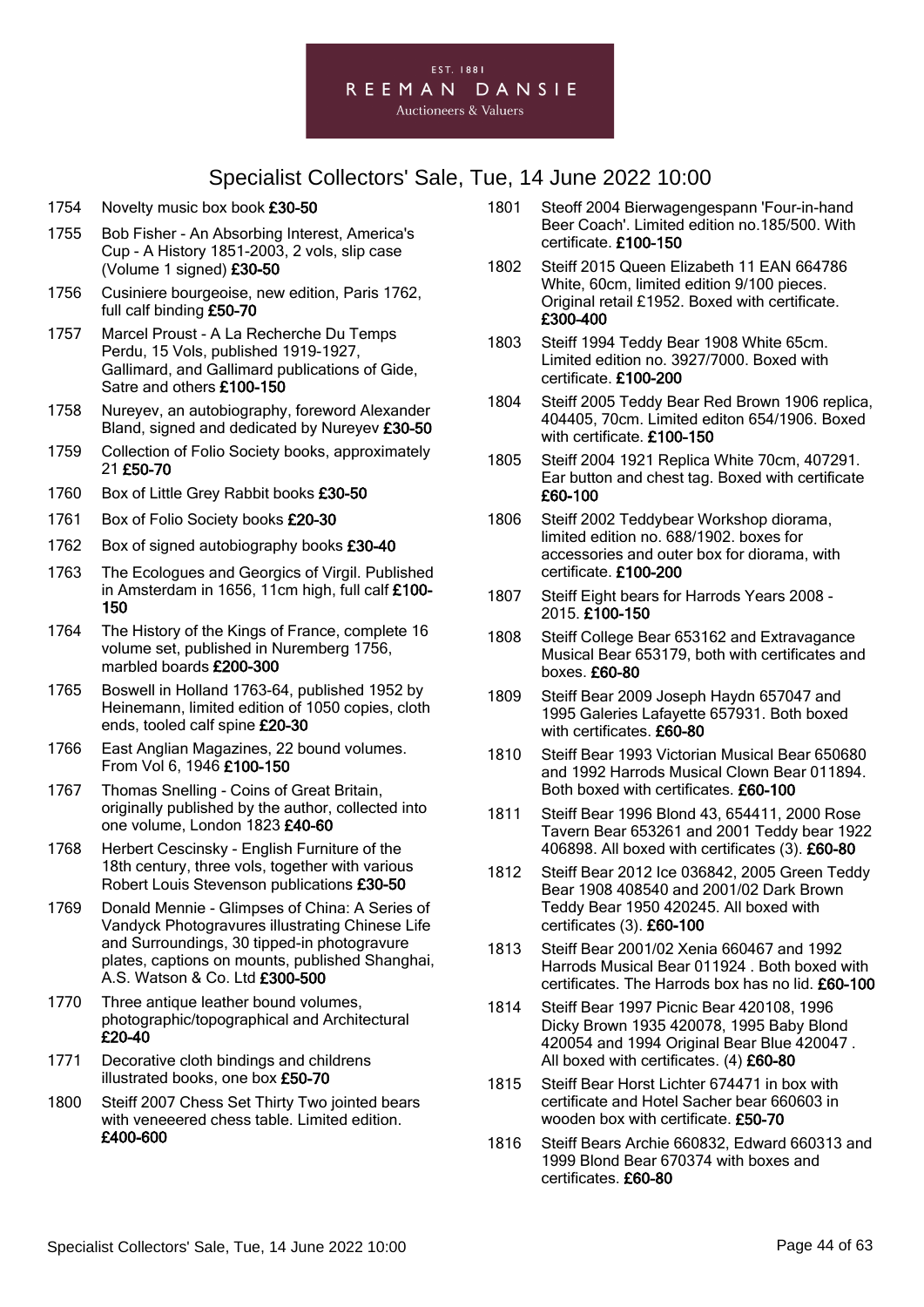

- 1817 Steiff Bear 2015 Artie 664366, boxed with certificate. £80-120
- 1818 Steiff Bears, Georgina 661181 in soft bag with certificate and outer box, 2005 Red Brown Bear 661990, Alfonzo 677007 and Winter Bear Snow-White 21cm 654817 £50-70
- 1819 Steiff Bears Anna with Hobby Horse 667800, Vienne Opera 672445, both in soft bags with certificates Schloss Schonbrunn 661266 and Vienna Ballerine both in soft bags but no certifcates. Teddy Clown 421204 and Brown replica 1950 421198 both boxed with certificates. (6) £50-70
- 1820 Steiff 1998 Poet bear 653186, Teddy Bears in Motorboat 037405, Jack in the Box 037818 and 2001 Musical Bear 670961. All boxed with certificates. £60-80
- 1821 Steiff Bears Swarovski Summer 690273, Autumn 663397 and Spring 690242. Plus The World's First Teddy Bear 664946 and 2017 Harrods Teddy 690419. All boxed and with certificates. (5) £60-100
- 1822 Steiff Bear 2011 Musical Dorothy The Wizard of Oz 681998, boxed with certificate. £60-80
- 1823 Steiff Bears 2006 Mini Colour Splash 038310, boxed with certificate. £40-60
- 1824 Steiff Bear 2004 Musical Rosalia 661655, 2010 Replica Teddy Bear 1912 421181 both boxed with certificates and Coca-Cola Polar Bear 670336 box has no bottom but with certificate. £40-60
- 1825 Steiff Bear Musical Anton 006388, boxed with certificate. £60-80
- 1826 Steiff Bear Carlotta 034763, boxed with certificate. £40-60
- 1827 Steiff Club Year Mini Bears 1997, 1998, 1999, 2000 x2, 2001, 2002 boxed, 2003, 2004 boxed, 2005, 2008, 2009, 2010 boxed, 2011x2 cinnamon boxed, 2013 boxed, 2014 boxed, 2015, 2016 boxed, 2017 boxed, 2018 bxed, 2019 boxed.
	- Also some Steiff Club Year boxes. £60-100
- 1828 Stieff Bears 1999/2000 Romeo and Juliet set 653193, boxed. £30-50
- 1829 Steiff Bear 2002 Organ Grinder 671005 plus 2006 Coalman 656248. Both boxed with certifcates. £40-60
- 1830 Steiff 1995 Musical Centenary Bear 653148, Steiff 1994 Musical Edwardian Opera Bear 653131, both boxed with certifcates. £80-120
- 1831 Steiff 2001 Teddy Bear with Hot-Water Bottle 406621, boxed with certficate. £60-80
- 1832 Steiff 2002 Bear 404009 boxed with certificare. £60-100
- 1833 Steiff 2014 Grand Old Bear 682728, boxed with certificate. £80-120
- 1834 Steiff 1997 Henderson Bear 653780, boxed with certificate. £60-80
- 1835 Steiff 2010 Grizzly Bear 036361, boxed with certificate. £80-120
- 1836 Steiff Bear 1999 Club Edition 1999 replica 1912 420160, 1999 Polar bear on Wheels 420177, 1998 Club Edition School Starter 420139 plus Balloon Bear (paper balloon deteriorating) 670619, all boxed with certificates. Steiff Club 1999 420184 (5). £50-70
- 1837 Steiff Bear 1999 Club Edition Black Bear 420160, 2000 Harlequin Bear 420214, 2002 Club Edition 37cm Bear 420290 and 2000 Century Bear 420221. Allboxed with certificates. (4) £60-80
- 1838 Steiff Drummer Bear 037368, 2005 Side To Side Bear 038242 plus Red Brown Alpaca Bear 662751. All boxed with certificates. £80-120
- 1839 Steiff 1999 Club Bear Scottish Bear 654732, 2003 Artist bear 660986, 2002 Decade Bear 420320, 2001 Growling bear 420252. All boxed with certificates. £60-80
- 1840 Steiff 2016 Nicholas Faberge Inspired Bear 664977, boxed with certificate. £60-100
- 1841 Steiff 2006 Alexander 662430, Bobsleigh Set 672848 both boxed with certifcates. Andrew 661761 and Steiff Club 2004 Franz both in soft bags with certificates. (4) £60-80
- 1842 Steiff Bear Marianne Meisel 420771, English Teddy Bear 660979, Hudson Bay 667237, Richard Steiff 420467 and George 654749. All with soft bags and certificates. (4) £60-80
- 1843 Steiff Willy Wonka 664939 and Charlie Bucket 663420, both boxed with certificates. £80-120
- 1844 Steiff Tannenbaum Musical Bear 682926, Winnie Pooh 355004, Frederick 02175 and Baby 25cm 421211. All boxed and with certfifcates. (4) £60-100
- 1845 Steiff Radetzki 657696, Matrjoschka 034190 and Mrs Santa Claus 021381. All boxed and with certificates. £60-100
- 1846 Steiff Winnipeg grizzly Bear 036637, Yes/No Bear 656569, Holly 034282, all boxed and with certifcates. 2003 Teddy Bear Club Edition 420351 in wooden crate with certificate. (4) £50-70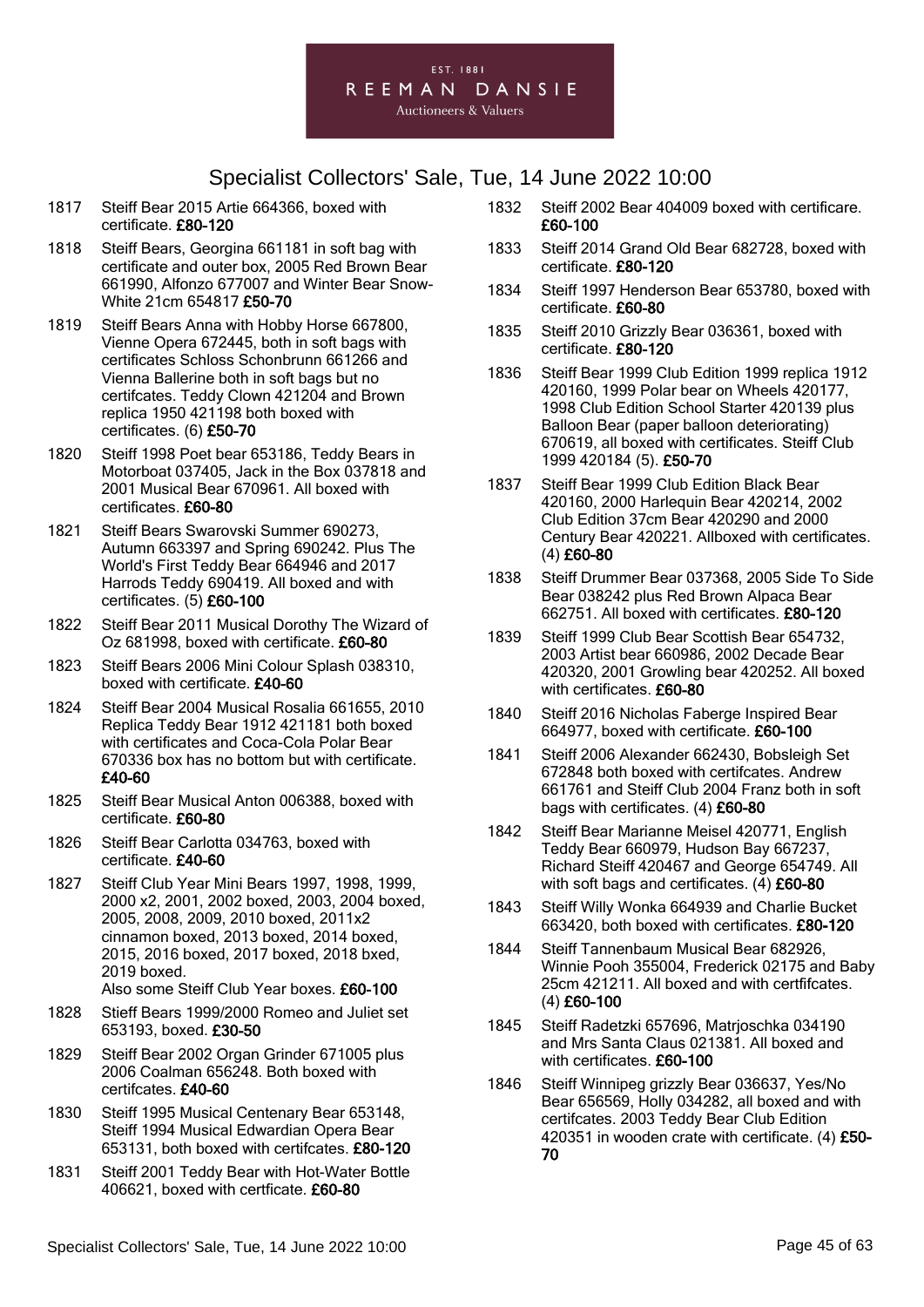#### EST. 1881 REEMAN DANSIE **Auctioneers & Valuers**

- 1847 Steiff 2011 Sooty 663932, boxed with certificate. £60-80
- 1848 Stieff Musical The Sound Of Music 682919, boxed with certificate. £60-80
- 1849 Steiff Sommelier 674037 and 2016 Harrods Steiff Bears (Mia and Rose) 690099, both boxed and with certifcates. (2) £60-80
- 1850 Railway Hornby 00 gauge Mighty Mallard Set R542, High Speed Inter City Set R695. Eurostar set all boxed (3) £50-70
- 1851 Railway Triang 00 gauge Express Goods set RS606 and Express Passenger Set RS609 both boxed (2) £40-60
- 1852 Railway Triang 00 gauge The Blue Pullman set RS52 plus Triang Pullman Express RS90 both boxed (2) £40-60
- 1853 Railway Hornby 00 gauge Marks & Spencer The Royal Train set R1091 boxed £30-50
- 1854 Railway Triang Wrenn 00 gauge Sir Nigel Gresley W2212 boxed £40-60
- 1855 Diecast boxed selection of Atlas editions and Corgi Eddie Stobart models (19) £50-70
- 1856 Diecast boxed selection of Atlas editions Eddie Stobart models (20) £50-70
- 1857 Railway four boxed Hornby 00 gauge locomotives R396, R861, R057, R353 (4) £30- 50
- 1858 Railway Hornby 00 gauge Class B17 locomotive 'Manchester United' R053, Class 49/1 locomotive 'Cheshire' R378, BR locomotive Class 2 R857 all boxed (3) £30-40
- 1859 Radway Hornby 00 gauge Class A4 locomotive Seagull R372, Silver Fox R099, LNER 4-6-2 locomotive, Mallard R327 all boxed (3) £30-50
- 1860 Railway Hornby 00 gauge Diesel locomotives R2037, R2120, R800, R307 all boxed £40-60
- 1861 Railway diesel locomotives 00 gauge Lima 205105, 5121M, Mainline 37-050, Airfix 54100-6 all boxed £40-60
- 1862 Railway 00 gauge mainline locomotives 37-053, 37-057, 37-055, Lima 5101M, Airfix Tank 54153 plus one other all boxed (6) £40-60
- 1863 Railway Triang Hornby 00 gauge Evening Star R861, 4-6-2 Brittania locomotive R259 NS, Class 3MT Tank R595, LNER Flying Scotsman R855, GWR 0-6-0 PT locomotive R515 all boxed £60-100
- 1864 Railway 00 gauge boxed selection of Hornby, Mainline, Bachman carriages and rolling stock (2 boxes) £60-100
- 1865 Diecast boxed selection of GPO telephone vehicles (qty) £40-60
- 1866 Diecast boxed selection of Atlas Edition Great British Buses £60-80
- 1867 Diecast boxed selection of EFE Buses £30-50
- 1868 Diecast boxed selection of buses, trains and underground tube models various manufacturers to include Corgi, Matchbox, Lledo etc (3 boxes) £60-80
- 1869 Diecast boxed and unboxed selection to include larger models Corgi heavy haulage and others (3 boxes) £50-70
- 1870 Railway 00 gauge selection of unboxed locomotives, tenders, rolling stock from various manufacturers (Qty) £50-70
- 1871 Railway 00 gauge boxed selection of locomotives and rolling stock including Triang, Rivavossi, Jouef etc (Qty) £40-60
- 1872 Railway selection of accessories, buildings, photographs, prints, station masters hat and sundries (Qty) £40-60
- 1873 Two boxes of unboxed models of yesteryear model cars £20-30
- 1874 Britains Lead Farm Animals and Figures plus fencing and buildings. £30-50
- 1875 Railway O Gauge Tin Plate Selection of Bong Locomotives (2) and Rolling Stock plus track. £60-100
- 1876 Selection of Action-Man including figures, clothing, helicopter plus Six Million Dollar Man figure boxed. £50-70
- 1877 Polistil Grand Prix Niki Lauda Racing Set in original box. £40-60
- 1878 Selection of Children's computer and board games including Sinitron Space Invaders, Stylophone, Grand Stand Video Entertainment Center and others. In six boxes. £40-60
- 1879 Steiff 2005 Roller Set 672019 and Roadster Set 656255, both boxed and with certificates. £50- 70
- 1880 Steiff 2017 Bear 691050 and 2017 Club Edition 421396, both boxed and with certificates. £60-100
- 1881 Steiff 2006 Black Watch Musical Bear 662386 with soft bag and certifcate, 2003 Percy Musical Bear and The House of Windsor Bear 664861, both boxed with certificates. Plus 1989/90 Musical Bear 0291/26 box with missing lid and certficate. (4) £40-60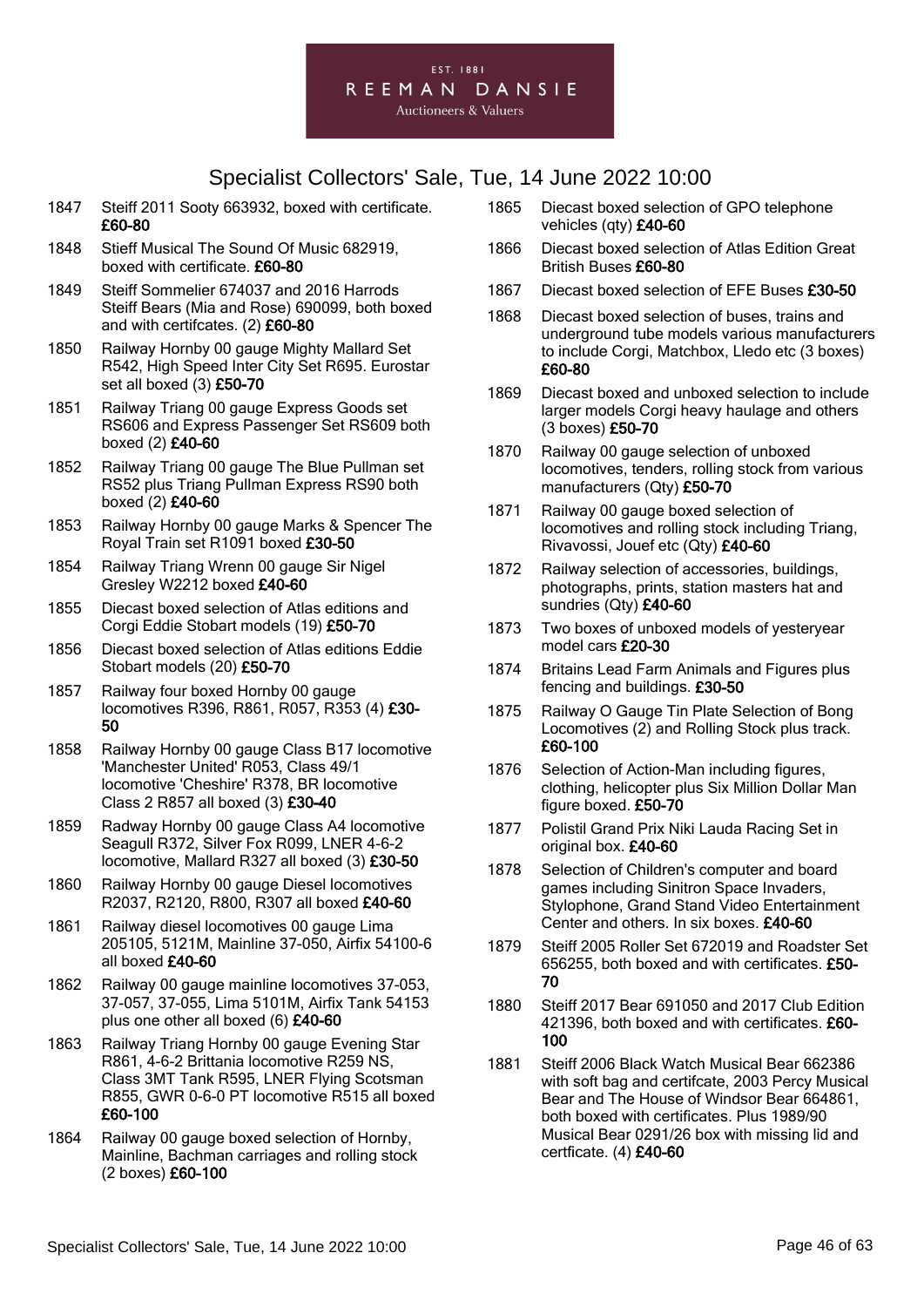

- 1882 Steiff 2005 Howard Musical bear 662133, 2008 Teddy bear Scrapbook 420009 and 2006 Mozart (missing quill and manuscript) 657108. All boxed with certficates. £50-70
- 1883 Steiff Replica 1926 Bear 407215, Harrods Musical Bear 650369, Pocket Alfonzo 66429 and Little Elephant Pincushion 420313. All boxed and with certifcates. £50-70
- 1884 Steiff Auctioneer 672507, boxed with certificate. £40-60
- 1885 Steiff Paddington 664632 and The Vienna Boys Choir 659966, both boxed with certificates. £40- 60
- 1886 Steiff 2003 Christmas Musical Box boxed with certificate, 037795. £30-50
- 1887 Steiff Group of small bears and toys, unboxed and no certificates. Including Diamond 035715, 670527, 002960, 650772, plus four other small bears, an elephant and a pig. Three unrelated Steiff soft bags. £30-50
- 1888 Steiff Group including 1997 Teddy 670152, 406225, 999765, 1997 Bear 670206, Steiff Jubilee 671036, 0230/28, 0210/41. No boxes, no certificates. £40-60
- 1889 Steiff Meyers Diamond Jubilee 0208/15. £20-40
- 1890 Designer bear selection including large Polar Bear by Kate's Country Bears, large Deans bear, two small B J Bears plus two other bears. £20-40
- 1891 Steiff 2004 Christmas Bear 037665, 2012 Christmas Musical Bear 035333, 2009 Christmas Bear 036149. All boxed with certificates. £80-100
- 1892 Steiff Nutcracker 034480, 2013 Steiff Club Loyalty Bear 421327, Sweet Santsa 006562 and 2009 Stratford Bear 662959. All boxed with certificates. £50-70
- 1893 Steiff 2016 Christmas bear 021671, boxed with certificate. £60-100
- 1894 Schuco clockwork model of a pig playing the violin, together with a German clockwork rabbit (2) £50-70
- 1895 Hornby clockwork speedboat, together with an antique doll £40-60
- 1896 German Märklin doll and pram set, boxed as new, No. 1611 £50-70
- 1897 Tri-ang Tin Plate Long Distance Transport Lorry £50-70
- 1898 Tomy and other children's toys including Care Bears, My Little Pony and others. £30-50
- 1899 Diecast Unboxed selection various manufacturers including Matchbox, Corgi and others. Two boxes. £30-50
- 1900 Star Wars, Star Trek and other related toys and figures including Bandai lazer tank mostly all boxed £60-100
- 1901 Selection of Teddy Bears including a small golden mohair teddy amber glass eyes and rexine pads. A much loved bear plus another teddy. A Chilten's toy bear with amber glass eyes, rexine nose, possibly originally has wheels. Also a mohair dog. £40-60
- 1902 Diecast large selection of Atlas Edition models of trains and planes in original boxes (Qty) £60- 100
- 1903 Diecast selection of boxed items including Matchbox, Lledo, Chad Valley, Burago 1/24 scale plus an unboxed selection of various manufacturers (Qty) £40-60
- 1904 Diecast boxed selection of Lledo, Matchbox Hero Highway, Britians, The Cat Battery operated loader, wooden flyover station etc (Qty) £50-70
- 1905 Matchbox carry case with contents and some unboxed models including Britain farm models £30-50
- 1906 Selection of 8 boxed merit kits in various stages of construction (one box lid only) plus Grand Prix Series kit also boxed £80-120
- 1907 Scratch built dolls house with contents. £30-50
- 1908 Diecast Corgi boxed selection including racing cars, Corgi classics, sports cars etc (Qty) £60-100
- 1909 Diecast boxed selection including Britains farm vehicles, outdoor action and task force, Corgi farm vehicles (Qty) £40-60
- 1910 Diecast boxed selection of various manufacturers including Solido, Matchbox, Norev, Corgi and others £60-100
- 1911 Dinky international road signs set No. 771, lamp standard No. 756, road hoarding No. 765 all boxed £40-60
- 1912 Triang Thames clockwork cruiser, speed boat, Scalex Derwent cabin cruiser, Triang Mimic diesel flyer all boxed plus unboxed Hornby speedboat £60-100
- 1913 Diecast unboxed selection of military vehicles including Dinky and Britain £50-70
- 1914 Diecast unboxed selection of military vehicles including RAF, Dinky, Corgi, Solido etc £50-70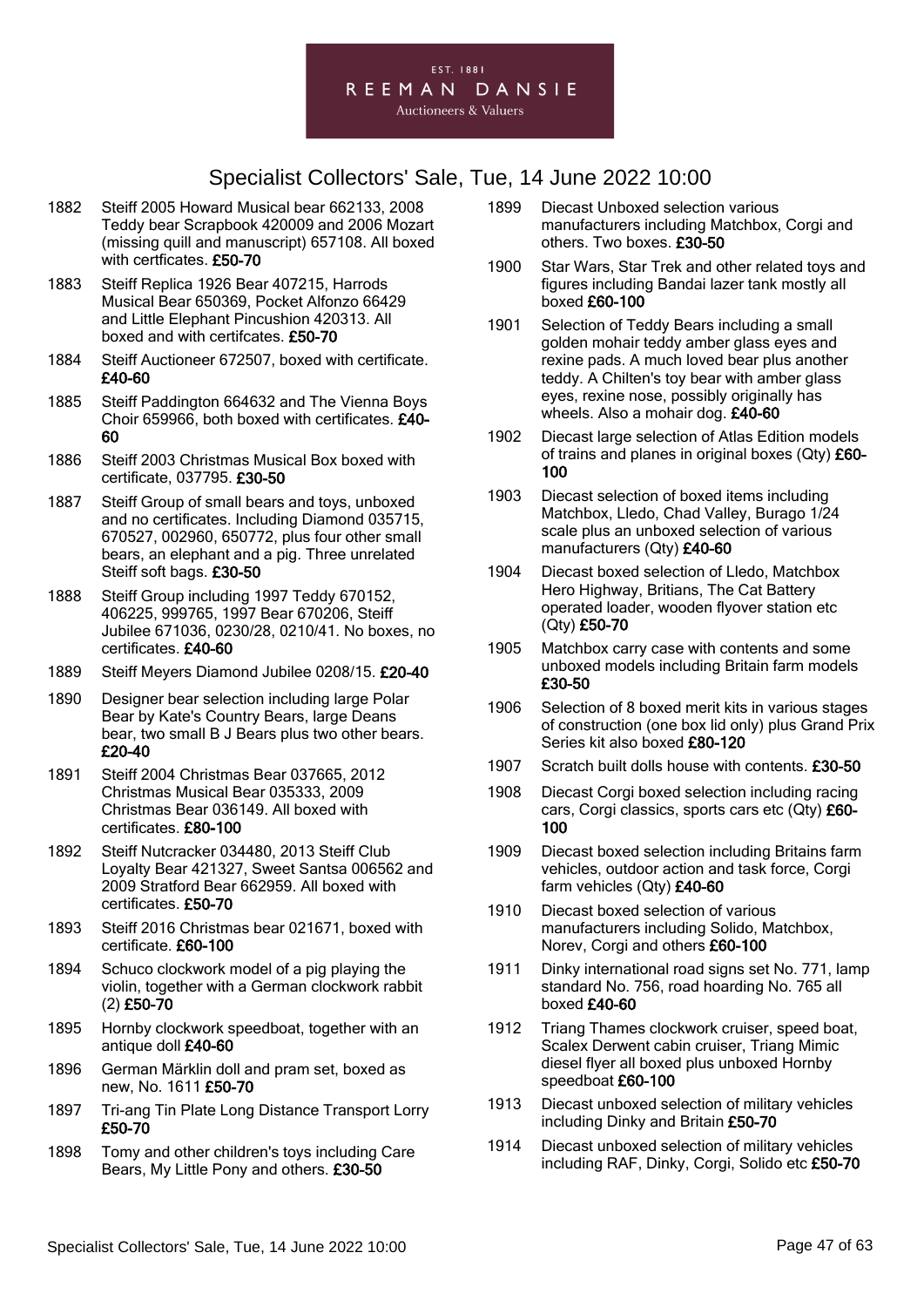

- 1915 Diecast unboxed selection of military vehicles including Dinky, Corgi, Solido etc (Qty) £50-70
- 1916 Diecast boxed selection of tractors including ERTL Case 'L', John Deere, Britains Fordson Major E27 N x 2, and other boxed models £60-80
- 1917 Diecast boxed selection of military vehicles including Solido, Corgi and others (2 boxes) £50 -70
- 1918 Diecast unboxed selection military (mostly tanks & jeeps) including Dinky, Solido, Britains etc £50 -70
- 1919 Selection of Del Prado military figures in glass display cabinet (50 plus figures) £30-40
- 1920 Diecast scratch built model of a military jeep, various figures, paints and accessories £30-40
- 1921 Diecast boxed selection of military vehicles including Corgi, Dan Toys, Solido etc (2 boxes) £60-100
- 1922 Diecast boxed selection of Military vehicles including Cararama, Solido, U T Models, Schuco, various scales including larger plus unboxed Wily jeep models (Qty) £60-80
- 1923 Diecast selection of Atlas edition Dinky models, TV related models, Wily jeep etc, all boxed plus air ranger remote control model (Qty) £30-40
- 1924 Lego 810 construction set in original box with lego outer packaging dated 3/11/67 £80-120
- 1925 Dolls house containing furniture, three stories , hinged roof. £80-120
- 1926 old painted child's horse on wheels £20-30
- 1927 Two 1970s Topper Dolls, two similar dolls 'Made Exclusively for Debenhams', one Zodiac Toy and good selection of outfits £50-70
- 1928 Sindy dolls 0333390, 033055 x 2 plus another Sindy Doll and a quantity of outfits. £80-120
- 1929 Sindy House, Furniture and accessories, Swimming Pool, Pram, Dog, Stable and Horse, Beach Buggy £60-100
- 1930 Two boxes of vintage dolls mainly small dolls plus two bisque head doll including Heubach. Two old mohair bears and a little panda. £40-60
- 1931 Three boxed Tobnka Toys, Japanese Battery Operated Tractor and Ertl Toys Are Us Lorry. £25-35
- 1932 Large Selection of Action-Man Figures and Accessories including some boxed. £50-70
- 1933 Three boxes of children's toys including teddy bear, railway, die cast models and others. £30- 50
- 1934 Two late 19th century bisque porcelain head dolls together with an early 20th century child's toy stove with paraffin burner £30-50
- 1935 Scratch-Built Wooden Model Railway Accessories including Shops, Station etc. £30- 50
- 1936 Selection of Meccano with Instruction Booklets. £20-30
- 1937 Two Teddy Bears including 1950's Golden Mohair bear. £20-30
- 1938 Collection of Lego, all constructed with instructions and model numbers including petrol station and tanker, police station and vehicles and others. £60-100
- 1939 Fabric Character Mice in three boxes. Made by a crafter. These are not toys. £30-50
- 1940 Fabric Character Mice and other animals in five boxes. Made by a crafter. These are not toys. £40-60
- 1941 Fabric Character Animals in three boxes. Made by a crafter. These are not toys. £30-50
- 1942 Fabric Character Animals in two boxes. Made by a crafter. These are not toys. £40-60
- 1943 Fabric Character Animals in three boxes. Made by a crafter. These are not toys. £30-50
- 1944 Fabric Character Animals in two boxes. Made by a crafter. These are not toys. £40-60
- 1945 Fabric Character Animals in two boxes. Made by a crafter. These are not toys. £40-60
- 1946 Fabric Character Animals in three boxes. Made by a crafter. These are not toys. £30-50
- 1947 Fabric Character Animals in two boxes. Made by a crafter. These are not toys. £40-60
- 1948 \*Withdrawn\*
- 1949 Two glass display cabinets containing Britains lead military figures on foot and horseback (Qty) £100-150
- 1950 Corgi James Bond Aston Martin No. 270 boxed £40-60
- 1951 Corgi Mercedes-Benz 350SL No. 393, Jaguar XJ 12C No. 286, Mercedes-Benz 240D No. 285, Ford 3 litre Capri GT No. 331, all boxed (4) £60- 100
- 1952 Dinky Jones Fleetmaster cantilever crance No. 970, Muir Hall 2-WL loader No. 437, Police Patrol Range Rover No. 254, all boxed (3) £50- 70
- 1953 Corgi Volkswagon 1300 Motor School No. 401 boxed £30-50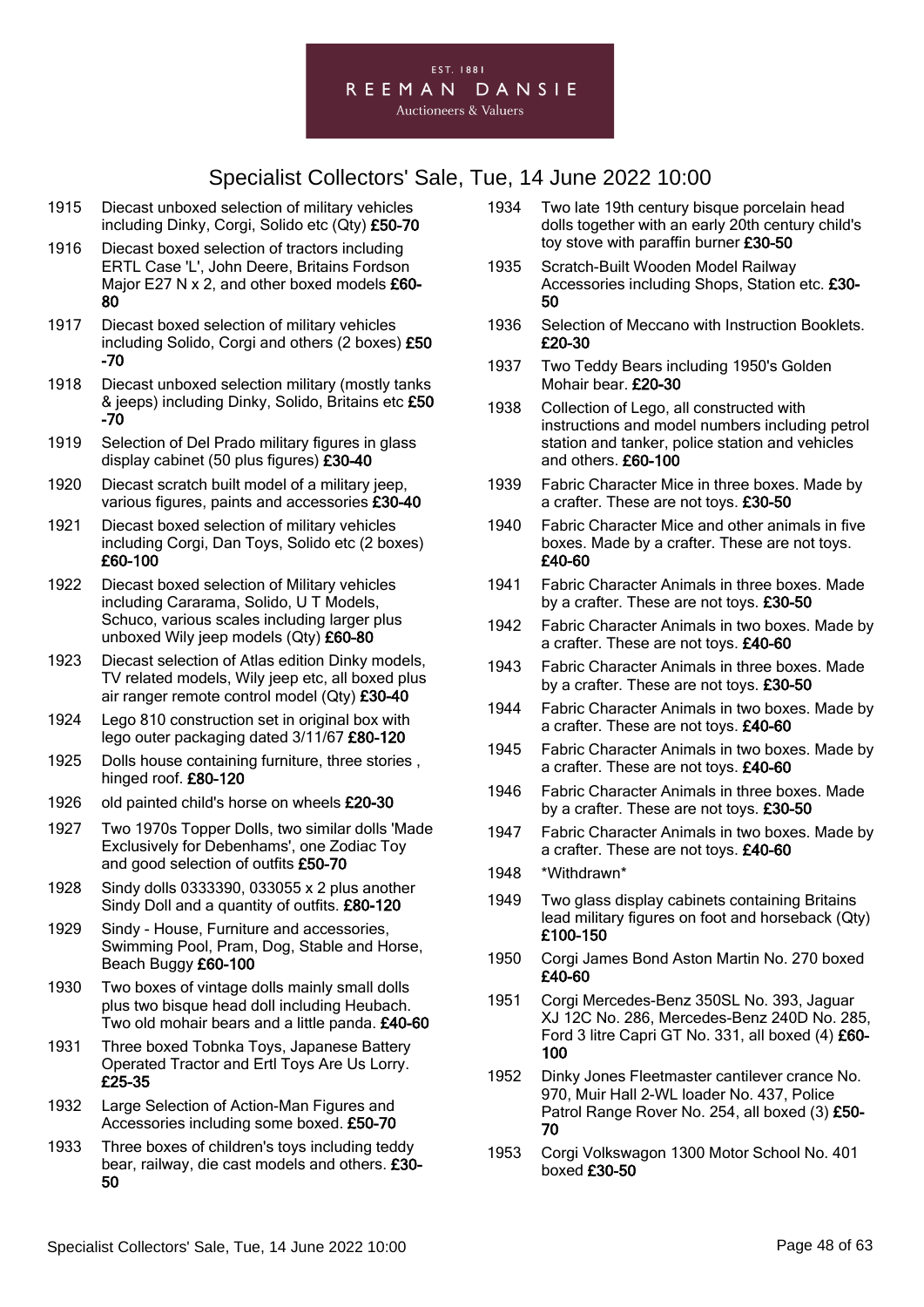

- 1954 Corgi London Taxi No. 418, Ford Cortina Police Car No. 402, Elf Tyrell Project 34 No 161, Hesketh 308 FI No. 160, all boxed (4) £50-70
- 1955 Dinky Princess 2200 HL Saloon No. 123, Rolls Royce Phantom V No. 124, Alfa Romeo 33 Tipo Le-Mans No 210, Cadillac Eldorado No. 175, all boxed (4) £50-70
- 1956 Dinky Spectrum Patrol Car No. 103 in blister pack £40-60
- 1957 Dinky selection of boxed models Ford Escort Police Car 270, Police Accident Unit No. 287, Routemaster Bus No. 289, Mini Clubman No. 178, Jensen FF No. 188, AA Service No. 412 (6) £60-100
- 1958 Diecast boxed selection including Matchbox Speed Kings x 3, Solido, Britains and others plus a Matchbox carry case with contents and a selection of Dinky and Corgi catalogues £50-70
- 1959 Selection of mixed children's games including Bayko, 8mm children's movies, dolls tea set, Knights of the Sword Castle set (Boxed) etc £30 -40
- 1960 Selection of plastic Wild West models and figures including Cowboys, Indians, Confederate & Union Army, both on foot and horseback (Qty) £50-70
- 1961 Selection of plastic various military figures including some hand painted (Qty) £40-60
- 1962 Selection of Lord of the Rings plastic figures £20 -30
- 1963 Britains boxed sets including The Vueroys Bodyguard 40180, City Imperial Volunteers 00261, North Gate Diorama, World War II Breakout Normandy 1944 17767, Panzer IV Tank 17460, plus Fusilier miniature toy soldiers £60-100
- 1964 Selection of toys including Finecast metal steam engine, Forces of Valor tank and tank carrier both boxed, Tamiya construction kit, leopard A4 tank and metal figures etc £60-100
- 1965 Steiff Baby Bear Set no. 654497 in wooden case with certificate. £60-100
- 1966 Military selection of made construction kits including Tamiya some with instructions mostly tanks (Qty) £40-60
- 1967 Matchbox Battle Kings selection of boxed items including K-112, K105, K115, K110, K108, K103, K113, K102, K109 (Qty) £60-80
- 1968 Matchbox Sea Kings boxed selection including K302, K303, K309, K305, K303, K306, K307 (Qty) £40-60
- 1969 Corgi boxed selection including 496 Escort, 499 Escort, Saab 900, C106 plus others and a selection of various boxed items including Matchbox M.O.Y. Lledo, Ford etc (Qty) £50-70
- 1970 Dinky AEC Artic Transporter with helicopter No. 618, boxed £50-70
- 1971 Dinky boxed selection including Foden tipping lorry 432, London Scene Souvenir Set 300, Cinderella Coach 111, Silver Jubilee coach, Happy Cab No. 120 £40-60
- 1972 Dinky Star Trek VSS Enterprise No. 358 boxed £40-60
- 1973 Corgi Vegas Ford Thunderbird No. 348 boxed £30-40
- 1974 Dinky Lamborghini 189 Hesketh 308 Racing Car 222, Plymouth Yellow Cab 278, Mercedes Benz 128, Bell Police Helicopter 732 plus others (Qty) £50-70
- 1975 Collection of approximately 30 items of late Victorian dolls house furniture, mostly late 19th French gilt metal £100-150
- 1976 Del Prado Cavalry of The Napoleonic Wars figures and magazines (1-120) complete £200- 300
- 1977 Collection of Lead Soliders of Irish Fusiliers £30-50
- 1978 Scratch built miniature engine, on plinth base, 18cm long £80-120
- 1979 Dolls including German bisque head large doll Adolf Kelller AH 70, brown sleeping eyes painted lashes, brows and lips, open mouth four top teeth showing. Heubach Koppelsdorf 302- 70. Plus a composite doll, black Rosebud doll and Ell An Bee Patsy Baby doll. £40-60
- 1980 Selection of boxed toys including Pyramid Patience, Greyhound Table Racing, Race Game (horse racing) also Magic Flote, miniature cast metal projector etc. £30-50
- 1981 Sasha Doll English 1960's- 70's Blonde hair, blue gingham outfit. £50-70
- 1982 Mamod live steam steam roadster in original box £20-40
- 1983 Brooklin Models Ford Model A Coupe No. 5, 1937 Chevrolet Coupe No. 4, Chrysler Newport No. 8, Western Models 1978 Arrows A 1 WRK 19, 1979 Tyrell WRK 18 all boxed (5) £60-100
- 1984 Diecast unboxed selection including Dinky, Corgi, TV related etc (Qty) £30-50
- 1985 Diecast selection of unboxed Dinky, Britains and other models, plus some template friction models and a Baylco set £40-60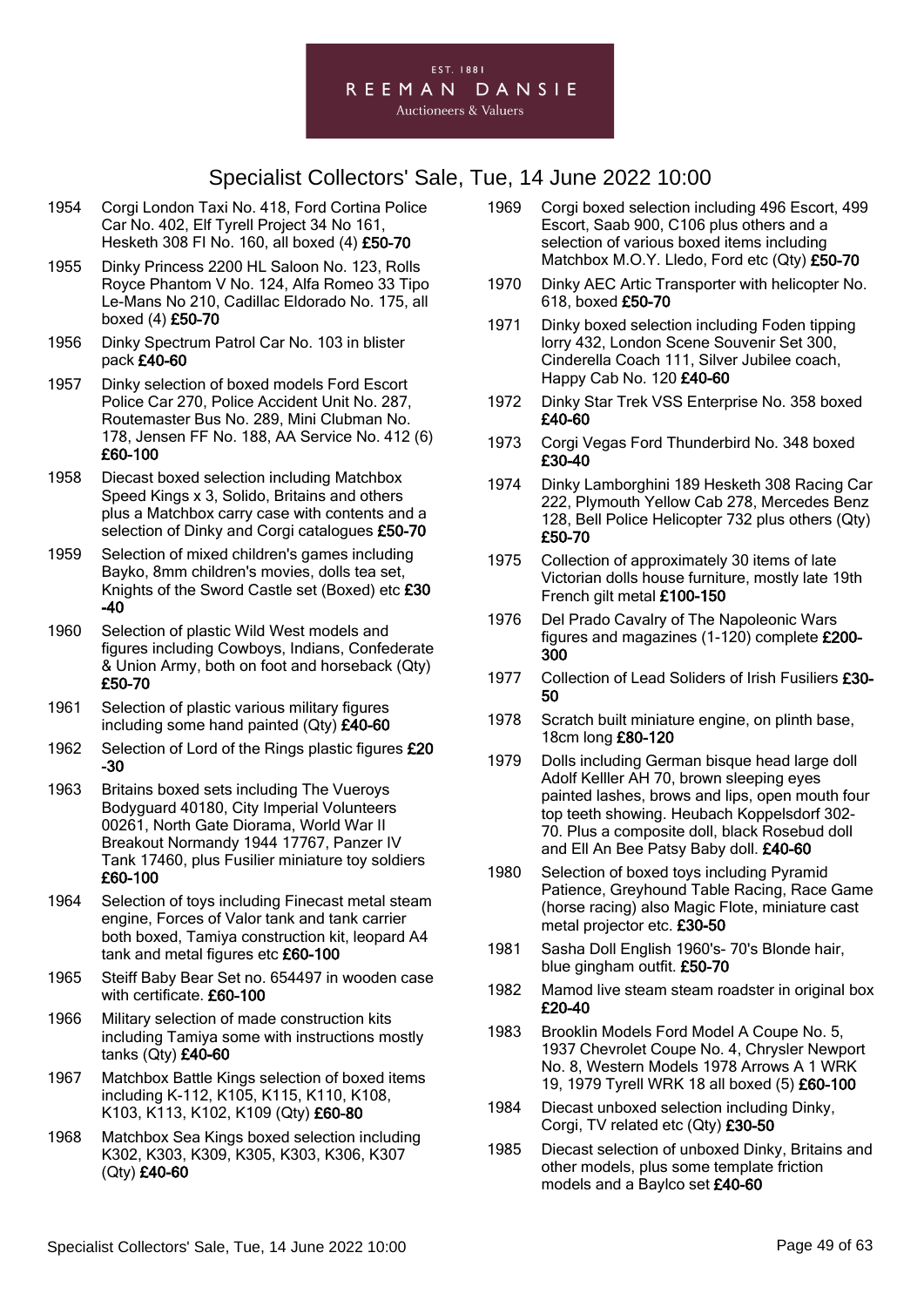

- 1986 Bears including Deans Dick and Ernie, Claude by Scallywagz, Redabear by Bearability plus one other. £40-60
- 1987 Designer Bears Mint by Louisa Kemm, Chelsea by Hardy Bears, Popsie and Paddy Panda both by Kay Turmeau. £40-60
- 1988 Diecast boxed selection including Polistil, Eligor, Solido, Corgi etc (qty) £80-120
- 2000 Gentlemen's Pashley Roadster Sovereign bicycle, frame no. 186850, purchased new 29th May 2014 and in very good order having seen little use. £200-300
- 2001 Ladies Pashley Britannia bicycle, frame no. 188028, purchased new 29th May 2014 and in very good order having seen little use. £200-300
- 2002 Raleigh Chopper Mod Edition, circa. 2015 believed to be one of a limited edition of 500. £250-350
- 2003 Unusual children's pedal Vespa scooter with solid tyres, marked Dash. £60-100
- 2004 1950's children's Tri-ang Major pedal tractor £60 -80
- 2005 1950's children's Tri-ang Midget pedal tractor £40-60
- 2006 Unusual Vintage children's hand operated tin plate go kart £30-50
- 2007 Vintage shops bicycle with named centre panel-Cooper Stores £50-70
- 2008 Vintage shops ice cream tricycle with wooden box to front £80-120
- 2009 Two early American Car Licence plates, 685- 344 N.Y. 1921 and Commercial 958. 591 N.Y. 1926 (2) £40-60
- 2010 Lot motoring books including Bugatti by HG Conway, Grand Prix Bugatti by HG Conway, Frazier Nash by David Thirlby £50-70
- 2011 Lot vintage car racing books including history of Brooklands (one box ) £30-40
- 2012 Veteran car lamp, klaxon hooter and sundry automobilia £40-60
- 2013 Three boxes of Arai and Honda branded motorcycle helmets £40-60
- 2014 One box of assorted motorcycle boots and clothing together with a Jack Barclay Rolls Royce and Bentley umbrella £30-50
- 2015 Honda Hondacare parts garage sign £30-50
- 2016 1920s Royal Automobile Club Associate Manchester Automobile Club car badge with central enamel badge with original paper year badge in reverse for 1925, 11.5cm high £60-100
- 2017 1960s Jaguar MK II leaping cat mascot on display stand £40-60
- 2018 1930s Guy Motors Ltd Red Indian Chief ' Feathers in our cap' lorry mascot on cap 12 cm high £30-40
- 2019 Collection classic car badges, various makes and periods (100 plus) £50-70
- 2020 1970s Rolls Royce and Bentley chassis numbers booklet together with a Rolls Royce Silver Cloud III badge, Triumph badge and Rolls Royce booklet (4) £30-50
- 2021 Collection of Rolls-Royce reference books including Coachwork on Rolls-Royce, The Rolls-Royce Phantom II Continental, Rolls-Royce in America etc - (6) £80-120
- 2023 Nineteen volumes of the "Automobile Quarterly" journal with list £50-60
- 2024 1930s Morris 8 radiator grill with mascot and two steering wheels (3) £30-40
- 2025 Three boxes automobilia including car speedos, clocks, badges, grease guns, inspection lamp etc £60-80
- 2026 Vintage petrol can £30-50
- 2027 Rare collection of early motoring ephemera including bills for 1908 Humber cars and Humber motorcycle bills, 1920s Norton Motors bills, other motoring ephemera including 1920s Motor Cycle magazines £50-70
- 2028 Lot framed Vintage motoring advertisements and framed motor racing posters (mostly reproduction) £30-50
- 2029 Vintage Harrods oil can with tap £30-50
- 2030 Collection of eight Rolls Royce and Bentley badges for models to include Silver Spur and Silver Spirit (8) £30-50
- 2031 Collection of four vintage Castrol oil jugs, together with two AA badges, Duckhams oil can and other vintage tins etc. £40-60
- 2032 Five boxes of various classic car workshop manuals to include Haynes manuals and others (5 boxes) £60-100
- 2033 Tri-ang children's pedal car, fully restored to an excellent standard and finished in Old English White. £800-1,200
- 2034 Collection of 1950's The Leyland Journal magazines, together with car handbooks, Goodwood Revival packs and related automotive ephemera. £40-60
- 2035 1970's Aston Martin '1921 1976, a thoroghbred then and now' poster,  $54.5 \times 35.5$ cm £30-50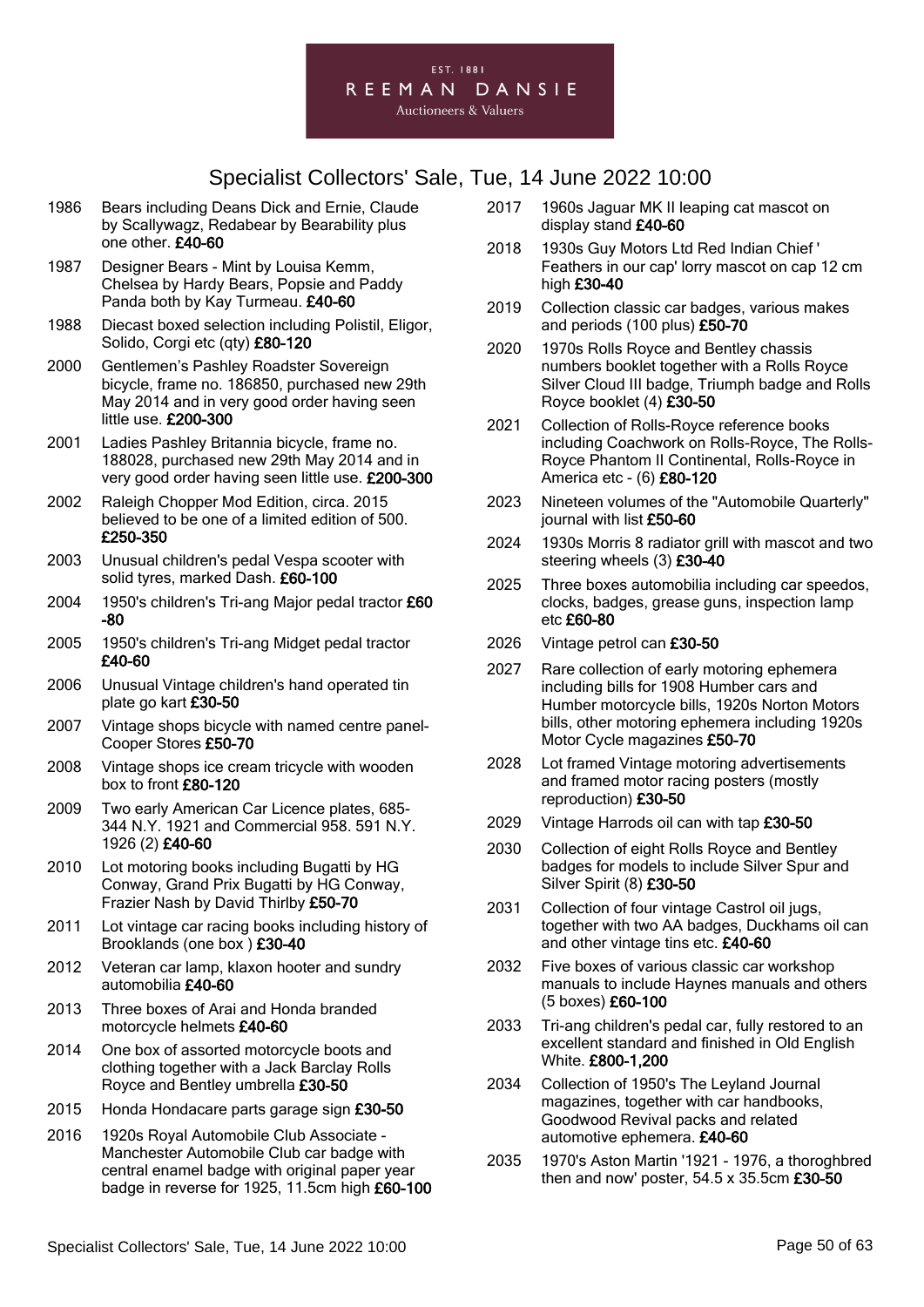

- 2036 Collection of 1950's and later motorsport programmes, to include 1951 and 1952 British Grand Prix and others, (approximately 40) £60- 80
- 2050 Antique Chinese embroidered cream silk shawl with polychrome scrolling flowers and fringing. 130cm x 130cm approximately (not including the fringing). £150-200
- 2051 Selection of mainly silk scarves, makes include Christian Dior, Odile St Germain Paris, Liberty abstract design by Belloth, other Liberty scarf, Hilca, Bellino, Richard Allen, Cornelia James etc. £60-100
- 2052 Vintage accessories including felt cloche hat, various leather and sheepskin gloves, fur collars, painted Lily of the Valley fan, gold lurex evening bag, Liberty wool scarves. £40-50
- 2053 Small quantity of Tatting and Crochet mats of various sizes, four porcelain half dolls (one is a pin cushion). Vintage Girl Guide badges and pins. £20-30
- 2054 Three Waldybag Handbags, large expanding Waldybag bag, two Jane Shilton bags and one other Kelly style bag. (Qty: Seven) £40-60
- 2055 Waldybag handbag selection, three in Waldybag boxes, black leather with chrome fastening, brown lizard skin, brown leather with gilt metal fastening. (Qty: Six) £40-60
- 2056 Liberty floral shirts and similar by James Mead mainly size 18 (x14) plus some new and packaged tops. £40-60
- 2057 19th Century Chinese embroidered brown silk robe with Horse Hoof cuffs, five Dragons and pale blue silk lining. £2,000-3,000
- 2058 Victorian Blue Satin Silk Cropped Jacket with matching belt and bow, stated to have been worn at Queen Victoria's Jubilee 1887 £40-60
- 2059 Victorian Crocodile Skin double sided wallet for gloves and handkerchiefs with silver claspes and corner. Import silver mark 1898. £100-150
- 2060 Display case of mainly antique silver and white metal buckles. £100-150
- 2061 Two covered trays of antique paste and steel-pin buckles. £60-100
- 2062 Dunhill silk ties new in cellophane. Designs include paisley, stripes, heraldic, dots etc. Plus three used ties and one Dunhill London Forest terylene tie. £60-100
- 2063 Dunhill Accessories including silk scarf new in cellophane, boxed black leather wallet, grey leather credit card case, black leather cigarette case and two belts. £40-60
- 2064 Collection of antique lace including Brussels and French lace, 19th century Rose Point de gaze Fall Cap, a very fine early bobbin lace collar with flowers and leaves, a heart motif at the centre point and plaited bars with single-thread loop. A length of pretty needle decorated net lace, needle decorated net lace bonnet veil, tambour lace flounce, pair of Honiton lace pieces possible cuffs. Bobbin lace on net ground length (3m). Plus a 19th century lace box from Mrs Treadwell English Lace Manufacturer to the Queen. £100-200
- 2065 Antique lace and linen including Maltese lace lappet, similar deep flounce (1m approximately), Maltese lace square mats, small quantity of other lace mats. Black Chantilly lace panel and various lengths including a table cloth edging, two small pulled thread printed hankies The Mad Hatter and The Queen of Hearts. Plus a small suitcase of worked linens. £30-50
- 2066 Vintage items including Edwardian black shoes, Art Deco steel bead evening bag, two antique red velvet jewellery / trinket caskets, babies handmade lace cap, buttons. Plus a Victorian Lorgnette folding glasses in leather pouch Dollond London. £30-50
- 2067 Selection antique and vintage of sets, part sets and odd buttons including pierced and enamel buttons, some Paris, micromosaic, glass, mother of pearl and others. £40-60
- 2068 Finely embroidered wall hanging on wood frame, 98cm x 35cm (Qty: 1) £80-120
- 2069 Flat weave tapestry/kelim on frame 167cm x 90cm (Qty: 1) £100-150
- 2070 Pair of gentlemen's dark tan leather Barker tassel loafer shoes size 10(as new), together with a luxury Loake shoe cleaning kit in wooden case. The shoes have Barker wooden shoe trees. £50-70
- 2071 Versace 19.69 Sportivo Harlow Satchel handbag in mock croc black leather. Unused in soft bag. £30-50
- 2072 Radley Brown Leather Hardwick handbag, unused in soft bag. Radley Raspberry Pink Leather bag plus a Dents bag and Osprey bag. £40-60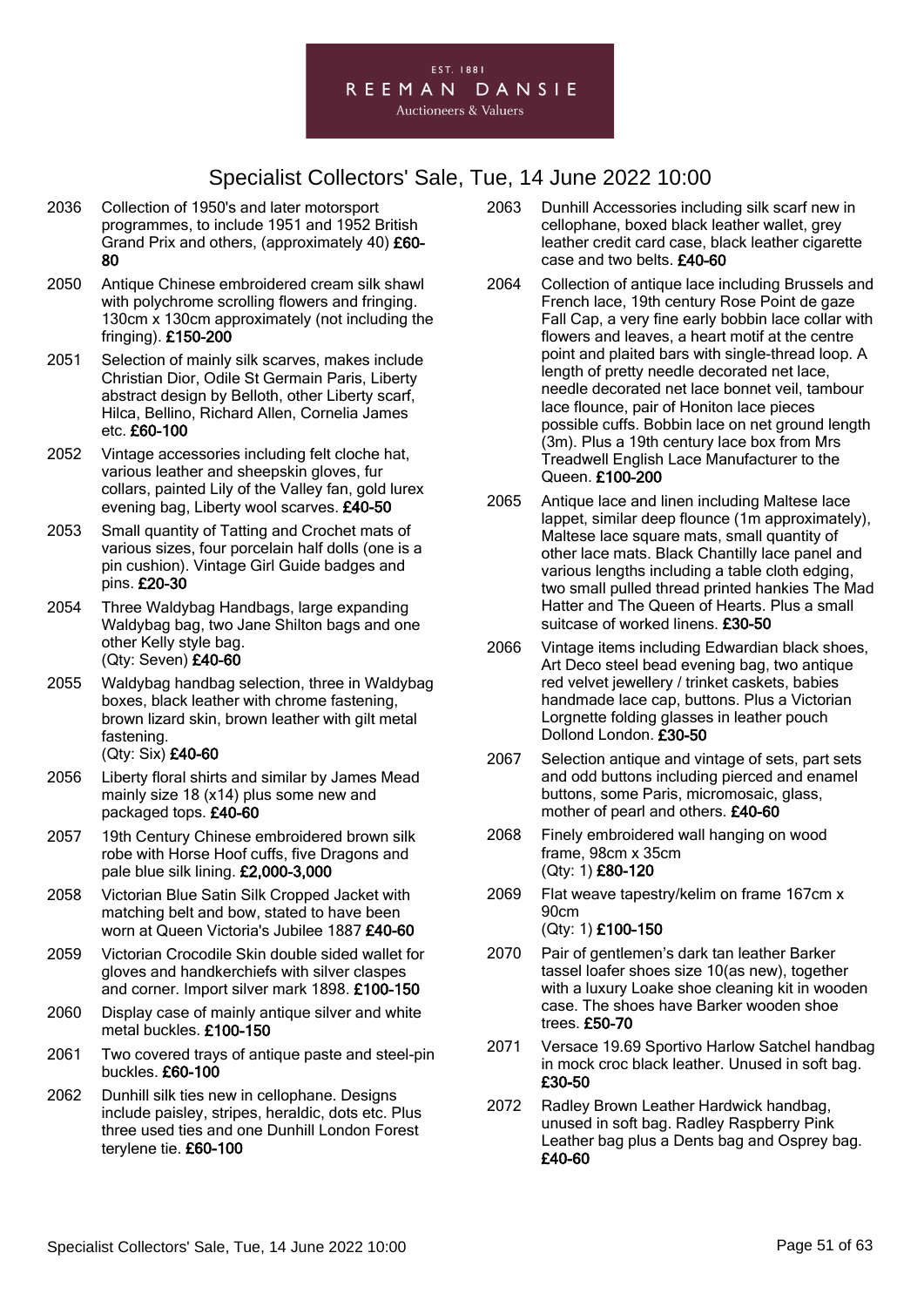

- 2073 Shops mannequin torso with jointed arms and wig. £30-50
- 2074 Aspinal of London black patent handbag with gilt hardware and dust bag, similar style Jasper Conran bag and Parfois black cross body bag with chain strap (3) £40-60
- 2075 Babies Silk Christening gown with lace inserts and tiered lace hem plus a babies nightdress with hand pleating to bodice and skirt and lace trims. Also a cream vintage handbag and a lace umberella. £20-30
- 2076 Antique Paisley shawl, 160 x 160 cm. approximately. £100-150
- 2077 Mulberry Crocodile effect leather despatch bag / document. £100-150
- 2078 Mulberry Crocodile effect Tan Leather Credit Card Wallet. £30-50
- 2079 Vintage Fijian Tapa Bark cloth painted in traditional design £40-60
- 2080 Chinese Cream Silk embroidered piano shawl with long fringing. 120 x120 cm approximately. £100-150
- 2081 19th century Suzani textile worked in panels and re-stitched together. Hand stitched silk thread embroidery over drawn pattern on linen foundation cloth. Traditional floral design. (150 x 240 cm approximately. £600-800
- 2082 KG111 Needlework Sampler Garden Scene Frances Allord April 1st 1811. Plus a large perforated paper sampler Anne Lawrence 1902 £60-100
- 2083 KG111 Needlework sampler with Alphabet, The Lord's Prayer and decorative borders. Ann Robson 1807 Age Seven £60-80
- 2084 Vintage musquash fur coat, 1970's brown suede and leather coat and a fur wrap and 1960's Chinese silk blue evening gown. £20-30
- 2085 Hand woven floral wool on canvas rug. 150 x 200 cms approximately £100-150
- 2087 Two boxes of table linens mainly white cotton and starched, some with lace and pulled thread work plus a box of embroidered and appliqued cloths, flowers crinoline ladies etc. £30-50
- 2088 Box of lace including bobbin lace large fall cap, Maltese lace lengths and other items, bobbin lace wide collar and length, decorated net lace plus some lace table linens. £30-50
- 2089 1920's and 1930's dress beaded fringing, insets and embellishments loose and in chocolate boxes, good quantity. £40-60
- 2090 A box of antique and vintage dress clips including paste, glass, filigree metal work, enamel, bakelite etc. Plus a quantity of buckles and buttons. £40-60
- 2091 Two boxes of lace trims and lengths including metallic thread, embroidered net, beaded net etc. Plus a black bowler hat by Dulcis size 6 3/4 and some spools of thread in box. A manicure set in mahogany case in the form of a book.
- 2092 Large circular Chinese embroidered silk panel depicting cockerel and chicken in rocky landscape with trees and flowers. Embroidered signature. Framed and glazed. Diameter 120cm approximately. £300-500
- 2093 Liberty Christmas Gifts 1932-1933 catalogue. Coloured pages, scarves, ties, silk shawls, fabric household items, handbags, dressing gowns, soft furnishings, leather goods etc. In envelope stamped ' With the compliments of Liberty & Co....' A good reference resource.
- 2094 1970's Laura Ashley Dress Made in Wales label. Size 12. £30-50
- 2095 Patchwork Hand and machine made green and floral hexagon quilt with makers name and date 1988 180cmx240cm approximately, similar pink quilt 1996 180cmx236cm approximately. Plus three patchwork quilted decorative panels. £30- 50
- 2096 Fabric art picture, water colour, applique and embroidery garden scene. 60x60cm approximately. £20-30
- 2097 Victorian jacket with nipped waist, flared peplum, trim with black braid. A Victorian black under-bust corset with steel boning and black ribbon lacing plus a Victorian cropped black blouse with lace edging. £60-100
- 2098 Victorian gentlemen's black tuxedo jacket with waistcoat and trousers plus a Victorian gentleman's black evening coat and matching waistcoat. £50-70
- 2099 Victorian white damask tablecloth arts and crafts design woven pattern, patent no. 2196 AD 1881 woven in the savage edge 220cm x 180cm approximately. Plus some lace trimmed cloths and vintage fabrics. £40-60
- 2100 Vintage luggage a leather trunk, leather lined and with removable tray plus a suitcase, floral lining with pockets. £30-50
- 2200 The Three Degrees framed platinum record, presented to nightclub owner Chris George £30- 50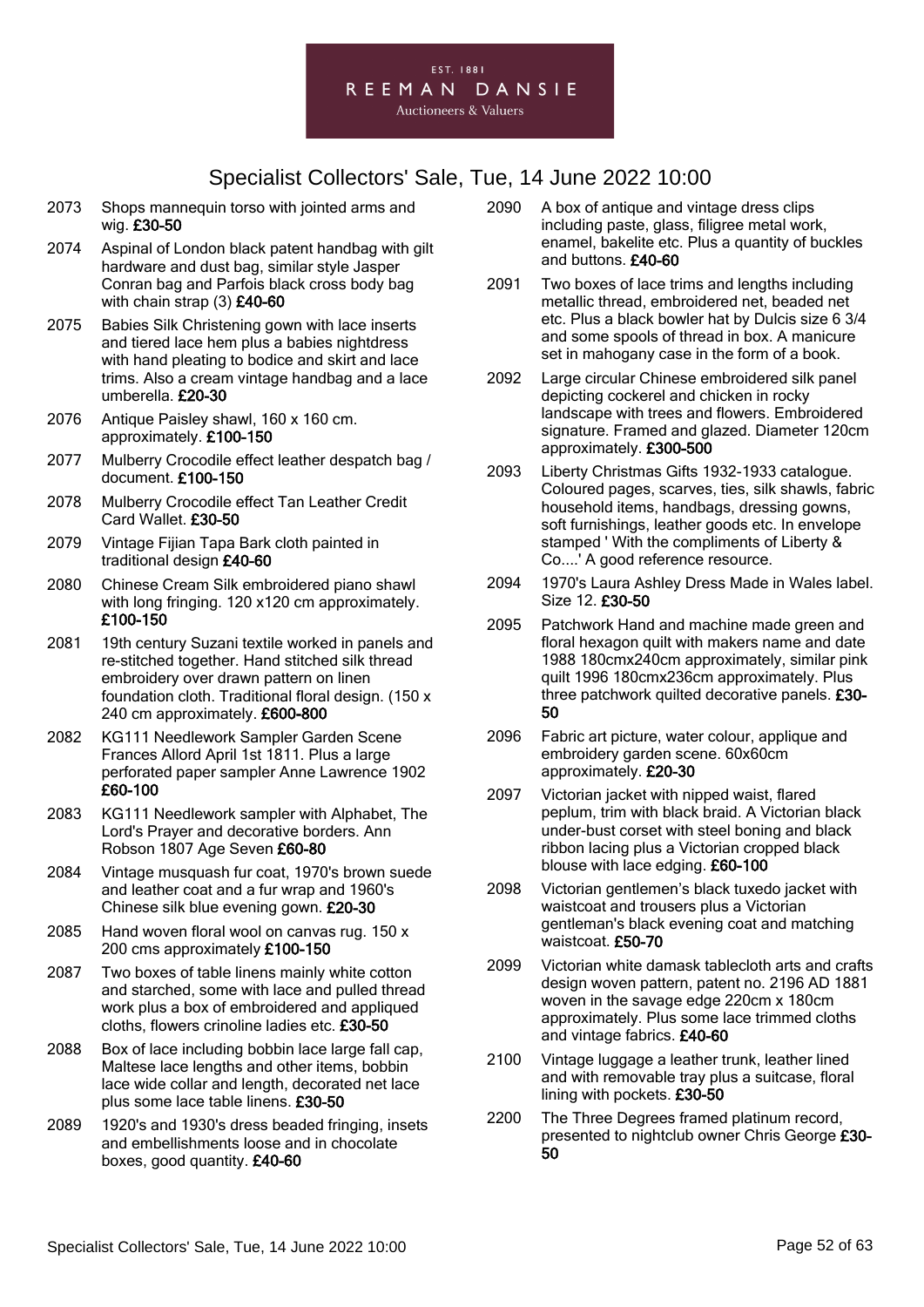#### EST. 1881 REEMAN DANSIE **Auctioneers & Valuers**

- 2201 Frankie Knuckles framed platinum record, presented to nightclub owner Chris George £30- 50
- 2202 Barry White framed platinum record, presented to nightclub owner Chris George £30-50
- 2203 Phoenix clarinet in case £30-40
- 2204 Late 60s and early 70s music magazines Melody Maker x 25, New Musical Express x 57 & Sounds x 4 £100-150
- 2205 Three mounted displays of a record and CD's for Diana Ross, Kate Bush and others £40-60
- 2206 Kenwood All Mode Transceiver TS-590 with headphones and Nissei MS-1228 Switch Mode 25 Amp Power Supply £200-300
- 2207 Late 19th century German cello, recently refurbished, together with bow, cased £500-700
- 2208 Early 20th century student violin, with two piece 14 inch back, makers label, with two bows, in case £30-50
- 2209 Electric guitar and GA-15 amplifier £40-60
- 2210 Antique violin, single piece back, total length 59.5cm, with two bows in wooden case £50-70
- 2211 Antique violin with bow in case, two-piece back, total length 59cm £50-70
- 2212 Antique German brass rotary tenor horn in hard case £70-100
- 2213 Antique silvered euphonium by Lincoln £50-70
- 2214 Antique Eb bass tuba £150-250
- 2215 Worldmaster accordion in case £30-40
- 2216 Bang & Olufsen Beocenter 5000 record player and pair of stylish floor standing speakers £100- 200
- 2217 Bowers & Wilkins Zeppelin mini stereo with iPod Touch £30-50
- 2218 Kenwood Hi-Fi system, including CD, cassette, turntable, tuner, amplifier £30-40
- 2219 19th century German copy of a Jacobus Stainer violin, with 14 inch back, two bows, cased, label dated 1888 £500-700
- 2220 Good quality German 15 1/2 inch German viola, by Roderick Paesold, numbered 0073-1 and dated 2000, together with bow, cased £500-700
- 2221 Clarinet in case Thibouville-Lamy 1955 £50-60
- 2222 Turkish Zaz with instructions £25-35
- 2223 Banjo, Gremlin 4-string as new with soft case £120-150
- 2224 Five boxes and three further cases of jazz cassettes and VHS tapes £30-50
- 2225 Four boxes of Jazz books and VHS tapes, together with a large quantity of Jazz Journal magazines £30-50
- 2226 Three boxes of mainly Jazz books, together with a box of Jazz CDs including Sidney Bechet and Lester Young £30-50
- 2227 Three boxes of mainly Jazz LP records, including Gene Krupa and Artie Shaw £30-50
- 2228 Two boxes of Jazz CDs and cassettes, including Duke Ellington and Louis Armstrong £20-40
- 2229 Three boxes of Jazz magazines and ephemera £30-50
- 2230 Three boxes of Jazz ephemera and magazines, etc £30-50
- 2231 Three boxes of mainly Jazz LP records including Billie Holiday and Duke Ellington £30-50
- 2232 Three boxes of mainly Jazz LP records including Count Basie and Fats Waller £30-50
- 2233 Nine boxes containing Record Collector magazines (many complete years), Q magazine and Record Collector Price Guides £50-70
- 2234 Six boxes of Record Collector magazines, many complete years including 80's, 90's and 2000's £50-70
- 2235 Two boxes of CD's totalling approximately 200 including Fleetwood Mac, Fairport Convention, Tim Harden, Jimi Hendrix, Coleman Hawkins, Bert Jansch, Janis Joplin and John Lee Hooker £40-60
- 2236 Three boxes of cassettes totalling over 200 and including original and home recordings. Artists include Beatles, Led Zeppelin, Eric Clapton, Billy Fury, Kinks, Hendrix, Del Amitri, BB King and Rolling Stones £50-70
- 2237 Three boxes of CD's totalling around 250, including Pink Floyd, Tom Petty, Carl Perkins, Art Pepper, Rolling Stones, Lou Reed and classical £50-70
- 2238 Three boxes of music related DVD's, video's and books etc, including The Beatles, John Peel, Mick Farren and compilations £50-70
- 2239 Box of approximately 130 CD's including Bob Dylan, Downliners Sect, Cream, Miles Davis, Dr Feelgood, The Doors and Colosseum, together with a box of DVD's and a box of books £40-60
- 2240 Three boxes including CD's by Beatles, Earl Hooker, Van Morrison, Fleetwood Mac, A Stack of Northern Soul, The Birth of the Blues etc, vintage MNE's and books £40-60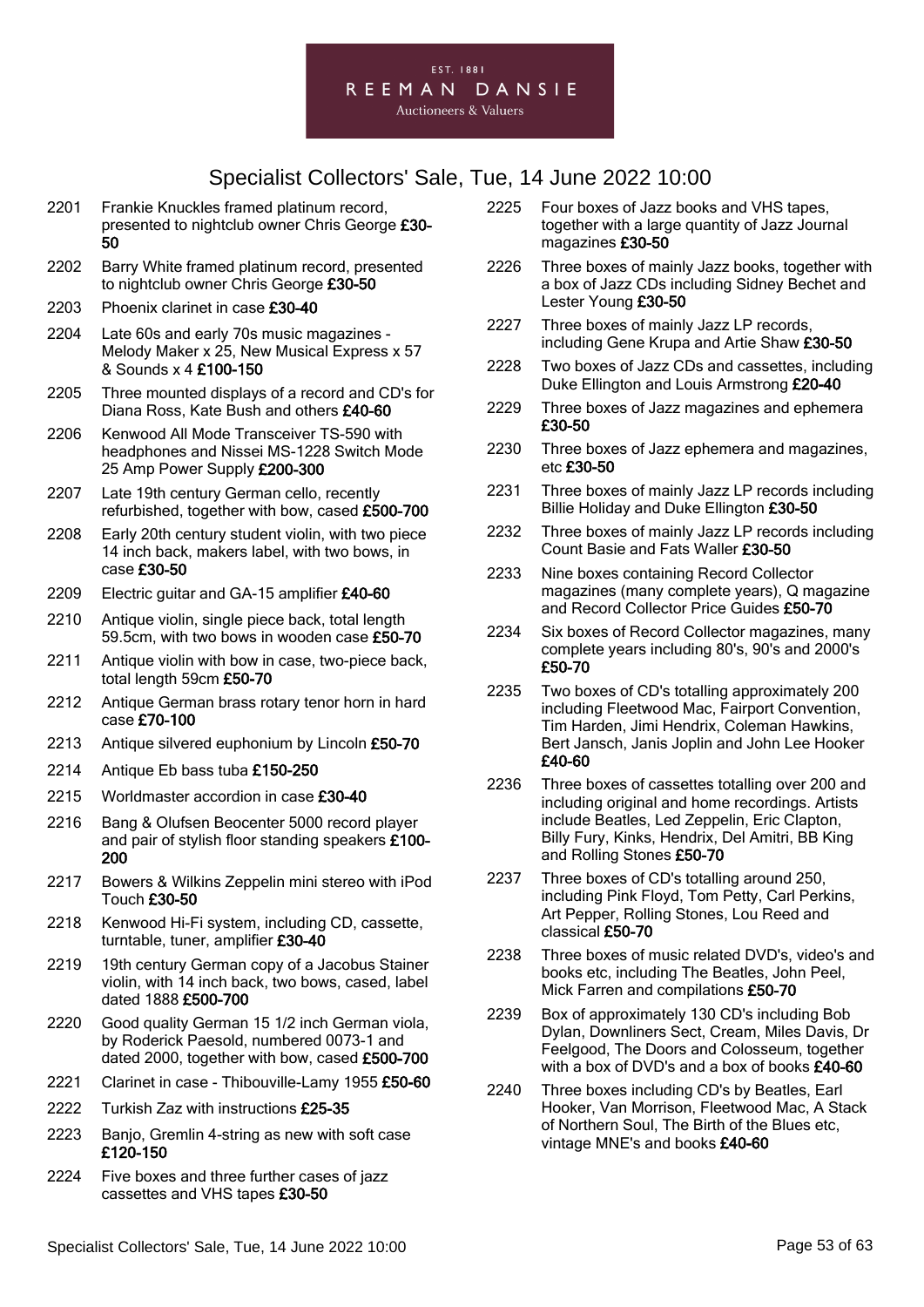

- 2241 Box of miscellaneous items including concert tickets, ephemera etc, together with box of magazines including copies of Vox, Mojo and Punch. Also includes a box of CD's, VHS tapes (Clockwork Orange) and books £40-60
- 2242 Two boxes of CD's including The Beatles (30 plus) Graham Bond, David Bowie, Led Zeppelin, John Mayall, Leadbelly, Kinks, Rolling Stones and Love, totalling approximately 200 plus £60- 80
- 2243 Four cases of music cassettes including John Martyn, Van Morrison, Moody Blues, Procol Harum etc together with a box of home recordings including rare 60's singles £30-50
- 2244 Two boxes of CD's approximately 250 including Yardbirds, Taste, Who, Robin Trower, Muddy Waters, Sorrows and Spooky Tooth, together with an array of compilations - Northern Soul, Mowtown etc £60-80
- 2245 Three boxes of CD's including Small Faces, Misunderstood, extensive collection of Van Morrison, The Move, Memphis Slim, Martin Simpson and Savoy Brown £40-60
- 2246 Four boxes of assorted music related items including books, DVD's, video's etc - artist's include Jerry Lee Lewis, Hollies, Pink Floyd, Cream, Blind Faith, Yardbirds and Adam Faith £40-60
- 2247 Three boxes of music related books including Beatles, John Lennon, Eric Clapton etc, also VHS video tapes featuring Led Zeppelin and Eric Clapton £40-60
- 2248 Three boxes of music related items including books, DVD's videos and magazines featuring Rolling Stones, Bob Dylan, The Who and Jethro Tull etc £40-60
- 2249 Teac LP-R5500SB CD recorder with turntable and cassette player, plus VHF cordless TV/Hi-Fi headset and a box of earphones £60-100
- 2250 Box of music cassettes including Bob Dylan, Eric Clapton, Paul Simon, Dire Straits, Simon & Garfunkel, Genesis, Joni Mitchell, Ry Cooder etc (50) £20-40
- 2251 Two boxes of vinyl records including approximately 45 LP's and 100 plus singles including Iron Maiden, The Battle of Bristol 1986, Eddie and The Hot Rods, Dr Feelgood, Metal Dance Industrial Post Punk, Bowie, Who, Searchers, John Entwistle, Pete Townsend and Moody Blues, most discs in VG and Ex condition £60-80
- 2252 Corton clarinet in case, together with a lesson book £20-40
- 2253 Early 20th century silvered Hawkes and Son tenor saxophone, model 1234-A, in fitted case £50-100
- 2254 Box of approx. 50 LP records including The Beatles, Traffic, Jack Bruce, Blood Sweat and Tears, Eric Clapton, Fleetwood Mac, The Nice, Sade, Johnny Winter and compliations etc. £80-120
- 2255 Selection of 11 LP records including Rolling Stones (Exile - Complete with postcards), Humble Pie, Ten Years After, The Younf Tradition, Groundhogs and Rory Gallager (11) £80-120
- 2256 Selection of LP records by Jimi Hendrix (7) and Cream (5), all vinyl appears to be in ex. condition. £80-120
- 2257 Box of LP records (approx 35) some 12" singles and a vintage case of 78's. Artists include Duran Duran, Eagles, Elvis Costello, Stevie Wonder, America and Motowl compliations, most vinyl appears to be VG and Ex. £20-30
- 2258 Three boxes of LP records and 12'' singles, including Ralph Mitchell, Francoise Hardy, Diana Ross, Madonna, Abba, Child, John Denver, Smokie, Marmalade, Cliff Richard and classical albums, together with carrying case and box of single and programmes for Cliff Richard & The Shadows. £40-60
- 2350 Quantity of cameras, including a Yashica-E, Olympus OM10 with telephoto lens, Canon FTB with lenses and flash, and assorted binoculars £50-70
- 2351 Group of cameras, including a Boxed Coronet Three-D with multi-coloured finish, an unusual Tikka pocket camera in the form of a pocket watch, and other miniature cameras £50-80
- 2352 Collection of cameras and accessories, including a Pentax P30 and lenses, Lumix G1, camcorders, etc £40-60
- 2353 Canon EOS 1100d with lenses, together with other camera equipment and binoculars £50-70
- 2354 Group of cameras and lenses, including several Praktica, Kodak Retinas, Bolex cine camera, etc, in 2 hard cases £100-150
- 2355 Group of cameras and lenses, including Edixa, Exakta, Zeiss, Voigtlander, etc, in two hard cases £100-150
- 2356 Large quantity of camera lenses and other equipment, including Dallmeyer, Voigtlander and many others (4 boxes) £100-150
- 2357 Two boxes of cameras and binoculars, including a Canon A1 £20-40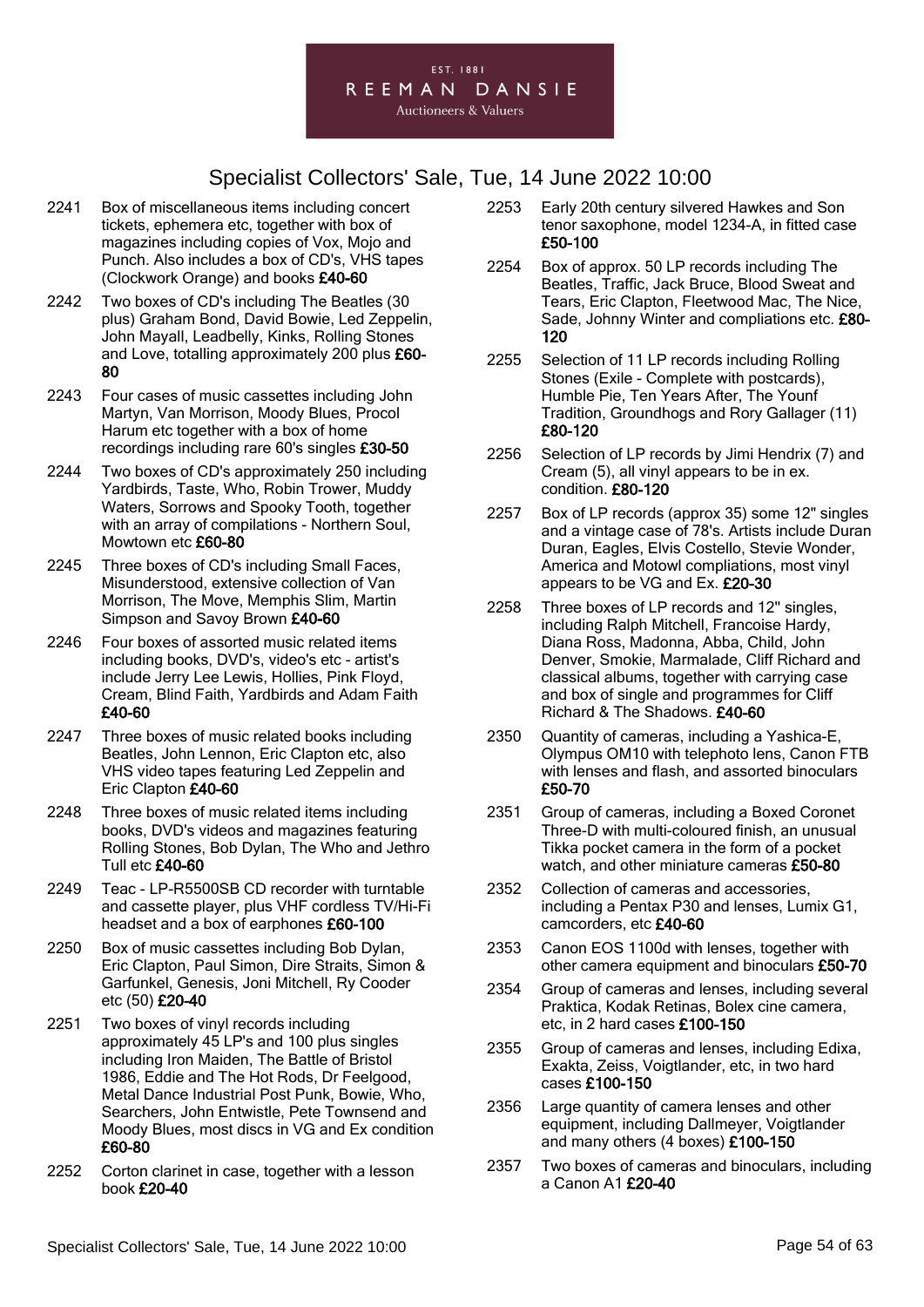

- 2358 Group of cameras, lenses, accessories and binoculars, including a Nikon EM, Pentax SP 1000, box cameras, digital cameras, etc (3 boxes) £40-60
- 2400 Victorian oil lamp, with cranberry balloon design and etched shade, total height 52cm £60-100
- 2401 Five glass domes, one with a dried flower display, another with a central column, the largest approximately 50cm £50-100
- 2402 Newlyn copper tea caddy, the pull-off cover with loop handle, the body relief decorated with galleons, stamped mark to base, 13.5cm high £200-300
- 2403 Dunhill combination compact and lighter with engine turned decoration £100-150
- 2404 Three Pears Soap enamel signs, 47cm x 7cm £120-150
- 2405 Staunton type chess set in box, King 3 1/2" £30-50
- 2406 Desk model of Concorde, 64cm long £50-70
- 2407 19th century Chinese silver cotton spool in case, 19th Chinese paintings on rice paper in original box, 1947 Chelsea Football programme with ticket, three Victorian glass scent bottles and sundries £50-70
- 2408 Surveyors theodolite by Hilger & Watts in case £30-50
- 2409 Three incomplete boxes of cigars: King Edward Imperial, Dunhill Samanas and Dunhill Valverdes £40-60
- 2410 Two late 19th century French novelty sewing accessories in the form of pistols £40-60
- 2411 \*Withdrawn\*
- 2412 Royal memorabilia, including vulcanite and brass vesta cases, Queen Victoria Diamond Jubilee book, etc £50-70
- 2413 Vintage Midgetronic radio in blue-coloured case £30-50
- 2414 A late Victorian carved oak case chiming mantel clock, the case carved with figural and floral ornamentation, the arched brass dial with slow/fast and chime/silent subsidiary dials, brass W & H movement, 50cm high £150-250
- 2415 Vintage Limit desk fan, Made in England £30-50
- 2416 Two Mid century Metamec wall clocks (2) £30-50
- 2417 Contemporary table globe with semi precious hard stone inlaid decoration. £30-50
- 2418 Chinese cloisonné jardinière, decorated with dragons chasing a flaming pearl, with a carved wooden stand, 16cm high without stand £60-100
- 2419 18th century Tooth Key with straight shaft and Ebony handle, marked on the key Blanc A Paris. 13.5cm overall length £50-80
- 2420 Victorian pewter tankard by Watts & Harton, London, engraved Borough Regatta, 14th Aug, 1854, R.O. Day, with cut glass base £40-60
- 2421 Late 19th century German green glass roemer with fine quality enamelled and gilded decoration and applied glass prunts £100-150
- 2422 Coronation Souvenir 16 photographs of the Royal Family in a nutshell, boxed, together with three pocket knives £30-50
- 2423 Set of 66 white and 67 black 19th century Chinese Wei or Go stones, together with bamboo pots. £40-60
- 2424 London Transport badge together with a collection of various pin badges £30-50
- 2425 Husun lacquered brass sextant in case £60-100
- 2426 Victorian Chubb & Son safe / strong box with painted naming to front- Spectacle Makers Compy., 25cm across £100-150
- 2427 Jean Roulette President clock, with inset date and day to dial together with world and Zodiac sign circular guards and original receipt dated 26/3/97 for the sum of £975 £30-50
- 2428 Franz Hermle brass skeleton clock, with conical glass dial and key, 34cm total height £60-100
- 2429 A pair of patinated bronze busts, each depicting a classical lady on a socle, one signed 'Marin', the other 'L.V.E. Robert', 22cm high £100-200
- 2430 Victorian Coromandel sewing box together with a Paris sewing box, measuring 30cm and 22cm wide respectively (2) £60-80
- 2431 Pair of antique silk embroidered panels in oval frames, each 31.5 x 26.5cm £40-60
- 2432 Black Forest type caved hanging cabinet, with figures, foliage and a stag, 61cm high x 44cm across £40-60
- 2433 Vintage brown leather cricket bag with brass lock and stamped initials £30-50
- 2434 Silvered relief plaque of an Alpine Ibex, 45cm x 34cm £40-60
- 2435 Boxed 1950s medical equipment, including syringe, stethoscope, etc £40-60
- 2436 Contemporary Maori greenstone mere, of typical paddle form with pierced terminal £50-70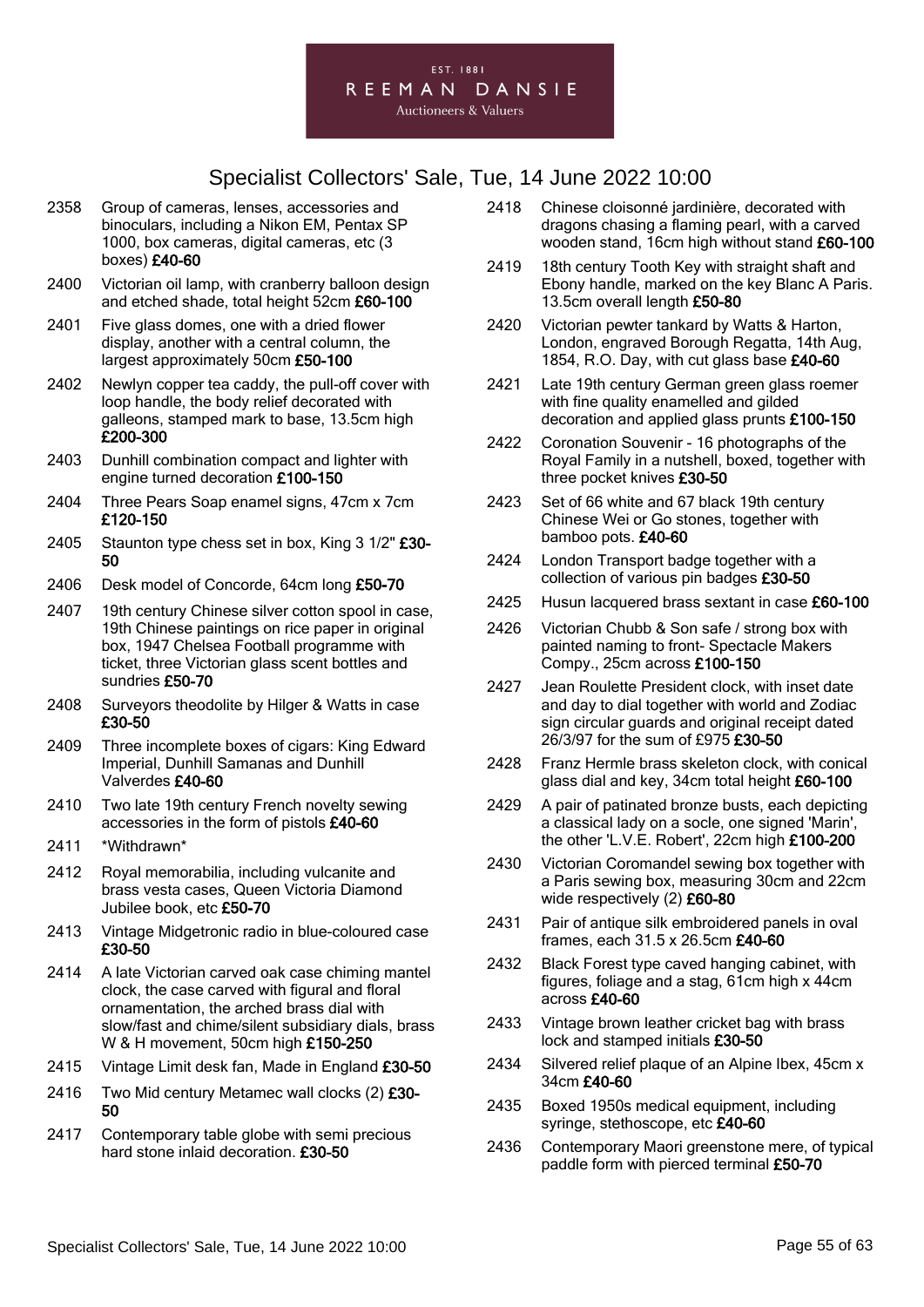

- 2437 Matthew Norman brass carriage clock, with original box and reciept purchased 1976 £50-70
- 2438 Collection of military badges, map measure, enamel box, cross, buttons and sundries £60- 100
- 2439 Vintage Stanley Theodolite in case £40-60
- 2440 Antique cast iron novelty money box 'Punch & Judy Bank' with original painted finish, made by Shepard Hardware Co., Buffalo NY, USA, 19cm high £60-100
- 2441 Olet tin opener in the form of a bull, together with a 'Little Duke' set of miniature playing cards, old spectacles, snuff box, etc £60-100
- 2442 Rare early 20th century Ticker Tape Machine 'The Exchange Telegraph Co. Limited Patent' by M. Theiler & Sons, London numbered 5041. £300-500
- 2443 Rare early 20th century Ticker Tape Machine by The Exchange Telegraph Co. Ltd. Number 1426, on circular cast metal black enamel base £100-150
- 2444 Rare early 20th century brass ticker tape machine on mahogany base £100-150
- 2445 Georgian tea caddy with two covered compartments flanking a central area for mixing bowl, 35.5cm across £40-60
- 2446 Mappin & Webb chinoiserie Elliott clock, with original receipt purchased 1973, 20.5cm high including handle £100-200
- 2447 Dukwin Automatic watch winder £70-100
- 2448 Two boxes of Magic lantern slides £40-60
- 2449 Limited Edition Dunhill GMT lighter (656/1884) £60-80
- 2450 Black Forest carved wooden box, the cover with a family of partridges, the sides with foliate decoration, on four scrollwork feet, 39cm wide x 25cm deep x 37cm high £60-100
- 2451 Swiss music box, the case measuring 60cm across £100-200
- 2452 Two very large roll-up canvas maps, one of the Manor of Lavenham £50-80
- 2453 Mounted 1920s Map of the Underground Railways of London £80-120
- 2454 Large London Underground Chancery Lane enamel sign, 71cm x 56cm £200-300
- 2455 WMF Art Nouveau style dish, relief decorated with a woman holding a bird, marks to base, 32cm high £50-70
- 2456 Group of Mauchline ware, late 19th/early 20th century, including boxes, pocket watch holder, egg timer, money boxes, etc £60-100
- 2457 Underwood & Underwood stereoscopic viewer and boxed set of South African War cards, together with two other viewers and another box of cards £60-100
- 2458 Sundry items, including tinplate trains, model of Queen Mary, two Great Western Railway puzzles, etc £40-60
- 2459 William IV rosewood tea caddy, of sarcophagus form, with mother of pearl inlay, two division interior and turned ivory knobs, 22.5cm wide £60-100
- 2460 Group of Mauchline ware boxes, late 19th/early 20th century £50-70
- 2461 Sundry items, including two boxwood netsuke, a framed penny black stamp, a Limoges enamel cherry box, a Queen Victoria vulcanite vesta case, and a specimen of Blue John £40-60
- 2462 Bronze figure of a dog signed Mene, 10cm wide, together with a bronze figure of a hare £50-70
- 2463 Victorian Mauchline Tartanware card case, in McPherson tartan, with an oval scene of Ellen's Isle, Loch Kathrine, 11.5cm x 8cm £100-150
- 2464 Five pieces of Victorian Mauchline Tartanware, including three boxes, a needle case, and a thimble case with thimble £80-120
- 2465 Rare Victorian Mauchline ware snuff box, with a penwork scene entitled 'John Anderson my Jo', the outside with foliate patterns, 8.5cm across £100-200
- 2466 Rare Victorian Mauchline ware snuff box, with a penwork scene entitled 'Tam O'Shanter', the outside with foliate patterns, 8.5cm across £100- 200
- 2467 Rare Victorian Mauchline ware snuff box, with a penwork scene of a hunting scene, the outside with foliate patterns, 8.5cm across £100-200
- 2468 Rare Victorian Mauchline ware snuff box, with a penwork titled scene from the 'Tam O'Shanter', 9cm across £100-200
- 2469 Rare Victorian Mauchline ware snuff box, with a penwork carriage driving scene, the outside with foliate patterns, 8.5cm across (box is sealed shut) £50-70
- 2470 Rare Victorian Mauchline ware snuff box, with a penwork scene entitled 'Scotch Washing', the outside with foliate patterns, 8.5cm across £100- 200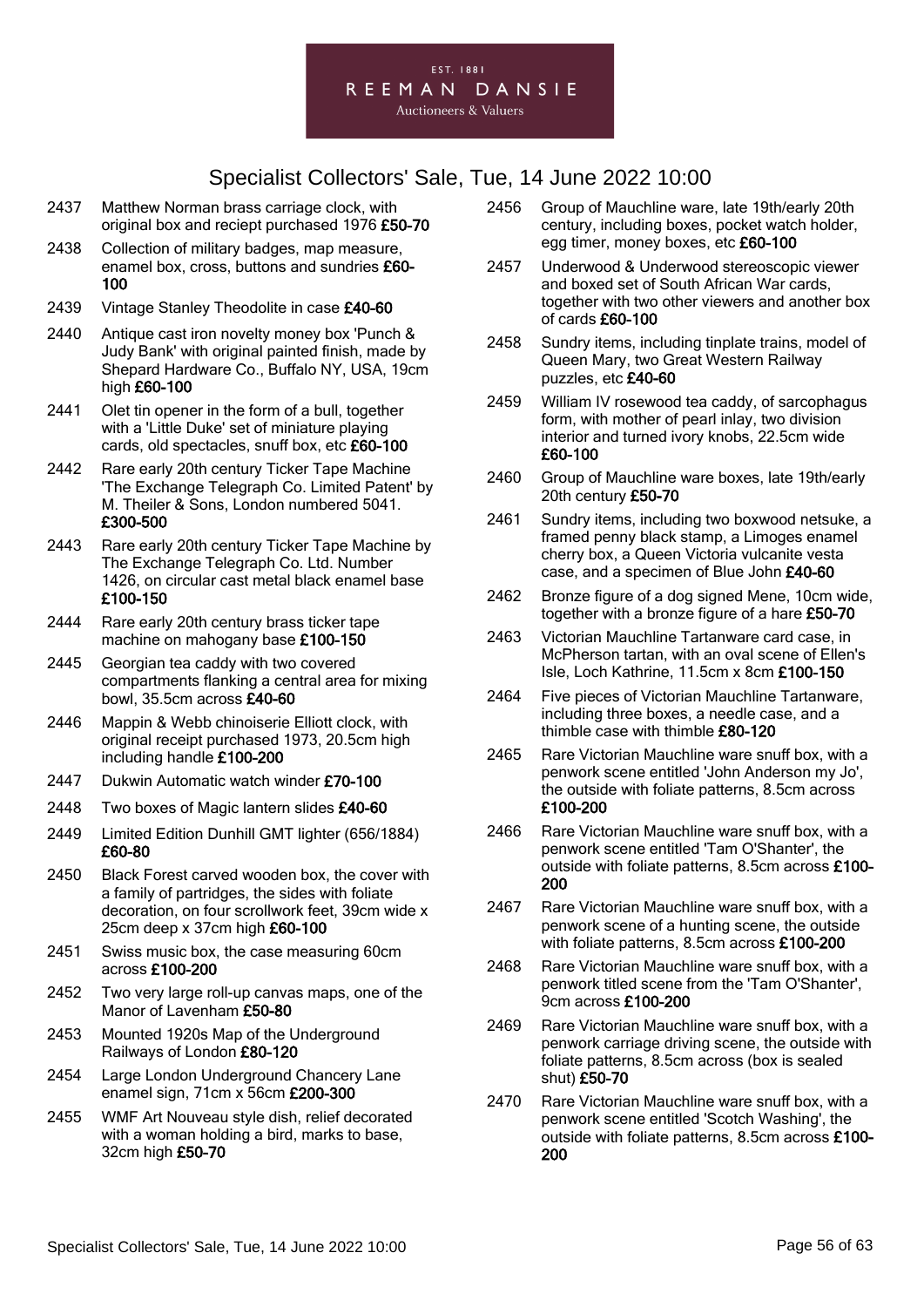#### EST. 1881 REEMAN DANSIE

**Auctioneers & Valuers** 

- 2471 Rare Victorian Mauchline ware snuff box, with a penwork scene entitled 'The Antiquary' from Robert Burns, 7.5cm across £100-200
- 2472 Rare Victorian Mauchline ware cigar case, with a fine penwork scene of a gentleman drinking a glass of wine, the outside with foliate patterns, 13cm high £100-200
- 2473 Three Tunbridge ware stamp boxes, and another Mauchline type stamp box £60-100
- 2474 Three Tartanware stamp boxes and one Tartanware stamp holder (4) £60-100
- 2475 Two large replica Mont Blanc lithographic prints, each rolled, image approximately 100 x 70cm £40-60
- 2476 Stanley No 55 combination plane with 55 cutters £40-60
- 2477 Two Stanley 60 1/2 low angle planes, and a Stanley 220 low angle plane (two in original boxes and one in wooden box) £50-80
- 2478 James Howarth & Sons brass and wood brace £50-80
- 2479 William Marples brass and wood brace £50-80
- 2480 G.T. Rowe brass and ebony brace, with ivory ring £50-80
- 2481 Group of twelve moulding planes by Mosely £40 -60
- 2482 Brass and Gun Metal Shoulder plane by Nurse & Co £80-100
- 2483 Group of sixteen moulding planes by Griffiths of Norwich £40-60
- 2484 Early Sash Fillister Plane with Handle by A Mathieson & Son, Glasgow £40-60
- 2485 Three Plough Planes / Sash Fillister Planes by W Greenalade Bristol, Mathiesen & Son Glascow, Moseley & Son London. £60-100
- 2486 Four Plough / Sash Fillister Planes by Isaac Green Pimlico, Moseley & Co London, Griffith Norwich and Marples & Son Sheffield. £60-100
- 2487 Wood and brass adjustable jack plane £100-150
- 2488 Group of planes, including six various moulding planes by Preston plus an adjuatable sash plane by Griffith Norwich. £30-40
- 2489 2 Brass Chariot Planes £40-60
- 2490 3 Marples Chisells £30-50
- 2491 Jack Plane by Spiers £60-100
- 2492 Western Works, 1850-1881 Henry Brown Jack Plane Brass £60-100
- 2493 Brass & Gunmetal Ebony Wedge 3½ x ½ Shoulder Plane £30-50
- 2494 Brass Rebate Plane 5 3/8 x ½ £30-50
- 2495 Brass & Wooden Padsaw £20-30
- 2496 Spiers Stewart metal Smoothing Plane £40-60
- 2497 Stanley No 113 Flat Plane £40-60
- 2498 Marples Smoothing Plane £40-60
- 2499 Atkin & Son Smoothing Plane £40-60
- 2500 Millers Falls Planes No 9, No 14, No8, No10 & one other (5) £60-100
- 2501 Marples Gunmetal & Ebony Bullnoze Plane (1) £60-100
- 2502 Salter Gunmetal & Mahogany Bullnoze Plane (1) £60-100
- 2503 Gun Metal Chariot Plane with walnut handle £60 -100
- 2504 Record No 077A Shoulder Plane £40-60
- 2505 Stanley Balile Planes No 4½ & No 3 £30-50
- 2506 Five Steel squares Ebony & Brass £30-50
- 2507 Record No 073 Shoulder Plane £30-50
- 2508 Boxed Shoulder Plane £30-50
- 2509 Mathieson Screw Arm Plough Plane with handel. £40-60
- 2510 Griffins of Norwich Plough Plane £20-30
- 2511 John Mosely Wooden Rebate Plane £20-40
- 2512 Tenon Saws Buck & Hickman and two Mathieson £20-40
- 2513 20 Wooden Moulding Planes £40-60
- 2514 Four Nelson Moulding Planes £30-40
- 2515 Two Bristol Greenslade Moulding Planes £20-30
- 2516 Union Factory Moulding Plane £20-30
- 2517 F G Pearson Wooden Moulding Plane £30-40
- 2518 Irwin Auger bits in original box with label £40-60
- 2519 2 Steel Squares Ebony & Brass £20-30
- 2520 Turner Wooden Kack Plane & Wooden Plough Plane £20-30
- 2521 Brass and Gun Metal Shoulder plane by Buck & Ryan £80-100
- 2522 Objets vertu, including a snuff box with image of a hen and cock, a miniature brass set of dominoes in box, card case and thimble box, lacquered snuff box and a miniature Rob Roy book with Mauchline style cover (6) £40-60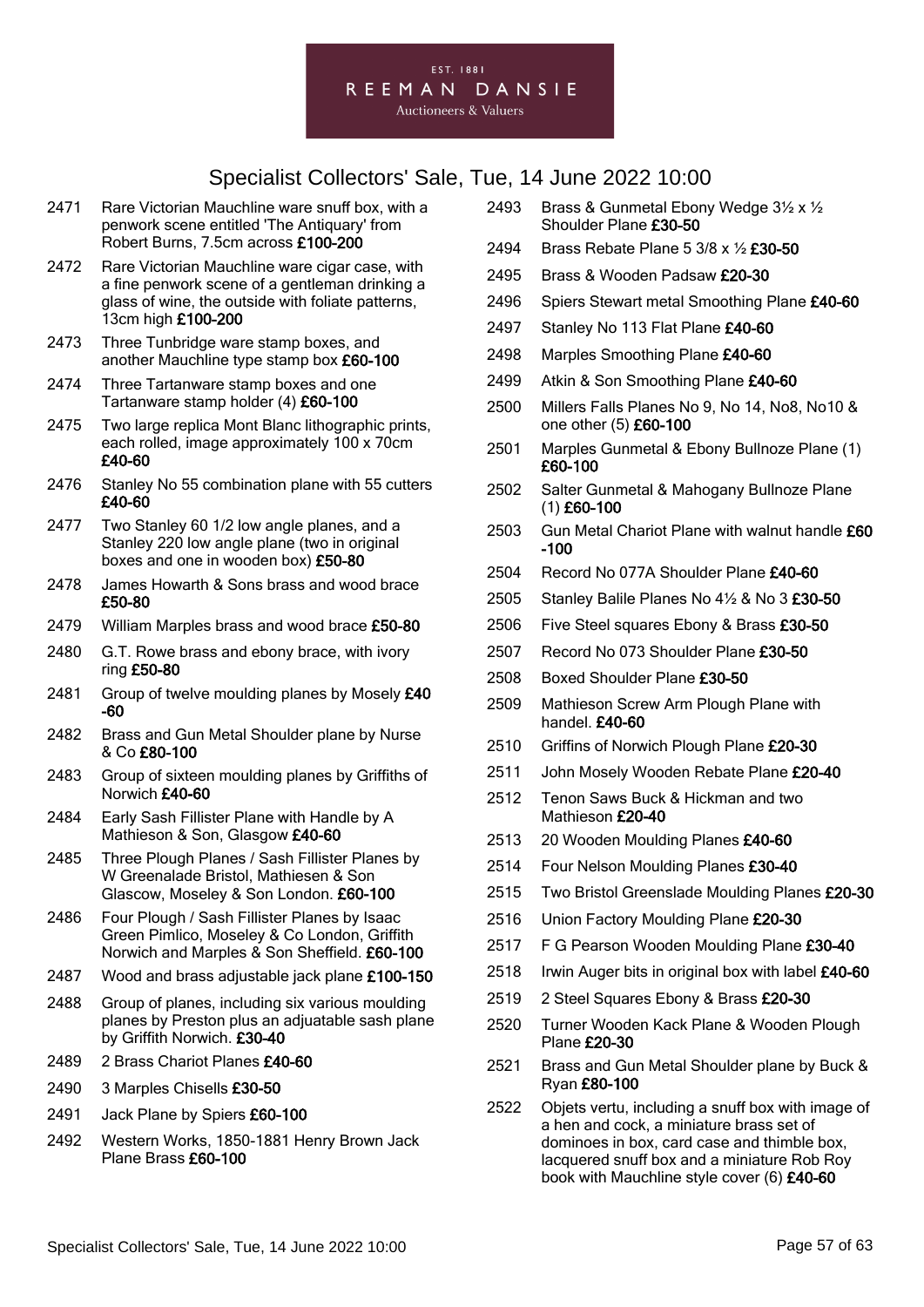#### EST. 1881 REEMAN DANSIE **Auctioneers & Valuers**

- 2523 Five pieces of Tunbridgeware, 19th/20th century, including three boxes, a purse and a dish £40-60
- 2524 Collection of Mauchlineware, including boxes, thimble holders, pin cushions, Menthol Applicator and Arnica Plaster boxes, etc £80-120
- 2525 Art Deco green-patinated metal figure of a nude woman dancing, on marble base, signed 'Denis' and 'Made in France' to base, possibly designed by Max Le Verrier, 27cm high £200-300
- 2526 Josef Lorenzl cold-painted bronze figure a woman, shown wearing a suit and standing with hands on hips and legs apart, on onyx base, signed 'R. Lor', 13.75cm high £100-200
- 2527 Josef Lorenzl Art Deco Braine figure of a nude woman dancing, on an onyx base, signed 'Lorenzl / Real Bronze / Made in Austria', 20.5cm high £200-300
- 2528 Josef Lorenzl Art Deco cold-painted bronze figure of a woman, shown wearing a flapper dress and striking a pose, on an onyx base, signed 'R. Lor', 10.75cm high £100-200
- 2529 Josef Lorenzl bronze figure of a dancing woman, on an oval onyx base, signed 'Lorenzl', 12cm high £100-200
- 2530 Art Deco silvered bronze figure of a nude woman dancing, on an onyx base, 18cm high £100-200
- 2531 Dunhill Chestnut 3108 pipe appears unsmoked £40-60
- 2532 Dunhill Shell 4103 pipe with bamboo shank, appears unsmoked £40-60
- 2533 Dunhill Shell 4102 BS pipe, appears unsmoked £40-60
- 2534 Dunhill Cumberland 4103 pipe, appears unsmoked £40-60
- 2535 Dunhill Chestnut 26 churchwarden's pipe, appears unsmoked £40-60
- 2536 Dunhill Root Briar 4117 pipe, appears unsmoked £40-60
- 2537 Dunhill Root Briar 3108 pipe, appears unsmoked £40-60
- 2538 Dunhill Cumberland 4124 pipe, appears unsmoked £40-60
- 2539 Dunhill Chestnut 5103 pipe, appears unsmoked £40-60
- 2540 Dunhill Root Briar 1102 pipe, appears unsmoked £40-60
- 2541 Dunhill Shell 41031 pipe with bamboo shaft, appears unsmoked £40-60
- 2542 Dunhill Shell 5109 pipe, very light wear £40-60
- 2543 Dunhill Shell 4104 F pipe, appears unsmoked £40-60
- 2544 Dunhill Tanshell 3202 pipe, appears unsmoked £40-60
- 2545 Dunhill Black Briar 211 pipe, appears unsmoked £40-60
- 2546 Dunhill Root Briar 3109 pipe, appears unsmoked £40-60
- 2547 Dunhill Shell 1109 pipe, appears unsmoked £40 -60
- 2548 Dunhill Cumberland 4135 pipe, appears unsmoked £40-60
- 2549 Dunhill Shell 41011 pipe with silver collar, appears unsmoked £40-60
- 2550 Dunhill Bruyere 4103 pipe, appears unsmoked £40-60
- 2551 Dunhill Cumberland 32031 pipe, appears unsmoked £40-60
- 2552 Dunhill Dress 3108 pipe with silver collar, appears unsmoked £40-60
- 2553 Dunhill '75 Years of Pipe Craftsmanship' pipe with silver collar, light signs of wear £40-60
- 2554 Dunhill items, including a pipe bowl, two cigarette holders and five stems £40-60
- 2555 Dunhill pipe rest, two Parker combination lighters / pipe tampers, Dunhill cigar cutter, and other smoking paraphernalia, including Dunhill pipe cleaners, etc, together with a book on Dunhill by Michael Balfour £40-60
- 2556 Quantity of pipes, many unsmoked, including Ben Wade, Grosvenor, Carey, etc £60-100
- 2557 Late 19th/Early 20th "Tam O'Shanter" Penknife Hone in a Mauchline Ware case, with Trade and 1885 Gold Medal Exhibition stamps, and hinged cover with illustrations of Alloway Old Kirk and Burns Cottage. 21.5cm overall length £50-70
- 2558 Jean Renet brass cased carriage clock, 15cm high including handle £60-100
- 2559 Large brass cased carriage clock and key with Corinthian column decoration, the dial signed 'Saint Suzanne France', 19.5cm high including handle £150-250
- 2560 Collection of exotic sea shells £40-60
- 2561 Collection of boxes by Halcyon days and others £100-150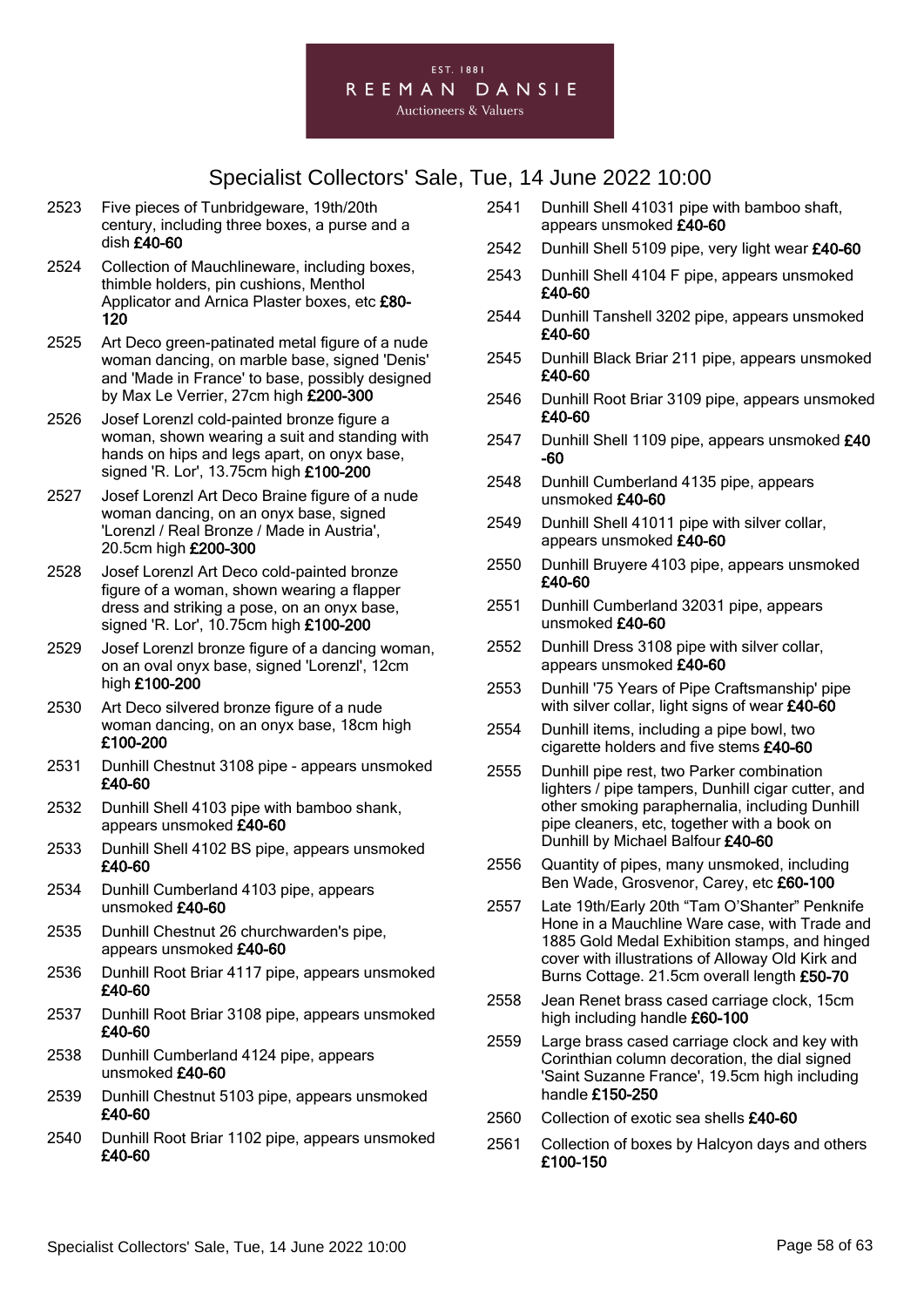#### EST. 1881 REEMAN DANSIE

**Auctioneers & Valuers** 

- 2562 1940's / 50's travelling chemistry / chemists set in vinyl covered travelling case £60-80
- 2563 Two pieces of Victorian Robert Burns related Mauchlineware, including a cotton reel dispenser and a money box in the form of a cottage £40-60
- 2564 Vintage enamel advertising Wills Woodbine sign, 91cm x 61cm £50-70
- 2565 Large German 'Osnabruck' carbide lamp, together with a 1943 Eastgate railway lamp and a Drydex lamp (3) £40-60
- 2566 Agricultural interest: 'The Definite Sheep Killer' two boxed livestock tools, together with 'The Orginal Patent Crumbly Cutter' £40-60
- 2567 19th century music box, playing 20 tunes £100-200
- 2568 The 'Peall' Record Break 3304 snooker cue £40- 60
- 2569 The Cannon Match' snooker cue in case £40-60
- 2570 Three Joe Davis 'Champion' snooker cues £50-70
- 2571 Two Joe Davis 'Club' cues and a Permac Club snooker cue, with case £50-70
- 2572 A singing birdcage automaton, 20th century, brass-cased, with a dome top, the two singing birds, in yellow and red, amongst leaves and foliage, the circular base cast with garlands of flowers, raised on three short turned brass feet, key wind under base, 27 cm high £200-300
- 2573 A singing birdcage automaton, 20th century, brass-cased, with a dome top, the yellow and blue singing bird amongst leaves and foliage, the circular base cast with garlands of flowers, raised on three short turned brass feet, key wind under base, 23 cm high £100-200
- 2574 Tunbridgeware sewing / work box, the top decorated with a floral spray, the border and sides with floral patterns, 23cm x 18cm £50-80
- 2575 Antique lead Sun fire insurance plaque number 669570 £40-60
- 2576 Unusual Eastern rocking wooden figure, painted and decorated with glass beads, 64cm long £60- 100
- 2577 Chris Eubank signed boxing gloves, trophy, Lonsdale shorts, etc in glazed frame measuring 127cm x 94cm £100-150
- 2578 Palakona 'The Reservoir Fly' split cane fly fishing rod in case, together with a net and accessories £40-60
- 2579 Collection of magic lantern slides and negatives £40-60
- 2580 Vintage Campbell's Soups cafe machine £40-60
- 2581 Collection of mixed pipes Peterson's, Carey, etc, including silver mounted £40-60
- 2582 Breweriana interest a collection of beer tap signs £30-50
- 2583 Acacia Lodge Masonic Gavel £30-40
- 2584 Large Victorian copper twin-handled cooking pot and cover, 33cm high including handle £40-60
- 2585 Three miniature mahogany chests of drawers and a miniature bureau £60-100
- 2586 Late 19th century Japanese mother of pearl inlaid games counter / card games box, with six interior boxes, measuring 35cm x 29cm £100- 150
- 2587 Aitchison of London brass three-drawer telescope with leather cover £40-60
- 2588 Dairy crest milkman's satchel £20-40
- 2589 Antique ships wheel, measuring 83cm diameter £50-70
- 2590 Rare late 19th century nursery symphonion with 25 discs £120-140
- 2591 Collection of various sized samples of Paesina Stone slices (Ruin Marble) from Italy that, when polished, give the appearance of landscape or architectural views. (Qty) £60-80
- 2592 1920s/30s Starkie's cast alloy "Gentleman with Top Hat" mechanical money box, with moveable arm, tongue and eyes, holes in back of head. Marked STARKIES PATt NO 152588. 18cm overall height. Base plate absent. £40-60
- 2593 Early 20th century cast iron money bank (Patent Mar 14, 87), with moveable arm, eyes and tongue, together with one smaller. Larger money bank 17cm overall height. (2) £60-80
- 2594 19th century dinner gong on bamboo stand, total height 1m £80-120
- 2595 Astral 400 telescope on tripod stand £30-50
- 2596 Victorian brass bound mahogany writing slope, 30cm wide £30-40
- 2597 Victorian Tunbridgeware sewing box, the top with inlaid picture of a cottage, with geometric patterns, lift-out interior, measuring 21.5cm wide £60-100
- 2598 Victorian walnut tea caddy with banded decoration to edges, two-division interior, 18cm wide £40-60
- 2599 Collection of 48 menu holders, including souvenirs pieces, oriental examples, etc £60-100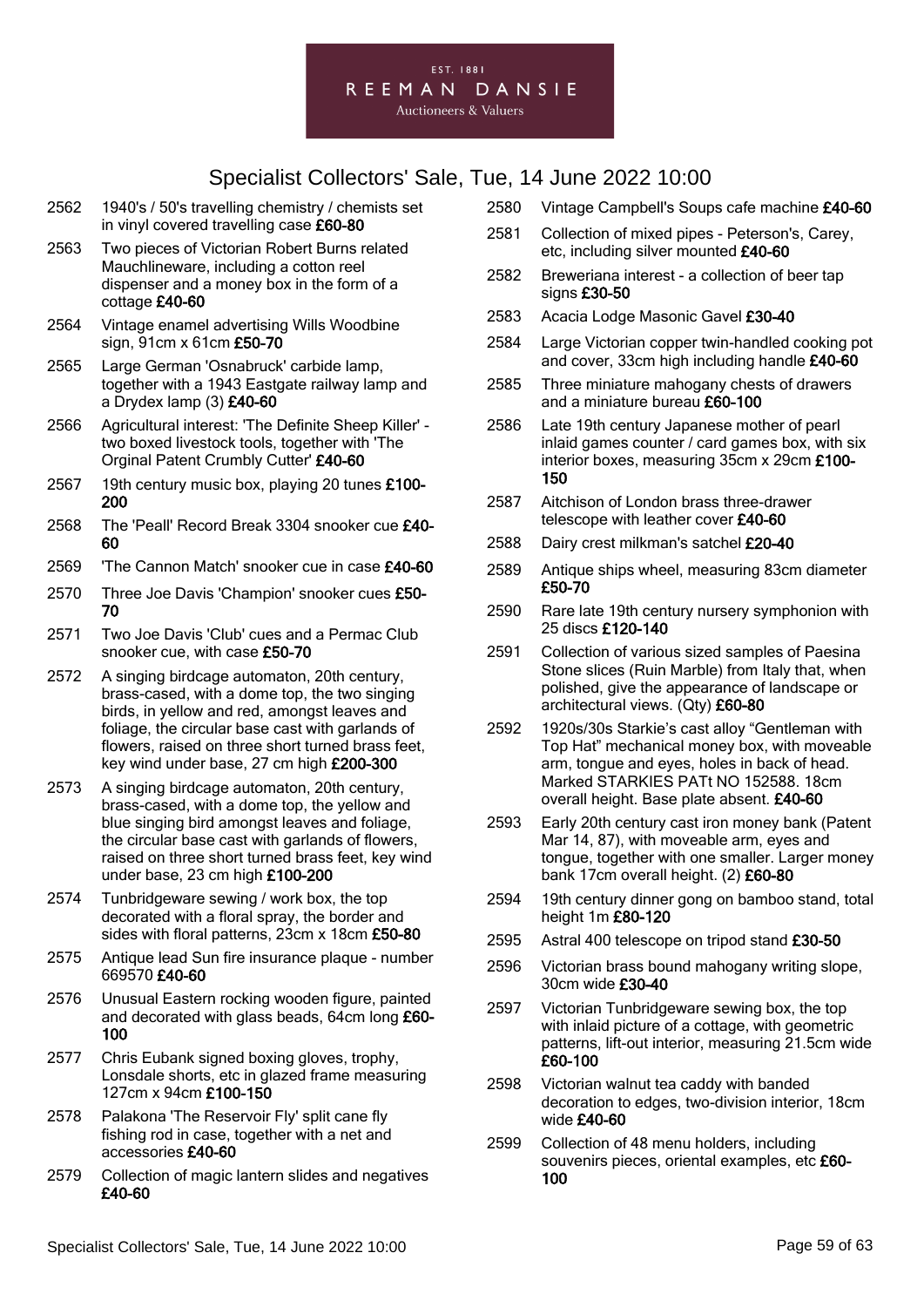

- 2600 Cold painted bronze model of a greyhound, signed with the mark for Frank Bergmann, 5.5cm high £100-150
- 2601 Scottish Arts and Crafts copper picture frame, embossed with lines by Robert Burns, 'Some hae meat and canna eat ...', the corners decorated with thistles, inset with a print after Dobson, 61.5cm x 52.5cm, together with a similar frame embossed with the words 'When night a radiance borrows', 64cm x 54cm £50-80
- 2602 Collection of 14 vintage advertising menu holders, including Bass, Carling, Buchanan, etc £60-100
- 2603 Collection of malt whisky miniatures etc, including 75cl Christmas Bells decanter, miniatures including Speymalt from Macallan distillery £150-250
- 2604 Collection of bird paintings on silk, each in glazed frame. (10) £50-70
- 2605 Pair of polished fossil wood bookends £40-60
- 2606 Bulkhead barometer by Bottomley and Baird, together with a ships clock £60-100
- 2607 Ship's binnacle compass, 24cm high £60-100
- 2608 Antique plane by Norris of London, together with another similar bullnose plane, moulding plane and various antique tools £200-400
- 2609 Killarney inlaid book slide, together with antique gingerbread moulds, Japanese papier mâché card box, set of bowls, antique collecting books, antique keys and sundry works of art £60-100
- 2610 Small silver bowl, mirror and brushes, together with various silver and plate £50-70
- 2611 Group of pottery models of Churches and cottages, together with an antique Delft tile, sherry barrel and a studio pottery sculpture £40-60
- 2612 Large turned wooden lamp, with shade, together with a collection of turned wooden bowls and other items £60-100
- 2613 19th century microscope case, with various lenses etc, box of microscope slides, balance scales and boxed set of weights £40-60
- 2614 Two Sony microphones, one Grundig, one Pamphonic, one Reslo (all boxed), together with a s Sinclair ZX81, chromatic tuners, etc £50-70
- 2615 In the style of Robert Mouseman Thompson carved hardwood ashtray, 22cm long £40-60
- 2616 19th century cast bronze or bell metal church bell, dated 1804, 32cm high £200-300
- 2617 Near pair of antique bronze bells, one with suspension loop (total height 30cm) £80-120
- 2618 Very large ship's bell, titled Buteshire, probably the passenger Refrigerated Cargo Ship, launched in 1893, torpedoed during WWI and broken up in 1929, the bell 43cm high £300-500
- 2619 Ships bell, titled and dated 'M V Seaforth Minara, 1983, 25cm high £50-70
- 2620 19th century bronze bell, numbered 18, 23cm high £70-100
- 2621 Antique bell, stamped 2G, 30cm high £60-90
- 2622 Two similar antique cast bells, both approximately 26cm high £60-90
- 2623 Three cast bells, the largest 28cm high £80-120
- 2624 WMF three piece Jugendstil coffee set, marks to bases, the pot measuring 25cm high £150-200
- 2625 German 'Frieling Zinn' twin-handled pewter plate, 25.5cm wide £30-50
- 2626 WMF table centre piece, art nouveau style, with loop handles and glass insert, 31cm wide £150- 200
- 2627 Art Nouveau style pewter bowl with blue glass liner, pierced design, 14.5cm diameter £30-40
- 2628 Pair of white metal candlesticks set with amber, with pierced design, 32cm high £80-100
- 2629 Charles Rennie Macintosh pewter spill vase, of square form, with simple design, 15.5cm high £20-40
- 2630 Art Nouveau silver-plated on brass dish with nude female, 21cm high £80-100
- 2631 Silver plated swing handled dish, with clear-andcranberry glass insert, 14cm wide £30-40
- 2632 WMF Art Nouveau plaque, depicting a woman in classical dress filling a jug of water, numbered 381 to reverse, 38cm high £500-700
- 2633 WMF two handled spill vase with clear glass liner, stamped marks to base, 21.5cm high £60- 80
- 2634 Art Nouveanu WMF cup with green glass liner, with pierced decoration and profile portraits. stamped marks to base, 11cm high £80-100
- 2635 African red ivory wood figure of a seated monkey, in the style of the Baboon Master of Southern Africa, 21cm high £100-200
- 2636 Art Nouveau pewter spill vase modelled as a basket with glass liner, marks to base, 25cm high £150-200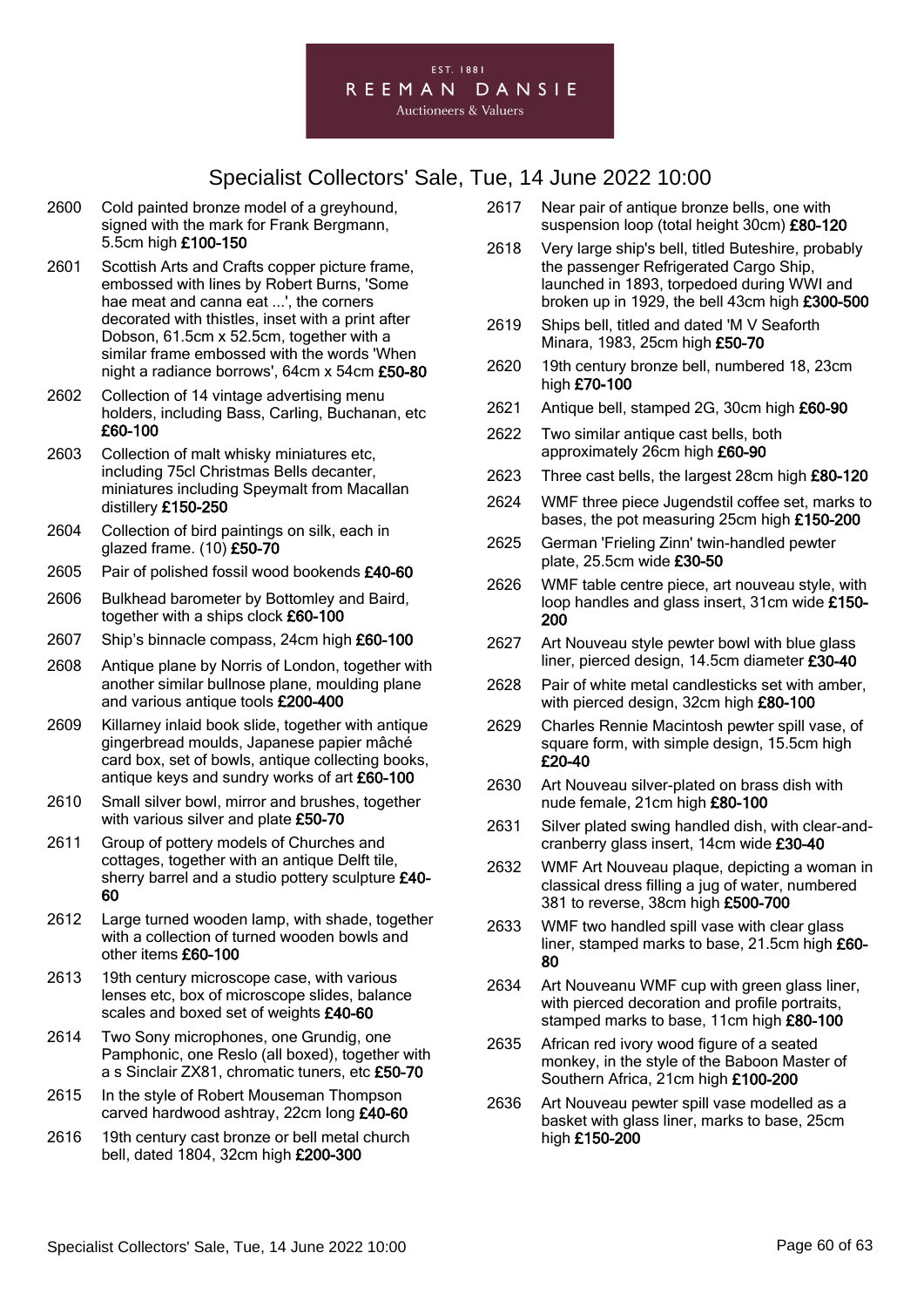

- 2637 Art Nouveau table centre with green cut and etched glass liner, of lozenge form with two handled, stamped number 252 to base, 41cm wide £250-300
- 2638 Art Nouveau pewter vase with green glass liner, twin-handled and standing on four feet, 18cm high £100-120
- 2639 Art nouveau table centre / planter, signed 'A. Perron', 38cm wide £300-400
- 2640 French gilt clock with enamel dial, 30cm high £40-60
- 2641 Pair of Chinese cloisonné vases, 24cm high £60 -80
- 2642 Collection of silver plated ware to include Tyg engraved 'U.C.S. Bicycle Race', pair of chamber sticks and cutlery sets together with a brass bell (1 box) £40-60
- 2643 Three gilt picture frames, together with mauchlin ware, tartan ware and other items £40-60
- 2644 Trinidad Mastic Asphalt advertising desk weight, together with lighters, silver sugar tongs and sundries. £40-60
- 2645 Black Forest carved wood figual nut cracker, 26cm in length £30-50
- 2646 Art nouveau glass and silver-painted figural centre piece, 52cm high £80-120
- 2647 Eastern cast metal figure of a seated Buddha, 31cm high £150-200
- 2648 Cantonese enamel vase, of baluster form, painted with panels of birds and flowers on a floral patterned ground, 38cm high £80-120
- 2649 Collection of vintage political badges c.1980s, including unions, Poll tax protests, etc £20-40
- 2650 Quantity of Parker pens and one Sheaffer pen, some with gold nibs £40-60
- 2651 Sundry items, including brass and pewter casters, Goss, vulcanite vesta, set of weights in mahogany box, plate camera slides, etc £40-60
- 2652 Two early 20th century fairground displays, painted with Native North Americans and incorporating flints and arrowheads £80-120
- 2653 Antique Indian carved wood Dowry chest, carved with geometric patterns, 39cm wide £80- 120
- 2654 WMF super nickel Green glass biscuit barrel with Silver plated mount £100-150
- 2655 Art Nouveau Biscuit barrel with green glass liner £100-120
- 2656 Regency miniature mahogany linen press, and an Edwardian miniature mahogany bureau £80-120
- 2657 Monopol and five discs £100-200
- 2658 Collection of Masonalia, including medals, pouches, aprons and regalia etc, in two cases £50-70
- 2659 Group of carved African figures, masks, headrest, etc £50-80
- 2660 Group of carved African figures £50-80
- 2661 19th century wheel barometer £40-60
- 2662 Large African wooden mask with four eyes, traces of polychrome, together with a smaller female African mask (2) £50-70
- 2663 African Baule red-painted Goli mask, 48cm high, together with another African polychrome mask with geometric patterns, 42cm wide £100-150
- 2664 Quantity of African masks, together with an African elder's chair, a bow, arrow and spear, together with three Indian temple masks £50-70
- 2665 African items in case, including 8 boxes of slides, glass beaded necklace, beaded knife pouch with knife, 16 iron bracelets, carved figure, fly swat, and warthog tusks £50-80
- 2666 Vintage glass fronted cabinet with label for 'Aspinall's Enamel - The Original & Best', 110cm high x 76cm wide £50-70
- 2667 Vintage advertising enamel Stephens Ink for all temperatures thermometer, by J.A. Jordan & Sons, Bilston, marked 3/08, trade mark 164860, Reg. 168235-8. 93.5cm in length £150-200
- 2668 Signed 2021/22 Chelsea FC shirt with COA and hologram £400-600
- 2669 19th century mahogany cased 8 day long case clock with painted enamel dial, by Woller, Norwich £80-120
- 2670 Pair of contemporary hardwood display plinths with chromium plated bases, purchased from Marina Home Interiors, Dubai £60-80
- 2671 Commodore Vic 20 Colour computer in original box. £40-60
- 2672 Two Waterman ballpoint pens in original boxes £30-50
- 2673 Set of four Lapalma sled base bentwood chairs designed by Antti Kotilainen £250-350
- 2674 Sundry metalwares and other items, including a fender, Middle Eastern coffee pot, fireplace accessories, etc £60-100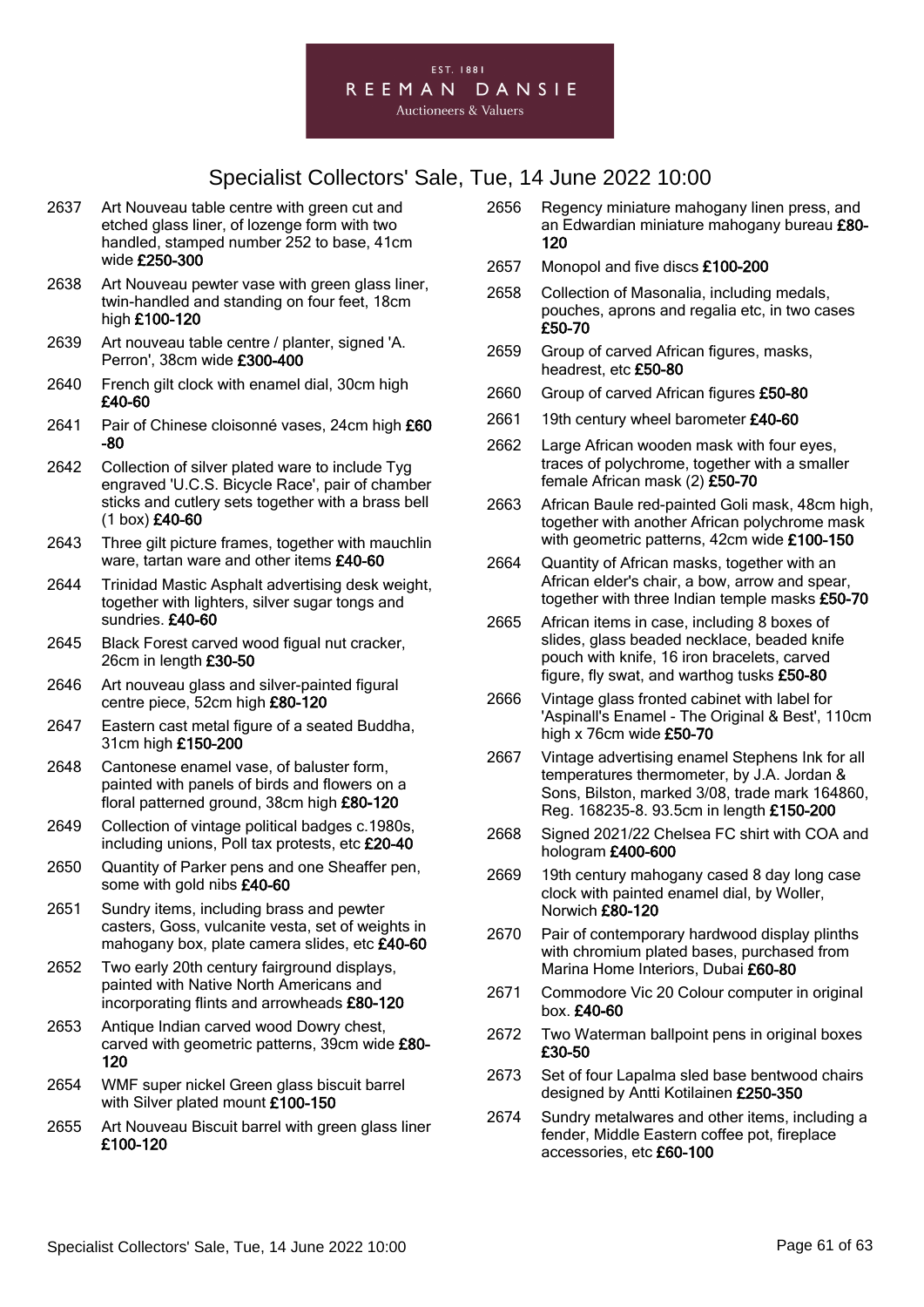#### EST. 1881 REEMAN DANSIE **Auctioneers & Valuers**

- 2675 Pair of carriage lamps, copper railway lamp, two standard lamps, large copper street light, etc £50-80
- 2676 Quantity of oil lamps, including several with glass reservoirs £50-80
- 2677 Three boxes containing glass oil lamp shades and chimneys £40-60
- 2678 Quantity of items to include leather cases, aviation prints, silver flatware etc £30-50
- 2679 Collection of antiquities and curios, including Roman pottery, worked flints, quern stone, etc £100-200
- 2680 Good group of worked Neolithic and other flint and stone tools £100-200
- 2681 Two boxes of fossils and natural history specimens £100-200
- 2682 Box of rock specimens and fossils, including meteorite moon dust, etc £60-100
- 2683 Good group of metalware antiquities, metal detecting finds etc, including some postmediaeval £100-200
- 2684 Natural History specimens, including three ostrich eggs, taxidermy piranha, cased insects etc £50-70
- 2685 Classical pottery vessels and fragments £80-120
- 2686 Collection of antiquities, including mosaic tiles, flints, lead weights, metalwares and sundries. £70-100
- 2687 miscellaneous items, including automobilia, steel printing plate, books, large pulley, other items (2 boxes) £100-150
- 2688 Collection of Vintage telephones £40-60
- 2689 Group of Classical style statuettes, other items. £100-200
- 2690 Vintage Singer cast iron machinists stool with wooden seat £60-100
- 2691 Vintage Singer cast iron machinists stool £50-80
- 2692 Chinese famille verte ginger jar, Chinese scroll, Chinese ivory puzzle ball and stand, Persian miniature chest of drawers, lead tobacco jar with figure of Napoleon, box of Cuban tobacco, Russian school painting and a stevengraph £40- 60
- 2693 Vintage A.West & Partners theodolite in original transit case £60-100
- 2694 Four Royal Mint Chubb brass vault detector locks (two with keys) £80-100
- 2695 19th century mahogany brass bound decanter box with Bramah lock, blue velvet lined interior containing two cut glass decanters with engraved silver labels- Whiskey and Brandy (Birmingham 1857), 21.5 x 12.5cm. £100-200
- 2696 Large late 19th Century marble and slate mantel clock with a visible escapement, French movement striking on bell, visible pendulum in monumental case 53 cm high, 60cm wide £120- 150
- 2697 Collection of ten preserved Puffer fish, largest approximately 22cm long £50-80
- 2698 Collection of vintage CB and HAM radio equipment and a compass £50-70
- 2699 Collection of oil lamp bases and burners £60-100
- 2700 19th century spirit flask made from a gourd with metal mounted cork and woven suspension loops, the surface decorated with scratch engraved floral design and scene of bandits with a dog, signed Ajaccio, Bandits. 13cm diameter. £20-40
- 2701 Large collection of oil lamp chimneys £60-100
- 2702 Collection of various lamp parts and fittings £100-150
- 2703 Pair of Carl Zeiss 10x50 W binoculars in original leather carry case £50-80
- 2704 Turned chess set together with two novelty chess sets £30-50
- 2705 Pair of Arts & Crafts copper beakers by Keswick School of Industrial Arts, with foliate decoration, stamped marks, 10cm high £50-70
- 2706 Newlyn School Arts & Crafts copper lidded jug, of square tapered form, relief decorated with cormorants, 18.5cm high £60-100
- 2707 Collection of vintage spectacles, some in cases, together with a silver open faced pocket watch and albert chain. £40-60
- 2708 Collection of erotic and other reel to reel films include June Palmer 'Danger Girl' and 'The Castaway' (approx 10). £50-80
- 2709 Collection of Chinese carved hardstone animals, Japanese boxwood and resin netsukes and other virtu items £60-80
- 2710 Canteen of silver plated cutlery, together with other silver plated ware to include hot water pot and cased and loose cutlery. £50-70
- 2711 Old painted pine carpenters tool chest containing various hand tools. £50-70
- 2712 Collection of 9 various scratch built and other model boats £50-70